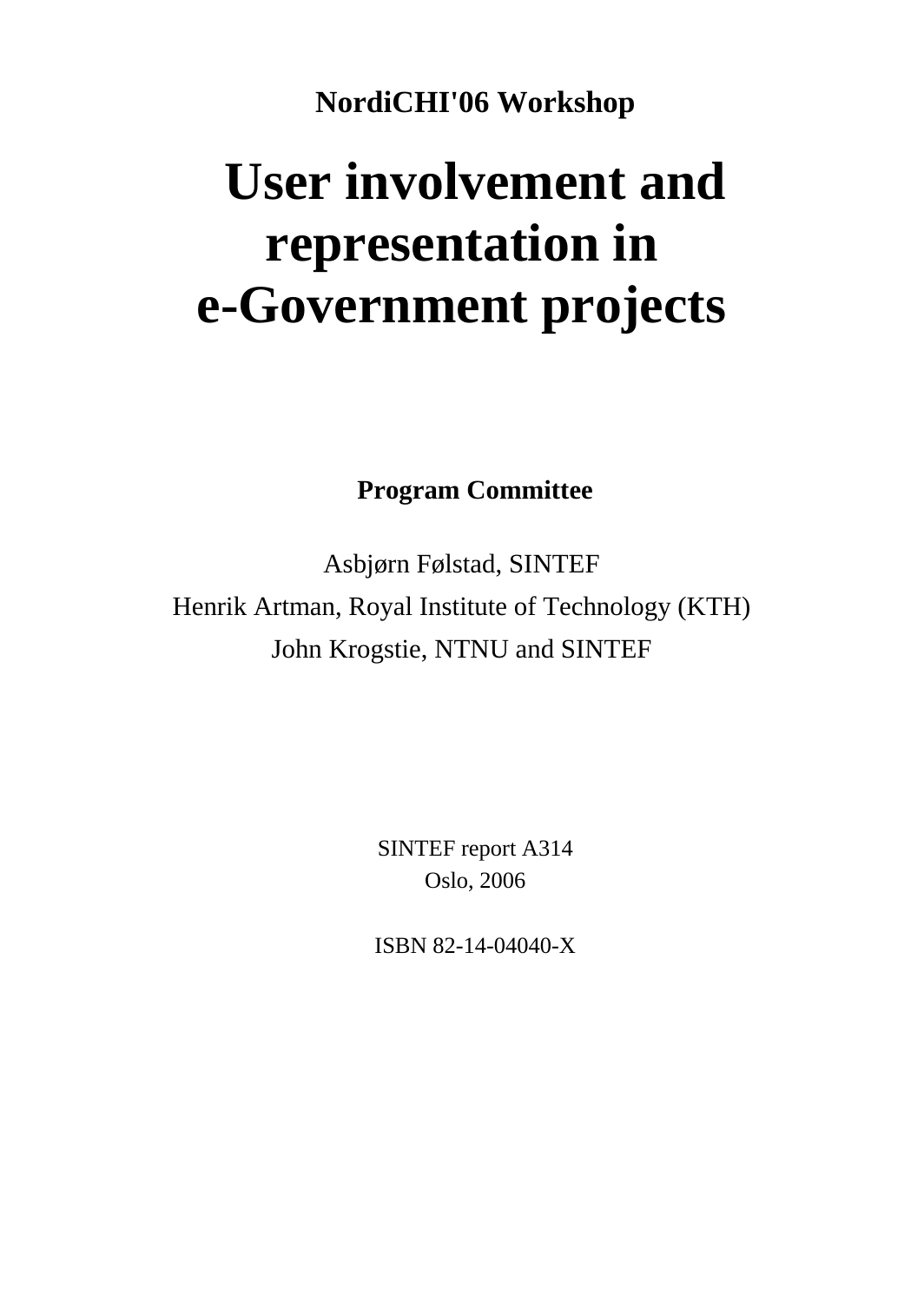NordiCHI'06-Workshop: User Involvement and representation in e-Government projects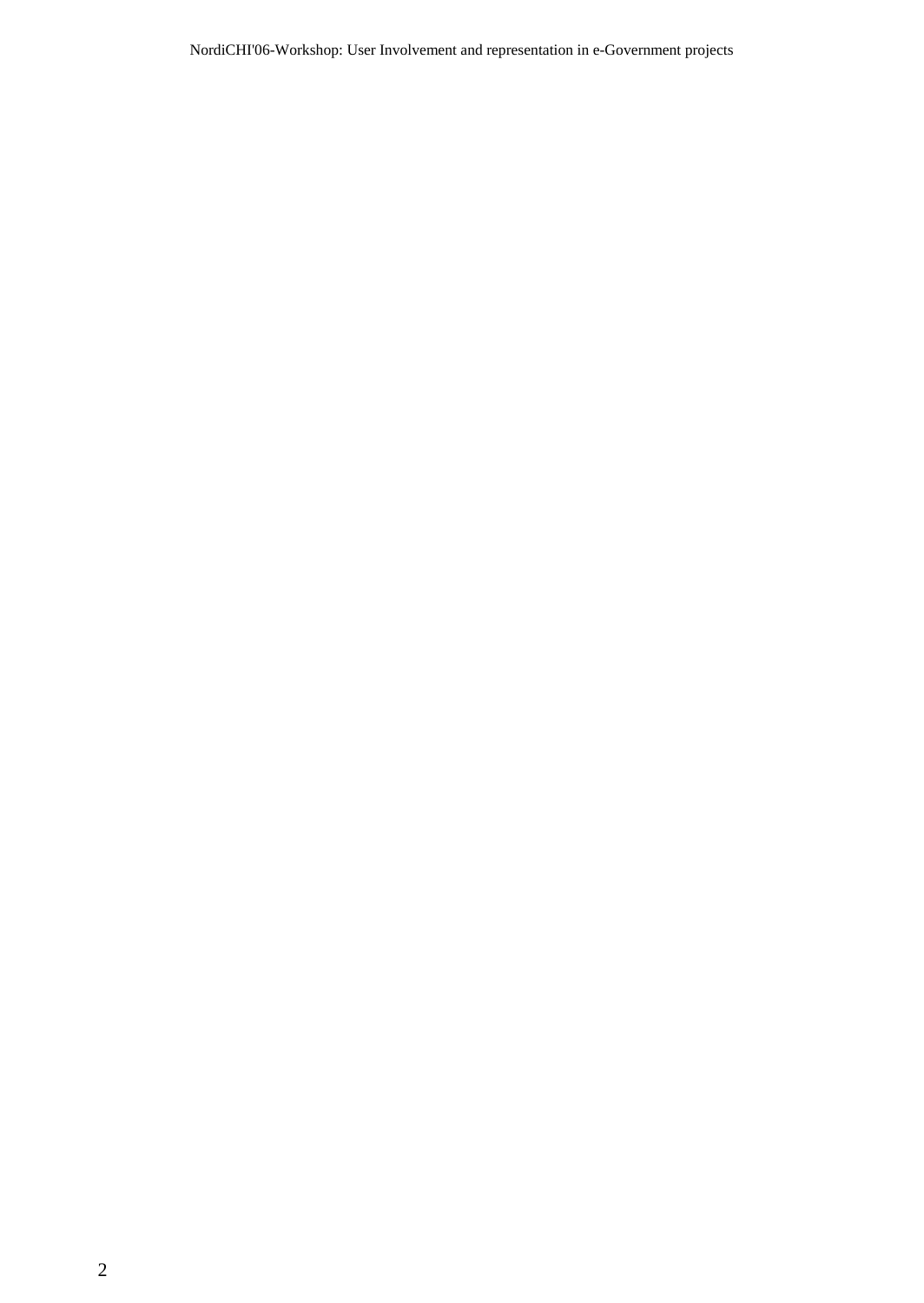# **Workshop program**

#### **The program contains two single track plenary sessions and two group sessions.**

All paper presenters will be allowed a timeslot of maximum 15 minutes. During each presentation, each workshop participant notes up to three questions or comments on post-IT notes. The notes will be used for structured discussions in the following group sessions.

- 0930-0945 Introduction and presentation
- 0945-1030 First plenary session

#### **A: The big picture: User involvement and User-centred design in the development process**

*Arild Jansen:* Strategies for user involvement in e-Government projects: What can be learned from the Scandinavian IS tradition.

*Henrik Artman/Fredrik Andersson*: Communicating the Future business: A procurement organization's understanding of their role in systems development. *Stefan Holmlid/Ann Lantz:* Developing e-services in an authority: Different views on design in procurement and system development.

- 1030-1045 Coffee
- 1045-1130 First plenary session continued
	- **B: Obstacles to e-Government service development and use**

*Jan Gulliksen/Elina Eriksson*: Understanding and developing user involvement at a public authority.

*Arne Krokan/Solveig Midtbust:* Why don't they automate? *Asbjørn Følstad/Petter Bae Brandtzæg:* When local usability is not the issue: An example case of e-Government service provision.

#### 1130-1245 First group session.

**Group A: Discussion based on plenary session "The bigger picture".**  *Group leader: Stefan Holmlid.* **Group B: Discussion based on plenary session "Obstacles to e-Government service development and use".** *Group leader: Henrik Artman.*

- 1245-1330 Lunch
- 1330-1340 Plenary summary of first group session
- 1340-1415 Invited post-lunch key note **Participation in e-Government: Trick or Trade?** *Kim Viborg Andersen, professor at Copenhagen Business School, scientific leader of the EU research project DEMO-NET*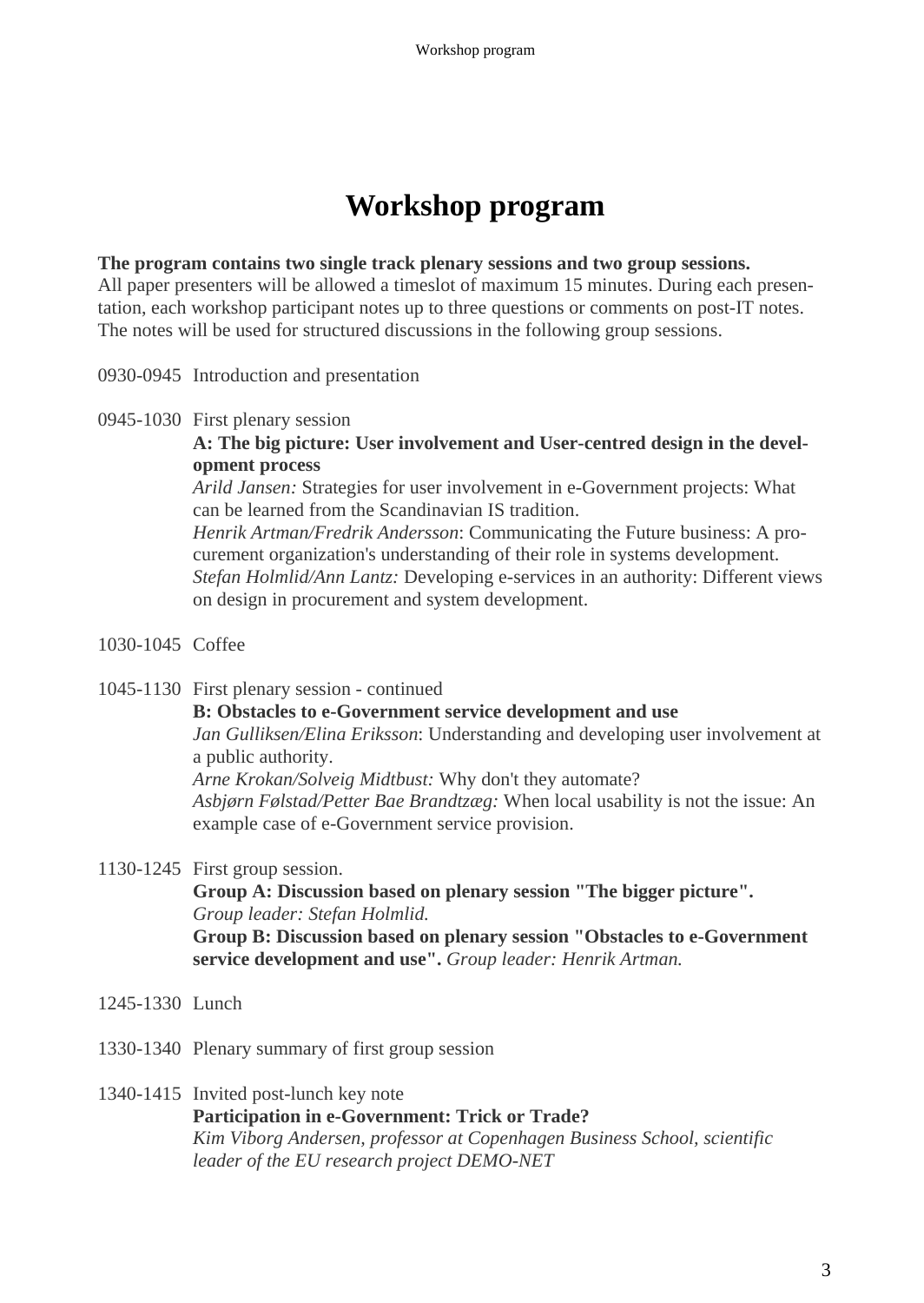NordiCHI'06-Workshop: User Involvement and representation in e-Government projects

- 1415-1515 Second plenary session
	- **C: Representing and involving users through models**

*Florence Pontico/Marco Winckler:* Citizens, stakeholders and designers: Modeling for user diversity.

*John Krogstie:* Citizens, from consumers to prosumers: e-Government service typologies revisited.

#### **D: How to provide the end-user perspective**

*Josef Conning:* Setting the course and keeping it: Reflections on user-orientation and systems acquisition in IT systems in Swedish health care.

*Margita Lundman:* Involving disabled users in the development of e-services.

#### 1515-1530 Coffee

- 1530-1640 Second group session **Group C: Discussion based on plenary session "Representing and involving users through models".** *Group leader: John Krogstie.*  **Group D: Discussion based on plenary session "How to provide the end-user perspective".** *Group leader: Josef Conning.*
- 1640-1650 Plenary summary of second group session
- 1650-1700 Wrap-up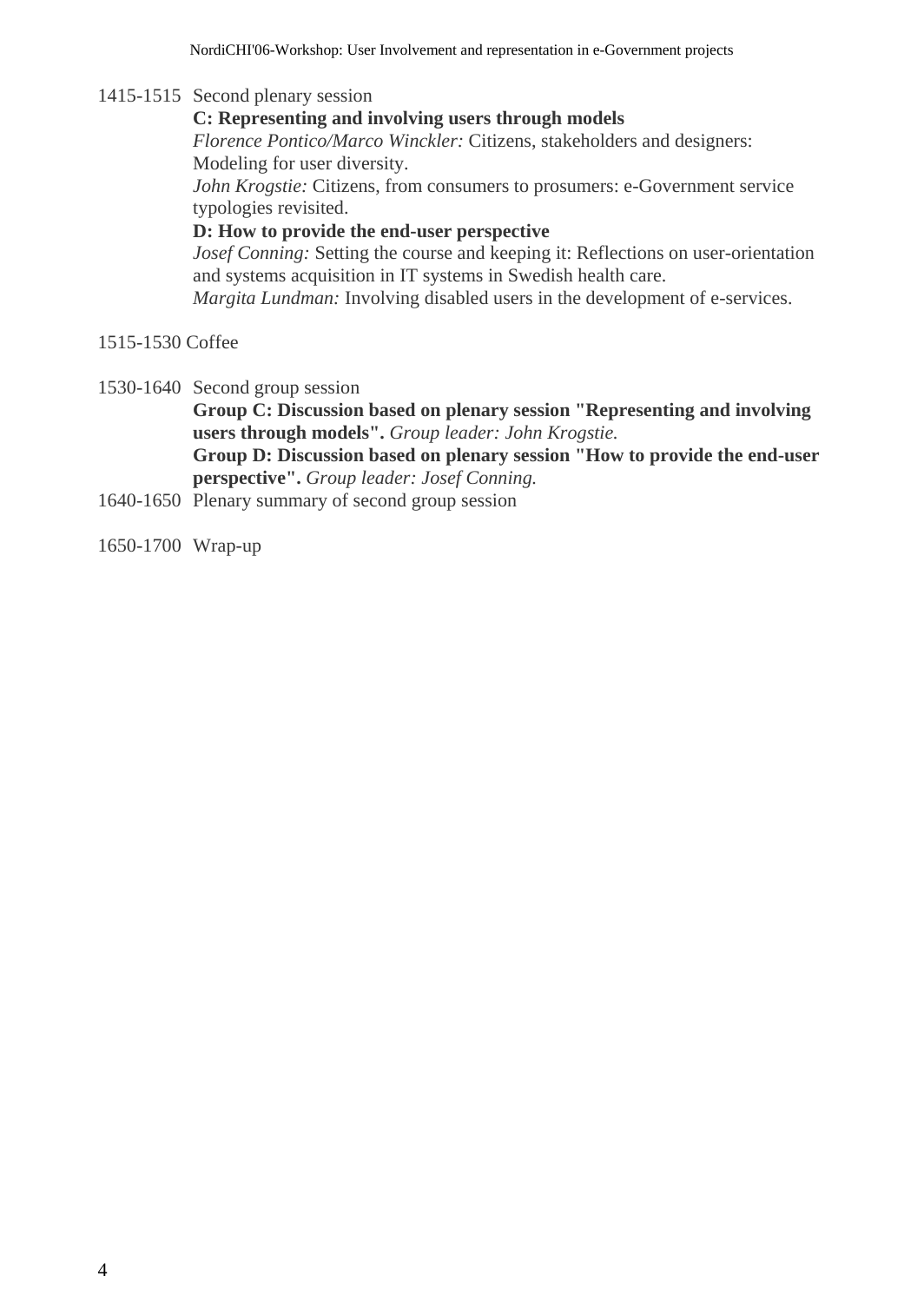## **Introduction**

These are the proceedings from the full day workshop on user involvement and representation in e-Government projects, arranged as part of NordiCHI 2006, an international conference on Human-Computer Interaction (HCI).

The current workshop is the second workshop on user involvement in e-Government projects, providing an opportunity to continue the discussions of the first workshop [5] arranged September 12, 2005, as part of Interact 2005.

e-Government may be understood as "the use of information and communication technology in public administrations combined with organizational change and new skills in order to improve public services and democratic processes and strengthen support to public policies" [3, p.7]. Development of e-Government services continues to be highly prioritized. At the European level, one of the three so called "pillars" of the European Commission (EC) communication *i2010 – A European Information Society for growth and employment* is to making sure that "ICT benefit all citizens; making public services better, more cost effective and more accessible; and improving quality of life" [1, p.9]. In the EC communication *i2010 eGovernment Action Plan: Accelerating eGovernment in Europe for the Benefit of All* [2] five main goals are proposed for European e-Government development by 2010, including (a) that all citizens should benefit from e-Government services, and (b) that e-Government shall contribute to high user satisfaction with public services and significantly lighten the administrative burden on businesses and citizens. The current workshop contributes to these goals through its discussions of user involvement as a vehicle to develop high quality public services.

The workshop includes both presenting and non-presenting participants. A call to participate in the workshop as presenters was distributed to a wide range of researcher and practitioners both within and outside Europe. Participants were invited to submit papers based on their experience and research on user involvement in e-Government projects.

Three main questions were expressed in the workshop call

- High-level strategies for user involvement
- Representation of users and stakeholders
- Effective methods for user-centered e-Government development

All papers submitted to the workshop have been reviewed by two peers recruited from the program committee. 10 papers have been accepted; three with major changes according to the reviewers' comments, seven with minor changes.

The workshop papers are structured in four themes. Each theme will be subject to plenary presentations and subsequent group discussions.

Theme A, "The big picture: user involvement and user-centered design in the development process", includes one paper reflecting the experiences of the Scandinavian tradition and two papers dealing with the procurers role in systems development. Arild Jansen provides a reflection on the near history of Scandinavian information systems research with its emphasis of user participation. His discussion of what we may learn from this tradition with regard to today's e-Government development focuses in particular on the level of participation as well as where and how user participation should take place. Henrik Artman and Fredrik Andersson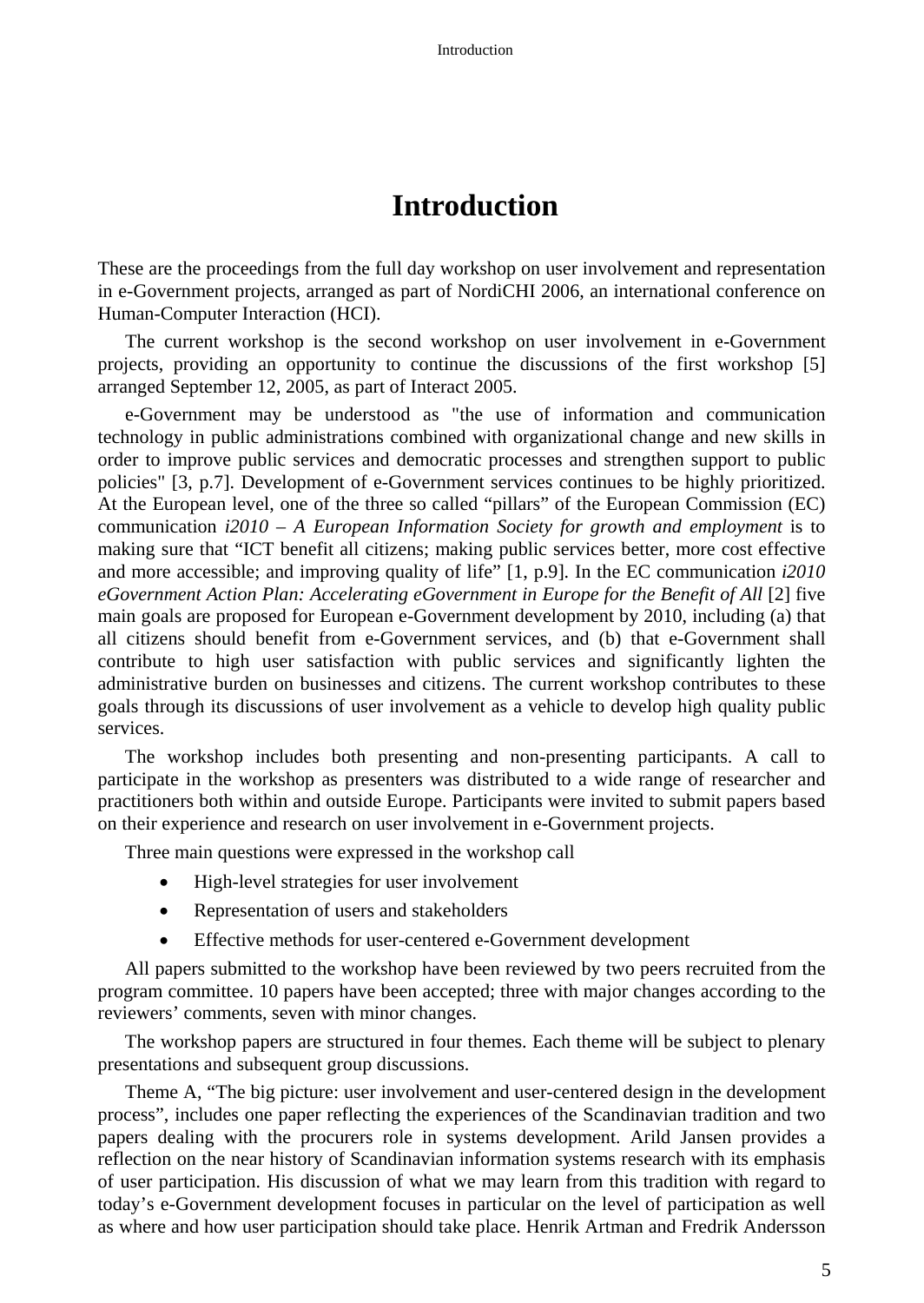present systems development from the perspective of the procuring organization, demonstrating the challenges of the procurers to adequately communicate organizational requirements to the developer. Their presentation includes experiences based on a future workshop methodology. Stefan Holmlid and Ann Lantz describe and discuss how different actors on the procurer's and developer's side perceive each others roles and responsibilities in the design process. Results from interviews with the different actors are presented, showing that the developer expects more active procurers' with regard to organizational and user requirements. The papers on the procurer's role in system development are both based on research activities within the Enforcement Authority of Sweden.

Theme B, "Obstacles to e-Government service development and use" includes papers focusing on obstacles to end user involvement, organizational challenges to service development, as well as obstacles to end-user uptake and use of services. Jan Gulliksen and Elina Erikssen present results from a workshop on attitudes and experiences with user involvement in a Swedish authority, and use these results as a basis on which to discuss factors that may threaten adequate user involvement activities in public sector development projects. Arne Krokan and Solveig Midtbust discuss organizational and technical issues with regard to why government services suitable for digitalization as internet services are not already automated. Results from their case study exemplify the importance of organizational issues, in particular concerning organizational change, as a potential obstacle towards developing electronic public sector services. Asbjørn Følstad and Petter Bae Brandtzæg describe obstacles to use of e-Government services, exemplified by a case in which the uptake of a service of adequate usability is threatened by factors as low visibility of service, insufficient communication of user group definitions, and lack of compatibility between the service and external user groups' work processes. The latter two papers are based on empirical work with two different cases within the Norwegian public roads administration.

Theme C, "Representing and involving users through models" includes two papers that utilize models for quite different purposes. Florence Pontico and Marco Winckler present a model-driven engineering approach to accommodate user requirements and promote user involvement during development of e-Government services. They argue that the use of models may also improve communication between stakeholders in the development process. John Krogstie represents a different utilization of models, where technology for interactive models is discussed as a vehicle for increased co-operation and collaboration between government bodies on one hand and citizens and private enterprises on the other. Interactive models are presented on basis of a critical discussion of the current typology of e-Government services.

Theme D, "How to provide the end-user perspective" is the concluding theme of the workshop plenary sessions. Josef Conning discusses the importance of actively relating development project activity in general, and user-centered activities in particular, to core business and user goals. The need for increased focus on business and user goals throughout the development process is illustrated through examples from previous and current development projects. Representing a design for all-perspective, Margita Lundman discusses how disabled users may be involved in the development of e-Government services, to facilitate the inclusion of all citizens as participating members of society.

The paper presentations will serve as a basis for discussions in group sessions of the workshop. The four thematic groups will serve as a placeholder for discussions related to the four themes presented above. Hopefully the presentations and the work in the group sessions will inspire to continued discussions also after the workshop.

The workshop also includes a post-lunch key note by Kim Viborg Andersen on participation in e-Government. In his keynote Andersen among other things will draw on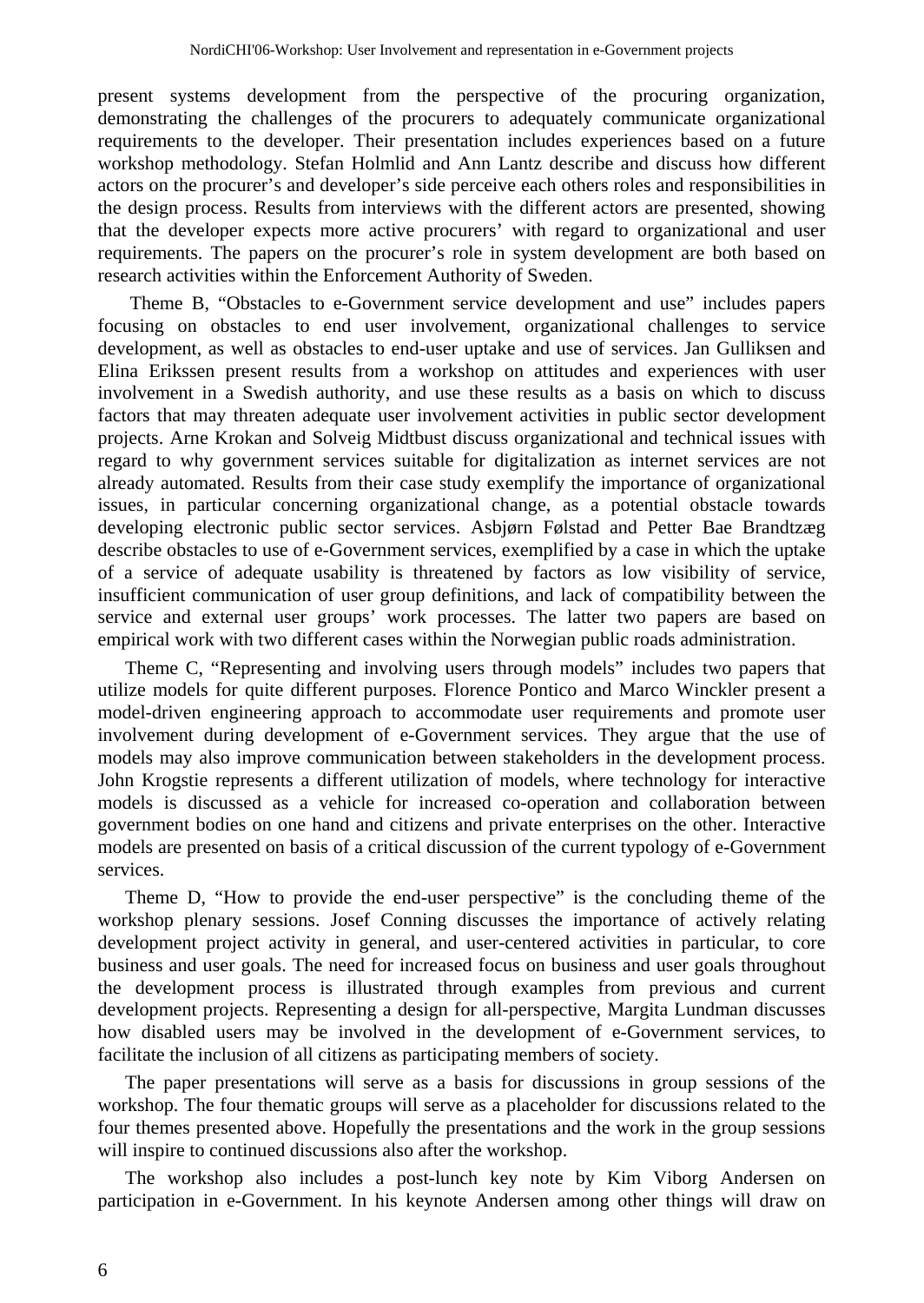#### Introduction

experiences from the EU Network of Excellence DEMO-net [4], where one of the key objectives is to integrate current research on eParticipation.

#### **Program committee**

Asbjørn Følstad, SINTEF Henrik Artman, Royal Institute of Technology (KTH) John Krogstie, NTNU and SINTEF

#### **Acknowledgements**

The program committee work of Asbjørn Følstad and John Krogstie was supported by the research project EFFIN - Efficiency through user involvement. (www.effin.org). A main goal of the project is to adapt methods of user-centered design to the context of e-Government development. EFFIN runs from 2003-2006 and is financed by the Norwegian Research Council through the FIFOS-program.

The program committee work of Henrik Artman was supported by the project "Enabling technology through usability and organizational change". Project leader: Henrik Artman. Project area of interest is procurers' terms and goals, with particular focus on (1) distribution of responsibility for usability, (2) organizational development and usability methodology, and (3) requirements. The project runs from 2006-2008 and is financed by VINNOVA, the Swedish Governmental Agency for Innovation Systems. Artman's work was also supported by the project "Shared Representations and Collaborative Learning and Interaction Design", financed by the Swedish Research Council. Project leader: Robert Ramberg

#### **References**

- 1. COM: i2010 A European Information Society for growth and employment. Communication from the Commission to the Council, COM (2005) 229 final. Brussels (June 1, 2005)
- 2. COM: i2010 eGovernment Action Plan: Accelerating eGovernment in Europe for the Benefit of All. Communication from the Commission to the Council, COM (2006) 173 final. Brussels (April 25, 2006)
- 3. COM: The Role of eGovernment for Europe's Future. Communication from the Commission to the Council, COM (2003) 567 Final. Brussels (September 26, 2003)
- 4. DEMO-net homepage. Available at: www.demo-net.org. (September 29, 2006)
- 5. Følstad, A., Oppermann, R., Krogstie, J., Svanaes, D. (eds.): User involvement in e-Government development projects. Proceedings of the Interact 2005 workshop 1. SINTEF report series. Oslo (2005)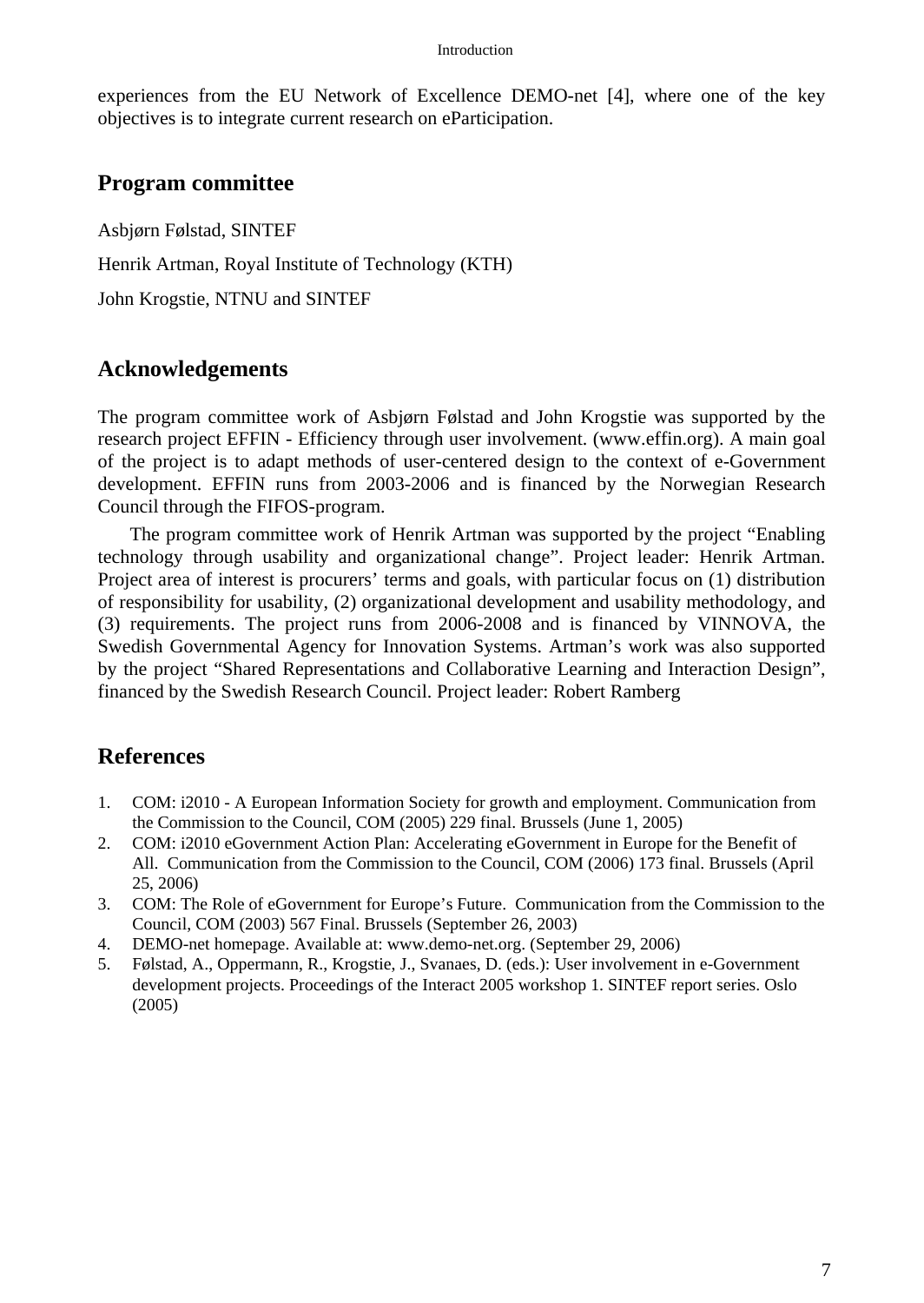NordiCHI'06-Workshop: User Involvement and representation in e-Government projects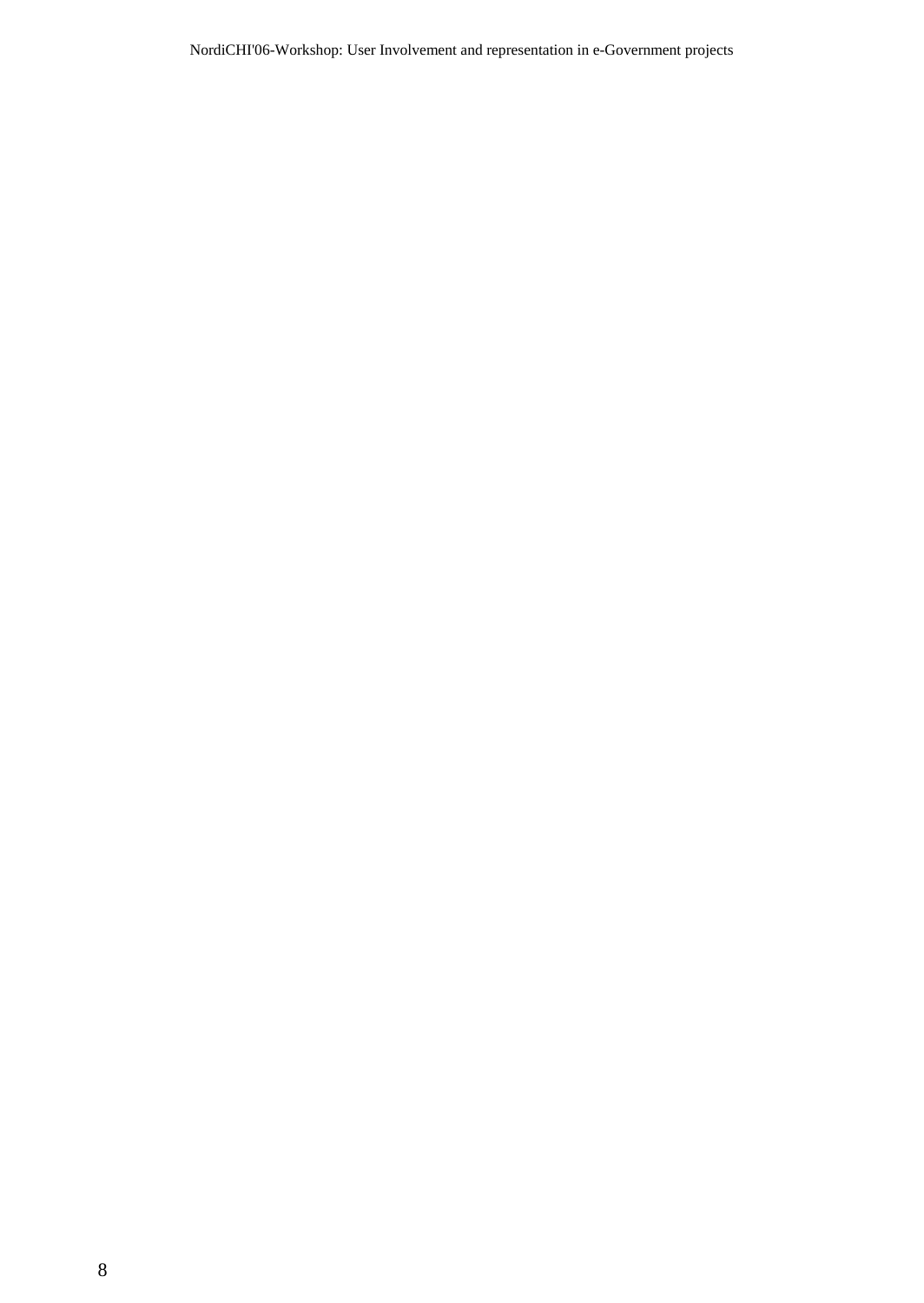# **Content**

| Strategies for user involvement in eGovernment projects: What can be<br>Arild Jansen                               |
|--------------------------------------------------------------------------------------------------------------------|
| Communicating the future business: A procurement organizations<br>Henrik Artman and Fredrik Andersson              |
| Developing e-services in a government authority: Different views on<br>Stefan Holmlid and Ann Lantz                |
| Understanding and Developing User Involvement at a Public Authority  39<br>Jan Gulliksen and Elina Eriksson        |
| Arne Krokan and Solveig Midtbust                                                                                   |
| When local usability is not the issue: An example case of e-Government<br>Asbjørn Følstad and Petter Bae Brandtzæg |
| Florence Pontico and Marco Winckler                                                                                |
| Citizens, from consumers to prosumers: e-Government Services<br>John Krogstie                                      |
| Setting the course and keeping It. Reflections on user-orientation and<br>Josef Conning                            |
| Margita Lundman                                                                                                    |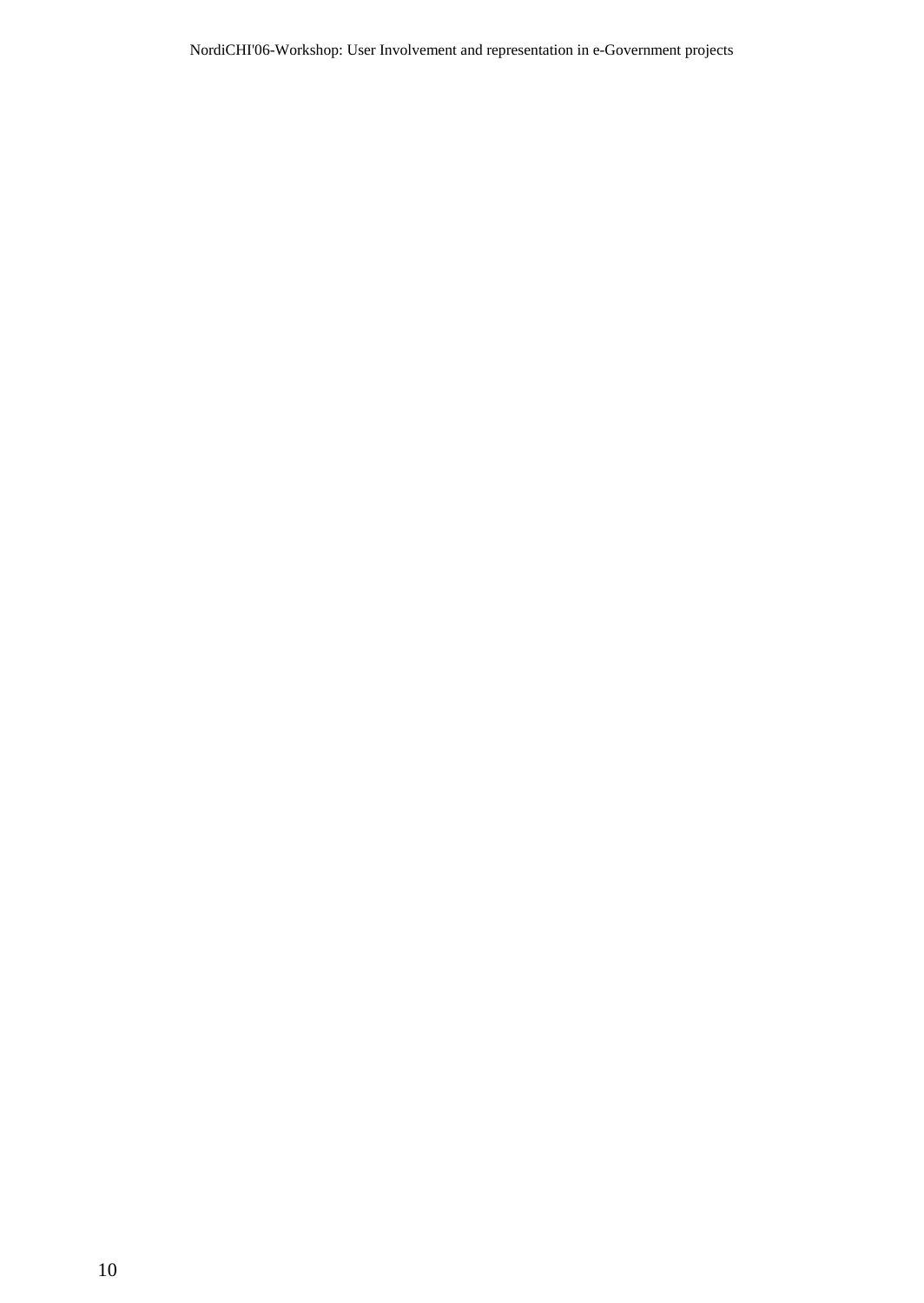## **Strategies for user involvement in eGovernment projects: What can be learned from the Scandinavian IS tradition?**

Arild Jansen

Section for eGovernment Studies, University of Oslo, Norway arildj@jus.uio.no

**Abstract.** The aim of this paper is to take part in the discussions on how experiences from the Scandinavian IS research tradition in information system research may contribute to eGovernment developments and implementations. Although this tradition does not represent a coherent set of principles and methods for system development, they share some common ideas and goals related to user involvement, participatory design and democracy at the work place. Even if some of the most basic ideas are inherent in our understanding of the IS field to day, many of the lessons from the past may have been forgotten. I will thus argue for a greater focus on studying the consequences of various approaches to system design, implementations and use, and that we need study how user involvement is practiced in various types of eGovernment projects and what impact different approaches have had.

**Key words:** eGovernment development, Scandinavian information system development tradition, participatory design, user involvement

#### **1 Introduction**

 $\overline{a}$ 

The Information Systems Research in Scandinavia seminars (IRIS) is celebrating its  $30<sup>th</sup>$ anniversary next year, and it gathers every year up to 150 participants, including a number of international researchers. The journal (Scandinavian Journal of Information Systems) will publish its 23. edition this year. A number of books have been written, and this research community has had significant influence on the IS field in general.

Scandinavian research projects<sup>1</sup> in system development have traditionally put a strong emphasis on user participation and support for different interests as a strategy for increased work life democracy, and also for the society at large. However, as important goals have been to develop well-functioning, user-friendly and high-quality system. The basic assumption is that one only can achieve long-term benefits by combining these different goals and by

<sup>1</sup> The intention is not to attribute these views on system development work to the Scandinavian IS research only; this tradition has to day supporters in a number of countries, see e.g. the PDC (Participatory Design Conference) community, http://www.pdc2006.org/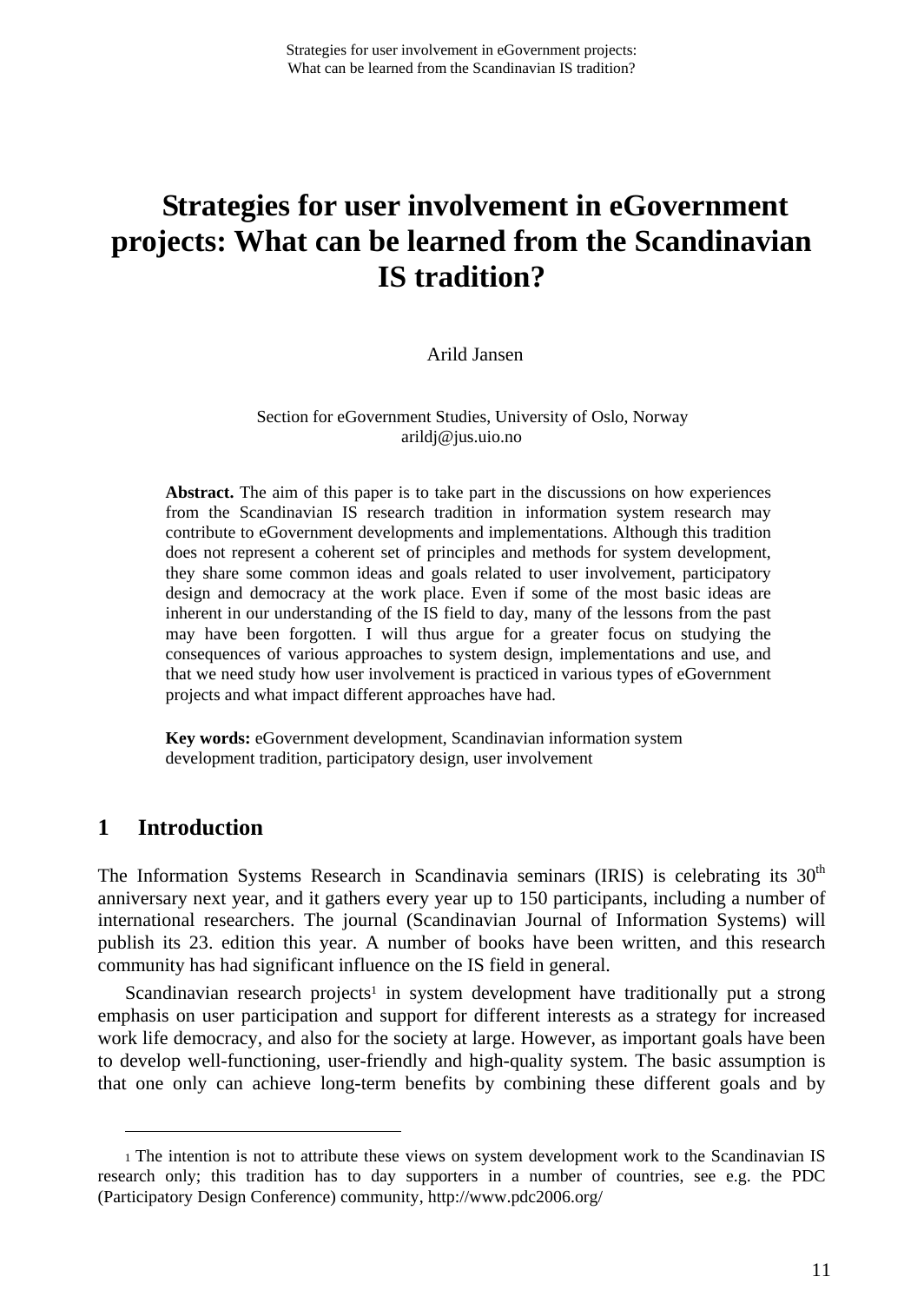managing the clashes of interests and contradictions that necessary will appear in system development projects.

There have in recent years been great achievements and progress in eGovernment developments and implementations. We have also seen a number of failures. To what extent are the experiences and knowledge gained from research in the past relevant to day? This paper do not aim at answering all these questions, but may hopefully stimulate to a debate on how the knowledge and experiences gained in past Scandinavian IS research effort can contribute to further progress in this new field.

The structure of the paper is as follows. Chapter 2 summarizes the basic ideas of the Scandinavian school(s) of IS research. Chapter 3 visits the debate on the relation between eGovernment and new management forms, followed by a discussion of the role that Scandinavian IS approaches may have in the eGovernment era.

#### **2 Scandinavian traditions in system development research**

System developments has, from the outset been an expert-dominated and top-down oriented activity from problem description to implementation, use and maintenance, frequently referred to as "phase-driven" or the "Waterfall" development method. This approach is characterized by system-theoretical thinking, often based a functional analysis of the system to be modeled and designed and implemented. However, it became early clear that this approach had a number of weaknesses.

The Scandinavian tradition in information system research has its roots the early actionoriented research projects and efforts in late 60thies and 70thies. Important inspirations came from the socio-technical research by the Norwegian Industrial Democracy project that started in 1960 as cooperation between the Norwegian Federation of Trade Unions (LO) and the Employers organization (NAF, later renamed NHO). But first of all this tradition is linked to the NJMF-project (Norwegian Iron and Metal Workers), in cooperation with Kristen Nygaard and Olav Terje Bergo [29], followed by the Swedish Demos-project and the Due-project in Denmark [se e.g. 17; 2; 3; 6; 5; 25; 4]. Although these projects had partly different goals and perspectives, they can be characterized as action research, having a socio-technical orientation and strong user- involvement in all phases, and aiming at democratization at the workplace.

These and other projects were the inspiration and empirical background for the textbook "*Professional System development"* by Andersen et al [1], in which they emphasize the relation between development work and management, between process and product and between planning and evaluation, and the need for communication at all levels in the system development processes.

Another important and very interesting contribution is the textbook "*Computer and controversy. The philosophy and Practice of Systems Design*<sup>2</sup> , written by Bo Dahlbom and Lars Mathiassen, in which they reflect over the profession of system development and its essential ideas, and not least, discuss some of the fundamental contradictions that is inherent in the practical work. Following from that, they outlined three corresponding paradigms for system development. The first one, *construction,* suggests a rational and analytical strategy, while the *evolution* approach focuses on uncertainty and suggests an experimental strategy for problem solving. In the third approach, *intervention* the problem is no longer given, and development cannot be seen as some thing isolated from the life of the organization, and

 $\overline{a}$ 

<sup>2</sup> In the preface to this book, the Scandinavian IS tradition is not explicitly mentioned, but many of the ideas are inherent in this tradition.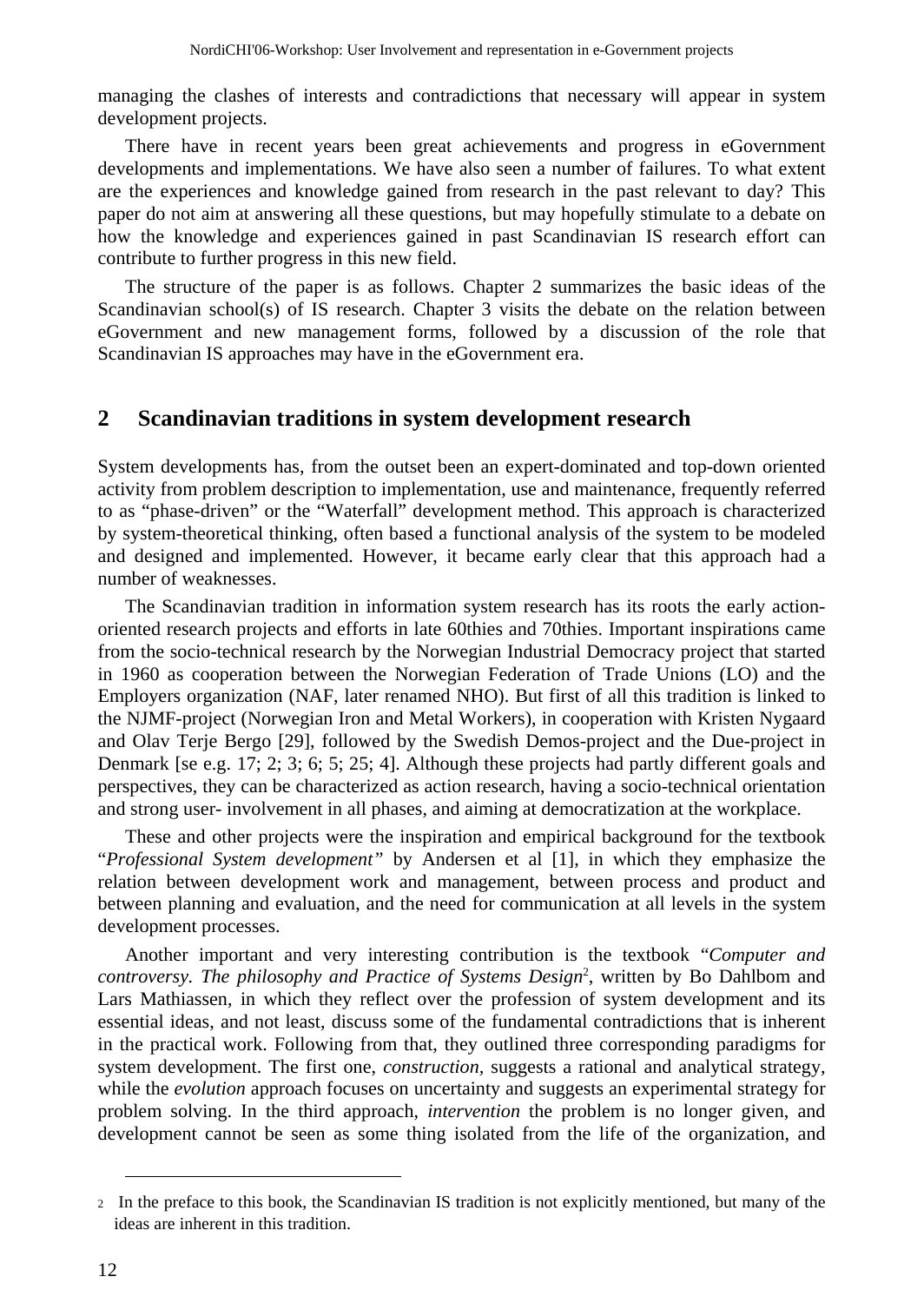accordingly, system development must be seen as an integral part of organizational change. Furthermore and perhaps the most pioneering, they discuss the many dimensions of quality of technical artifacts, as e.g. functional, aesthetic and symbolic quality, and points to the power, politics and ethics in defining quality.

Many of these and other ideas and experiences have been integrated into a comprehensive method: *Object-Oriented Analysis and Design* [26], thus offering common framework with a coherent set of principles, concepts and way of thinking, that is based on knowledge and experience collected outside Scandinavia<sup>3</sup>. The footprints from the pioneering research efforts in Scandinavia in this field are easily identifiable. Another original thinker in this field is Claudia Ciborra. His contributions include among others theory and concepts as improvisation, bricolage and tinkering, drifting, Krisis, etc, see e.g. [12;13].

#### **3 eGovernment and new management forms**

ICT been applied for administrative applications for quite a while and even in Norway, computers were used for governmental tasks already in 1957. During the next decades to come, computers and later on ICT including Internet have being used in a large range of tasks; thought the concept of eGovernment was not introduced until Internet was in use. EGovernment is today becoming a global phenomenon that is consuming the attention of politicians, policy makers as well as ordinary citizens.

EGovernment is far more than a technological phenomenon. It is transformative in nature, affecting the management of human, technological, and organizational resources processes. Consequently, the implementation of eGovernment systems will be monumental change effort, which clearly shows that eGovernment to day is qualitatively different from the more isolated ICT-system in the past. The emphasis of eGovernment as a transformational endeavor has inspired some commentators to ask if there is a close a link between eGovernment and the New Public Management paradigm (NPM). New Public Management is a management philosophy used by governments since the 1980's to modernize their public sector. Based on public choice and managerial schools of thought, NPM seeks to enhance the efficiency of the public sector and the control the government has over it.

NPM can among others be characterized by: i) a customer rather than citizen orientation focusing on high quality services that serve narrow interest of the citizens, ii) performance orientation, iii) lean and highly decentralized structures, iv) emphasis on accountability upwards, v)use of divisional structures breaking down former unitary bureaucracies [10]. He claims that this type of reform has a techno-optimistic, analytic flavor which seems to reinforce the effects NPM is having on the organizations throughout the industrialized world.

Homburg [24] has analyzed the use of modern ICTs and especially Internet technologies; from its focus on improving and reengineering internal processes to aiming at the redesign of external relationships in order to improve public administration's accessibility and quality of service provision. He identified 4 different patters: i) markets government, ii) participatory government, iii) flexible government (e.g. virtual organizations) and iv) deregulated government. He thus claims that "underlying to all patterns of practices, is a notion of departure from the classic public administration paradigm. Especially, the notion of decentralization conflicts with public management of strict hierarchy and rules, and

 $\overline{a}$ 

<sup>3</sup> In these projects and other activities, the Scandinavian IS researchers have drawn heavily on international IS research, as e.g. Thorsrud and Emery [32], Checkland [11], Mumford [27; 28], Borland and Hirschheim [9], Boehm [7; 8], Klein and Hirscheim [22], Parnas and Clements [31], Grudin [21], Greenbaum [19], and many others.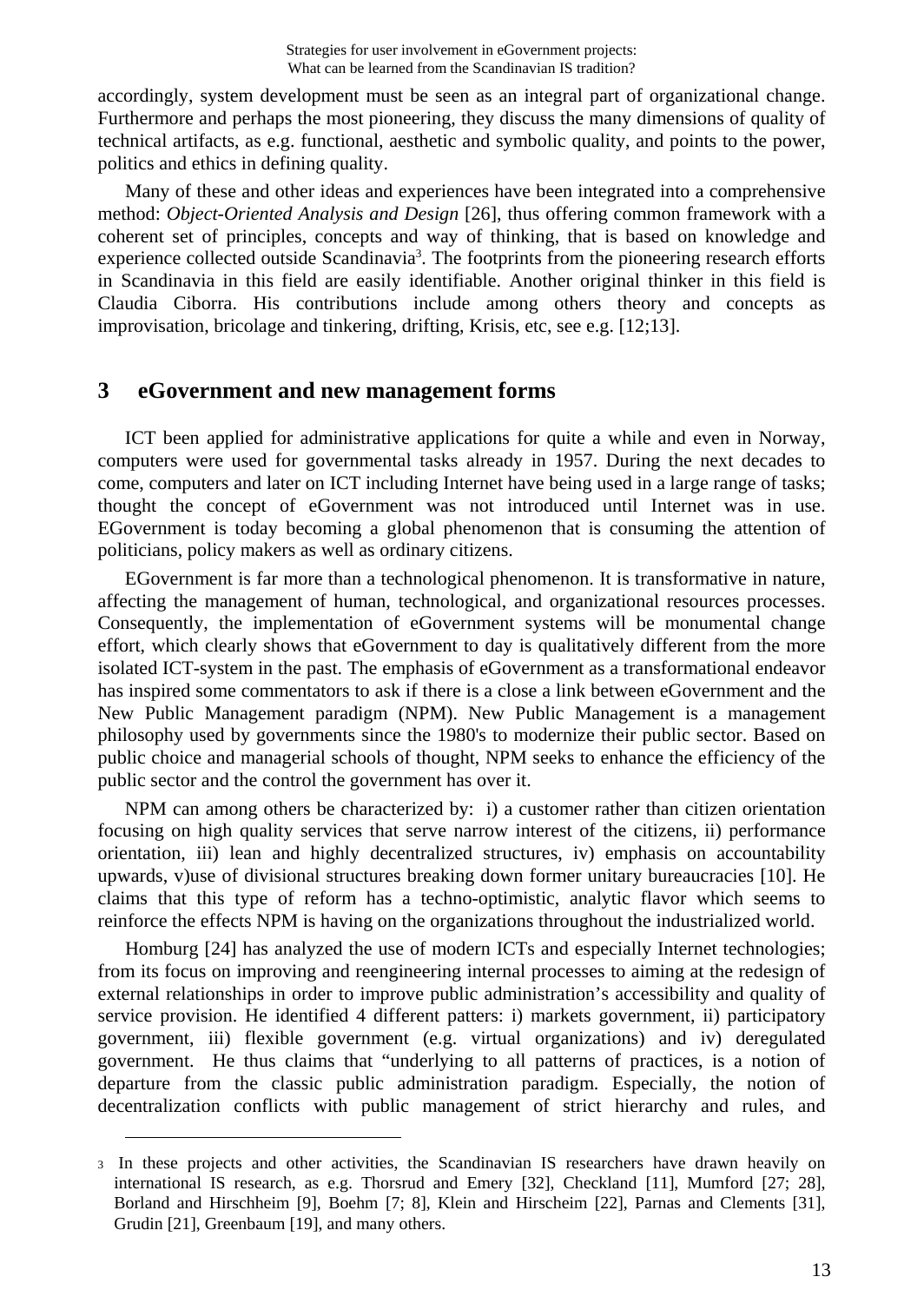centralization by integration. However, he continues, the means used to achieve this may vary from different contact with citizens, market mechanisms and more organic relationships. His analysis seems to indicate that eGovernment services in practice, in its focus on transformation of the public sector, mark a deviation from the classical public administration paradigm. It shows thus no unambiguous relationship between eGovernment and a specific form of public management, rather that there are many different scenarios or trajectories.

More recent research studies point to that while the NPM wave in public sector organizational change was founded on themes of disaggregation, competition, and incentivization, we now see ICT-centered changes based on reintegration, needs-based holism and digitization [16]. They argue that these new shifts are towards a "digital-era governance", offering perhaps a unique opportunity to create self-sustained change, in a broad range of closely connected technological, organizational, cultural and social effects. Without subscribing to all their claims, it seems highly relevant to discuss how to involve the various groups of citizens in these change processes.

#### **4 eGovernment and the Scandinavian tradition: some lessons from the past**

User involvement has always been a crucial part of the Scandinavian approach. However, what can be learned from the experiences in the past. Greenbaum [19] summarizes the main motivations for conducting participatory design as *pragmatic* (improving system design), *theoretical* (e.g. for communication benefits of the involved parties) and *political* (e.g. further workplace democracy). On a more concrete level, these reasons for stronger user involvement are normally given as: i) improving the knowledge upon which systems are build, ii)allowing for experimenting and learning before the solutions are finally implemented and put into use, iii) enabling people to develop realistic expectations and reducing resistance to change, and iv) increasing workplace democracy by giving the member of an organization the right to participate in decisions that are likely to affect their work

However, the way IS systems are being developed and used have been changed during the last 15-20 years, and many will maintain that the above arguments are no longer valid, e.g. because modern system development methods are different from those used in the past, in providing various opportunities for involvement. Internet and Web-based systems tools have changed the way systems are developed. Furthermore, we have a much more knowledgeable and skilled work force related to IT than in the past. There has been a move from internal systems aiming at rationalization to external (customer-oriented) systems aiming at improving the quality of public services, which implies that the users to a large extent are not to be seen as employees, but as citizens. One can also argue that new legislation, such as the Working environment act in Norway, provide means for involvement and participation at various levels. On the contrary, it can also be argued that greater involvement and participation in all phases of development and deployment are even more necessary now, e.g. because:

- 1. We see greater changes in organization than before; the traditional organizational patterns are being challenged in that the borders between private and public sector is continuously being challenged.
- 2. What differs from the past is the change of focus from stand-alone system to largescale integration of various systems and restructuring, and a shift from focus on the users to consumers and citizens. Systems are getting more and more complex through closer interaction and integration, as basis for radical restructuring of the public sector at large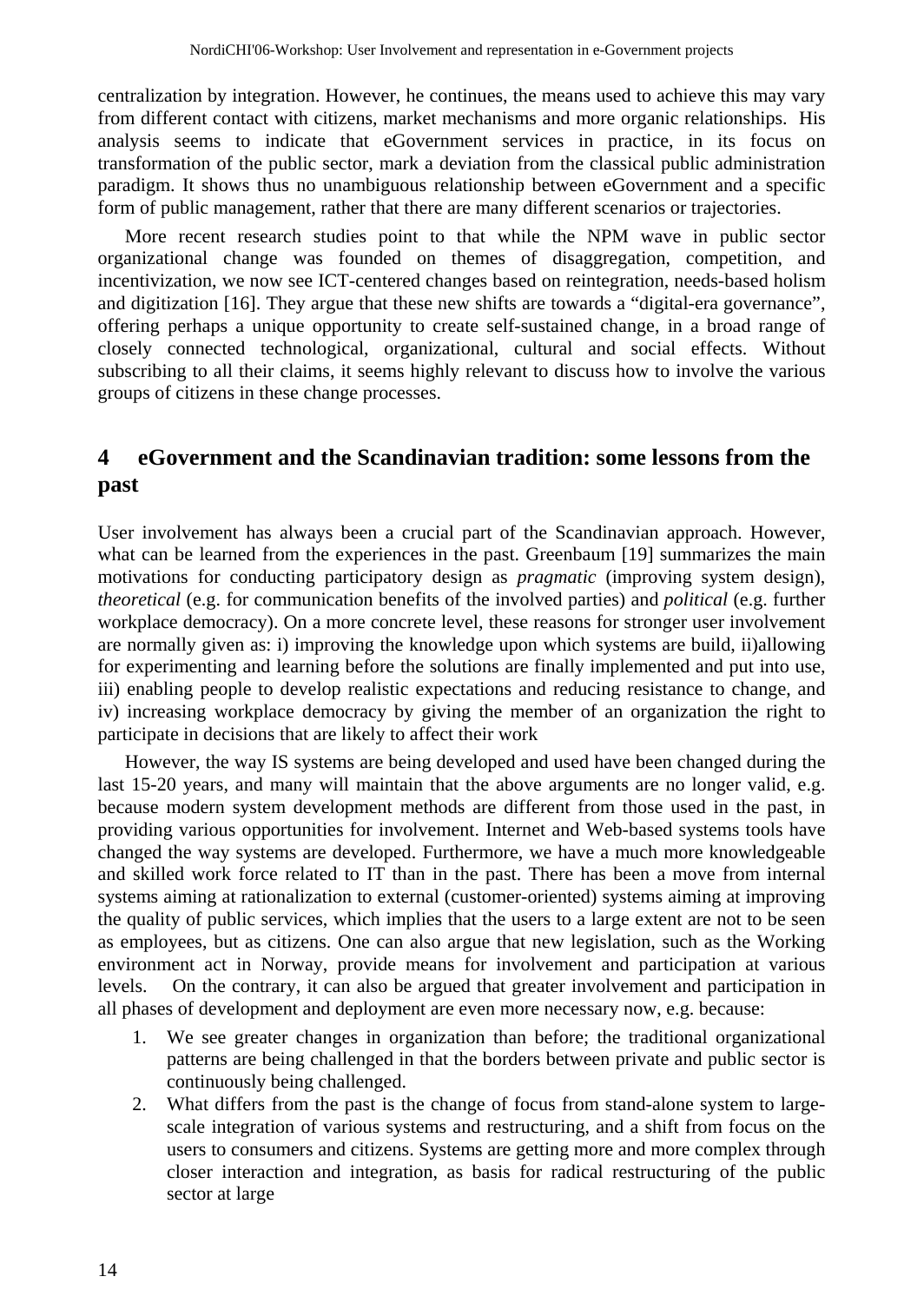- 3. There is an increasingly tendency towards outsourcing and globalization. We thus see new types of conflicts and contradictions, which best can be handled through participation at various levels.
- 4. The different threats related to digital divide calls for professionals that can support the various groups of citizens that do not have a strong voice on their own.

I am not arguing that we should return to the ideology-driven debates and actions of the "good old days". But we should critically assess the experiences from the past and use them as inspiration and a knowledge base for new thinking and initiatives.

#### **4.1 User participation, where and how?**

Even if we accept user participation, it is not obvious how and where participation best may take place. Marginalization and cultural bias are favoring dominant groups in access and decisions were the important topics in the participatory design activities. And who are the real users? This simple framework may illustrate that there are many different constellation and stakeholders when new ICT-solution are to be implemented:



**Fig. 1:** A framework for eGovernment

Fig. 1 aims at illustrating that while one in the pioneering period mostly worked along the horizontal line, and the users were mostly the employees, the focus to day is mostly on service provision, and the users are outside the organization, primarily as customers. We are now gradually seeing more efforts toward the "e-democracy" dimension, though mostly as small scale experiments, involving various groups of citizens. It is rather obvious that this wide range of projects types require quite different system development strategies, depending on the goals and perspectives. Thus, in the individual projects, we will have to organize projects such that all involved parties will have their voice heard.

Følstad, Jørgensen et al. [18] have studied user involvement in eGovernment development projects in Norway. They found that there seems to be a broad agreement on the importance of user involvement, at least among the project leaders. However, actual user involvement is often conducted according to the participant practice of the industrial democracy, emphasizing formal procedures rather than the processes and methods advocated within the traditions of HCI. The most frequently deployed user involvement is user representation in project teams, rather than e.g. usability tests and user group analysis. One conclusion from the study is that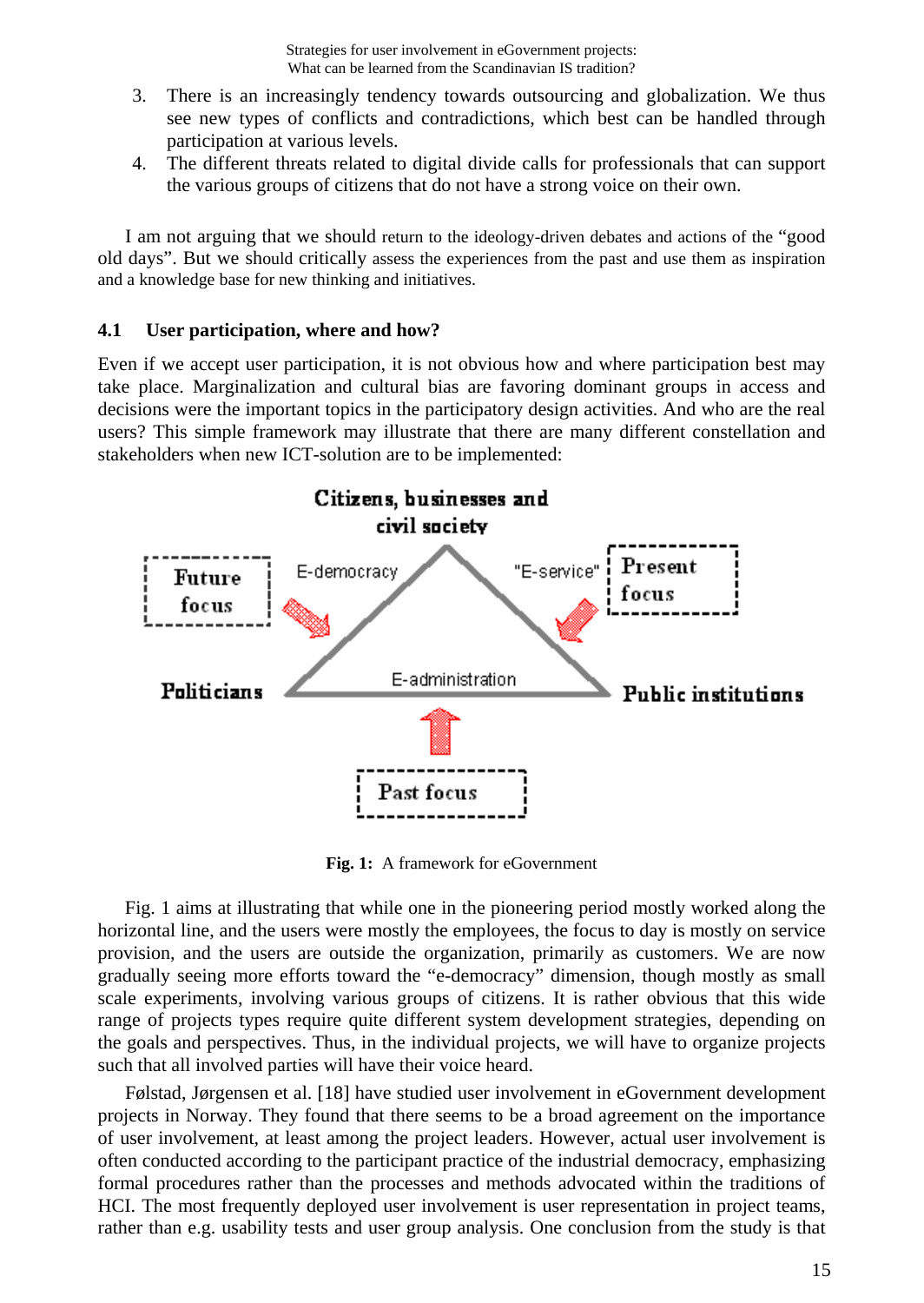there seem to be an explicit need of more structured processes for user involvement activities for eGovernment projects.

Oostveen and van den Besselaar [30] discusses different methods for engaging users in systems design, and ask: To what extent can we use lessons and methods from participatory design, as e.g. being active in the specification and design process, to include a variety of political views and social interests in the social-technical shaping of future trajectories of large-scale of large-scale eGovernment systems. They claim, based on experiences from to large projects, that such traditional methods does not apply for various reasons: i) the models and methods are based on small scale projects, ii) the number and variation of user groups are quite different, and iii) it involves not (only) users as citizens and civil servants, but also politicians on various levels. Their conclusion is that a combination of methods from technology assessment approaches with participatory design practice can be successful, but is not yet practiced enough.

#### **4.2 Different levels of participation.**

Bjerknes and Bratteteig [4] point to that there are many different arenas of participation and democracy, and they describe these four:

i) The *work situation* level, in which the use of technology depends on the nature of work tasks, and the ICT systems are viewed basically as *concrete tools.* It is possible to influence through participation in the individual development projects, which used to be the traditional type of involvement.

Ii) The *workplace or organization* level, which depends on how different activities are coordinated and integrated in the organization. Focus is not only on individual systems, but their interlinkage and integration, where the information (technology) architecture and infrastructure are designed, including choices of standards and type of software. Important issues will be the degree of (de)centralization (as e.g. in the national wide systems in public sectors as Tax administration, National Health Insurance offices, etc.) To ensure the employees influence on their work organization, it is necessary to address the whole organization.

iii) The *interorganizational level,* in which the focus is on the relation between an organization and its environment, as e.g. the external users (customers), cooperating agencies, private businesses. Important issues are how to design technical and organizational infrastructure, and how changes in the environment can and will affect the internal structure of the organization. In Norway, such examples are cross-sectoral ICT initiatives as common solutions for businesses, collaborative use of registers, the reorganization of National Insurance Administration, Directorate of Labor and social welfare into one unit, the PKI (Public Key Infrastructure) initiatives, etc. At this level, user involvement and participation are complicated issues, involving many stakeholders and interests.

A fourth level, which is not discussed here is the *social or working life* level, which includes the legal framework, relevant institution on a national (or even international) level, addresses questions as availability of infrastructures, education, digital divide etc. .

#### **5 Conclusions – a value-laden research agenda is still needed**

My intention with this paper has been to take part in a discussion on how the Scandinavian tradition in information system research may contribute to eGovernment developments and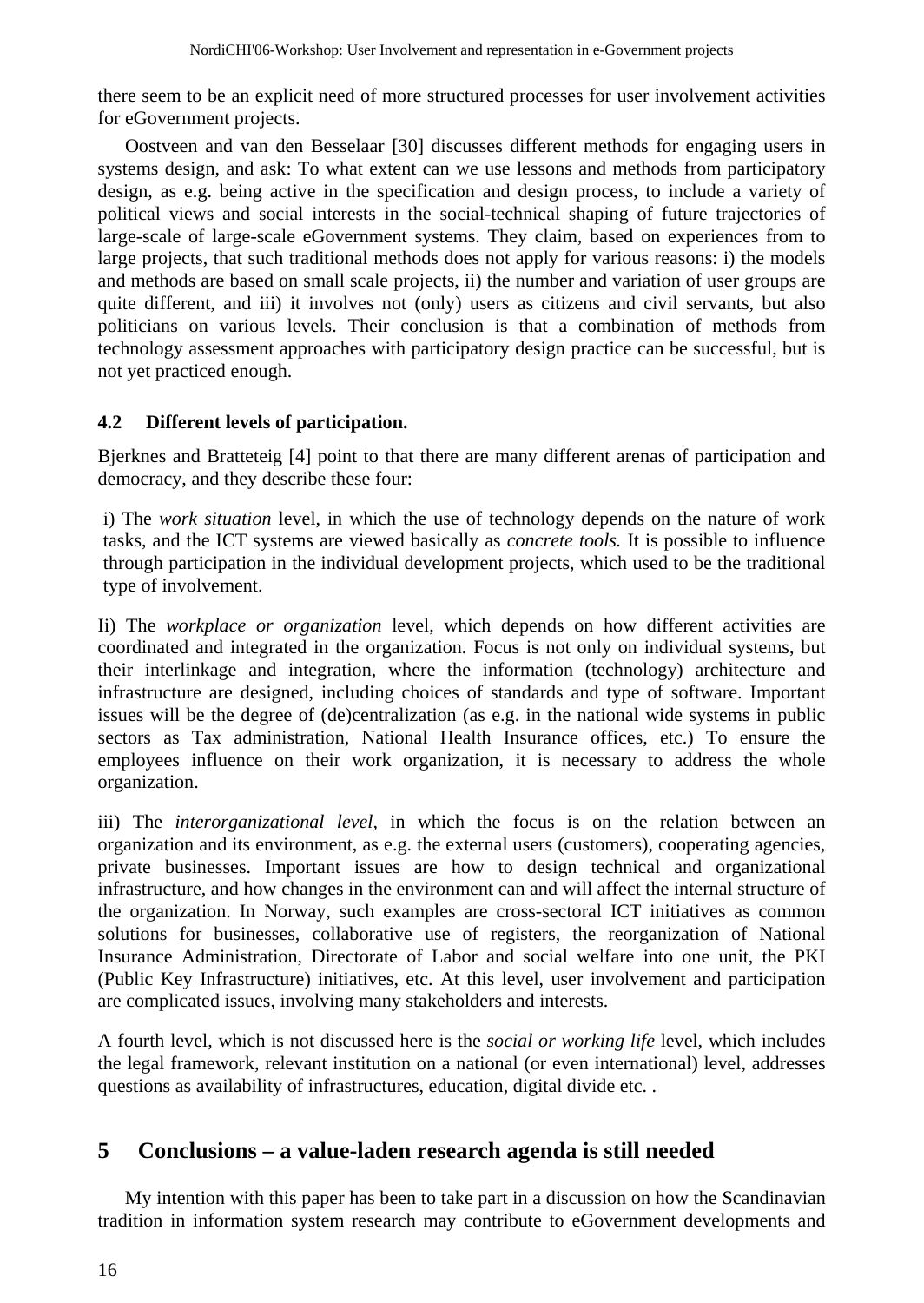implementations. It is not argued that the Scandinavian IS tradition represents a coherent set of principle and methods for system development, but that it shares some common ideas and goals related to socio-technical thinking, user involvement and democracy at the work place. Without aiming at raising the whole debate of the emancipatory dimension of user involvement or digital divide in general, I will argue for a greater focus on studying the consequences of various approaches to system design, implementations and use, and in particular study how user involvement is practiced in various types of eGovernment projects and what impact different approaches have had.

I believe that specific challenges are related to outsourcing strategies, where top-down, specification-driven projects are dominating. Referring to Dahlbom and Mathiassen [15], I will maintain that we also need experimental and evolutionary approaches, allowing for "failures" without dramatic consequences. Not least, we need a better understanding of the problems associated with defining quality as an objective and measurable entity, as well as the efforts it takes to change the culture in an organization.

#### **References**

- 1. Andersen, N.E. et al.: Professionel systemutvikling Teknisk forlag, a.s. København (1986)
- 2. Bansler, J.: Systemutvikling. Teori og historie i et skandinavisk perspektiv. Studentlitteratur, Lund. (1987)
- 3. Bansler, J.: System Development Research in Scandinavia. Three Theoretical schools. New Technology, Work and Employment, Vol. 4(2) (1989)
- 4. Bjerknes, G., Bratteteig, T.: User Participation and Democracy: A Discussion of Scandinavian Research on System Development. I Scandinavian Journal of Information System, Vol. 7(1) (1995)
- 5. Bjerknes, G., Dalhlbom, B. et al. (eds.): Organisational Competence in System development . Studentlitteratur, Lund (1990)
- 6. Bjerknes, G., Ehn, P., Kyng, M. (eds.): Computers and Democracy. Aldershot, England Avebury (1987)
- 7. Boehm, B.: Software Engineering. IEEE Transactions on Computers, Vol. C-25 (12) (1976)
- 8. Boehm, B.: A Spiral Model for Software Development and Enhancement. IEEE Computer (1988)
- 9. Borland, R. J., Hirschheim, R. J. Critical Issues in Information Research. John Wiley & Sons (1987)
- 10. Broening, G.: Origin and theoretical basis of New Public Management. International Public Management Journal 4(1) (2001) 1-25
- 11. Checkland, P.: Systems Thinking, Systems Practice. Chichester. New York Basic Books (1981)
- 12. Ciborra, C. (eds.): Groupware and Teamwork. Chichester, UK: John Wiley (1996)
- 13. Ciborra, C.: The Labyrinths of Information: Challenging the Wisdom of Systems. Oxford: Oxford University Press (2002)
- 14. COM: The Role of eGovernment for Europe's Future. Communication from the Commission to the Council, COM (2003) 567 Final. Brussels (September 26, 2003)
- 15. Dahlbom, B., Mathiassen, L.: Computers in Context. Basil Blackwell (1993)
- 16. Dunleavy, P., Margetts, H., Bastow, S., Tinkler, J.: New Public Management Is Dead--Long Live Digital-Era Governance. Journal of Public Administration Research and Theory, Oxford University press (2005)
- 17. Ehn, P. Sandberg, Å.: Føretaksstyrning og Løntagermakt. Prisma, Falkøping (1979)
- 18. Følstad, A., Jørgensen, H. D., Krogstie, J.: User involvement in e-Government development projects. Proceedings of NordiCHI'04. (2004) 217-224
- 19. Greenbaum, J.: Windows at the workplace. Monthly ReviewPress, N.Y. (1995)
- 20. Greenbaum, J., Kyng, M. (eds.): Design at Work. Hillsdale, N.J. Lawrence Erlbaum Associates (1991)
- 21. Grudin, J.: Why CSCW fails: Problems in the design and evaluation of organisational interfaces. Proceedings of the CSCW'88 Conference on Computer Supported Cooperative Work, ACM Press (1988) 85-93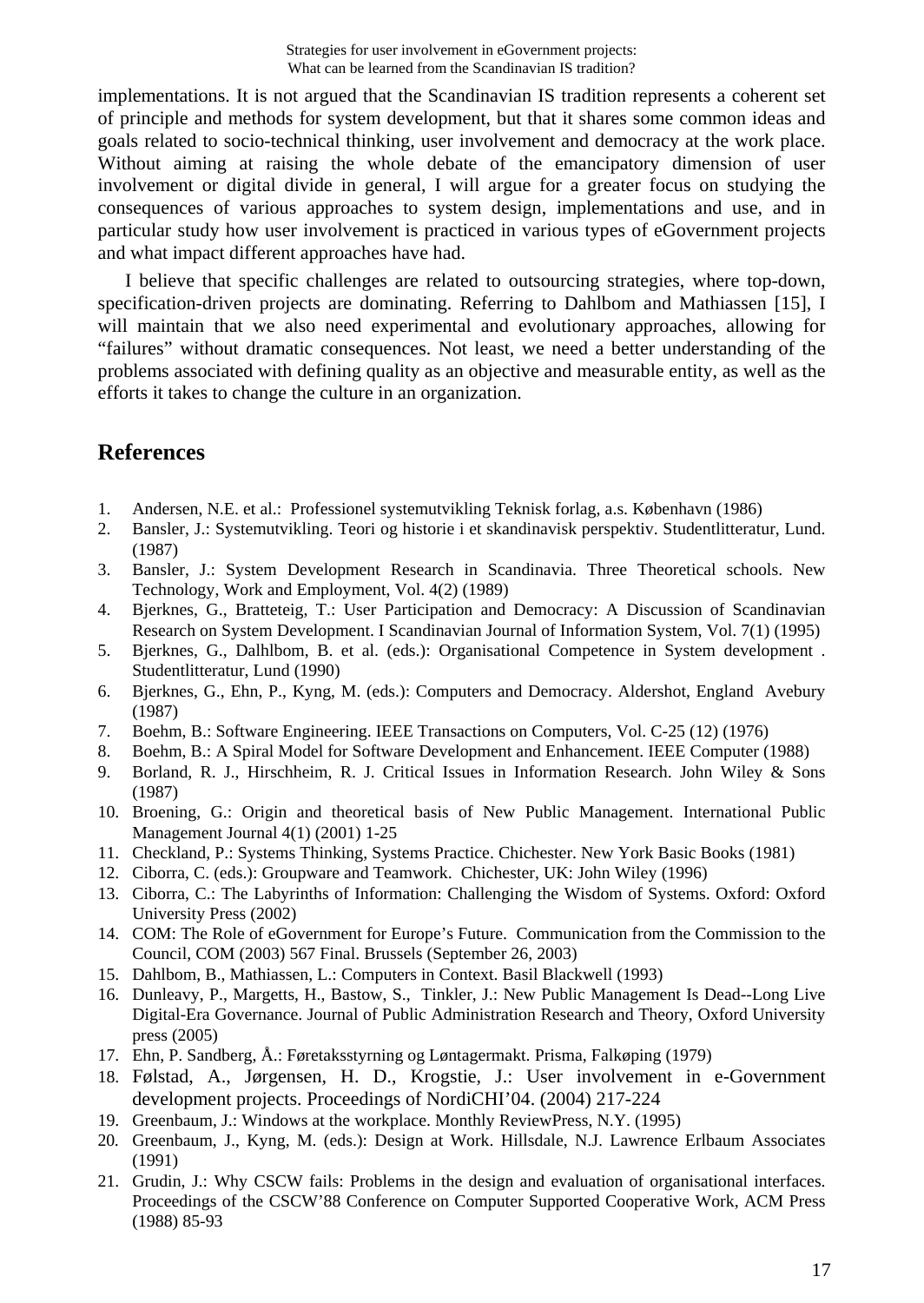- 22. Hirschheim, R., Klein. H-K.: Four Paradigms of Information Systems Developments. Communications of ACM, Vol. 32(10) (1989) 1199-1216
- 23. Heeks, R.: Reinventing government in the information age. London and New York Routledge (1999) 9-12.
- 24. Homburg, V.: E-government and NPM: A perfect Marriage?. Proceedings of the 6th international conference on Electronic commerce, 2005. ACM Int. Conference Proceeding Series, Vol. 60 (2004) 547-555
- 25. Iivari, J.: A paradigmatic analysis of contemporary schools of IS development. I European Journal of Information Systems Vol. 1(4) (1991) 249-272
- 26. Mathiassen, L.: Systemutvikling og Systemutviklingsmetode. DIAMI PB 136, Mat. Inst. Århus (1982)
- 27. Mumford, E.: Industrial Democracy and Systems design. In Mumford, Sackman (eds.) Human Choice and Computers. North Holland (1975)
- 28. Mumford, E., Designing Human Systems. Manchester Business School, Manchester, England (1983)
- 29. Nyygaard, K og Bergo, O.T.: Planlegging og Styring og Databehandling. Håndbok for fagbevegelsen. Tidens Norsk Forslag (1974)
- 30. Oostveen, A-M., van den Besselaar, P.: User involvement in large-scale e-Government projects: Finding an effective combination of strategies and methods. In Følstad, A., Krogstie, J., Opperman, R., Svenaes, D. (eds.) User Involvement in e-Government development projects. Proceedings of workshop 1, Interact'05 (2005) 11-18
- 31. Parnas, D. L., Clements, P. C.: A Rational Design Process: How and Why to Fake It. In Ehrig, H. et al. (eds.) Formal Methods and Software development. Springer-Verlag (1985)
- 32. Thorsrud, E. og Emery, F.: Mot en ny bedriftsorganisasjon. Universitetsforlaget, Oslo (1970)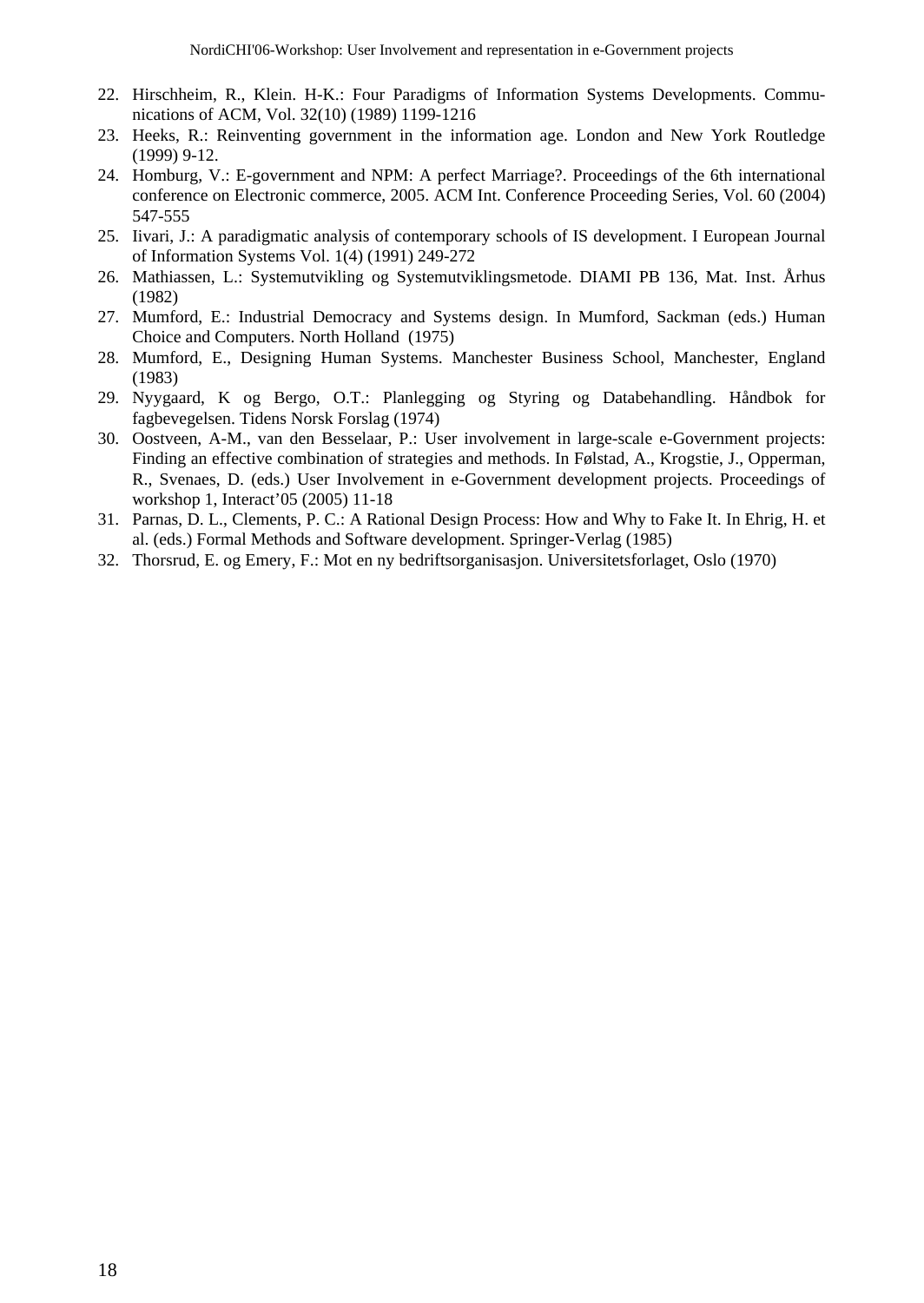## **Communicating the future business: A procurement organization's understanding of their role in systems development**

Henrik Artman<sup>1</sup>, Fredrik Andersson<sup>2</sup>,

<sup>1</sup> Royal Institute of Technology (KTH), Stockholm, Sweden artman@kth.se

<sup>2</sup> The Swedish Enforcement Authority, Stockholm, Sweden fredrik.andersson@kronofogden.se

**Abstract.** The Swedish government has required the Swedish authorities to work in a clear delineation between procuring and developing department structures. This has come as an answer to that it has been problematic to understand the responsibility structure in developmental projects especially when usability is concerned. Our research agenda is focusing on the procuring organization and their reasoning and handling of usability. As a consequence the Swedish Enforcement Authority approached us in order to learn and develop a viable procurement organization. The study is based on future workshop methodology and aimed at making the organization aware of both aspects of how they unconsciously understand their current work and as a consequence be prepared to handle certain problems. The paper presents the Enforcement Authority's understanding of the current problems with systems development, their "dream" of a fluent development project, and thirdly how they are to deal with the organizational change in relation to the IT-department. The paper highlights that communicating the organizations objectives with the future business is of utmost importance, but also a problematic goal, for the organization. This is in contrast to ordinary requirements which are focusing on communicating actual system processes or functional requirements. Furthermore, we discuss the implications for other organizations and for models of developing and introducing e-services in authorities

**Keywords:** Procurement, Systems Development, User involvement, e-service

#### **1 Introduction**

The Swedish government has required the Swedish authorities to make a clear delineation between procuring organizations and developer/supplier organizations. Formerly it could be that the developer department held a budget and the responsibility and the procurer department applied for part of this budget in order to make a certain computer system. In the new division between procurer department and developer department it is the former who hold the budget of the development. In effect this means that the procurer department is able to prioritize what the developer department should do and in what order. To this particular department which we study this has meant that they have decided to work more proactively as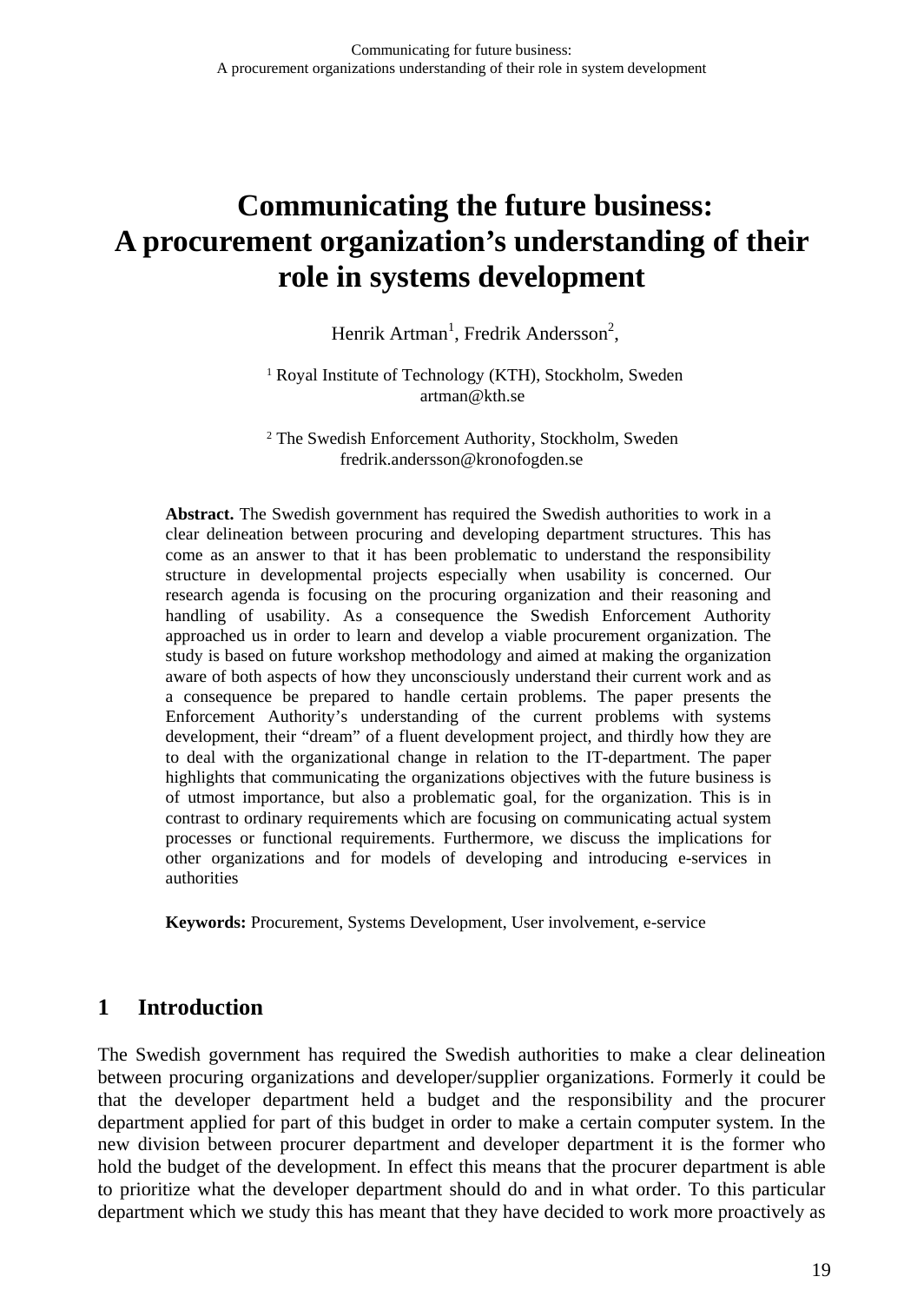a procurer not the least with defining the usability of the system in practice. They became inspired by the writings of Ottersten and Balic [8] and the research of Markensten [6]. Ottersten and Balic argue by the slogan "benefits appear through use" that a system will never be as good as when it is used and that the efficiency in use is of utmost importance for realizing the business potential. Furthermore, they argue that systems development should be organized from the benefits objectives rather than other second order objectives such as project constraints, systems architecture etc. Markensten's research departs from the same outset but takes this a bit further in also providing a sharp line between procurer organizations and developer organizations, often delineated by a contract based on a requirement specification. Most contracts and requirement specifications are based on either very highlevel requirements or the opposite where functions are described in every functional detail. Both these forms of specifications obscure how the functions will work in orchestrated practice. Markensten's solution is to provide an evaluated prototype as the foremost requirement document. That is, Markensten argue that the procurer organization should design the prototype, evaluate it in practice and then procure lower level development from a developer organization – that is starting with external design and work through to internal design. This development process is inspired by how architecture is delineated from the actual builder, in contrast to most contemporary IT-development where the architecture, external designer and internal designer is employed by the same development organization/department. We call such developmental strategy a procurement approach to systems development.

#### **1.1 A Procurement Approach to Systems Development**

The objective of a procurement approach to systems development in general is to reclaim the procurer organizations role in systems development, which has been severely marginalized in current systems development models which often is based on the developmental aspects of computer design. It is our strong conviction that anticipated benefits, as well as the general work-flow must be owned by the procurer organization as it is their users who will or will not use the system efficiently. Our research has focused on both how different procurer organizations understand and handle systems usability [1; 3], as well as proposing and studying models and methods of how procurer organizations can take a more active role in the development [4; 7; 6].

The more normative part of our research propose a model where the procurer organization is fully responsible for designing a concrete prototype of the envisioned systems following articulated organizational objectives. The model is based on the idea that usability is the link between business processes and technology as depicted in Fig 1.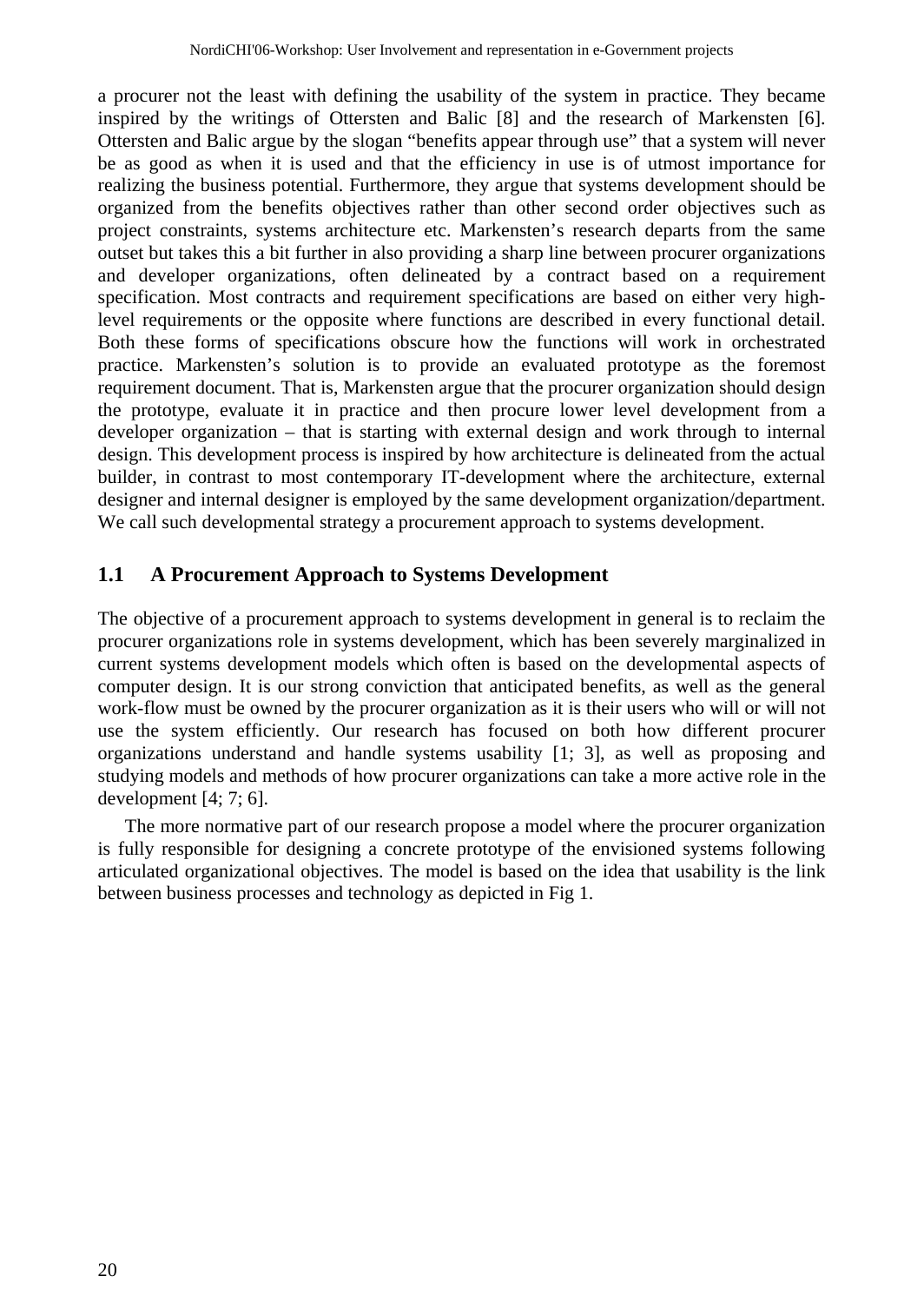Communicating for future business: A procurement organizations understanding of their role in system development

| <b>Business value</b><br>↟⇔ ≅ | - Business processes<br>- Business goals<br>- Business requirements   |
|-------------------------------|-----------------------------------------------------------------------|
| <b>Utility</b><br>† ⇔ †       | - User goals<br>- User requirements<br>- Different user groups        |
| <b>Usability</b><br>♦ ⇔■      | - Information architecture<br>- Interaction design<br>- Visual design |
| <b>Technology</b><br>AAA      | - System architecture<br>- Technical requirements                     |

**Fig. 1:** Usability as the link between Business and Technology [from 6]

The process of the suggested development model is that the procurement organization should in an iterative and mutual process articulate the business and the user objectives which then are materialized into a concrete prototype. The prototype is then used as an important document in the tender process from which the contractors/developer organizations bid on, and furthermore base their forthcoming development on (see Fig 2).



**Fig. 2:** An example of a procurement approach utilizing Personas and Scenarios as tender documentation [from 7]

By this process we have seen that the procurer organization becomes increasingly aware of their objectives as well as their means for developing a computer system [7]. Furthermore the prototype becomes an important boundary object between the procurer and the developer [9]. Artman and Markensten [2] are also discussing that this process of oscillating between business goals and user goals help the procurer organization to articulate and envision the future system as well as becoming increasingly more secure in their role and the design rationale. At best the process will make evident false beliefs about users or the business processes and there will be time to change before development starts.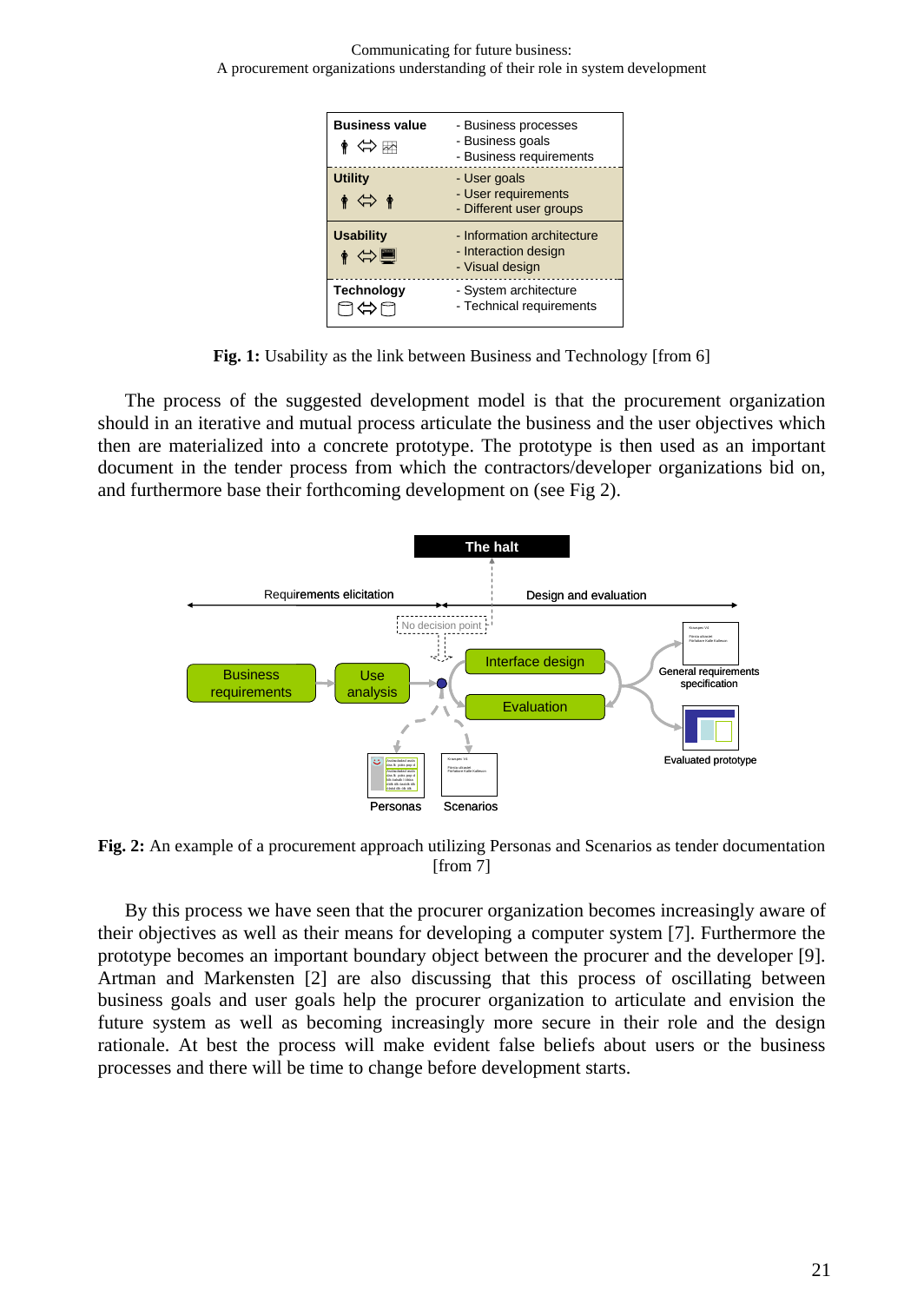#### **1.2 Aim of this Study**

The Swedish Enforcement Authority is to develop a system that handles debt relief.

A Debt Relief Act was introduced in Sweden from 1 July 1994. This made it possible to relieve natural persons completely or partly from the responsibility to pay their debts. The act is possible to use when a person is in such an economical situation that her debts can't be paid, even over an extended period of time. Some changes to this act have been proposed and as a result a new act will enter into force from 1 January 2007. This new act will mean a new way of work and the Enforcement Authority has decided to order a new IT-system to support it. The group mentioned in this paper is representatives for the procuring organization who are to acquire this and other IT-system's for the Enforcement Authority.

The general aim was to make the group aware of the palette of problems and situations which they are to handle and also get a gross awareness of how to handle them. Our research interest was to get a wide palette of the problems and how these could be related, to get an understanding of how this organization understand a idealized situation of project, as well as how the procurer organization understand how to get there. Another aim was to examine if a future workshop is an appropriate method for articulating the procurer organizations role in systems development.

#### **2 Method**

This study is based on the future workshops methodology [5]. A future workshop aims as preparing a group of people or an organization to concretely handle some future situation. The method is in its generic form comprised of three sessions. The first session is based on problems in the organization, the second on a vision of how the organization would like the situation to be ideally, finally the third session is focused on how the organization are concretely to get close the ideal state. The workshop sessions were spread over three weeks, with a 4 hour session each. The group who followed the workshop all has some responsibility due to the future systems development project. 3 persons followed all sessions, 3 persons followed 2 sessions and 2 persons could only follow the first session. At least 3 of the participants are experienced in systems development and have formerly been working at developer organizations. Others have extensive experience in the procurer organizations business activities.

As for most workshop methodologies the process is based on what the participants come up with and the progress is changed accordingly, therefore the sessions have been intervened during sessions. Although in general we followed a prepared process:

To the first session we had prepared a brainstorming in which the participants were to answer the question "what are the problems in contemporary systems development" with single phrases. The phrases were then presented in plenum and then, based on what the workshop leader could see as the participant's categories, clustered and discussed. After this session we utilized what we call "secret envelopes" which contains concrete problems which sub-groups of peers are to discuss and present within the workshop. The concrete issues were based on interviews made within the greater group and were partly articulated by the interviewers. The next session, a dream session, worked through the questions "what motivates the groups", "what forces are underlying these motivations" and then "how they wanted to be perceived by the IT-department". The content of the brainstorming sessions were not clustered, but instead said to be a basis for the general question of how an ideal systems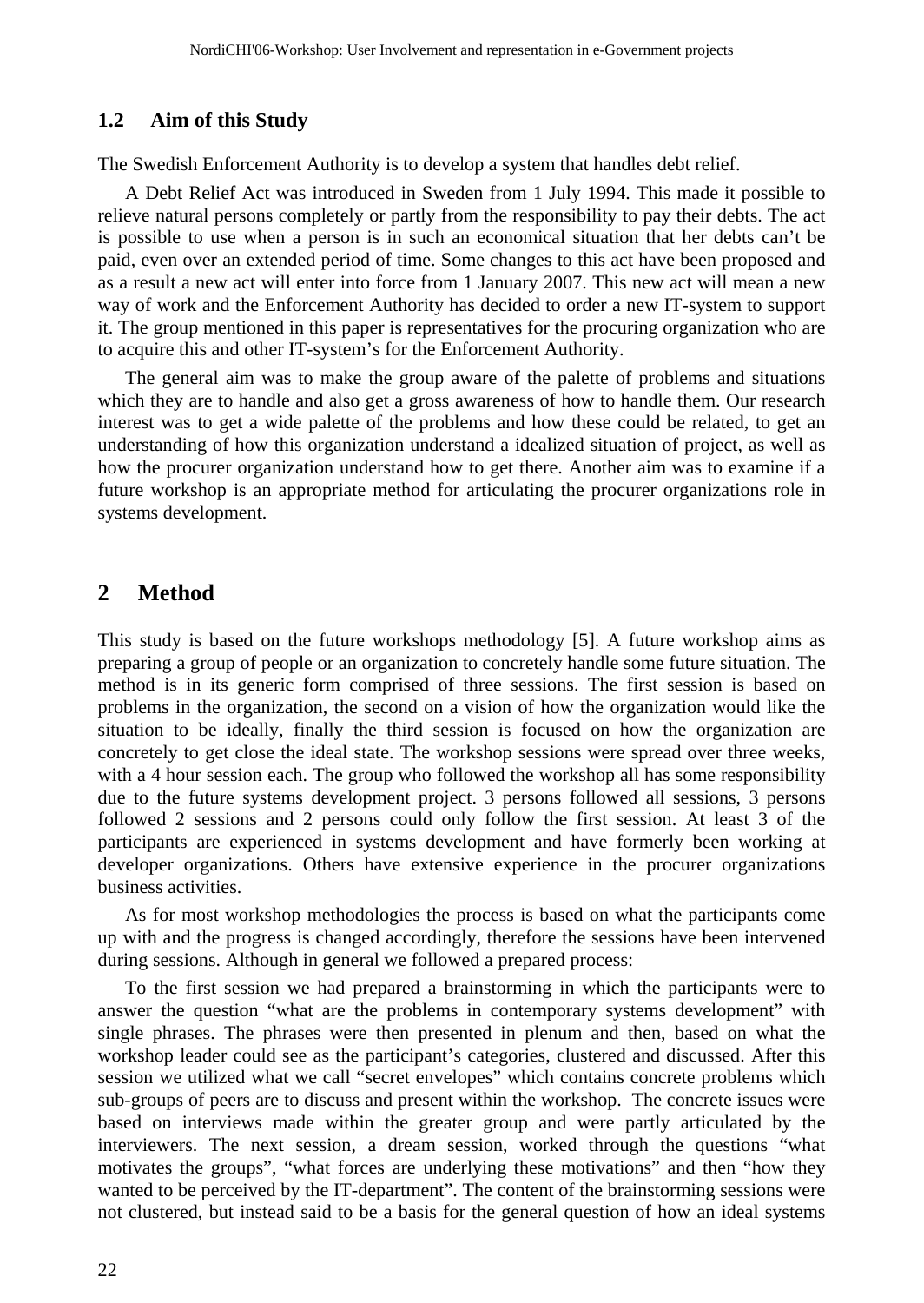development process would look like. The basis for discussing the ideal process was based on concrete contexts in a "secret envelope". The contexts were prepared by the first author and focusing business processes, responsibility and usability respectively. Each sub-group also made a slogan to advertise these dream processes. The third session which meant to concretize the process of getting an ideal process, started with the participants interpreting the slogans and then the subgroups presenting their ideas. Based on these presentations the workshop leader presented a task of communicating to a specific person the groups' intentions with the systems development project as well as the change in the process.

Notes were taken during sessions, but the main part of what has been analyzed for this paper is the products of the sessions. Each session were introduced by the first author who presented the general objectives of the session and the contents/results of former sessions.

#### **3 Results**

The results are presented chronologically and thematically following the order of the workshop. As the results include many hundreds of concepts as well as sketches and process descriptions we have had to only present the most important and viable of the concepts.

#### **3.1 The problems with current development**

All the workshop participants had experienced, been affected or heard about failed systems development projects within the authority and many concepts came with ease, which became apparent during concept presentations. They clustered their concepts into five categories: Mind ghosts, Strategy, Business processes, Project, and Use situation.

**Mind Ghosts.** Mind ghosts were problems that mainly are problems within the mind of the people, but have strong imperatives for directing people, as well as, analyzing failures in a; "I told you so"-manner. The questionable competence of both the procurer organization and the developer organization is one of the most strong mind ghosts, which in turn make people lose courage, become powerless and suspicious. The informal power structure within the organization included aspects of prestige as well as hidden agendas which all call for that the members must lobby to the "right" person within the hierarchy. These concepts combined may result in the same consequences as listed above, but also in that decisions may be made on false grounds and that you give false expectations about the system. This category was meant to be very important but also the hardest to get at.

**Strategy.** The problems of strategy were focused on issue beyond the control of the participants but still processes that are more materialized than mind ghosts. Here issues circled around that the aims of the technology are not clear, few common visions, short-sightedness which all affected everything. Economic issues that the strategic decision makers had no understanding of usability and its relation to money, that strategy has no follow-up or control. Economic issues thus tend to deal more with money than economics in current practice. The last middle category is that the strategy is technology focused, that the IT-department knows best, proposed solutions is often predefined, and there is an unresolved conflict between usability and IT-architecture. The strategy allows the IT-projects to live their own lives as they are not understood. In all, these problems relate to that IT-development is seldom grounded in the business but rather on a budget.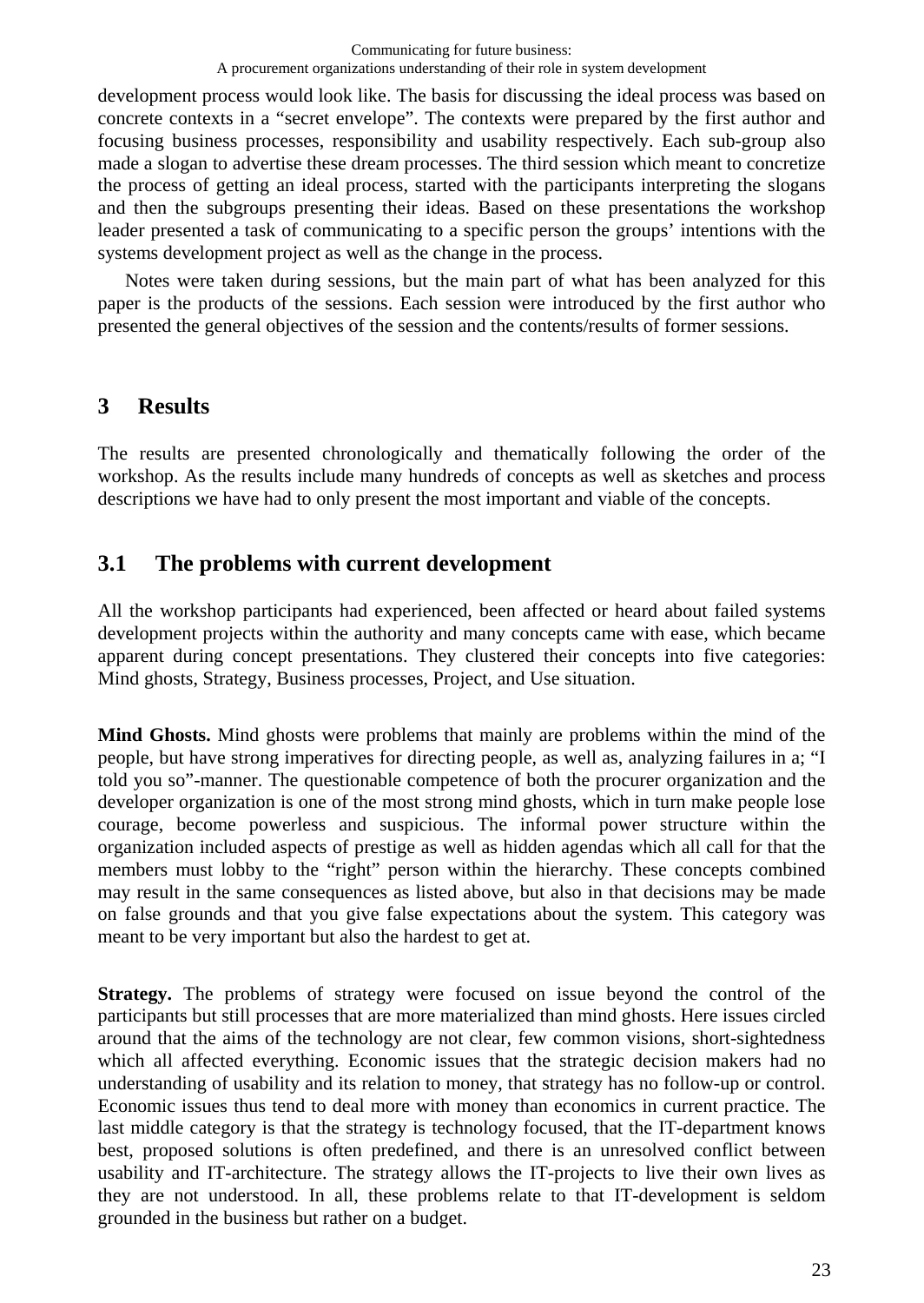**Business Processes.** Business process is the great category which summarizes all aspects of everyday activities for the authority. Again the aim of developing a computer system is questionable, but also who is responsible and the needs within the organization – the responsible for taking care of the benefits in the business is unclear. The mind ghosts are echoed in that the procurer organization often has an insecurity of systems development. A second aspect of this category deals with business knowledge and communication, as well as complexity of both the business and the computer development when it comes to make more global gains – how should one prioritize? All these problems are directly related to the developed product and related products, and its use. The relation to the IT-department is that they today feel that are lapdogs to the IT-department, but also that that they have made bad requirements specifications, have no routines for requiring developments, and finally that their cooperation often limps.

**Project**. Under the heading project roles, competence and communication was highlighted which the participants said to be vague. Aims and follow-up of the systems development once again came up as important problems which hampers the project progress. A new concept which tunes in well is that many projects lack high-quality pre-studies. All in all the indistinctness and uncertainty leads to conflicts, discussions, delayed deliveries, and in the end to reinforce hidden agendas (see mind-ghosts). It became evident for the group that indistinct follow-up and control is clearly coupled with vague roles and mind ghosts.

**Use-Situation.** The use situation undoubtedly hits the most concepts and spanned over both confidence for the project, user-involvement, product design and social affects. Social affects and confidence resembles well in that they deal with that users do not see that their expectations are fulfilled, or even promises are broken, and as a consequence they think "it was better before", the users also get a "I told you so" attitude but also that users think their work has become more stressful and problematic. These aspects has obvious consequences for all projects as their user cooperation becomes hampered by historic failures, but also the business is affected as the systems may not be used, it may take longer time to process and errand and so on.

As is obvious from this re-capitulation of concepts, categories and relations the participants find them selves in a problematic situation which they have to deal with when formulating a new process based on their values and objectives. The "secret envelopes" contained here some concrete problems (ex. "The usability designer is more focused on making the prototype appropriate for RUP than understandable for you. What problems does this elicit?") which two-people subgroups were to relate to the problem inventory.

The inventory came up with these three head themes;

- Roles and communication: Must be more distinct
- Business as usual will be apparent during the project: New models will be hard-won
- Responsibility: The procurer must take more distinct responsibility and not rely on the IT-department

In general the participants thought that they need to be better in communicating their intentions and present a more distinct role repertoire in order to be able to change the procurement process. The group had, in our view, a very complex and thorough understanding of problems in contemporary systems development. The different members of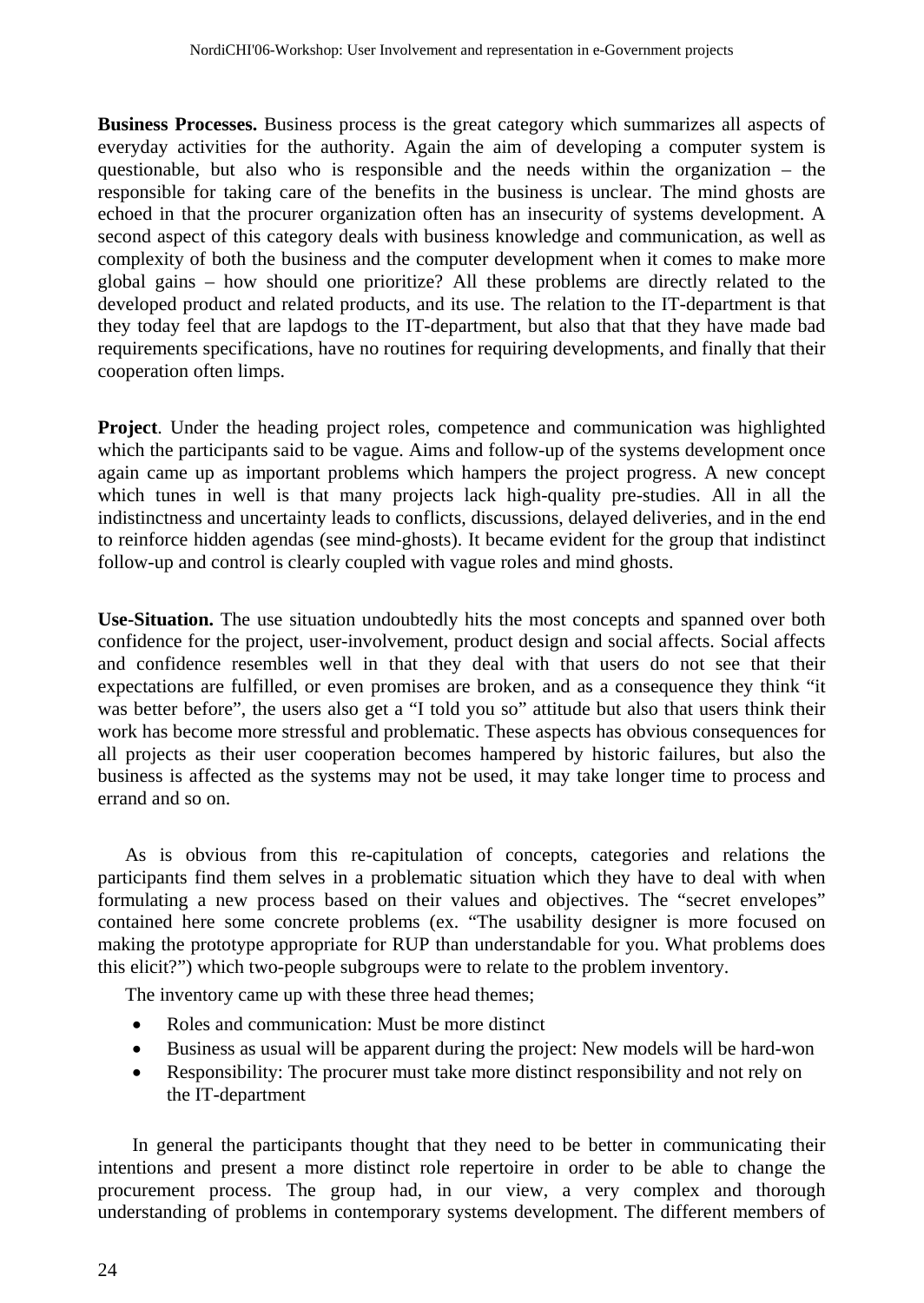the group contributed to the problem inventory from each specific view, and through the process many problems became articulated and the group's collective awareness grew.

## **3.2 The dream of fluent projects**

 $\overline{a}$ 

The next workshop session focused on what motivates them and how the participants wanted to be perceived, as well as to sketch and discuss their dream of a fluent project.

What motives them as a group can be divided into three distinctive categories. The first dealt with instrumental goals connected to a project (*well-defined, traceable, accessible as persons, focus on organizational benefits, user-involvement*). All these motives are focused on dealing with the project. The second category dealt cohesiveness of the group (*straightforward communication, coherence, involvement, awareness, roles, role-model for other authorities*). The third category dealt with attitude within the group (*happiness, have fun, fastforward*, *seeing possibilities* and *doing good*). They also said they wanted to make a difference and become masters over technology. In relation to their counter-parts, the ITdepartment, they wanted to be perceived as *responsible, accessible, business competent, engaged, without prestige, clear-cut, professional, focused, confident, consequent, and driving(proactive)*. It is clear that it is an ambitious group who really want to make a change and depart from problems in contemporary IT-development.

These concepts are defining what they wanted to make of the forthcoming systems development project and were taken as the departure for the next task which was to discuss and sketch a dream model of a fluent project in terms of "business development at large", "usability-designers in the process" and "to maintain power over the project" respectively as well as then turn it into a slogan. These general tasks were given to the two-person groups in a "secret envelope".

**Business development at large.** The group started with a slogan of "with everyday life into the future" and made a descriptive model of how ideas propagate through different stages in a developmental process. The model became burdened by the everyday life of today, and they turned into a model based on a slogan "as fast as the train" and depicted systems development in terms of tracks, different wagons, stations and people getting on and off. Still it was the procurer organization that sat in the front train and steered and controlled the speed and pace.

**Usability-designer in the process.** Inspired by a famous Swedish author Per-Anders Fogelström who wrote "City of my dreams" one of the subgroups formulated a slogan "the system of my dreams".<sup>4</sup> This slogan were much appraised by the group at large and stood for the concrete situation of the user utilizing the system. The slogan also had a subscript detailing "to gain for all, responsibility for everyone".

**To maintain power over the project.** "Knowledge and communication is power enough" was this subgroups slogan. They focused on that through communicating their competence and knowledge they would overcome short-sighted economical aspects which may hamper the project. By communication they dreamt of enlightening the economic department as well as the IT-department without monetary respectively technological claims, but rather declaration of use and business benefits.

<sup>4</sup> In Swedish the slogans become more apt and poetic: "Mina Drömmars Stad" vs. "Mina Drömmars Stöd" .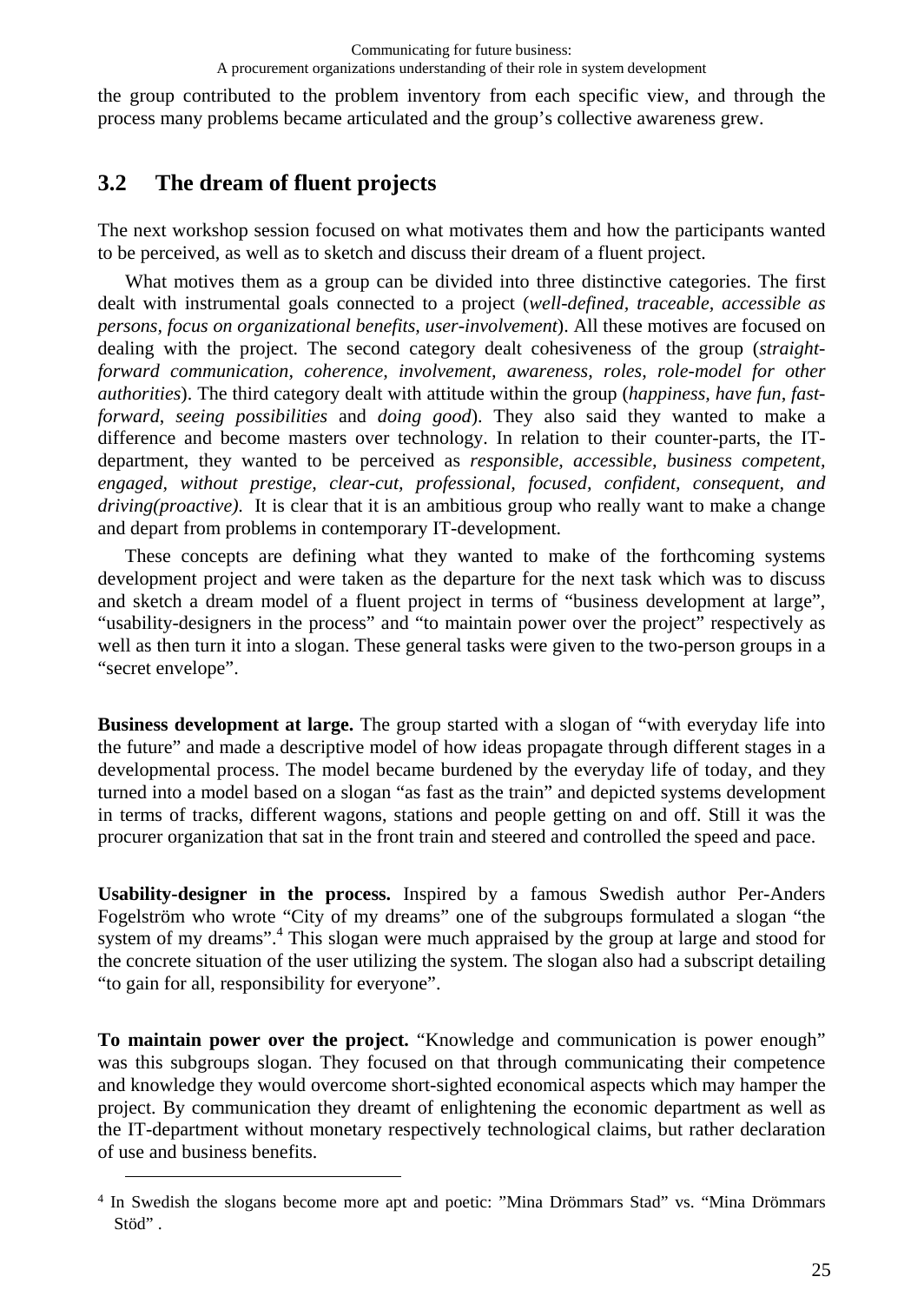As was the task all the groups highlighted a project progress where their ideas and their objectives come in first hand and where the end goal, or station in terms of the train metaphor, is gain for all. A dream that is!

#### **3.3 Communicating the future business objectives**

The third session was about making a dream come true. The group discussed their slogans and their models. The model that got most attention, as well as, most complementary comments was the train metaphor. The group discussed that there may be several tracks which they may choose between, but also who is the one who set up all the tracks, and what if this steam-train would in the future become an electric train.

Based on their slogans the workshop leader presented this task "Communicate your knowledge of the train journey to the system of your dreams". The group had one hour of preparation, in order to then present their way of dealing with problems in current systems development. During their presentation the authors and another participant played the role of a named person of superior rank.

As it turned out the group had greater problems in communicating their ideas of how to change the systems development process than they expected. The goal was of course that they would through this workshop be prepared both to give a brief of the current problems but also be able to give a straightforward example of how they are to safely take the project home. As such the task failed. However, he group articulated the problem of communicating their objectives and intentions with dividing up the process into two distinctive phases.

#### **4 Discussion**

The workshop did in many ways give a great palette of problems in current systems development, as well as a rough idea of what this group would like the process to be. The participants depict a current situation of mistrust, questionable aims of developing computerized processes, users who become stressed or get even more problems as a consequence of new computerized tools, and non-realized benefits in the organization. It is in the history of all these problems that the projects have to navigate and try to take power over the situation. For this group, who had already decided to try a model based in prototyping on the behalf of the procurer organization, the dream is to make a system through a process of which they have control and which they have the power. The main part of the problem as well as their control deals more with social issues, than with technology or the actual implementation of the computer system. This is in consent with both our former research as well as what we think that procurer organizations must do – take strong control of the actual use-situation as well as the organizational development. This particular procurer organization had strong incentives to change their role in the systems development process to a much more responsible and active position. Still even if the ideas are well grounded in the group there is many aspects which have to be resolved. During the sessions distinctiveness and communication got a very important function. Being able to present, inform, instruct or even command both what roles each individual hold, and how different roles are connected both to each other and to the greater process is an important step in defining and re-defining a project where the procurer organization is to take the lead. Still they had problems in becoming distinct in the end. This may of course be a consequence of that it was not a real situation with a real objective, but still to be clear-cut and distinct is not an easy task.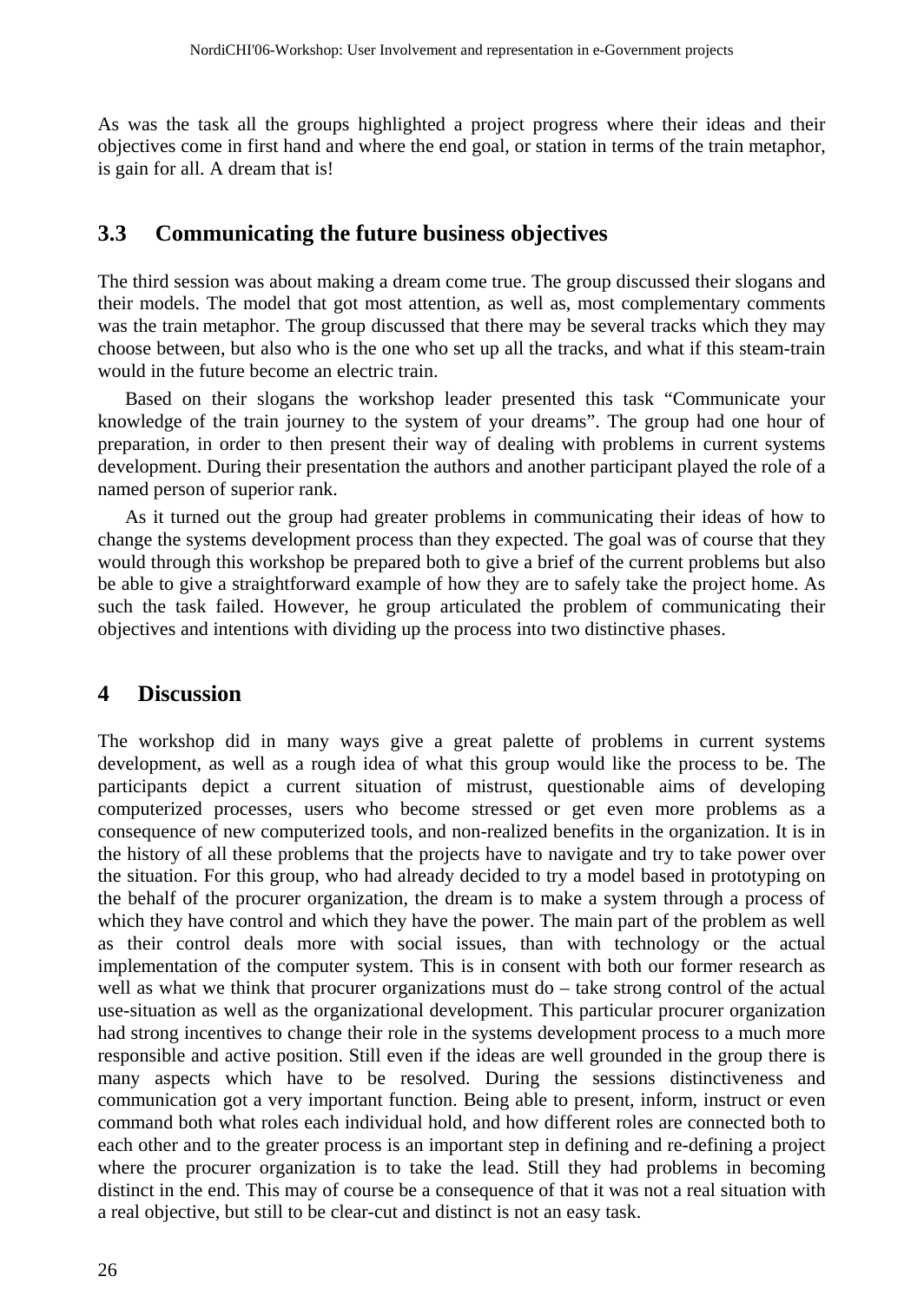It is interesting that the group seldom made explicit reference to before and after a contract with the developer organization. When prompted they said that this model is so evident in their minds that they have stopped to think about it. In a sense we think that this particular group have made a quick knowledge journey and therefore have problems in anticipating the addressee of the message and thus communicating their intentions.

Based on this study a procurer group must not only focus on systems design, but foremost, on communicating and establishing relevant roles for deploying certain responsibility structures within the project. The specific responsibility that this study has evoked is aspects of user-orientation (including involvement as well as use), business modeling and core benefits of the future system. If this groups understanding at all reverb other procurer groups they must to a greater extent train and model their way of getting to the "system of my dreams".

As for e-service design and for user-involvement in governmental services we have found a great maturity in defining contemporary problems not only for users but also for involving users. Constraints does not only come from strategic, developmental and economical perspectives but also in mind-ghosts of the general user in that they think new IT-services will do no good and therefore there is no use in getting involved. Failures and mistrust has become a vexed circle. According to this study the awareness of this problem is a starting point for taking greater responsibility for the project at large and for usability specifically. We think that future governmental IT-development must to a greater extent involve users as early as possible, which must be in the very beginning of the IT-development process – that is when the procurer organization envisions a forthcoming IT-system and new practices.

The future workshop format seems to have been a good way to formulate the past and the future. The all too common "but that will not work" were never articulated. Although it must be said that this group was a strongly cohesive group, who had discussed their envisioned approach, as well as team work, intensively during the last months, which probably helped processes and the good and friendly atmosphere a lot. Besides the result we must comment on the process of sketching and articulating ones ideas. The subgroups that worked with the dream scenarios all had problems in illustrating their ideas, and it took for some groups several turns in order to let loose and play with the scenario and find metaphors, slogans or other inspirational mind-sets that twist the ideas. As for utilizing our invention secret envelopes as part of the future workshop methodology we think that it has two important benefits. First, by calling them "secret" makes them important and in a sense owned by the sub-group. Secondly, it contained concrete and in some ways provokingly explicit problems which in some cases were directly discarded as unbelievable even if they were based on issues which other participants had taken up during interviews. We think this is a method which would favor further study.

All in all, we think that this future workshop series made the groups' awareness grow intensively and that their understanding of their situation became articulated. We think that the many authorities are in need of reflecting and verbalize their objectives as well as process for getting there. We hope that this will inspire several procurer organizations to take the lead over technology and communicate their important role in any form of e-service development.

#### **Acknowledgements**

We would like to acknowledge Ulrika Dovhammar who assisted in the first session, Ann Lantz, Mattias Arvola, Stefan Holmlid who all have been helpful in the organizing of the workshop as well as giving input to the secret envelopes. Above all we thank all the participants from the Swedish Enforcement Authority.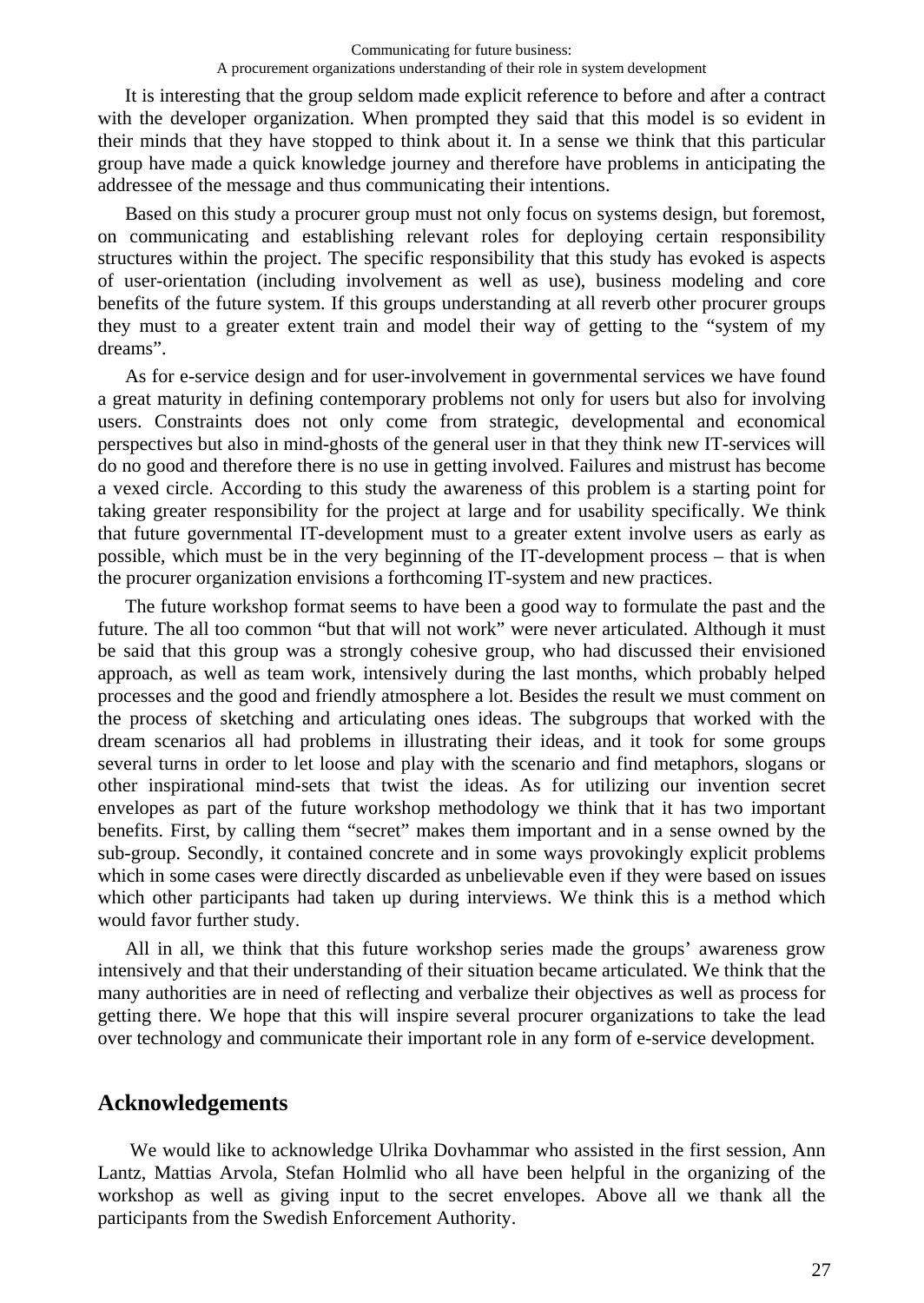Henrik Artman was supported by the project "Enabling technology through usability and organizational change" financed by VINNOVA, the Swedish Governmental Agency for Innovation Systems, as well as the project "Shared Representations and Collaborative Learning and Interaction Design" financed by the Swedish Research Council.

#### **References**

- 1. Artman, H.: Procurer Usability Requirements: Negotiations in Contract Development. Proceedings of NordiCHI'02. (2002) 61-70
- 2. Artman, H., Markensten, E.: A Procurement Approach to User involvement in E-government. In Følstad, A., Krogstie, J., Opperman, R., Svenaes, D. (eds.) User Involvement in e-Government development projects. Proceedings of workshop 1, Interact'05 (2005) 57-62
- 3. Artman, H., Zäll, S.: Finding a way to Usability procurement of a taxi dispatch system. Cognition, Technology and Work. Vol. 7(3) (2005) 141-155
- 4. Holmlid, S., Artman, H.: A tentative model for Usability Procurement. Project. In J. Jacko and C. Stephanidis (eds.). Proceedings of Human-Computer Interaction International. London: Lawrence Erlbaum Associated (2003)
- 5. Jungk, R., Mullert, N.: Future Workshops: How to create desirable futures. Institute for Social Inventions, London (1987)
- 6. Markensten, E.: Mind the Gap: A Procurement Approach to Integrating User-Centred Design in Contract Development. Licentiate Thesis, Royal Institute of Technology, Stockholm, Sweden. TRITA-NA-0447 (2005)
- 7. Markensten, E., Artman, H.: Procuring Usable Systems Using Unemployed Personas. Proceedings of NordiCHI'04 (2004) 13-23
- 8. Ottersten, I., Balic, M.: Effektstyrning av IT. Liber. [in Swedish] (2004)
- 9. Skjetne, J-H.: Prototypes and Tender Documentation. In Følstad, A., Krogstie, J., Opperman, R., Svenaes, D. (eds.) User Involvement in e-Government development projects. Proceedings of workshop 1, Interact'05 (2005) 69-74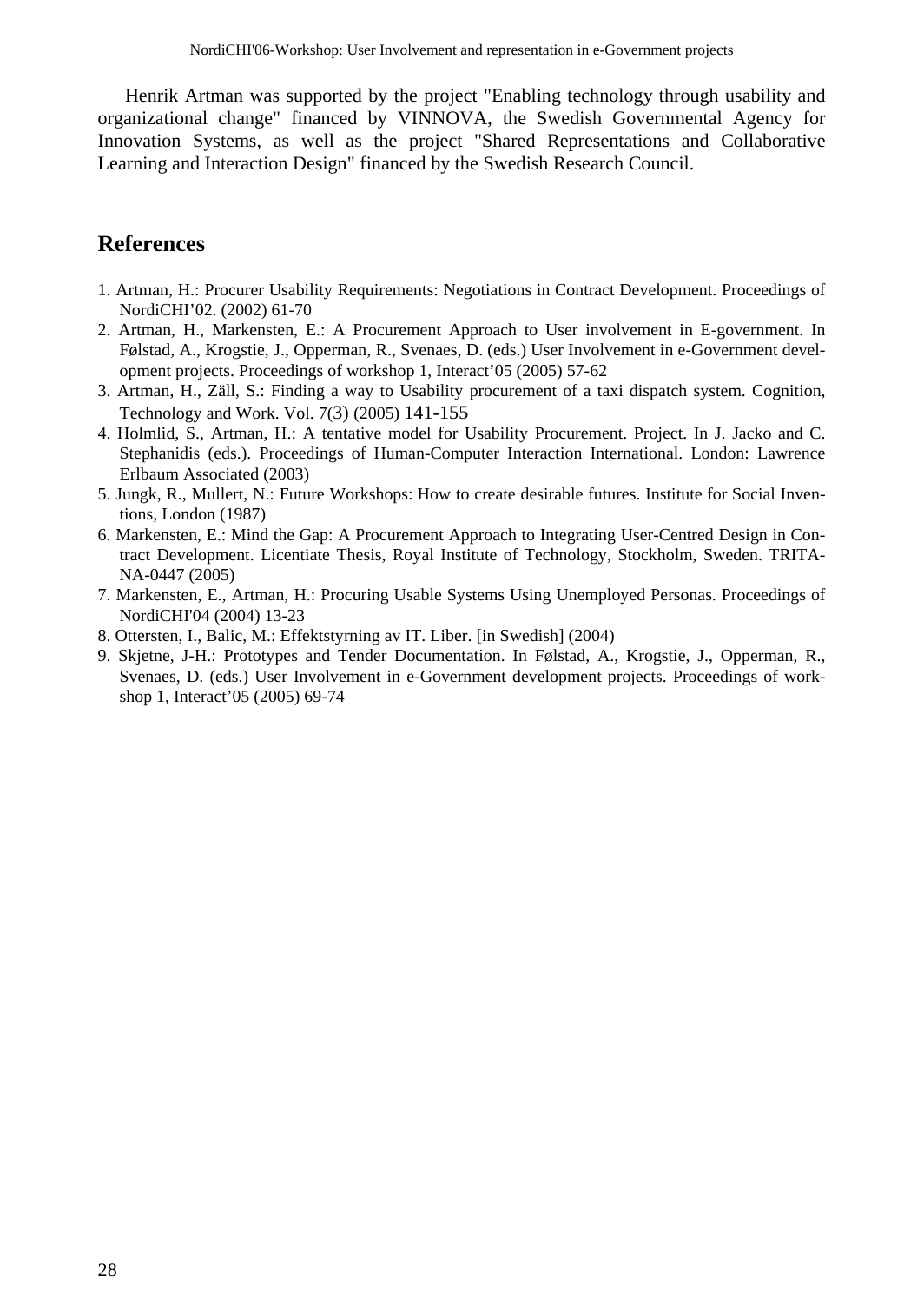## **Developing e-services in a government authority: Different views on design in procurement and system development**

Stefan Holmlid<sup>1</sup>, Ann Lantz<sup>2</sup>

<sup>1</sup> Human-Centered Systems, IDA, Linköpings universitet, Sweden steho@ida.liu.se

<sup>2</sup> HMI group, School of Computer science and communication, KTH, Stockholm, Sweden alz@csc.kth.se

**Abstract.** The aim for this study is to understand and describe the ways the different actors describe and understand interaction design, and to identify challenges to balanced and active UCD work. The purpose is also to learn more about how procurers and interaction designers view the procurement situation and how the role of an interaction designer is constructed in such a situation. Ten subjects, representing the procurer organization and the development organization were interviewed. The results show that the enforcement-department is in the middle of a change process, where interaction design will be their responsibility as well as part of their area of expertise. The interviewed interaction designers have a narrow perspective of their work and do not see the complete process from procurement to delivered product or service in which they are a part of. As a result from the organization change they expect to meet more active procurers.

**Keywords:** interaction design, design process, acquisition, procurement, system development,

#### **1 Introduction**

Swedish government agencies are in the midst of several change projects. One is the transformation from a visit- and form-based business to a 24/7 oriented business. One of the drivers in this transformation has been the introduction of a wide range of self-services and computer mediated services. Another transformation, concerning some government agencies, is the requirement that they should clearly distinguish between the procuring organization and the system developing organization, in terms of resources as well as governance. This transformation sometimes is used as a driving force to redefine processes, project governance, and the positioning of roles and activities. This provides a possibility to find alternative ways of employing user-centered methods in e-government projects, whether they concern services, administration or democracy.

The government agency we currently work with have started a change towards such an alternative way. In a new three stage project management model interaction design work is performed by the procuring organization as well as the producing organization. The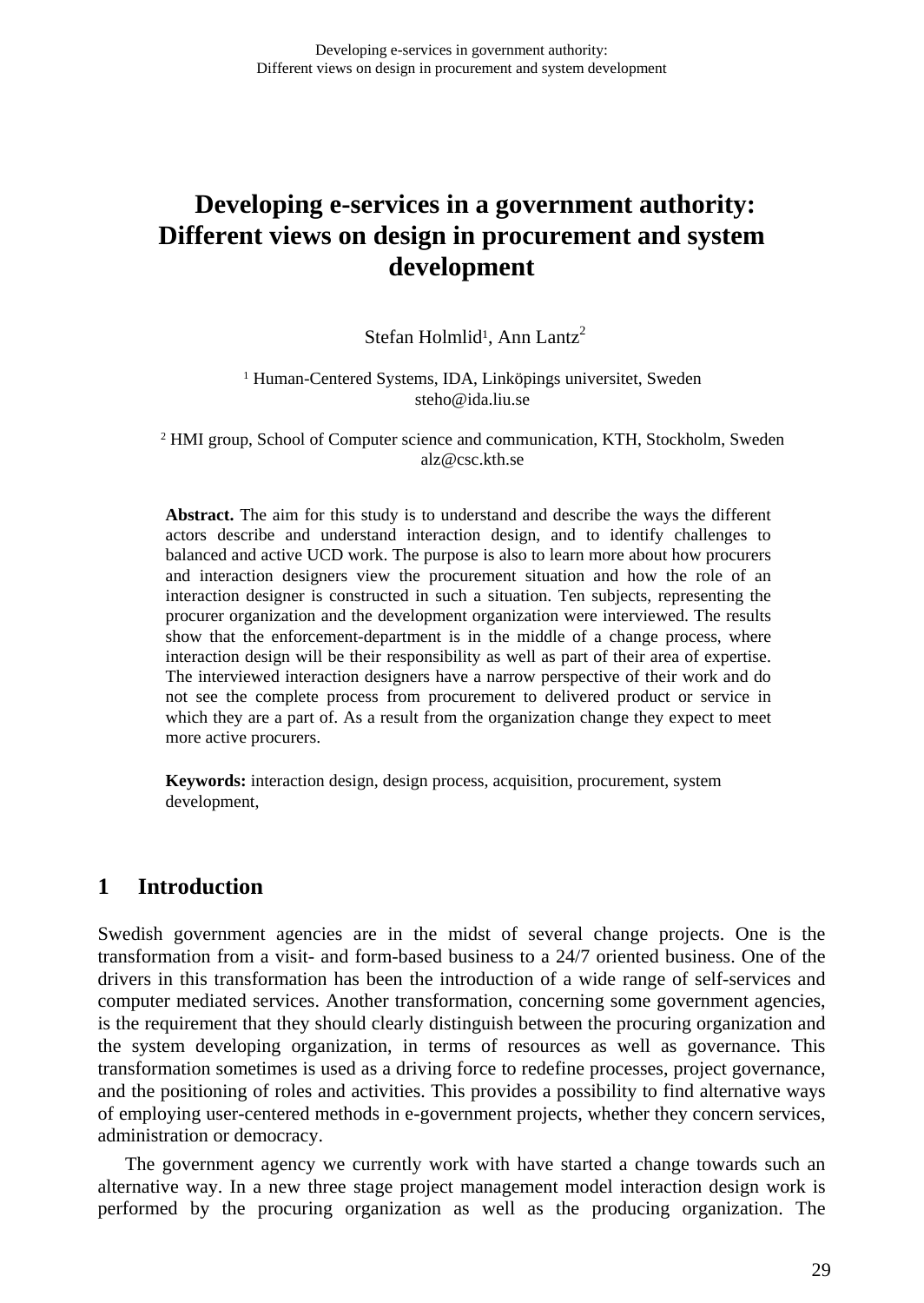inspiration for this change was collected from Markensten [18] as well as Ottersten and Balic [23].

#### **1.1 Interaction design by procuring organizations**

Some of the research performed within Human-Computer Interaction (HCI) or interaction design can be read and analyzed from a procurement perspective even though that was not the primary focus for the research performed [e.g. 7; 20; 21]. Moreover, some work has been done regarding government contracting [26]. As such it poses challenges, because of legislation and more or less rigid processes set up for equality purposes. It also poses opportunities because governments employ a lot of personnel, they are large procurers, and sometimes have the moral obligation to act as role models. Literature that focus on procurement [e.g. 16] often highlight economical or legal issues of procurement or on functions rather than functioning.

Most user-centered design (UCD) models and methods, as practiced, rely on the considerate developing organization and that the producer is performing all the user centric tasks. All expects, and wants, usable systems – it seems so obvious that many organizations assume that it does not have to be dealt with or specified until the producer starts to develop the system. It is common that users are mentioned when training is mentioned, when access rights to the potential system are discussed, and in some cases when tests before delivery are described. These assumptions are supported by the fact that literature on user involvement mainly concentrate on the producers' role [see e.g. 9; 24]. The implicit assumption has been that it is the responsibility and task of the developer to ensure that developed systems are usable. The discourse of interaction design is not so obviously directed exclusively towards developers, even though it has been adopted by them, and implicitly assumes a position similar to the position of UCD.

In recent research we have focused on the role of an active procurer in relationship to the development of usable systems [1; 12; 15; 19]. Markensten [18] shows how usability and usability methods successfully can be deployed as part of prospects for request for tenders. He proposes that usability should be seen as the connector between organizational development goals and system development goals. Moreover he suggests that a tested prototype should be used as part of the functional descriptions given by the procurer as part of a contract or a requirements specification. Markensten and Artman [19] and Artman and Markensten [3] describe how scenarios and personas used in request for tenders helped the procuring organization articulate their objectives and motives for developing a system. The prototype, scenarios and personas relates closely to the ideas of boundary objects [25]. In Holmlid [13] we frame a procurement process of an IT-system as a part of a larger service design process, suggesting that user-centered design is an integral part of organizational development and innovation, thus providing a wider design process framework for organizations to connect the organizational development work with the design processes directing the development of technology. Interpreted as a design management process, being an active procurer of usable systems shares some of the challenges posed by Holmlid [14].

#### **1.2 Interaction design by developing organizations**

HCI and interaction design focus on the usability and interaction of an IT-system. There is not one definition of the term interaction design and it is often used to cover activities such as usability, interaction, context and design. Working with research methods focusing on analyzing, comparing and evaluating current system designs moving from studying functionality and interfaces of a system towards studying activities and use situations.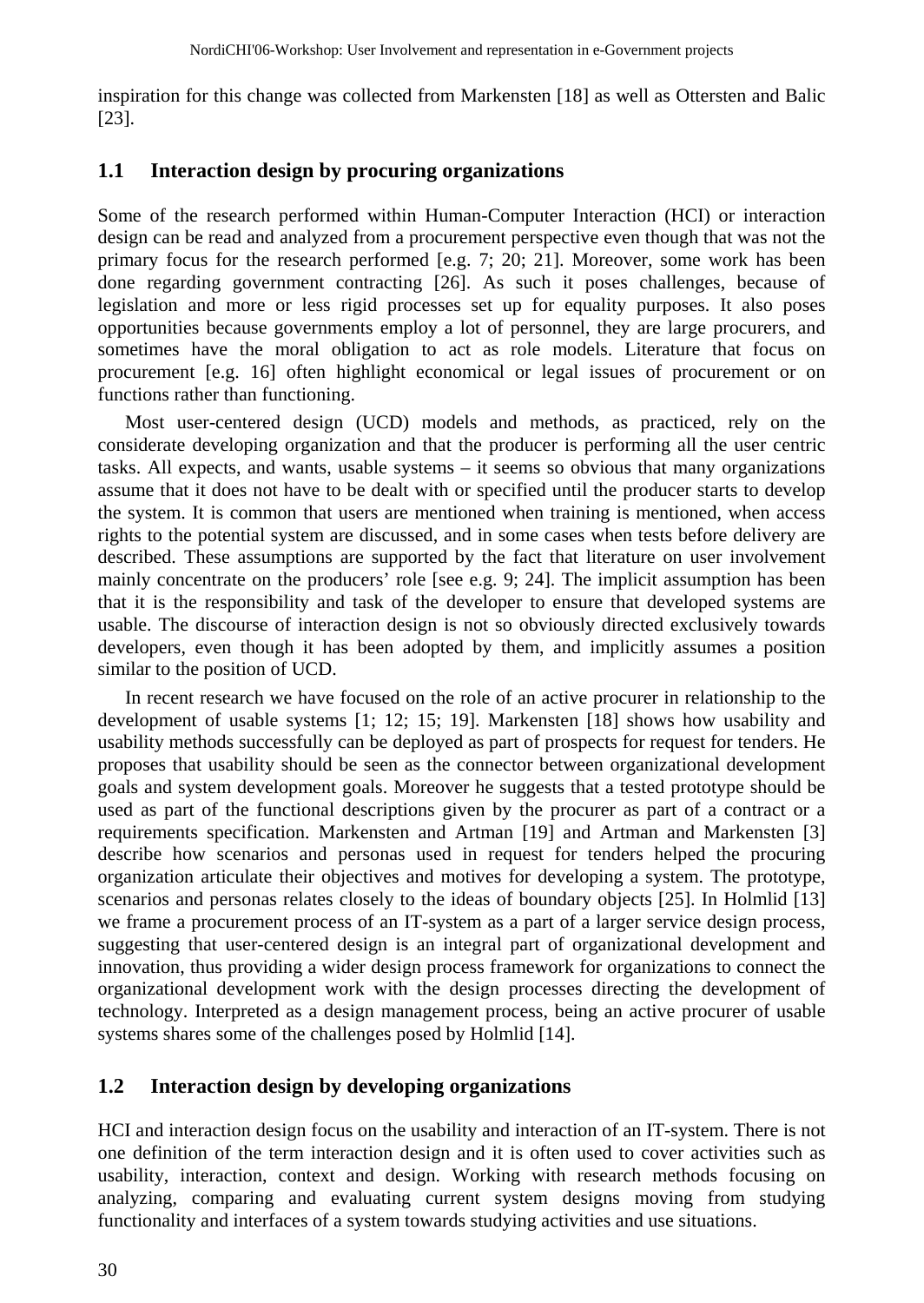In Gulliksen, Lantz and Boivie [10; 11] the designer is described as someone that acts as a mediator, someone that goes between user and developer.

A survey on usability professionals, men in the 40ties with background in computer science or engineering in Sweden is reported in Gulliksen, Boivie, Persson, Hektor and Herulf [8]. One recurring comment from the respondents was that the development process used does not in itself contain any support for usability activities or UCD and the usability perspective was described as severely neglected.

In Boivie, Gulliksen and Göransson [5] an interview study with usability designers, project managers and user representatives is reported. The authors talk about three phases that the usability designer is involved in; analyses, evaluation and design. The way the three phases are presented they can be understood as separate phases placed on the system development process when needed. The usability designer is described as a lonely person. A somewhat negative picture is presented and some usability designers expressed doubts about the impact they have had on the product and on the user situation. What the usability designer did was not really a part of the project. Neither did they have any formal rights to make design decisions.

In Lantz, Artman and Ramberg [17] an interview study with eleven interaction designers representing university, academia, private companies and authorities is presented. The roles described by the respondents were varying from looking upon the role as mainly consisting of working with usability and use to focus more close to graphical design and e.g. branding. Some view interaction design as an area building on HCI and usability, a sequential way of working, normally not focusing on graphical design and aesthetic expressions. Others work from the start to the end of a project in a process that includes problems and possible solutions iteratively, at one and the same time. The interaction role is also by several respondents described as a project leader or the project leaders' right hand.

The view on necessary skills of an interaction designer varies. Some of the respondents present the opinion that an interaction designer has to know the material i.e. programming language and technical aspects. Others say that what is most important is that you can communicate with the different actors around you i.e. all the project members (e.g. programmers, developers, graphical designers, art directors) and of course also the customers and end-users.

According to Arvola [4] the role of the interaction designer includes contemplating and judging a complex situation and from a creative thought composing a design that fulfils the situational, technical, functional, ethical and aesthetical requirements.

Still much of interactive systems design is done in a reciprocal process where internal construction is as much defining ways of what the external design can do, as the opposite.

#### **1.3 Research aim**

The aim for this particular study is to understand and describe the ways the different actors describe and understand interaction design, and to identify challenges to balanced and active UCD work. The purpose is also to learn more about how procurers and interaction designers view the procurement situation and how the role of an interaction designer is constructed in such a situation.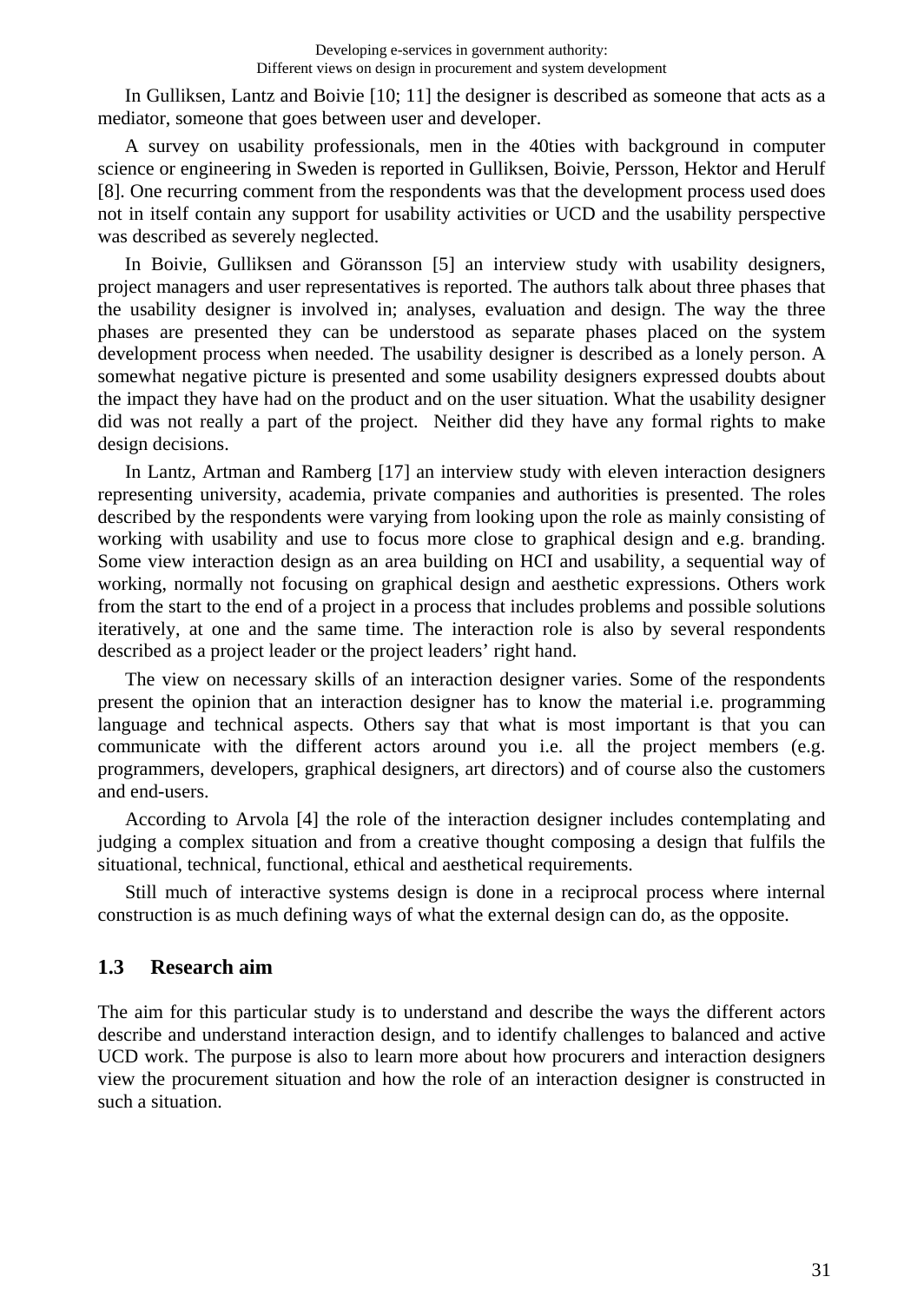### **2 Results**

We performed 10 structured interviews with key personnel of the Swedish Enforcement Agency. Four (2 male, 2 female) were employed by the Enforcement-department, of which none were an interaction designer. Six (3 male, 3 female) were employed by the developing organization. Of the six interaction designers three had moved to other missions and three worked as active interaction designers at the time of the interviews. Each interview took about two hours and was performed in a room at the respondents' work place. The interview that followed an interview guide, was tape recorded and transcribed.

#### **2.1 Context of the study**

The Swedish Enforcement Agency has recently employed a new three-stage projectmanagement model, the so called program model. It follows the development towards a clearer delineation between procuring and development organizations undertaken by most Swedish government agencies. The first stage is a stage where the organizational prerequisites for system development are established. The responsibility for this stage lies with the Enforcement-department. The second stage is a system development stage, for which the ITdepartment is responsible. The third stage is an implementation stage. The three stages are coordinated by program management. We have limited our study to the two first stages in this study.

The Enforcement-department has one interaction designer now working with business development tasks and procurement, while the IT-department has 3 interaction designers.

#### **2.2 Enforcement-department**

**In the middle of something.** It becomes obvious in the interviews of the non-designer persons at the enforcement-agency that they are in the middle of a change process. On one hand, the respondents refer to interaction design as design of surfaces, and to some extent as dealing with aspects of product quality or product properties. They refer to GUI-sketches, prototypes and user-testing, but have little or no experience working directly with these. This is hardly surprising as the respondents have not worked with interaction design directly before. On the other hand, the respondents refer to interaction design as a central aspect of successful development projects, in the sense that by working with design the usage of the system will be better. They also claim that there is no question whether interaction design should be part of the first stage of the program-model, although they have problems expressing exactly where in the process it should be integrated, how it should be performed, what the value-added is, and what the concrete results are.

The simplified view of interaction design seem, interaction design as styling, to be their appropriated view, gained through experience and earlier organizational structures, in which where it was not viewed as their responsibility, nor their area of expertise. On a more general level, this point towards a structural problem with viewing UCD as mainly a practice integrated into system development process frameworks, it also points towards the institutionalization effects such a view has had on the expectations on what interaction design brings to the effective development of well-designed systems. The more advanced view, interaction design as process, seems to be procured from the discussions on the newly formed program-model, as well as from the interaction designer employed by the Enforcementdepartment. The interaction designer is in the process of establishing a role for design and an interaction designer at the Enforcement-department. On a more general level, we expect that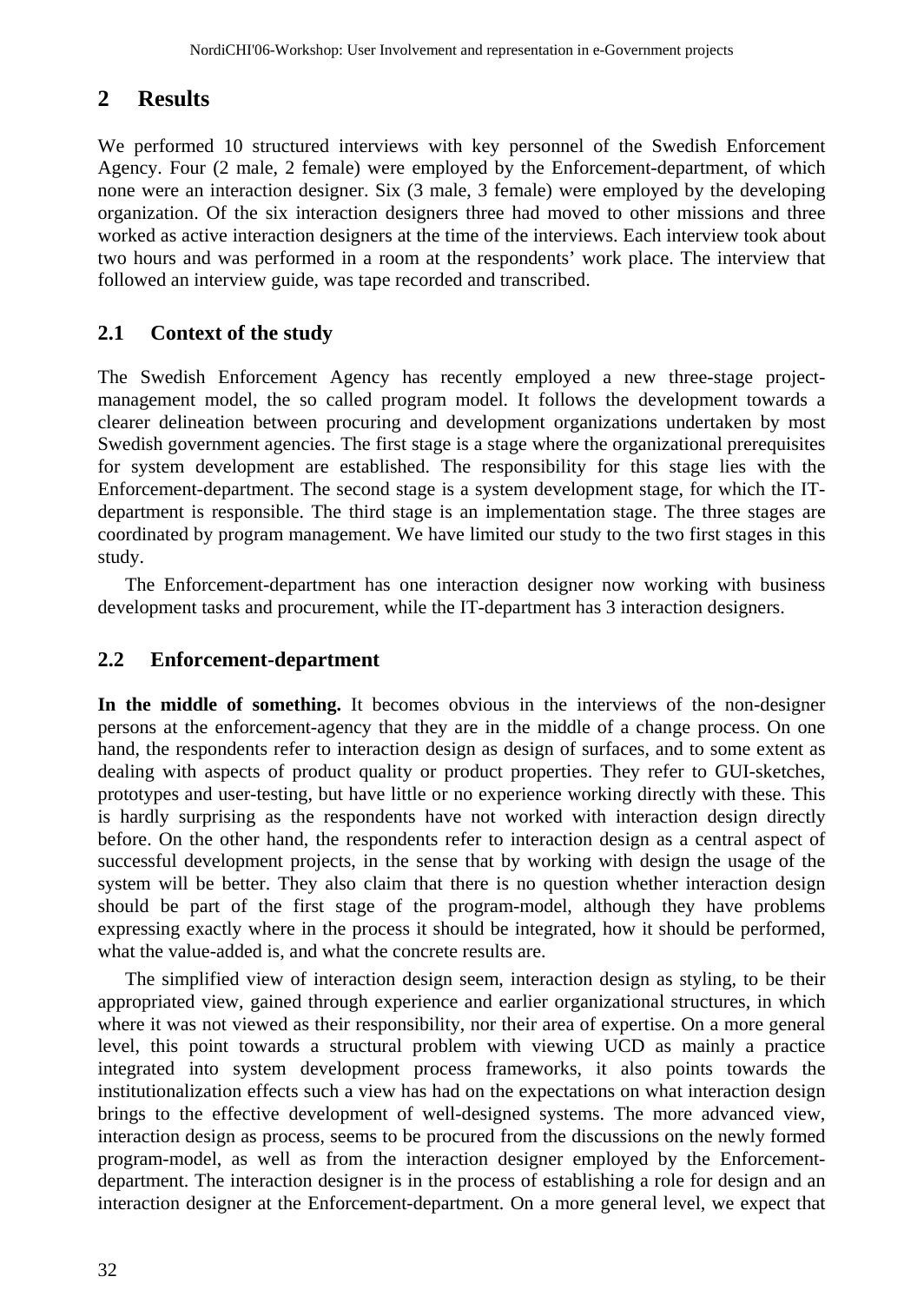the Enforcement-department will develop a new understanding of interaction design as it becomes integrated into their work-practices.

The Enforcement-department is in the middle of a change process, where interaction design will be their responsibility as well as part of their area of expertise. This renders them a new set of working practices, a new responsibility in relationship to the users and their expectations for good systems, as well as a new relationship to the IT-department and their work practices.

**Intra-organizational relationships.** Several of the respondents point towards a potential risk with the new program-model and the positioning of an interaction designer in the first stage. They assume that from the  $1<sup>st</sup>$  stage there will be delivered artifacts, documents and results that the organization responsible for the  $2<sup>nd</sup>$  stage expects to be their job developing. Furthermore, they expect that these artifacts, documents and results will be enveloped as specification or requirements, thus limiting the space for negotiation of the IT-department. A range of worries were expressed, such as whether the program management would be strong enough to accept the user-involvement from the Enforcement-department, the program management would be strong enough to force the IT-department not to redo the userinvolvement work, the new program-model with its emphasis on user-involvement and design in the  $1<sup>st</sup>$  stage would drive the IT-department further away from understanding the important aspects of the agency's business and values, etc.

The Enforcement-department point toward a higher-order change of initiative and information-asymmetries which they do not feel have been recognized in the overall change process.

#### **2.3 IT department**

**Intra-organizational relationships.** Among the interviewed interaction designers two groups can be viewed. One group, have a narrow perspective of their work and do not see the complete process from procurement to delivered product or service in which they are a part of. Another group, have moved on from working as interaction designers to today working with tasks on the business side or higher up in the hierarchy of the organization. They have more of a helicopter perspective and can describe the process from identifying need to the deliverance of a service or a system. They have the possibility to work for usability aspects and describe that people listen to them more now than when they worked as interaction designers.

The respondents describe working with a number of persons with different roles during an IT-project. Representatives from the business side and from the employees are included in the projects either working directly in the project or as contacted and visited out in the organization. The interaction designers experience having the responsibility for the usability aspects and can often do the activities they suggest should be performed within an IT-project. Within the organization a modified version of the system development model RUP is used. Here the role interaction designer is described and shall be included in the IT-projects. Activities described by the interaction designers are single activities performed within a project e.g. target group description, modeling with users and usability evaluations. The respondents say they work with interaction, with the surface i.e. the GUI and also with the context. In some longer projects an interaction designer can work up till 80% of her work time and follows then the process of the project and perform activities to secure the usability in the product. When asking about how results from a project are followed up they say that it is not clear to them or that they think it is not always done. It is also clear that the target group for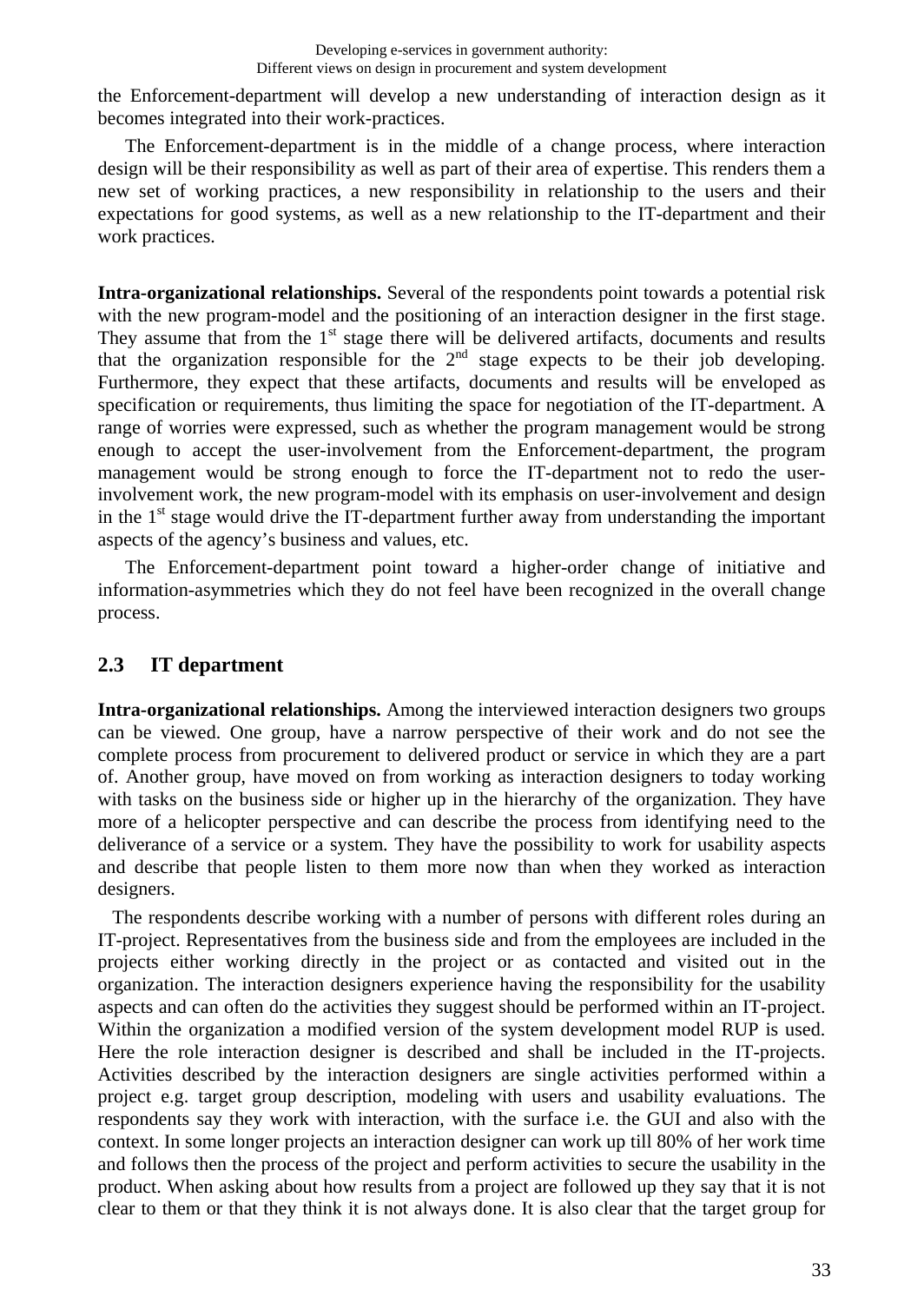usability aspects most often is the employees working in the organization and not the citizen that is going to be the user of the e-service.

**Re-organizing the organization.** The respondents describe the re-organization that has started as messy and they do not have a clear picture of what it will lead to in their daily work. Some has expectancies that they will have a better work situation after it has been carried through. They also expect to meet procurers that know what they are procuring and why. Some of the respondents also say that they look forward to meet more active procurers from the business side but they will not have them go as far as presenting a requirements specification consisting of sketches of the GUI, then they have gone too far.

#### **3 Discussion**

Given the results reported above the organization we're studying are facing a set of challenges with respect to interaction design's role in the development projects.

As a pioneer among Swedish government agencies, the organization we studied has decided to give interaction design a new role throughout the organization, and integrate it not only in the system development processes but also in the organization al development processes. It is today not clear to the respondents what this change will mean to their daily activities or how skills can be transformed between the two groups of actors. The role as interaction designer and their influence on the design process should be generic with respect to other organizations. The shift from a traditional development process to a process driven by an interaction design perspective will develop on a case to case basis, and thus be generic in the sense that there will be differences and similarities between cases.

#### **3.1 Managing the transition of information asymmetries**

In the traditional system development relationship between a procurer and a developer, the procuring organization knows everything about the business, tasks and processes. The developing organization knows everything about the technology. This is a classical asymmetry, where UCD has been an advocate for institutionalization of process for eliminating the asymmetry with respect to the users and their tasks [6; 22].

In the organization we study management have decided to more clearly distinguish between the procuring organization and the developing organization [2]. This means that the basic information asymmetry structure becomes pronounced and supported by an organizational construction. Two major differences from a classical case are important to address here. First, the development organization have a long history of user and businesscentered work-practices, from being a part of a more integrated development organization than the one being instantiated now. Thus, the development organization already has worked towards balancing some aspects of the information asymmetry. As of today, they possess technology, user, business, as well as design competence to a higher degree than a neutral development organization. Second, the three-stage program model used to integrate organizational and IT-development projects is crucial to maintain both differentiation and integration. The program management thus becomes central for driving the higher order organizational change, as well as requiring change and competence development from participants in the different subprojects.

Management has also decided to move some of the design work to a point in time before the developing organization is involved. Or, expressed with an integrated process perspective,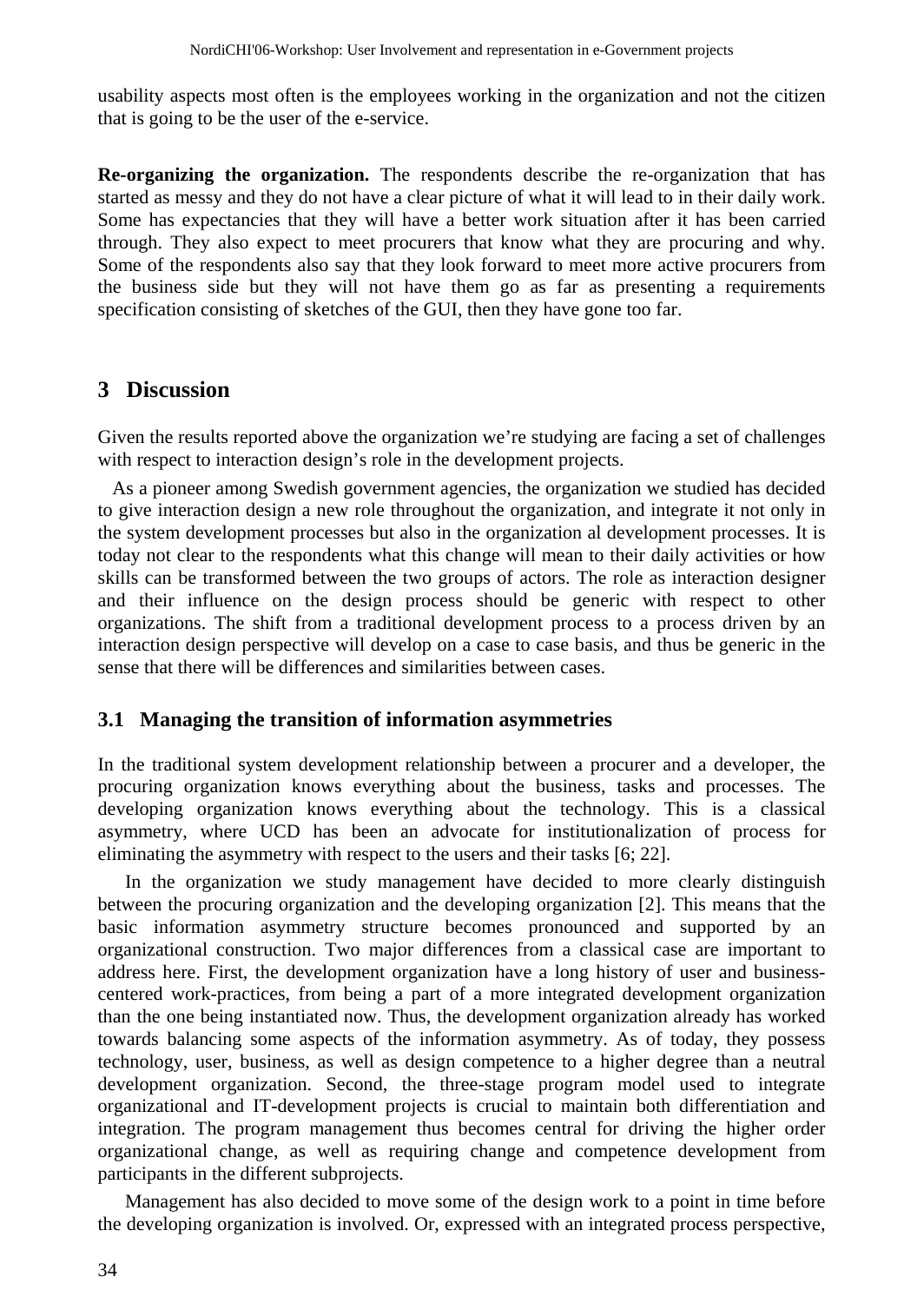extended the time-frame under which design is performed. Given that the procuring organization still have to understand and use interaction design as a core practice in their development projects, and the development organization have both design and user competence, the information asymmetry looks a little bit different. The procuring organization is going through a change process, where they are supposed to integrate interaction design in their processes, with the support of one experienced interaction design. The developing organization on the other hand goes through only a minor change, supposing that they will deal with a new kind of requirements documentation, and refraining from being involved in early stages of analysis. Thus, there will be high pressure on the development organization to appropriate the design practices as individuals and as an organization to be able to deliver what is expected of them between stage 1 and 2 in the three-stage program model. Assuming that there will be pressure caused by efforts to have an effective organization as well as swift changes, they should be given good and competent support for an extended period of time.

#### **3.2 Consequences for user involvement in e-government projects**

In the beginning of the article we described two changes that the government agencies are going through. The transformation from a visit- and form-based business to a 24/7 oriented business were mentioned and it is quite surprising that the respondents in the interview study focus on internal users rather than the public. When users are brought up on the agenda they are regarded as internal users i.e. employees within the organization.

The interaction designers in the presented study did describe different levels of working with usability within the organization and that they had easier to get their voices heard when they worked on the business side or higher up in the hierarchy.

The consequences for user involvement in e-government projects seem to be manifold. First, there is the issue for the Enforcement-department to utilize the user-involvement they already perform through their process-analysis and definition work. Second, the Enforcementdepartment need to appropriate and utilize relevant design practices to transform the knowledge gained through this user-involvement into specifications and other process-related artifacts that may drive a good IT-development. Third, the value-chain between the different stages of the program-model needs to be kept open, so as to allow knowledge gained through user-involvement in different stages can be utilized as a free resource towards the benefit of the whole program, and not for the isolated stage. Fourth, it will require of the IT-department to rely on user-studies performed by non-resident designers, and will allow them to work from a higher ground as a starting point. Getting the most of their own designers will be a challenge.

It is our firm belief that design is one of the best and most valuable ways forward.

#### **3.3 Future research**

We will continue to follow the organization studying their development as a considerate design organization, trying to understand how they might take advantage of the new role design is taking in their organizational development. This requires of us to pay interest to how management handles the overall transformation of the organization, how the designers across the organization coordinate and perform their work, what design practices will be developed and appropriated by the procuring organization, and how the integration of design work in the requirements documentation will be handled in negotiation as well as development processes. We will also study the transition between the  $2<sup>nd</sup>$  and the  $3<sup>rd</sup>$  stage in the program-model.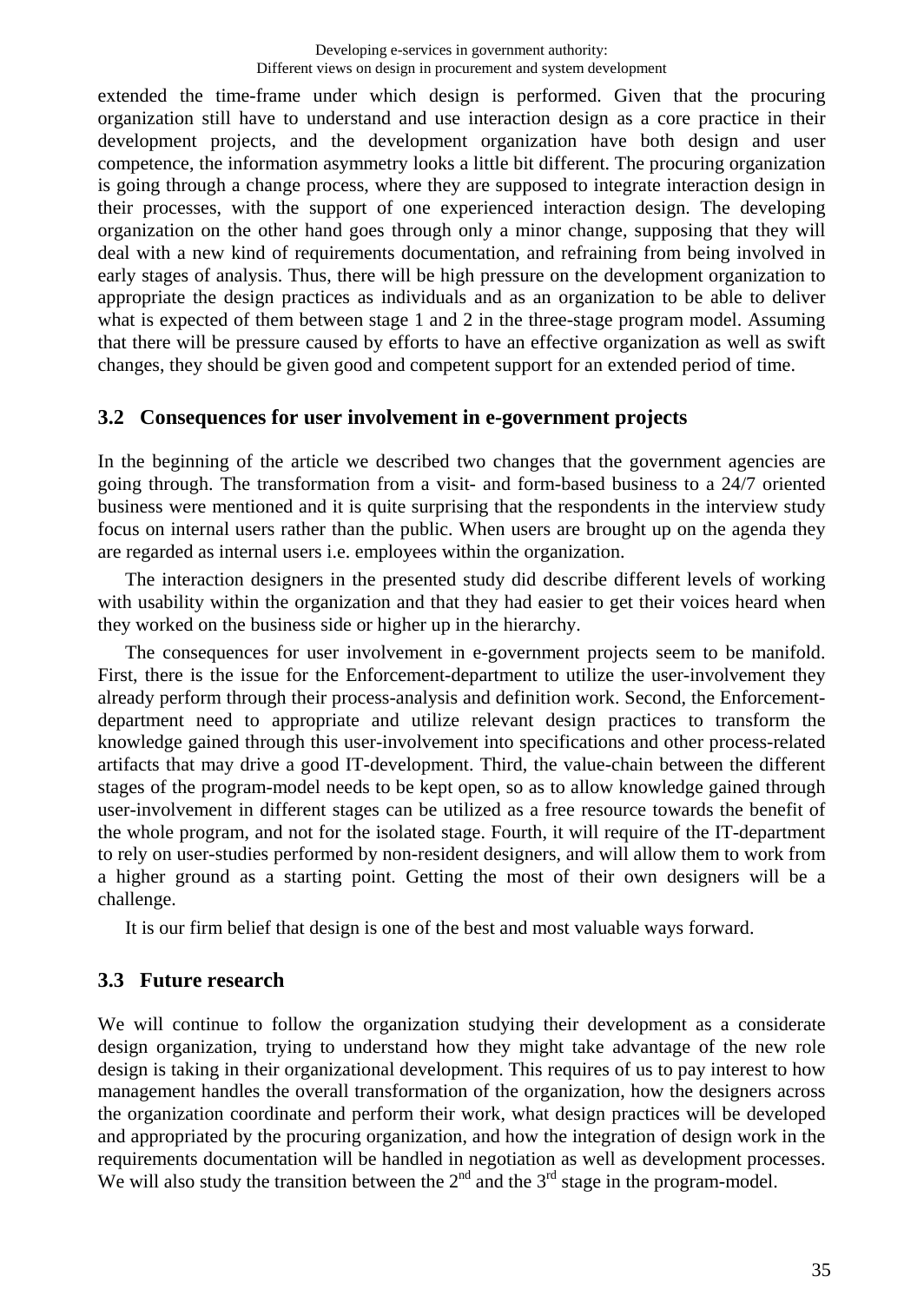## **Acknowledgments**

We wish to acknowledge all the participants from the Swedish Enforcement Authority. We would also wish to extend our thanks to Henrik Artman, Mattias Arvola, Ulrika Dovhammar and Anna Swartling. This research was supported by VINNOVA, project MAVB and Swedish Research Council, project DeKaL.

## **References**

- 1. Artman, H.: Procurer Usability Requirements: Negotiations in Contract Development. Proceedings of NordiCHI 02 (2002) 61-70.
- 2. Artman, H. and Andersson, F.: Communicating the Future Business: A Procurement Organizations Understanding of their Role in Systems Development. User involvement and representation in e-Government projects. In Følstad, A., Artman, H., Krogstie, J. (eds.) User involvement and representation in e-Government projects. Proceedings of workshop 9, NordiCHI'06 (2006)
- 3. Artman, H., Markensten, E.: A Procurement Approach to User involvement in E-government. In Følstad, A., Krogstie, J., Opperman, R., Svenaes, D. (eds.) "User Involvement in e-Government development projects" Proceedings of workshop 1, Interact'05 (2005)
- 4. Arvola, M.: Shades of use The dynamics of interaction design for sociable use. Dissertation No. 900. Department of Computer and Information Science at Linköping University, Sweden. (2005)
- 5. Boivie, I., Gulliksen, J. & Göransson, B.: The lonesome cowboy a study of the usability designer role in systems development. Interacting with Computers. Vol. 18(4) (2006) 601-634
- 6. de Brabander, B. and Thiers, G.: Successful Information System Development in Relation to Situational Factors Which Affect Effective Communication between MIS-Users and EDP-Specialists. Management Science 30(2) (1984) 137-155.
- 7. Grudin, J.: The Development of Interactive Systems: Bridging the Gaps Between Developers and Users. IEEE Computer, Vol. 24(4) (1991) 59 –69
- 8. Gulliksen, J., Boivie, I., Persson, J., Hektor, A. & Herulf, L.: Making a difference a survey if the usability profession in Sweden. Proceedings of NordiCHI'04 (2004)
- 9. Gulliksen, J. and Göransson, B.: Användarvänlig systemutveckling. Studentlitteratur, Lund. (2002)
- 10. Gulliksen, J., Lantz, A. & Boivie, I.: User-Centred design in practice- problems and possibilities. Workshop at the PDC'98 and CSCW'98. In proceedings of CSCW'98 (1998) 417
- 11. Gulliksen. J., Lantz, A. & Boivie, I.: How to make User-Centred Design usable. Workshop at INTERACT'99 (1999)
- 12. Holmlid, S.: Issues for cooperative design: A procurement perspective. Proceedings of PDC 2004. Vol. 2 (2004) 139-142
- 13. Holmlid, S.: Service Design methods and UCD practice. In Følstad, A., Krogstie, J., Opperman, R., Svenaes, D. (eds.) User Involvement in e-Government development projects. Proceedings of workshop 1, Interact'05 (2005)
- 14. Holmlid, S.: Interaction design and design management: Challenges for industrial interaction design in software and system development. Wonderground, Design Research Society International Conference (2006)
- 15. Holmlid, S., Artman, H.: A tentative model for Usability Procurement. Project. In J. Jacko and C. Stephanidis (eds.). Proceedings of Human-Computer Interaction International. London: Lawrence Erlbaum Associated (2003)
- 16. Kapur, G.: Project Management for Information, Technology, Business and Certification. Prentice-Hall (2005)
- 17. Lantz, A., Artman, H. & Ramberg, R.: Interaction design as experienced by practitioners. In webproceedings of the Nordic Design Research Conference (2005)
- 18. Markensten, E.: Mind the gap a proqurement approach to integrating user-centered design in contract development. Licentiate thesis, NADA, KTH, Sweden. TRITA-NA-0447 (2005)
- 19. Markensten, E., Artman, H.: Procuring Usable Systems Using Unemployed Personas. Proceedings of NordiCHI'04 (2004)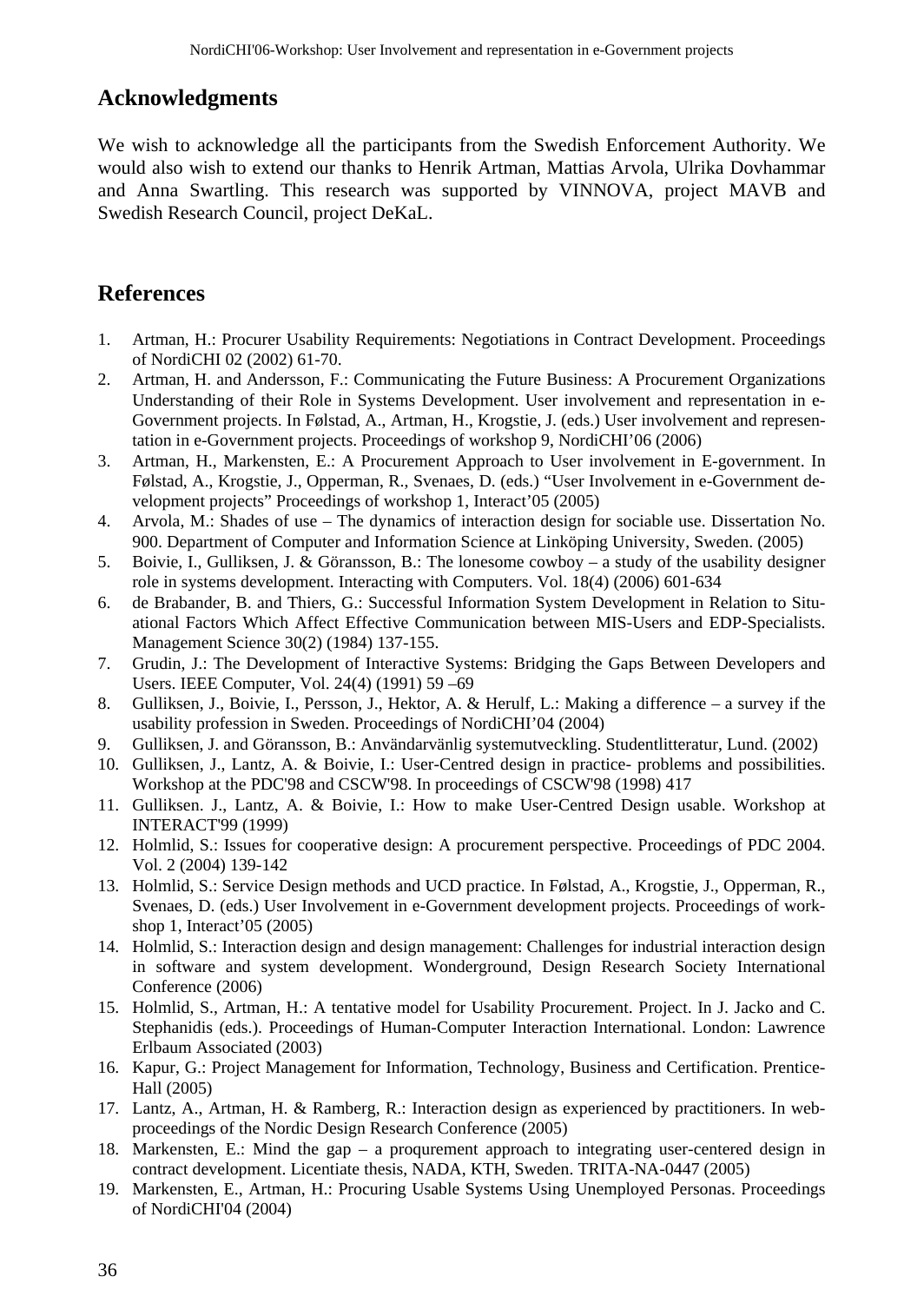- 20. Näslund, T.: Computers in context–but in which context? Scand J. Information Systems, Vol. 8(1) (1996) 3-28
- 21. Näslund, T. and Löwgren, J. Usability inspection in contract-based systems development–A contextual assessment. The Journal of Systems and Software, Vol. 45 (1999) 233-240
- 22. Orlikowski, W., Robey, D.: Information Technology and the Structuring of Organizations. Information Systems Research, Vol. 2(2) (1991) 143-169
- 23. Ottersten, I., Balic, M.: Effektstyrning av IT. Liber (2004)
- 24. Schuler, D., Namioka, A.: Participatory design: Principles and practices. Hillsdale, NJ: Lawrence Erlbaum (1993)
- 25. Skjetne, J-H.: Prototypes and Tender Documentation. In Følstad, A., Krogstie, J., Opperman, R., Svenaes, D. (eds.) User Involvement in e-Government development projects. Proceedings of workshop 1, Interact'05 (2005) 69-74
- 26. Winkler, I., Buie, E.: HCI Challenges in Government Contracting: A CHI '95 Workshop, SigCHI Bulletin, Vol. 27(4) (1995)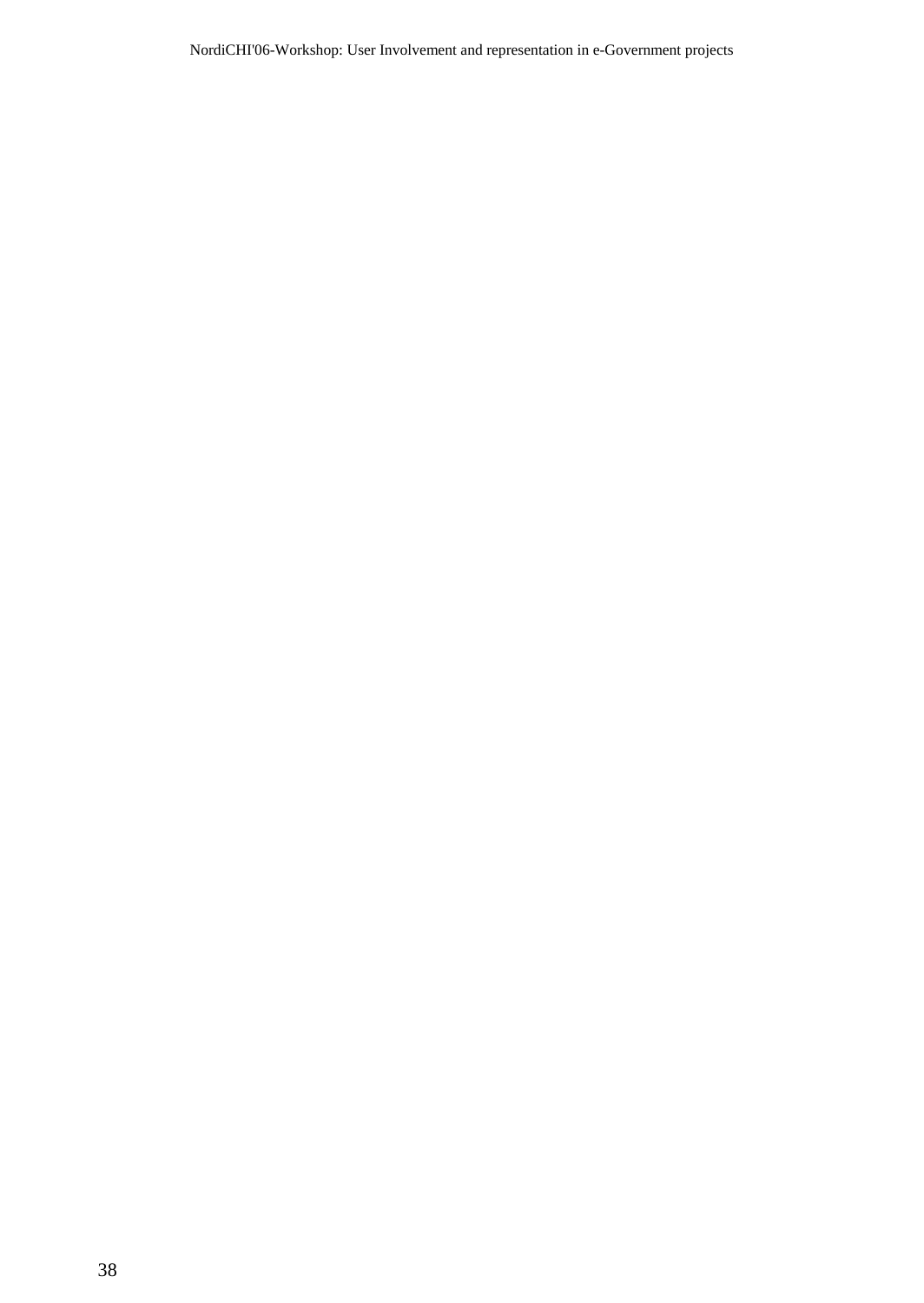# **Understanding and Developing User Involvement at a Public Authority**

Jan Gulliksen, Elina Eriksson

Department of IT/HCI, Uppsala University, Sweden Jan.Gulliksen@hci.uu.se, Elina.Eriksson@it.uu.se

**Abstract.** User involvement is one of the major constituents of a user-centered systems design approach. However, involving real end users still seem to be one of the major obstacles to systems development projects in practice. This paper reports on our initial experiences in our cooperation with a public authority to increase their effectiveness of user involvement and discussing new ways of involving users. As a start we performed a workshop where we examined the attitudes towards user involvement and discussed the participants' experiences in this respect. Following we will conduct a survey to capture quantitative data on the user involvement throughout the organization.

**Keywords:** User-centered systems design, user involvement

## **1 Background**

User involvement has for a long time been recognized as one of the major factors contributing to the possibility of building usable systems. This was recognized already by the Usercentered design team at IBM [5] and is emphasized as one of the key constituents of Usercentered systems design [according to 8]. However, many have reported on the problems occurring when working with user involvement in practice.

The CHAOS-report [10] is one of the few sources that show quantitative evidence of the harsh reality of systems development in practice. In a survey of 280 000 US projects in 2000, only 28% of them succeeded. The rest of the projects failed and were cancelled (23%) or labeled as challenged projects (49%), that is, completed and operational, but over-budget, over the time estimate, and with fewer features and functions than initially specified. The reason most of these projects failed was not lack of money or technology; most failed for lack of executive support, lack of user involvement and lack of experienced project management. These problems can be described as organizational and management problems, and as long as these problems cannot be supported by the systems development processes, the IT project will not succeed.

Another source that discusses the lack of management support is [11] which show that it is crucial to get access to users and get them to take time away from their normal activities. This has also been discussed by Damodaran [3, p. 336]:

*"Often the most suitably skilled and experienced people cannot be spared from day-to-day operations to become representatives"*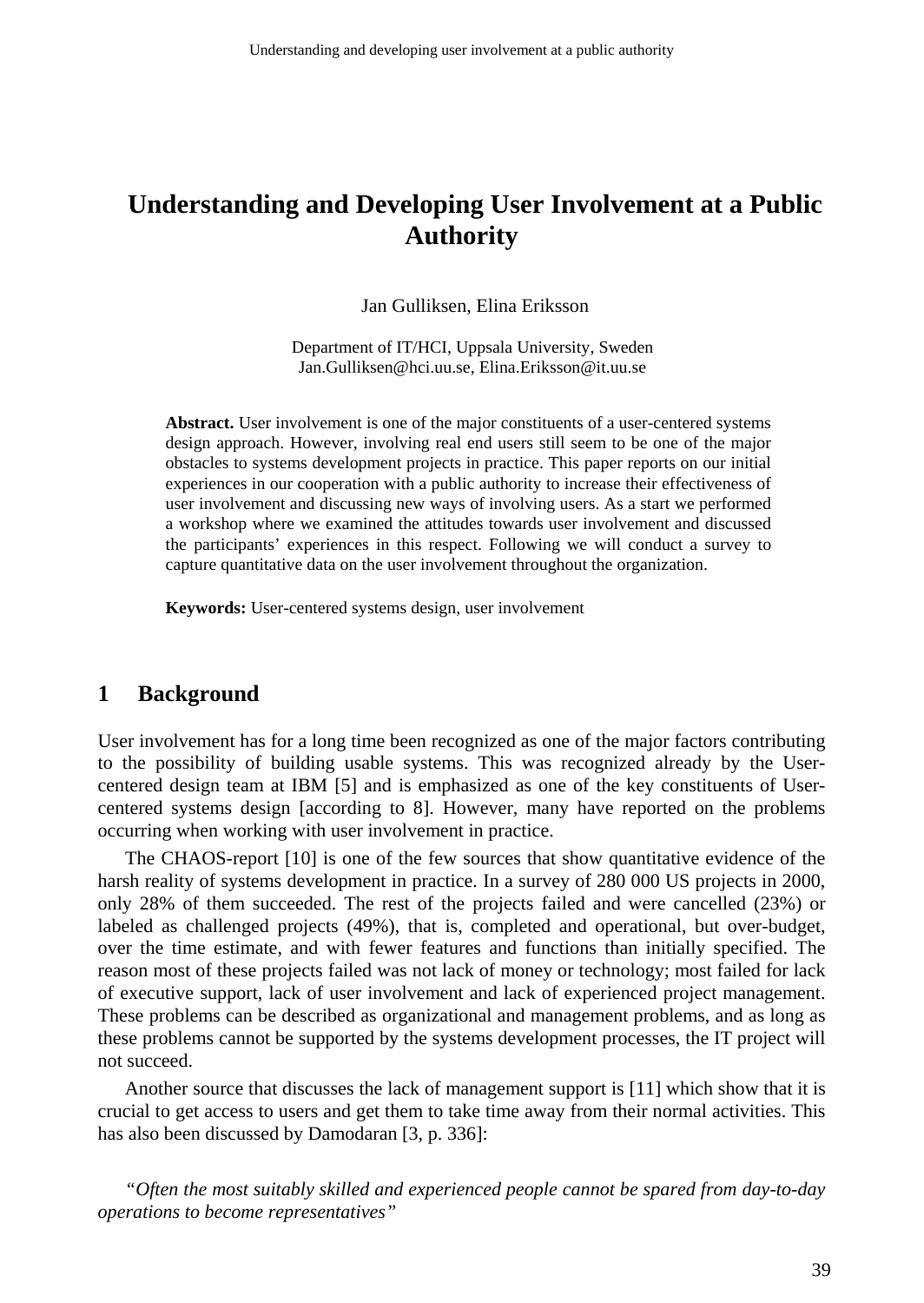Besides getting hold of users, it must be decided on which level the user should be involved and in which activities. Users can be involved in an informative way (in which they provide and or receive information), in a consultative way (in which they comment upon a predefined service or range of facilities) or in a participative way (users influence decisions relating to the whole system) [4]. By active user involvement [8], we mean that the users actively take part in design decisions influencing their future computer-supported work activities, meaning that we argue for participative user involvement as the most effective way of working.

Many claim that the users must be educated in order to understand and to be fully engaged in the design of software [e.g. 6; 3]. However, by educating users they risk becoming detached from their previous working conditions and start viewing their work and computer support differently.

In Kujala's review of the benefits and challenges with user involvement [9] she argues that very few cases provide any clear evidence that user involvement is in fact beneficiary. Consequently companies tend to focus on user testing for error detection and elimination to show more downstream utility of the methods. However, Kujala's scholarship mainly discusses product development, which differs from our case of in-house development [7] in which the users are prevalent in the organization. Our intention in a longer perspective is to quantitatively show the effects of user involvement by surveying attitudes, methods, and ways of involving the users both before and after our mutual action research project and the workshop described in this paper is one step towards that goal.

## **2 Research problem**

Our research objective is to enhance users' health by increasing the usability of the IT-support at Bolagsverket. One of the identified major factors for doing this is to increase the opportunities for effective user involvement. Before doing that we need to understand the current situation when it comes to user involvement.

Our detailed research problem is:

- How has the user involvement been carried out up until today?
- How has user involvement been perceived by user and developers?

New user-centered methods cannot just be introduced without considering the consequences; the risk is that the organization looses the confidence in the new methods, if these do not lead to improvements immediately. Without the support and understanding of the benefits from the organization, the new methods will not be applied and the project will fail. Hence an additional research problem:

• How can user-centered methods be introduced without the organization loosing the confidence in the methods and without failing?

## **3 Case details**

The Swedish Companies Registrations Office (Bolagsverket) is a public authority, but is not funded by governmental funds; the agency get their income from services provided to the public. The services are mainly to register new companies, as well as changes to existing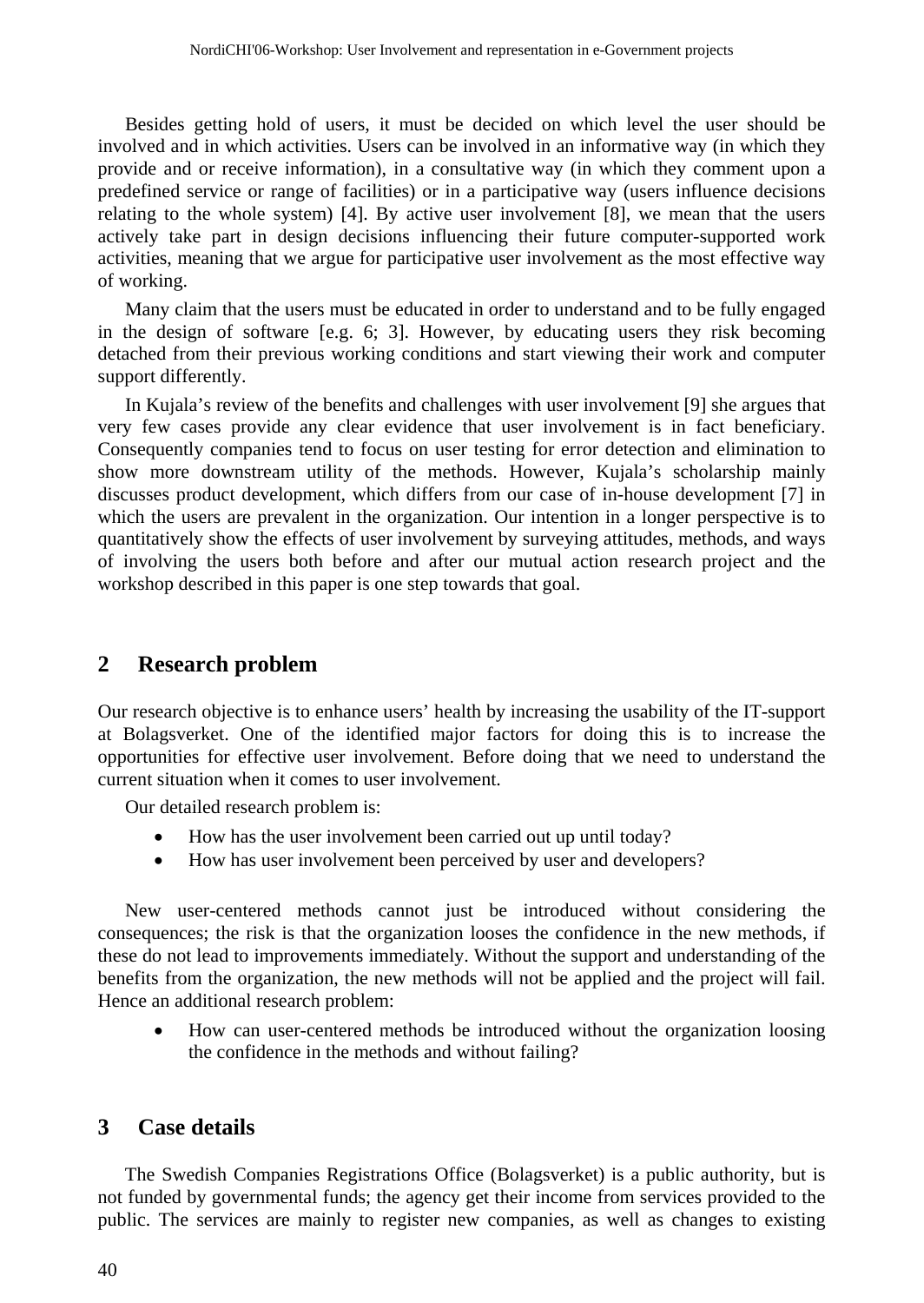companies. The agency handles a vast amount of information about companies and offers the business community to get access to this data for a fee. Much of work has earlier been manually entered to mainframe systems, but one of the overall goals in the organization is to automate large parts of the work procedures as well as making it possible for the public to do their registration electronically. The organization has about 500 employees, mainly civil servants working with registration and information retrieval. The case handling is very complex requiring highly skilled IT-users, working with mainframe systems in parallel with more modern IT-systems. The development of new or existing software is done within the agency. The organization has an extensive process orientation, both in case handling and ITdevelopment.

Users have been involved in the changes of work procedures and software development, but through user support (a concept defined by the organization; användarstöd – in Swedish), which is a part time post held by registration handlers. The user supports are seen as highly skilled users, with good knowledge of the procedure of work. The organization is troubled with high sick rates, and one of the countermeasures to this, is a project, partly funded by the Swedish Development Council for the Public Sector (Utvecklingsrådet) where focus is at computer-supported administrative work and health factors. Our research group has been involved in this project, as researchers and to support the agency's work.

## **4 Method**

The organization in conjunction with our research group arranged a workshop with the purpose of discussing user involvement in their IT-development processes. There where 17 participants in the workshop, they were representatives from the union, procurers, developers, and project managers. Several directors were also present, e.g. director of IT-division, director of administrative division etc. During the workshop, the concept user involvement were presented and discussed in the context of the organization. In the research project as a whole, we have chosen to work according to action research [as described in 1] and in this particular workshop, both authors were present and took active part in the workshop. However the participation were mostly as moderators and collecting data, which we did by taking hand written notes. One person from the organization also documented the workshop and these notes were given to us after the workshop. As researchers we analyzed the outcome of the workshop and had a follow up meeting to make conclusions and decide on future actions with the organization.

## **5 Results**

Following are some of the major problems identified for introducing UCD by the workshop:

- **Support in the general goals of the organization.** It is crucial importance that the general management openly expresses its support and sponsorship for usercentered design and health issues. One of the overall goals in this organization is to automate large part of the registration handling that today is done manually. The IT organization is told to automate and rationalize the work, and this work sometimes contradicts the goal of producing usable systems and a healthy work environment.
- **Lack of time.** Lack of time is one of the crucial obstacles to user involvement. Managers have an obligation to deliver results to the production, and by letting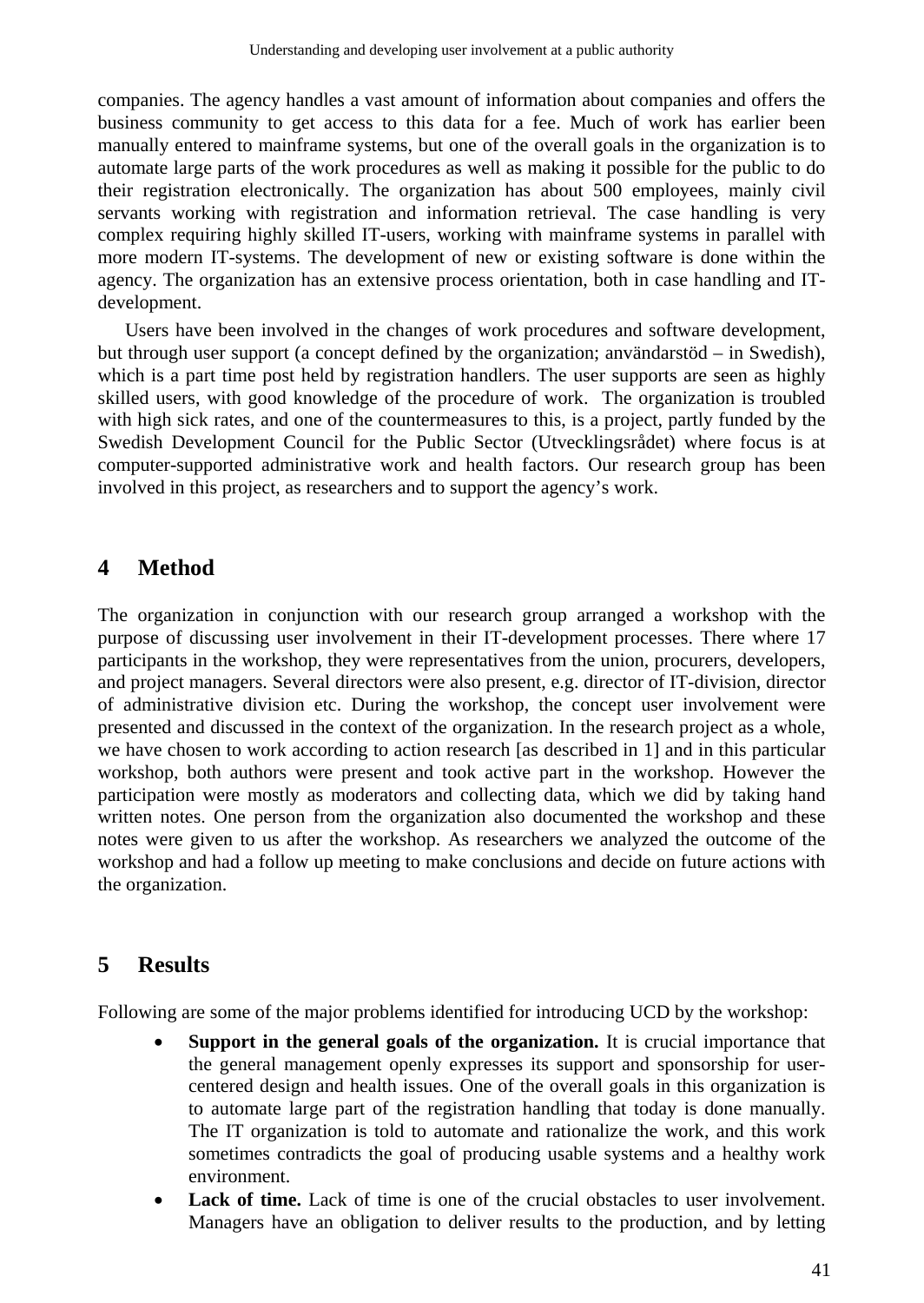users be involved in projects the manager risks that the production rates will be lower. Therefore we must create incentives for managers to provide users to development projects or as one from the development group expressed it: "The owner of the resource must give us the time". The workshop concluded that there is a need to specify in which phases users should be involved and to what extent, to minimize the time they need to take away from their original work.

- Attitude problems. The workshop concluded that there is a need to make sure that all parties involved understand and appreciate the power of involving users on a more active basis. It must also be made clear in all parts of the organization that it is okay to leave the ordinary work activity to participate in user involvement activities. Another attitude problem is hidden in the citation of the previous bullet, what is noteworthy is that the developer speaks about the users in terms of resources. This could mean that the developer in some ways look upon the case handlers as mere resources and not as highly skilled human beings.
- **Technology oriented language.** The language used in the process of gathering requirements and design often becomes very technical and full of for the user unintelligible abbreviations, which make the users less inclined to communicate their own ideas and needs.
- Users feeling unseen. Providing input as a user representative requires recognition to foster further collaboration. This is often not the case. Some users felt disregarded when their ideas were not captured by the organization, "We have so often been told that it [a change in the system] is impossible by the developers and later someone else told us that is possible, but difficult. It makes you wonder how much more is possible?"
- **Risks with the user support role.** 12 people currently uphold the role of user support within the organization. They have been trained and extensively involved in development projects in which they act as user representatives. In our previous research we have seen users that have become so detached from their work practice that they no longer know how to conduct the work in every detail. This has also been confirmed by this organization that says: "They are more work domain experts than experts on the work practice." However there is a general agreement that the user support role is needed, but that they cannot replace the active involvement of "full time" users.

Following are some of the proposed solutions that the workshop formulated to the identified problems:

- **User pool.** There is a need for an active recruitment method for gathering users that are more representative than user support to be involved in development projects. The general idea was to advertise for a pool of users interested to become actively involved in projects, and to gather an amount of users that could facilitate involvement without risking that the users become too much involved. The interested users should go through a recruitment process with interviews so that they are suitable for the purpose of the user pool.
- **Man-years in the budget.** In order facilitate user involvement in project activities specific man-years corresponding to user involvement must be added in the overall budget of the organization. It does not require any specific recruitment, rather serve as a reminder that time must be taken from the case handling and given to user involvement.
- **Education and lobbyism.** The organization needs to put a lot of effort in informing and education all stakeholders. The management of the organization must be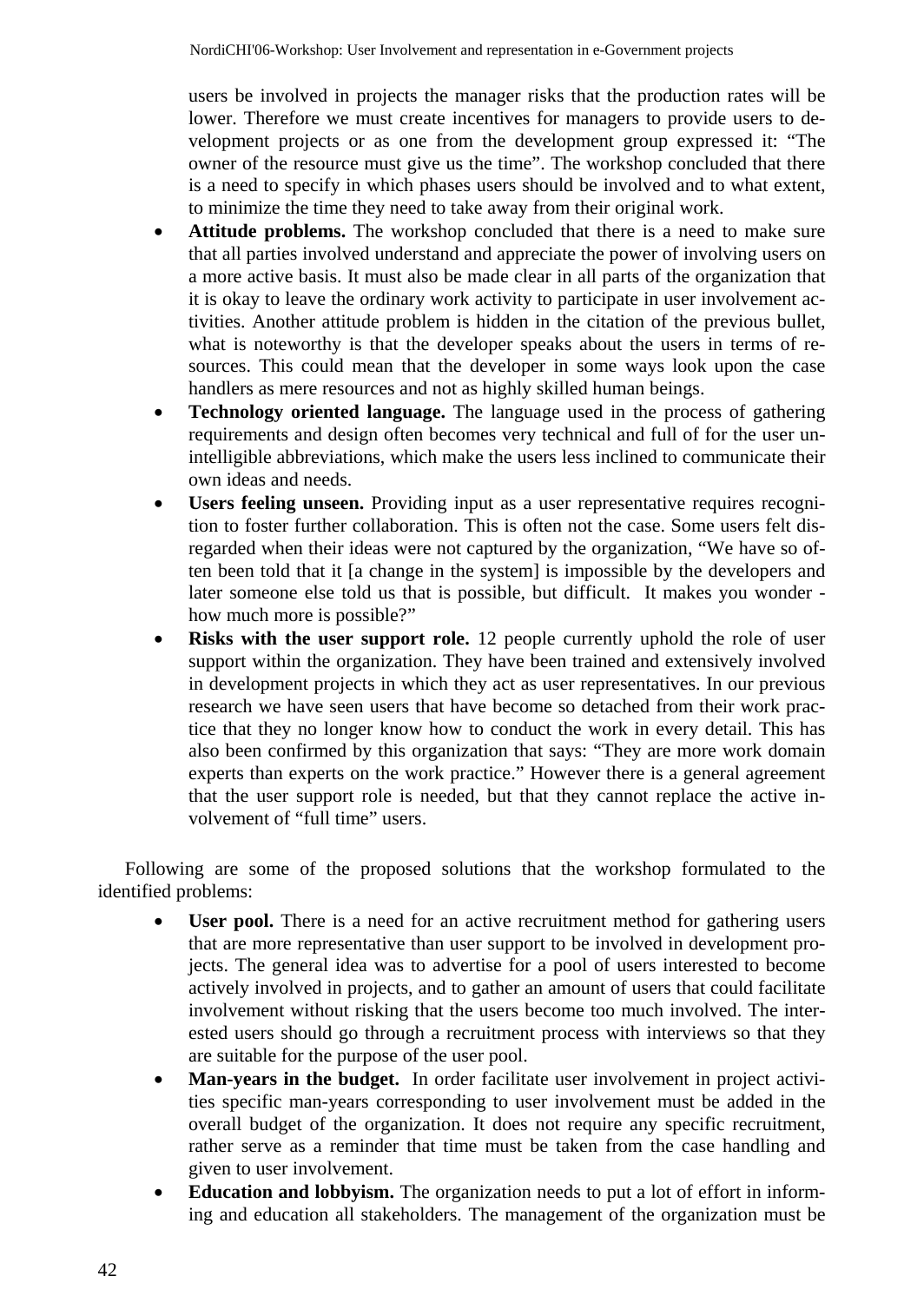informed about the benefits of user involvement, and that their active support will matter. User involvement and the notion of a healthy work environment must be made explicit as an overall goal of the organization.

- **Requirement specifications must be less technical.** We must gain increased acceptance among developers for less formal specifications. This must be done in order to increase the understanding among all stakeholders.
- **Concrete advice.** The organization need concrete advice on how to conduct user involvement activities such as user workshops. Methods and processes used in the development of IT should be modified to include user involvement activities.

## **6 Discussion**

In the beginning of the workshop, the workshop leader presented a list of words and abbreviations with explanation in order to create a consensus over their meaning during the workshop. The term user was explained mainly to be the case handlers, that is end users. But even though this was agreed upon, participants' views on users shine through during the workshop. An example is when a developer clearly expressed a view that the users where somewhat of a resource.

User involvement until today has been good in terms of quantity but not in quality. By the role of user supports the organization has in their meaning involved users in the ITdevelopment process. The organization is aware that the user supports have acquired too much of an understanding of the business process and the IT-development process to be good user representatives.

In the workshop the idea of the user pool was born as a way to facilitate the process of the acquiring users to the different development projects. But the discussion was at length held at the need to get the right kind of users and the recruitment process of these users. To become involved as a user in the pool the people in the organization wanted them to be interested, knowledgeable, inclined to change and interested in developing their current work situation and have great communicative skills. In other words, the requirements put on somebody to become a user representative are very high. This might lead to problems finding users and is more a description of the user supports they have today.

However, some of the workshop participants claimed that they feel misunderstood, and that they actually have involved users, but in a more informal way. Neither the organization nor we have recognized this type of involvement in the organization before. Given this we feel the need to deepen our knowledge on actual type of user involvements in the organization.

Generalizability is one of the weaknesses of the action research method, however, as far as we can see in the other research projects we have with public authorities, some of the results reappears, especially the results concerning attitudes [see 2], lack of time and high focus on automation.

## **7 Future work**

Following we will conduct a survey among all the employees of the organization to capture the quality and quantity of user involvement. We suspect to be able to reveal other types of user involvement than traditionally recognized and get further knowledge on the complexity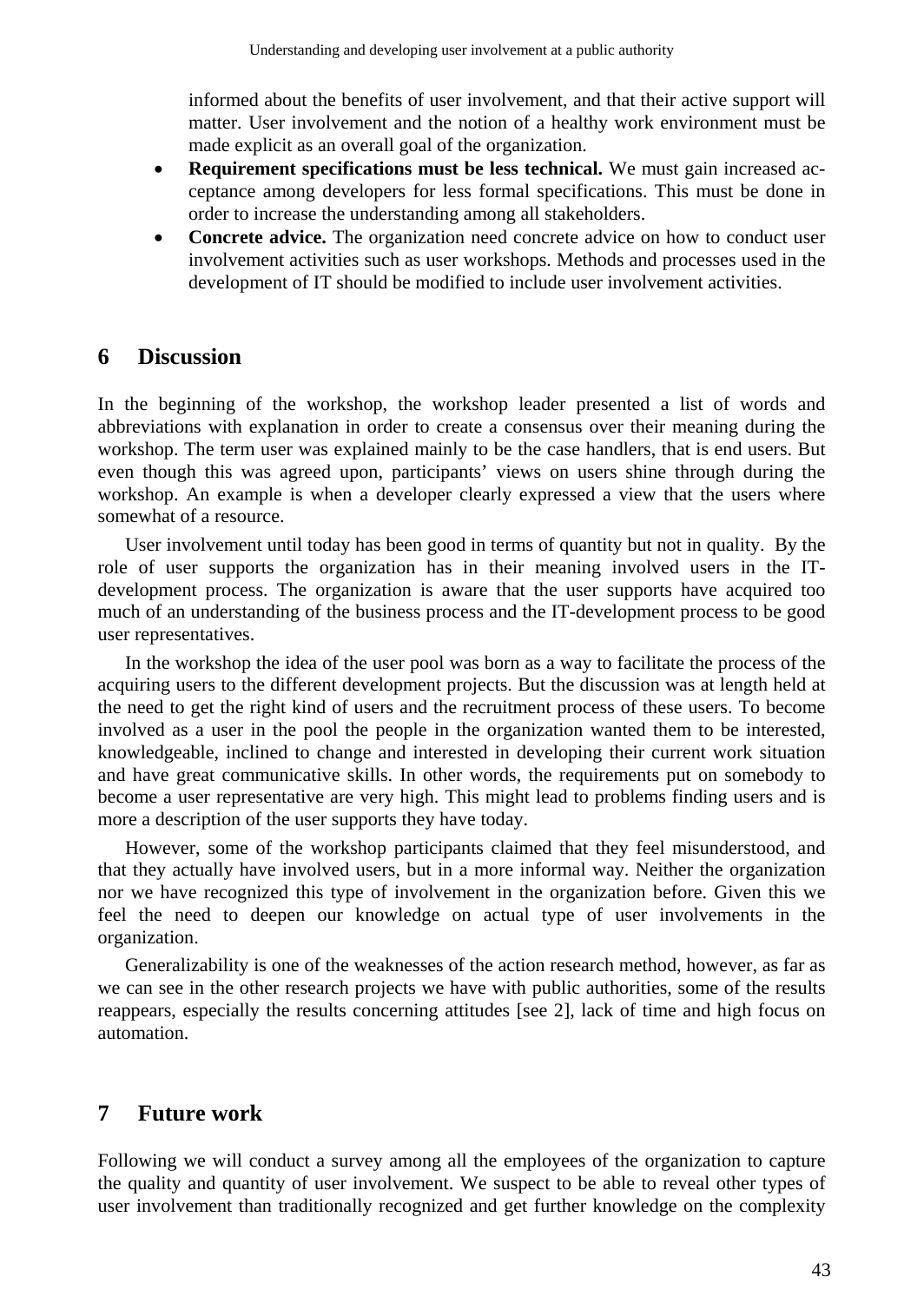of the problem. Also we hope that the survey will lead us to future respondents to in-depths interviews on other types of user involvement.

# **References**

- 1. Avison, D., Lau, F., Myers, M., Nielsen, P. A.: Action Research. In Communications of the ACM, Vol. 42 (1) (1999) 94-97
- 2. Cajander, Å., Gulliksen, J., Boivie, I.: Management Perspectives on Usability in a Public Authority – A Case Study. Proceedings of the fourth Nordic conference on Human-Computer Interaction, NordiCHI 2006, ACM Press (2006)
- 3. Damodaran, L.: User involvement in the systems design process a practical guide for users. Behaviour & Information Technology, Vol. 15, (6) (1996) 363-377
- 4. Damodaran, L., Ip, K., Beck, M.: Integrating Human Factors Principles into Structured Design Methodology: A Case Study in the UK Civil Service. In Builinger, H. J. et al (eds.), Information Technology for Organisational Systems. Amsterdam: Elsevier Science Publishers (1988)
- 5. Gould J. D., Boies S. J., Ukelson J.: How to Design Usable Systems. In M. Helander, T.K. Landauer & P. Prabhu (eds.) Handbook of Human-Computer Interaction. Amsterdam: Elsevier Science B.V. (1997)
- 6. Greenbaum, J., & Kyng, M.: Introduction: Situated Design. In: Greenbaum J., Kyng M. (eds.), Design at work: Cooperative Design of Computer Systems, Hillsdale: Lawrence Erlbaum Associates (1991) 1-24
- 7. Grudin, J.: Interactive Systems: Bridging the Gaps Between Developers and Users. IEEE Computer 24(4) (1991) 59-69.
- 8. Gulliksen, J., Göransson, B., Boivie, I., Blomkvist, S., Persson, J., Cajander, Å.: Key Principles for User-Centered Systems Design. In the special section on Designing IT for Healthy Work of the International Journal, Behaviour and Information Technology, Vol. 22 (6) (2003) 397-409
- 9. Kujala, S.: User involvement: a review of the benefits and challenges. Behaviour and Information Technology, Vol. 22 (1) (2003) 1-16
- 10. Standish Group: Extreme Chaos. The CHAOS report. Available at http://www.standish group.com/sample\_research/PDFpages/extreme\_chaos.pdf (September 17, 2004)
- 11. Wilson, S., Bekker, M., Johnson, P., Johnson, H.: Helping and Hindering User Involvement A Tale of Everyday Design. Proceedings of ACM CHI 97 Conference on Human Factors in Computing Systems, Vol. 1, ACM Press (1997) 178-185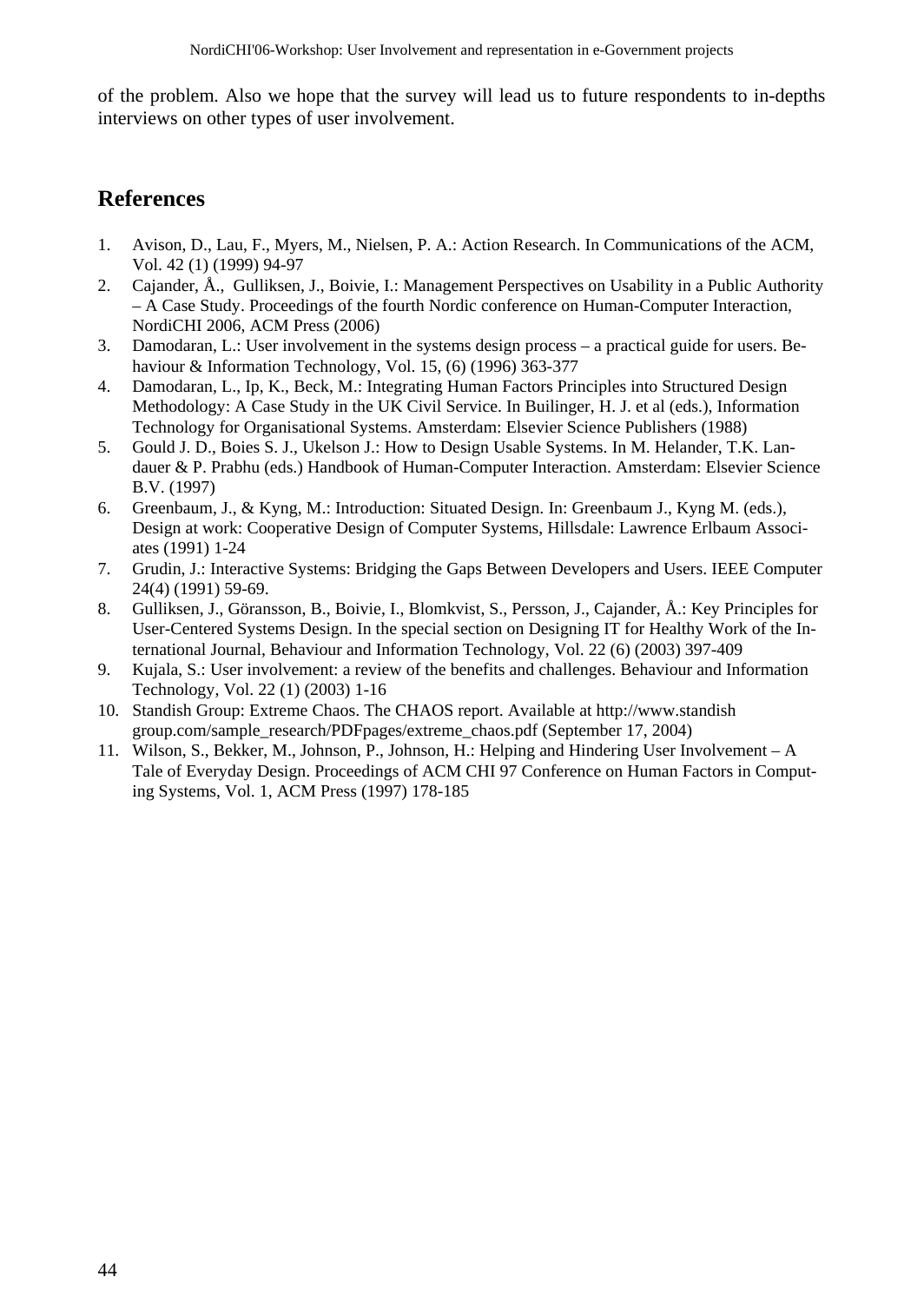# **Why don't they automate?**

#### Arne Krokan<sup>1</sup> and Solveig Midtbust<sup>2</sup>

<sup>1</sup> Department of Sociology, NTNU, Trondheim, Norway arne@krokan.com

#### 2 Department of Telematics, NTNU, Trondheim, Norway midthust@stud.ntnu.no

**Abstract.** This paper argues that implementations of eGovernment solutions create both organizational and technical change. It subsequently identifies two major challenges that are important to take into consideration when implementing these kinds of services. The first major challenge is that you cannot disregard existing organizational problems. The second is that you have to change the existing processes, which may be difficult if the change process is not deeply rooted in an open, participative organizational culture.

**Keywords:** eGovernment, organizational challenges

## **1 Introduction**

While the use of Internet technologies has exploded in the private sector and brought service development to a new level, public sector has in many ways been slow to adapt new possibilities and demands stated by their users. Web2.0 in the private sector is well established and describes the third generation of Internet services, but there are no similar parallels in the development of Internet services for public sector use.

eGovernment and mGovernment are well known areas in the field of science, with conferences and journals of their own, as well as research programs. However, one may wonder why the public services, that on surface level appear rather simple, are not subject to automation and self-service development. Especially when the service is difficult to reach for the users, creates a great deal of hassle and would lead to government savings if it was reshaped by the means of new Internet technologies.

This is the starting point of the paper: We were seeking to find a relatively simple service that would not be too complex to automate, and where both the public and the service provider would benefit from the automation process. One such service, temporary registration plates on motor vehicles was identified in the Department of Roads and Traffic at the Norwegian Public Roads Administration (Statens vegvesen).

We were simply inquiring why this service had not been transformed to the digital arena. Since a marked pressure towards automating services exits, beneficial effects of automation could be more convenient use for the public and increased efficiency in service creation. These objectives stem from the eNorway 2009 plan, launched in 2005, which states that digital services focused on the needs of the individuals must be adapted [4].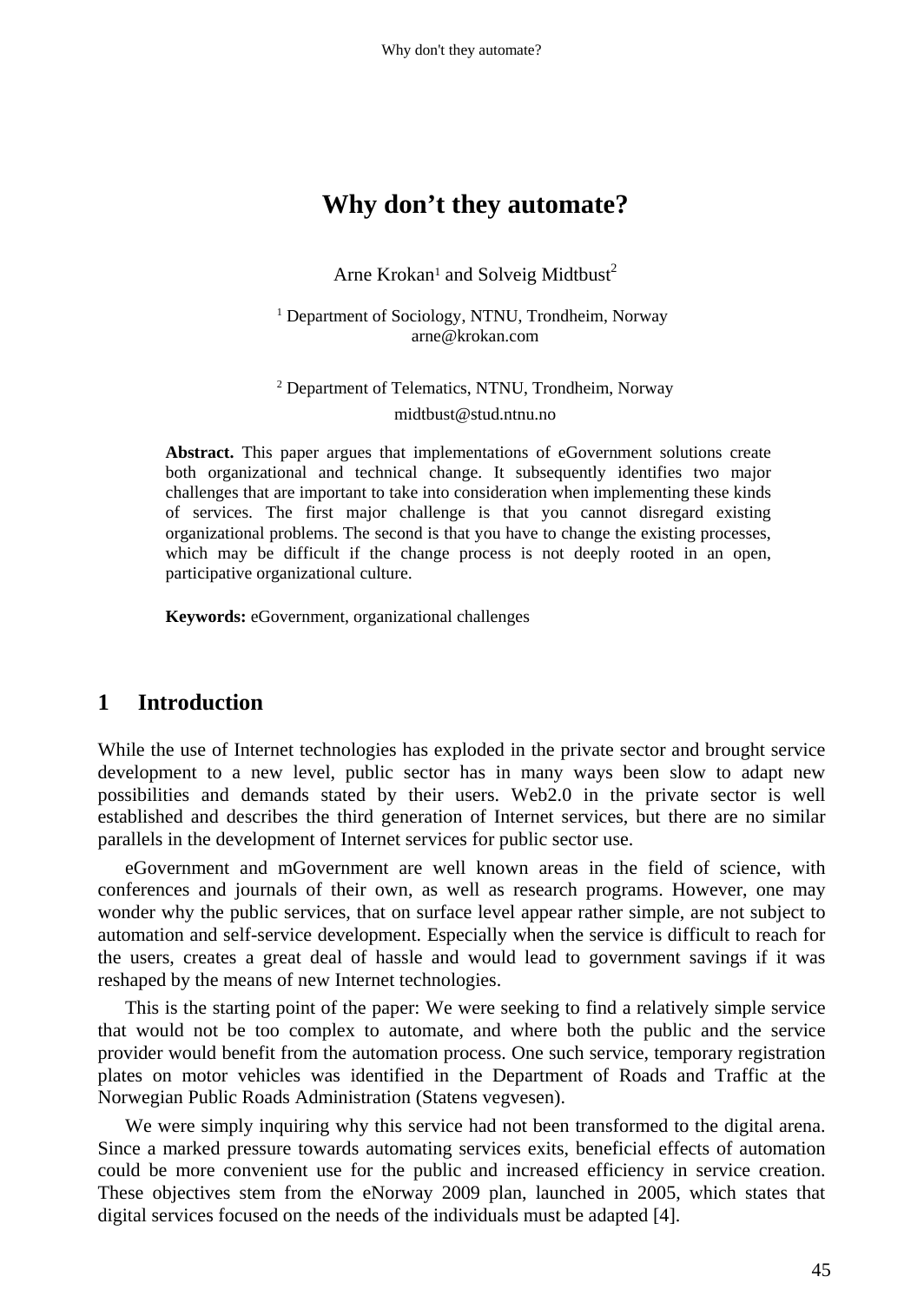The plan has three target areas which are the individual citizen, innovation and growth in business and industry, and the creation of a coordinated and user adapted public sector. These are ambitious goals, as the challenge is not only technological but also addresses the general ability to change work processes, division of work and subsequent coordination as well as other organizational questions.

eGovernment is first and foremost about organizational adaptation and transformation and less about technology. Even though we need new technologies and new interfaces created with inspiration from the private sector, the main challenge is to transform the most valuable resources in public sector; the humans.

Increasingly more individuals are acquiring digital skills and competence by using Internet services in the private sector. E.g. Internet banks are the norm for paying bills, and four out of five airline tickets from Norwegian are sold via their website. Digital skills along with reduced transaction costs and increased convenience are pushing the audience further towards the digital arena, and as digital competence grows along with the trust in ecommerce in general, there will be an increasing pressure on transforming public services as well.

## **2 Problem definition**

When looking upon public sector services, there are obviously many services that could be transformed to the digital arena. We were investigating which factors influenced upon the decision to digitize a traditional service. Are there technological obstacles, such as lack of suitable technologies? Or is the slow eGovernment adaptation rate due to organizational problems? In short: are the reasons for maintaining status quo to be found in technology or organizational matters?

## **3 Methodical approach**

As we had little prior knowledge of this, we chose to undertake a closer analysis of a service that from the spectator's viewpoint seemed rather simple. The handling of temporary registration plates on motor vehicles at the Department of Roads and Traffic, Norwegian Public Roads Administration (Statens vegvesen) was chosen as our study object.

As we had no insight into how this service was organized, who the stakeholders were and which plans that actually was created by the organization itself, we chose an open, qualitative approach to investigate the research questions. Following a partly structured approach, qualitative interviews were undertaken with five informants from different levels and units in the Department of Roads and Traffic. This is a small sample, but the aim of the study was to understand the opinions of some of the main stakeholders of the system, rather than to be able to generalize from our empirical findings. The study should therefore be viewed as a preliminary study.

# **4 Theoretical perspective**

A service may be seen as one or more processes, which are tied together in a given sequence. To understand the chosen services and how this can be digitized, it is important to examine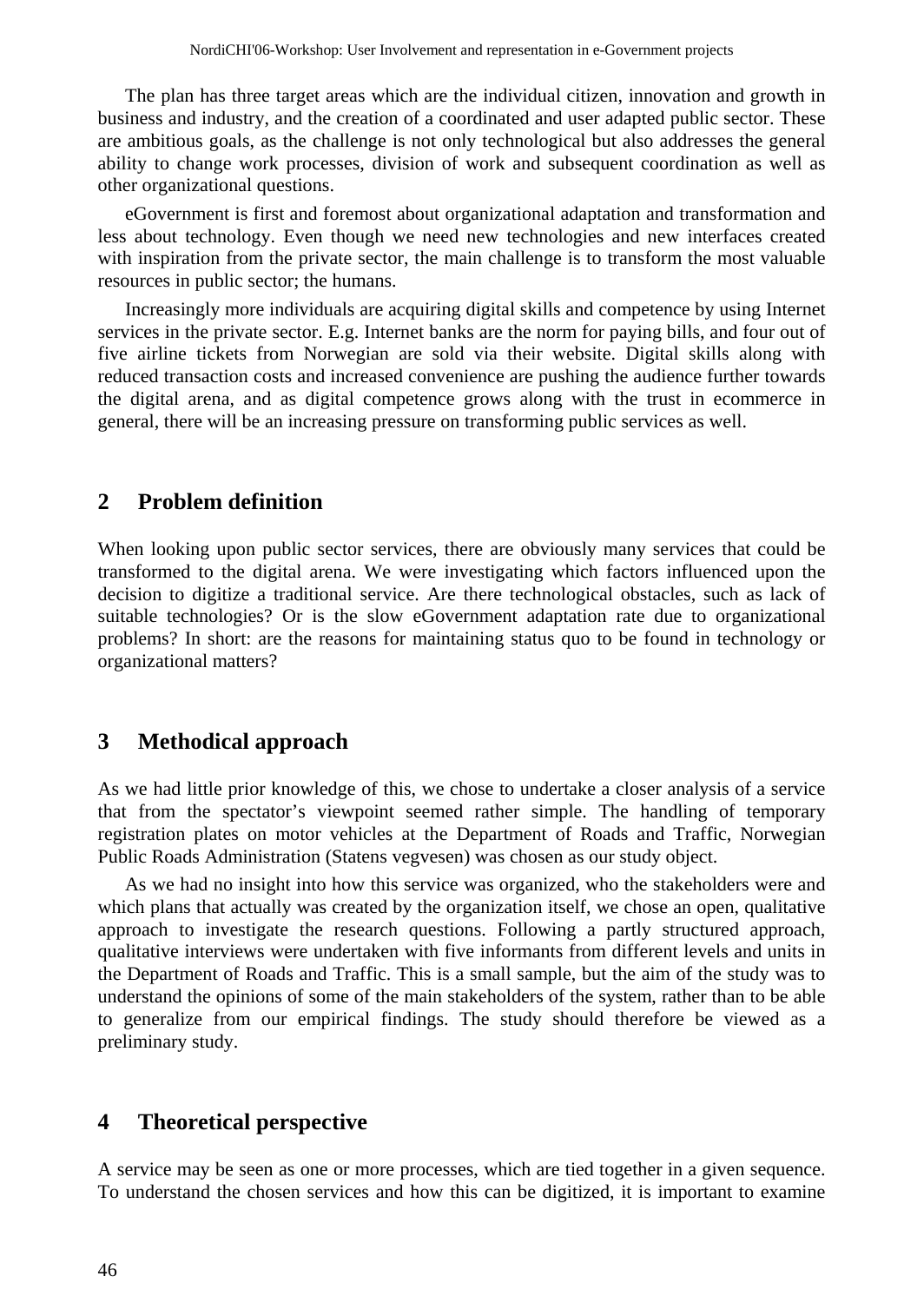the manual processes and interfaces. According to Punia and Saxena [5] there are two different classes of processes that must be treated in different ways:

- 1. Intra organizational processes: a process where all its activities are carried out in one department
- 2. Inter organizational processes: a process where its activities are carried out by more than one department

Many public departments work vertically with limited coordination, communications and cooperation with other departments. To change an intra organizational process should in principle therefore be easy, since the responsibility of that process lies at one department. On the other hand, inter organizational processes, due to multi-departmental ownership, are often difficult to change. This results in bureaucratic and complex public services [5], so we had to find out whether the chosen process was of one type or the other.

In addition we had to seek to understand how the implementation of eGovernment services in the department would in actual fact take place. Lee et al. [7] describe implementation of eGovernment systems in a four phase model. The four different phases are *catalogue, transaction, vertical integration* and *horizontal integration* (Fig. 1).



**Fig. 1:** Dimensions and phases in the implementation of eGovernment solutions [7, p. 100]

Public sector organizations are mostly challenged the same way as private organizations are. However, there are some significant differences between public and private sector organizations. Public sector services are often monopoly services that are characterized by a management perspective rather than a strategic leadership perspective. In the private sector intruders often create new services while this is not possible in public sector. Change has to be rooted in the organization itself.

If businesses in the private sector want to survive, they are dependent on their customer's returns, and they have to be competitive in the long run to remain in business. This is not always the case for public sector services. Prisons and hospitals gain their success if their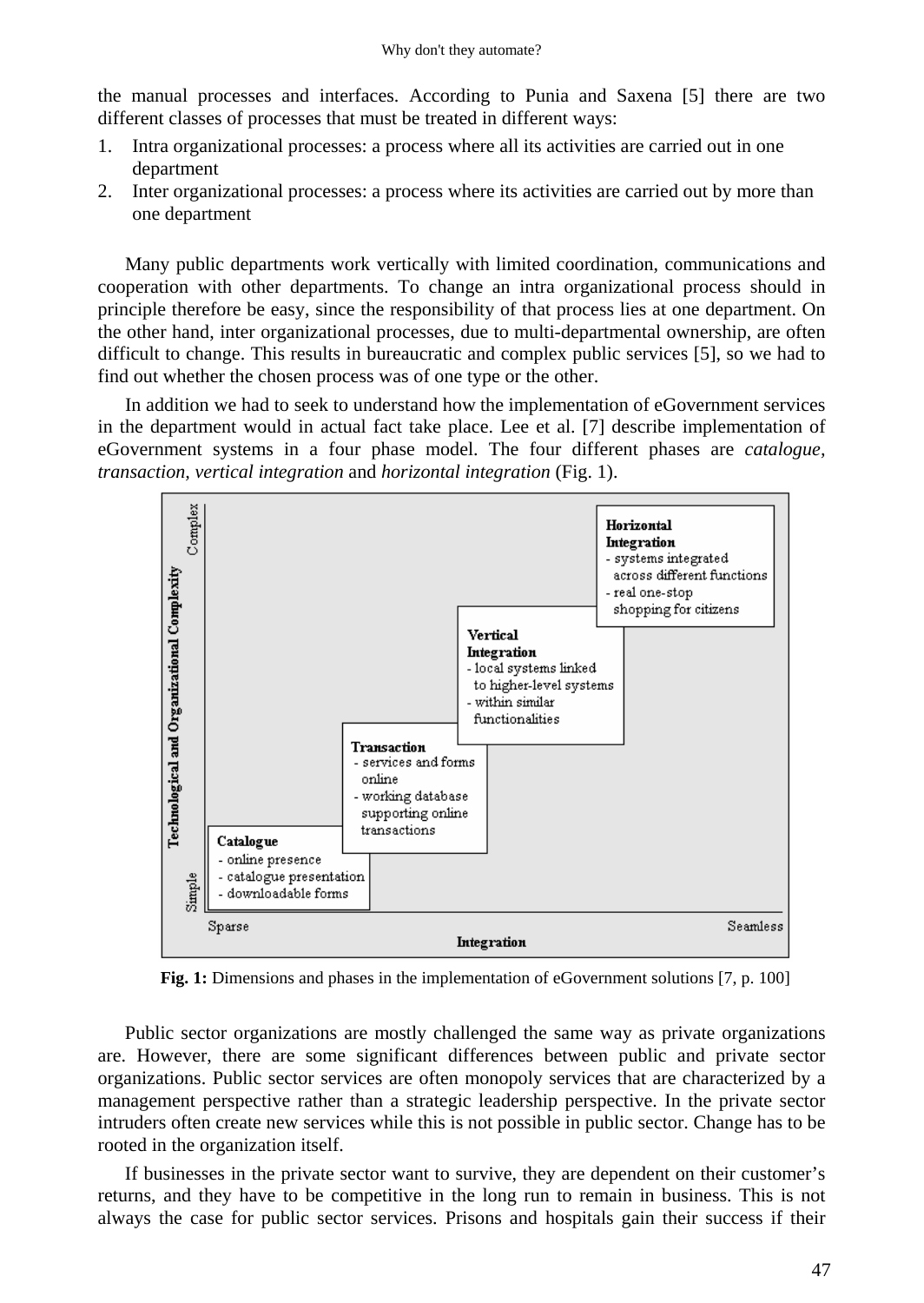"customers" do not return [1]. In this regard, criteria for success are measured differently in public and private sector, since not many private companies wish to lose their customers. Nevertheless, Andreassen and Lunde [1] point out that the public sector cannot disregard user satisfaction as a tool to measure service quality for these services.

Damodaran et al. [3] argue for a holistic sociotechnical approach when implementing eGovernmental solutions. Sociotechnical means that an organization needs to be seen *both* as a social *and* a technical system in open relationships with its environment [2]. This fits with this papers introductory argument, that implementation of eGovernment solutions are both an organizational and a technical change.

#### **5 Findings and discussion**

Statens vegvesen has recently been through a major reorganization including a ten percent reduction of the workforce. At the same time the production part of Statens vegvesen was organized into a separate company that has to compete in the free market. The decision to reduce the workforce with ten percent was heavily disputed and led to challenges in the organization. The key challenge was how to get rid of the ten percent and at the same time offer the same services to the customers.

The interviews indicated that there were great regional differences in the success of the reorganization. In one region where nobody was fired the transformation was quite successful. Another region, where a lot of people were fired, was still struggling with the reorganization. In one traffic station where almost 50 percent of the workforce was obtained from temporary staff recruitment agencies, the road administration received a lot of correspondence that was the traffic stations responsibility and the customers complained about reduced service level. The existing intra organizational climate would probably negatively influence the organizations capacity for change, and could then be a partial answer to our research question.

The temporary registration plate service, which is an intra organizational process, is not yet automated. Due to this fact and the services present at Statens vegvesens Internet page we may say that Statens vegvesen is in the middle between catalogue and transaction integration when it comes to eGovernment implementation. One of the aims of eNorway 2009 is to develop eGovernment solutions which correspond to horizontal integration. A successful horizontal integration of eGovernment solutions will require good cooperation and coordination between the owners of inter organizational processes.

At the inter-organizational level the Directorate of Customs and Excise is Statens vegvesens main collaboration partner. Statens vegvesen is responsible for the registers which form the basis for the Directorate of Customs and Excise calculation of motor vehicles annual fees, non-recurrent import fees etc. All the informants answer that this cooperation is in principle working well. But in some isolated incidents the Directorate of Customs and Excise is more difficult to deal with. One informant says that he/she sometimes feels like the Directorate of Customs and Excise looks upon Statens vegvesens registers and systems as subsystems for their own systems. The informants also indicate that the customers often have problems distinguishing between the two departments, and which department that offers the different services. When the departments are mutually dependent on each other, inter organizational relations are very important for service quality and for the ability to perform service development.

It is stated in the Norwegian road traffic law that all motor vehicles must be registered before they can be used on Norwegian roads. There is only one exception from that rule, and that is if the motor vehicles are identified with a temporary registration plate. Registration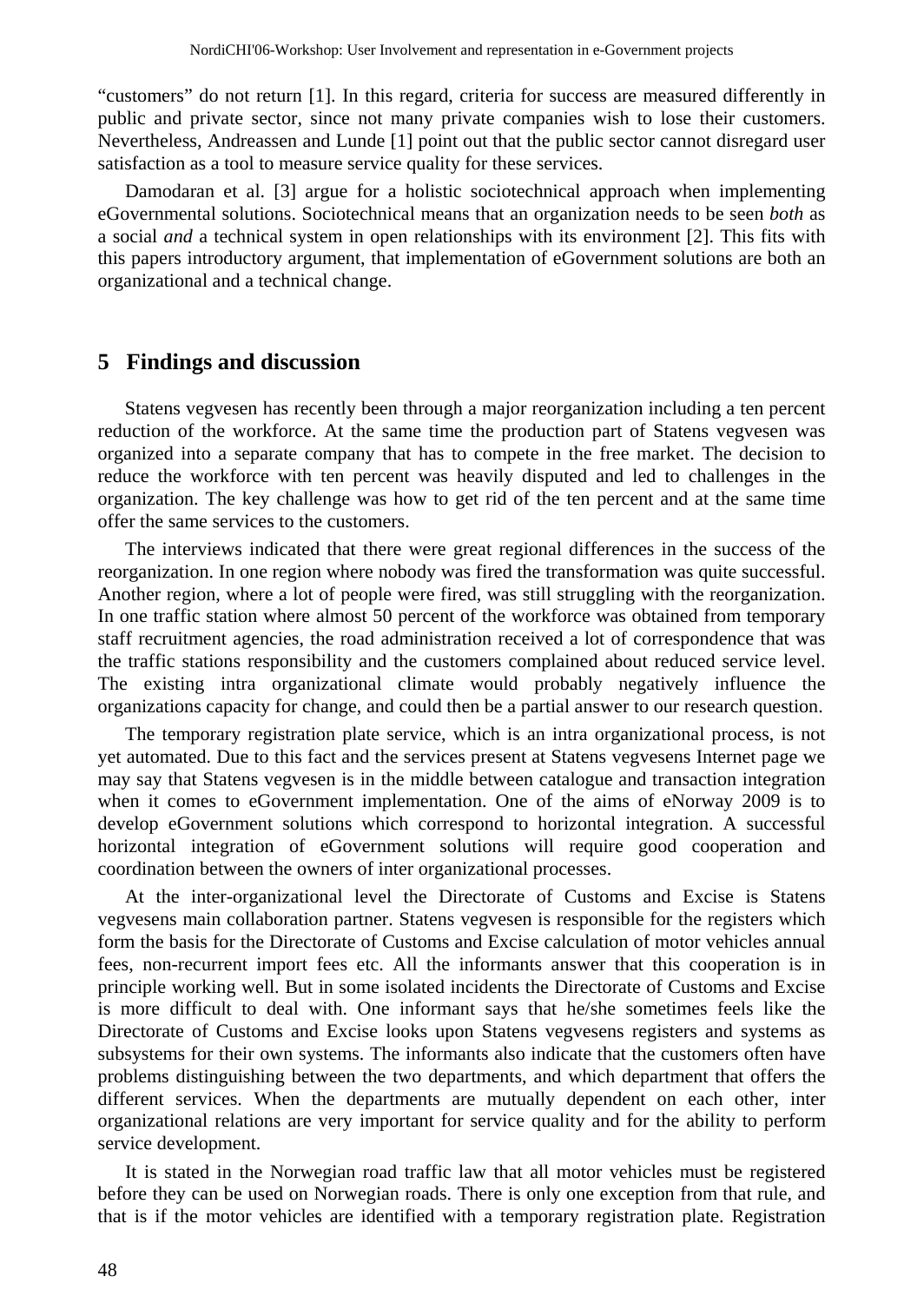plates valid for one or few days can be purchased in traffic stations all over Norway. The buyer of this registration plate is the person responsible for the motor vehicle being safe for driving. The buyer also needs to answer questions such as the route the motor vehicle will be driven, for which period in time it will be used, the motor vehicles identification (original registration number, chassis number etc.). The buyer and the motor vehicles purchase history will also be examined before he/she is allowed the purchase. This is done because these plates are only valid for necessary transportation of the vehicle. The informants also replied that in some cases they needed to use personal judgement to decide whether a person should be allowed to buy the plates or not.

During the interviews it surfaced that some of the traffic stations had struggled with a high sale of temporary registration plates. Steps like increasing the price and more strict loaning routines helped lowering the sales. Statens vegvesens aim is consequently to sell as few temporary registration plates as possible, and to offer the service solely to the customers that need it. Nevertheless this is not a valid argument to disregard an automation of this service. This is in reference to Andreassen and Lunde's [1] statement that owners of suchlike services cannot disregard user satisfaction.

The first version of Statens vegvesens main computer system, Autosys, was developed in 1980. The system has gradually increased as more functions and requirements have been added. This has led to a complex system, as one of the informants claimed (translated from Norwegian to English): "The system [Autosys] is a lot of blots. When they need a new function they just add it to the existing system. For me, even though I'm not an IT-expert, it seems very old fashioned".

All informants except one thought that the service with short time registration plates could be automated. At the same time all the informants stated that the digitalization of the service should not be a replacement of the existing service, but a supplement. This was to avoid an exclusion of customers that are not familiar with digital technology. A condition for digitalization of the service was that a secure electronic identification was used.

Statens vegvesen has an ambitious IT-strategy: "The target is to transform Statens vegvesen to a pioneer public department when it comes to electronic services and the use of information technology" [6]. To reach this target Statens vegvesen is at present developing a new modern computer system that will take over Autosys functions when it is up and running. According to a few of the informants an available online version of the temporary registration plate service is planned to be included in the new system. This information was not known to the remaining informants.

Most of the informants expressed optimism regarding the strategy's purpose. Even so noticed we that some of the informants who were employed at the frontline of the organization meant that this statement was merely an attempt from the management to show that Statens vegvesen was "best in class". Some of the informants also expressed that the management did not understand well enough what was really going on at the frontline. According to them, earlier reorganizations and the one they were in the middle of, tended to occur when management had "felt like" it. The management was responsible for the actions, planning and implementation. Since the management did not understand what was going on at the frontline, the reorganizations usually went wrong.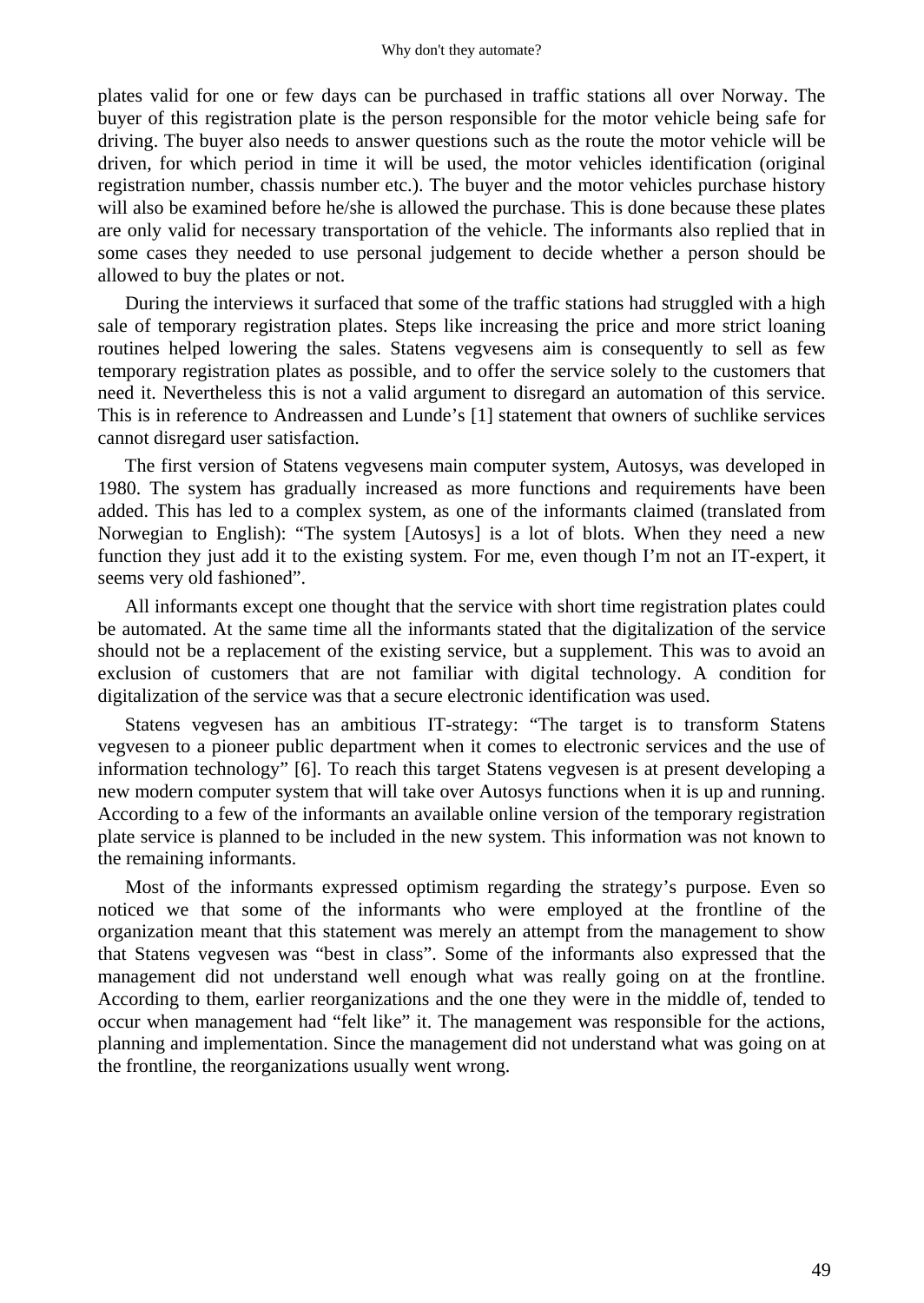# **6 Conclusion and future work**

Statens vegvesen has recently been through a conflictful reorganization process. Ten percent of the employees were rendered superfluous in the same context as a new IT-strategy was introduced.

All the processes carried out in connection with the temporary registration plate service lies within Statens vegvesen. The service is an intra organizational process. According to Punia and Saxena [5] these processes are in principle easy to change. During the interviews all except one informant agreed that the service is possible to, and ought to be, automated. To maintain the service level for technology illiterate customers, the old, manual service should be kept up as well.

Why has this not been done already? Is it because of lack of technology resources or are organizational issues more relevant to explain the situation?

Our research indicates that intra organizational conflicts may slow down the implementation of a new IT-strategy, and consequently the digital transformation of traditional service systems. There is also a lack of trust in the organization, as some of the employees indicate that plans are not followed by action.

It is difficult to conclude about the matters of the situation. But the probability that this is an organizational challenge rather than a technology problem is high.

Due to the limited sample of informants further research is needed to identify which factors explain most of the situation.

# **References**

- 1. Andreassen, Tor Wallin and Lunde, Tormod K.: Offentlige tjenester prinsipper for økt brukerorientering, Universitetsforlaget: Oslo, Norway (2001)
- 2. Cummings, Thomas G. and Worley, Christopher G.: Organization Development and Change, 8. edition, Thomson South –Western: Ohio, USA (2005)
- 3. Damodaran, L., Nicholls, J., Henney, A. et. al.: The Contribution of Sociotechnical Systems Thinking to the Effective Adoption of e-Government and the Enhancement of Democracy, The Electronic Journal of e-Government, Vol. 3 (1) http://www.ejeg.com (2005) 1-12
- 4. eNorge 2009 det digitale spranget/eNorway 2009 the digital leap, The Ministry of Government Administration and Reform, Oslo, Norway. (2005) Available at: http://odin.dep.no/filarkiv/251516/enorge\_2009\_komplett.pdf
- 5. Punia, D. K., Saxena K. B. C.: Managing Inter-Organisational Workflows in eGovernment Services. Proceedings of the  $6<sup>th</sup>$  international conference on Electronic commerce, (2004) 500-505. Available at: http://portal.acm.org/ft\_gateway.cfm?id=10 52283&type=pdf&coll=portal&dl=ACM&CFID=73317466&CFTOKEN=57617299
- 6. Statens vegvesen: På veg mot et digitalt vegvesen Statens vegvesens strategi for bruk av informasjonsteknologi 2005-2009 (2006) Available at: http://www.vegvesen.no/ITstrategi/IT\_strategi\_elektronisk.pdf
- 7. Lee, S. M., Tan, X. og Trimi, S.: Current Practices of Leading E-Government Countries, Communications of the ACM archive, Vol. 48 (10) (2005) 99-104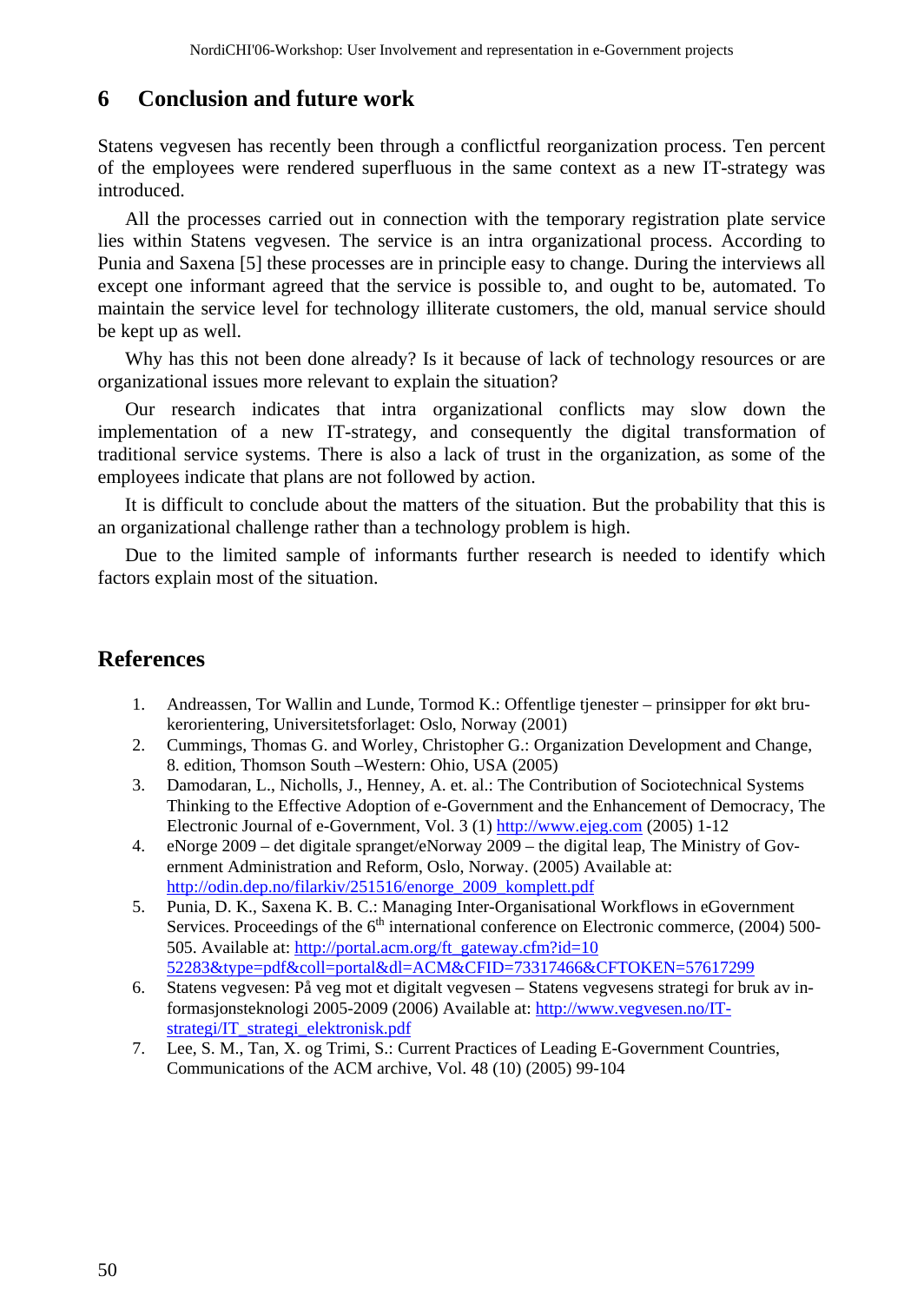# **When local usability is not the issue: An example case of e-Government service provision**

Asbjørn Følstad, Petter Bae Brandtzæg

SINTEF ICT, Oslo, Norway {asf; pbb}@sintef.no

**Abstract.** The majority of e-Government services now seem to have reached a level of sophistication where one-way or two-way interaction is established. Also, the volume of interactive services increases rapidly. Even so, citizens' uptake and use of e-Government services apparently lag behind, which means that many interactive e-Government services are not used as much as expected. To shed light on challenges to the success of e-Government services, an example case of online application for driving license is presented. Three general challenges are identified and discussed; all being caused with the service's context rather than the usability of the service: (1) Lack of information about the service, (2) difficulties associated with locating the service, and (3) challenges caused by the service not being compliant with end-users' work processes. User-centered evaluation cases, focusing on the totality of existing e-Government service provision of a given region, are suggested as future work.

**Keywords:** e-Government, usability

# **1 Introduction**

The ambition of public e-Government service provision is to provide better, simpler and more efficient service provision to the public. This, of course, requires that the individual e-Government services are usable in the sense that they provide *"specified users to achieve specified goals with effectiveness, efficiency and satisfaction in a specified context of use"* [5, p.2]. Many e-Government services are fairly straight forward; for example are many e-Government basic interactive forms including applications for kindergarten and schools, applications for grant or permits, and audit responses. In these cases the users and goals of the service are easily established. Thus, getting the usability right is a fairly straight forward task. The question then is: Are high usability e-Government services guaranteed success? Will these services lead to the overall goal of providing better, simpler and more efficient services for the public? The answer to these questions is by no means given; it depends on the service context from the perspectives of both the public and the government body.

From the perspective of the government body, challenges to service success may for example be that no efficient way to handle input via new electronic channels have been established. Or that the organization needs time to restructure itself to adapt to the new service structure. Only 52 percent of Norwegian local governments (kommuner) and 59 percent of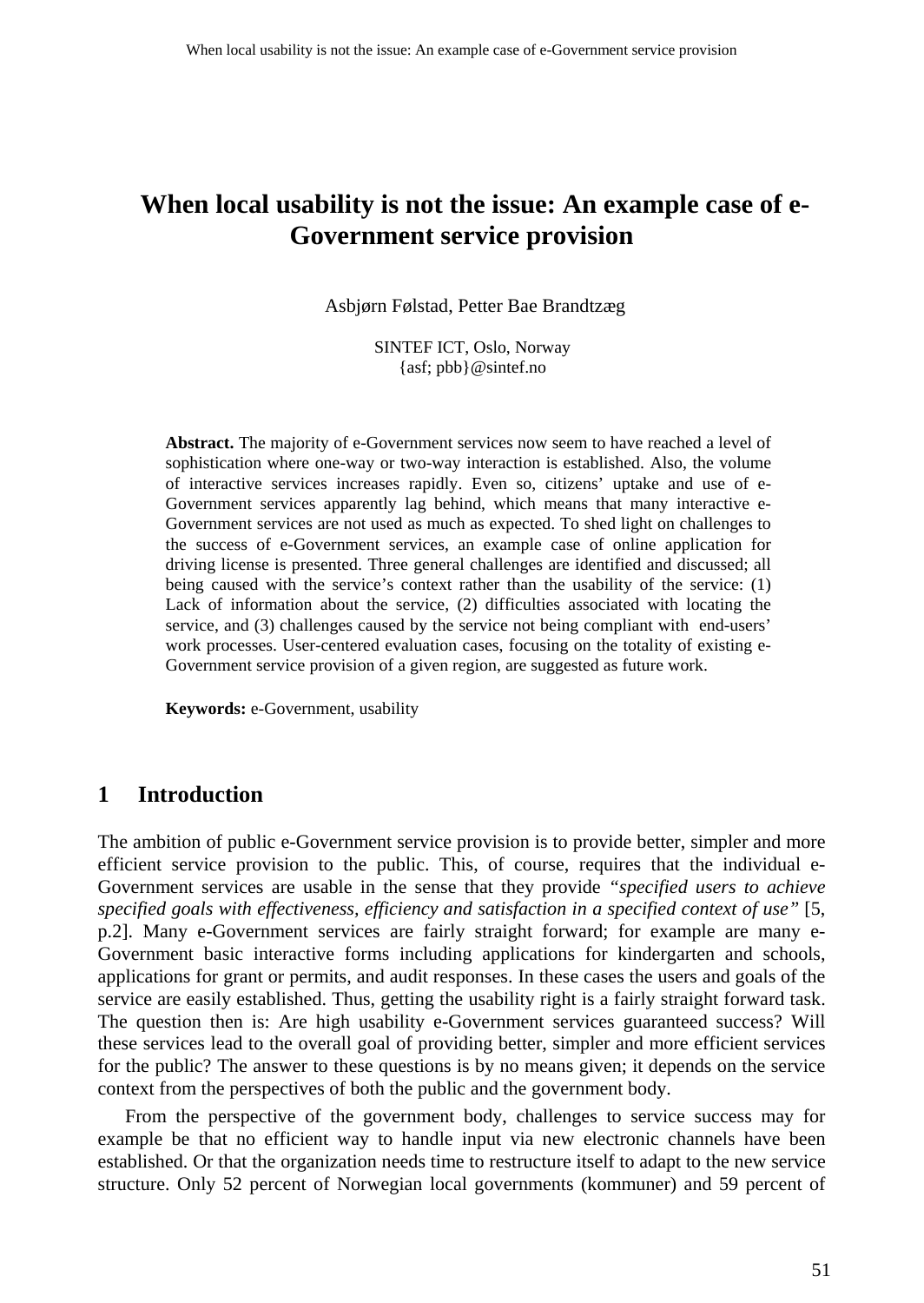Norwegian central government bodies reported in 2004 that projects to establish digital work processes have contributed to change and simplification of work routines [3].

In the present paper we will look at challenges to e-Government service success from the perspective of the end-users, which typically are individual citizens or private industry and organizations. These challenges will be discussed on basis of an example case, an online service for application for driving licence. Before presenting the case example, a general overview will be given of the state of e-Government service provision.

## **2 e-Government service provision**

#### **2.1 Volume and sophistication of e-Government services**

e-Government service provision is steadily gaining in volume and sophistication. In Norway, as for many other European countries, practically all government bodies have been present at the Internet for several years. At present government bodies differs with regard to the volume of their total public services that are online, as well as their level of service sophistication.

The City of Oslo is a good example of the volume of e-Government services that may be achieved at present or within the near future. The city has been putting many resources into developing interactive services for the public and has by 2005 launched 290 interactive services. Most of these are interactive forms [2].

Classifications of e-Government service sophistication [1; 4; 9] seem to converge on a differentiation between the following levels<sup>5</sup>:

- 1. Information (typically published on government body web site)
- 2. One-way interaction (downloads, for example of forms)
- 3. Two-way interaction (interactive services and payments)
- 4. Transaction (full electronic case handling; horizontal integration within and between government bodies)

CapGemini has recently published the sixth survey on online availability of public services in Europe [9]. 28 countries participate, and the survey provides information on the service sophistication of 20 basic public sector services for citizens and businesses including taxes and VAT, business submission of data to Statistical office, job search, car registration, enrolment in higher education etc.

The survey shows a mean online sophistication of 75 percent for the totality of participating countries. In other words, most e-Government services in Europe within the 20 basic services are on level two or three in sophistication; either with downloadable forms or two-way interaction. The countries with highest online sophistication of e-Government services are Austria, Estonia, Malta, Sweden, and Norway.

 $\overline{a}$ 

 $5$  The terms used in the classification are from CapGemini's report on online availability of public services [9]. CapGemini has also used this classification in their previous annual reports since 2001. The eUser classification resembles that of CapGemini, but leaves out the fourth level of sophistication (the highest level of the eUser taxonomy "transactions" is synonymous to the CapGemini category of "two-way communication) [4]. The Norwegian Department of Work and Administration "service ladder" classification from 2001 [1] closely resembles the CapGemini classification.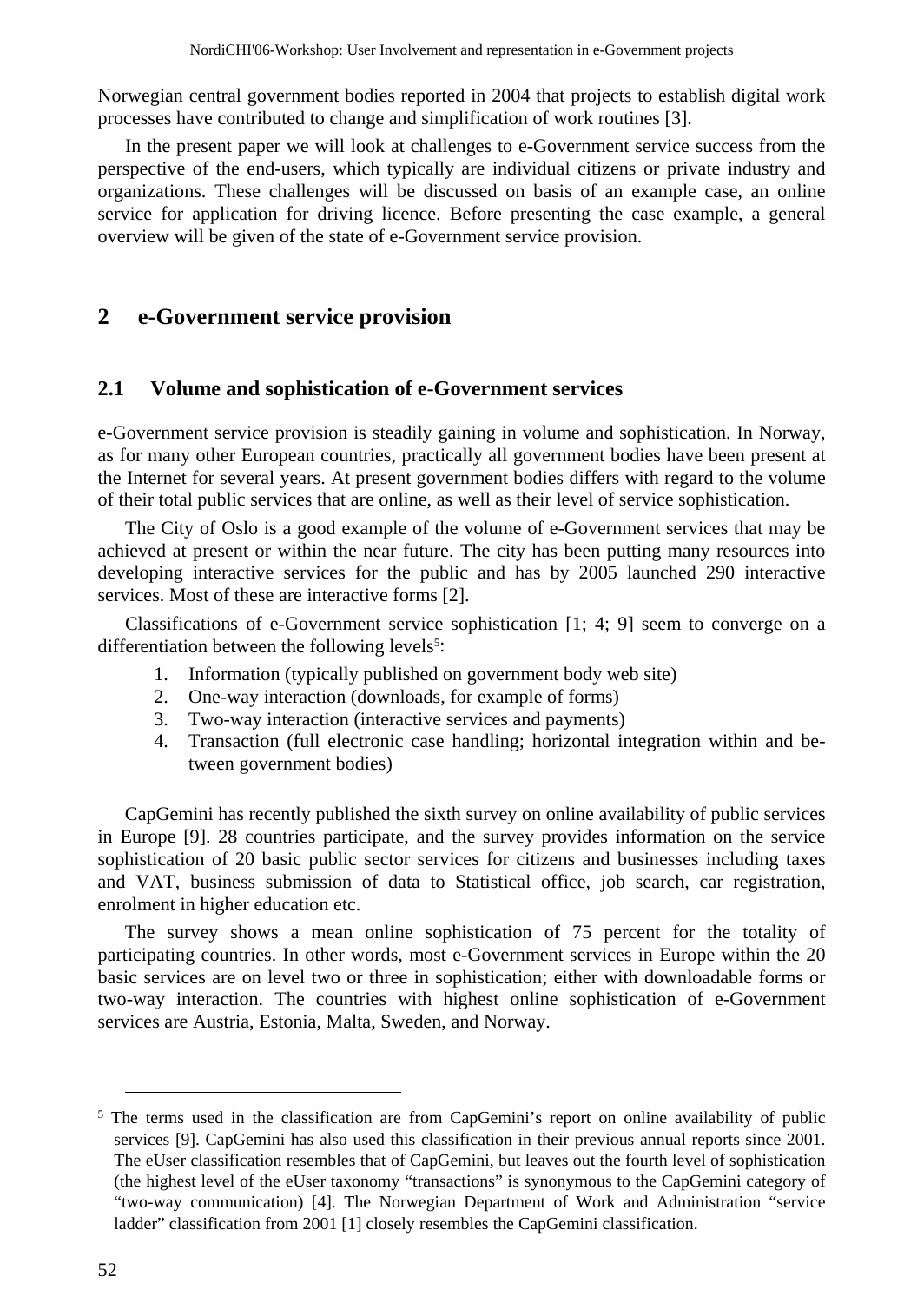An important barrier to further increase in e-Government service sophistication is the lack of common security and authentication mechanisms. As for Norway, there has been government initiative to establish a common e-signature service based on Public Key Infrastructure (PKI) [3]. However, this service has proven to be difficult to establish, due to challenges in regard to the establishment of adequate business models. The latest news is that the common PKI portal is not continued, even though all basic functionality has been fully developed [8]. In the short term the situation will be solved with establishing a PIN-code system for access to personal e-Government services [7].

#### **2.2 Use and uptake of e-Government services**

General use of e-Government services has been investigated on a European level through the eUSER population survey [4]; eUSER being an EU-financed research and support project. The survey shows that the preferred channel for government contact still is face-to-face meetings; used by 81 percent of the survey participants. Internet or e-mail was used by 17 percent of the survey participants. Among European citizens that are both users of government services and online, about one fourth use e-Government services. However, great country variations exist. In Denmark as much as 36 percent of the citizens use Internet of email in their contact with the government. Also, the Norwegian government reports that 55 percent of all Norwegian taxpayers submitted their income tax statement through an electronic channel in 2005. And, in the same year, 92 percent of all applications for higher education were submitted via Internet [3]. The eUSER survey indicates that users of eGovernment services tend to be *"younger, male and better educated, and have higher socio-economic status and be in employment"* [4].

CapGemini in their service report raises the issue of low uptake of e-Government services among European citizens [9]. Only three of the European countries participating in the online sophistication survey (Iceland, Norway and Sweden) have more than 50 percent of their citizens actually using e-Government services<sup>6</sup>, and there is little correlation between service sophistication levels and use. For businesses the situation is far more promising. Six of the participating countries had more than 75 percent of their businesses using e-Government services. And only four countries had less than 50 percent of their businesses using e-Government services.

#### **2.3 Tendency towards standardization and reuse**

 $\overline{a}$ 

An increased tendency towards standardization and reuse within e-Government services provision has been clearly visible over the last few years. Standards for user interfaces have been developed and used. Also industrial actors are beginning to develop off-the-shelf solutions for government service providers. A recent example of this tendency is the initiative of the Norwegian Kommuneforlaget who are promoting a standard catalogue of ready-made interactive forms for Norwegian local governments; ready to be implemented in the local government's web site [6]. This tendency implies that it may be easier to develop user friendly services, both because solutions may be developed and redeveloped by a few central actors, and because this may lead to increased standardization in the user interfaces of e-Government services.

<sup>6</sup> Data on use available for 22 of the participating countries only. (Not available for Denmark, France, Germany, Malta, Spain and Switzerland.)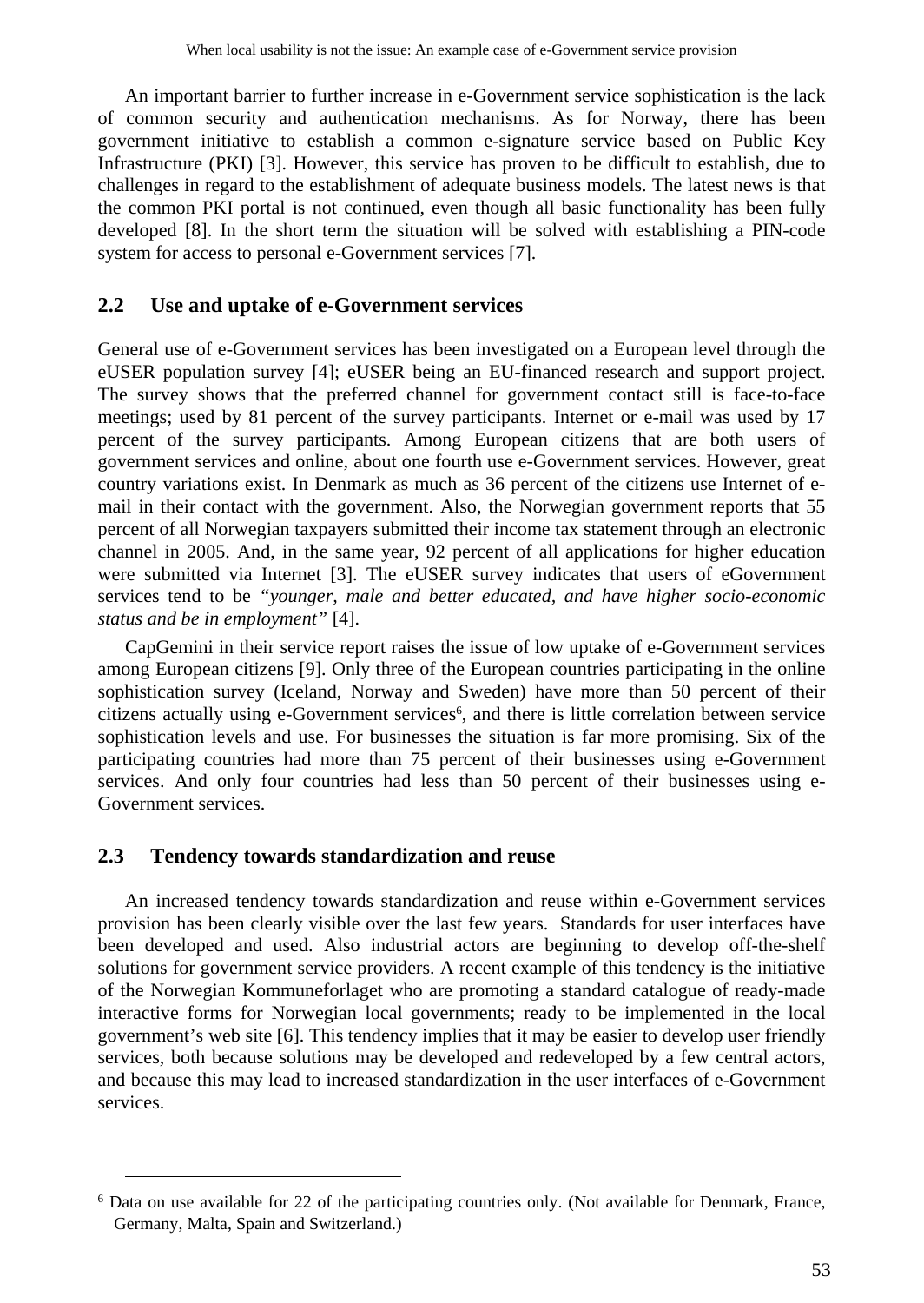# **3 Example case: Online application for driving licence**

#### **3.1 The case**

Norwegian driving licences are issued by the Directorate of public roads. Driving licences are issued at the Directorates public offices following submission of an application, and booking and successful commencement of a driving test. In order to reduce the workload on the public offices, the development of an Internet service for application of driving licence and booking of driving test was launched in 2004. At present an online service is provided for driving licence applicants within a range of vehicle categories, such as motorbikes, regular cars, tractor etc. However, persons that already have driving license for one vehicle category (for example moped) may not apply for driving licence for cars through the online service; these applicants have to use the traditional channels. Also, at present it is not possible to apply for driving licences for all vehicle categories via the online service. For example is it not possible to apply for a truck driving licence online.

In 2004 a total of 8 percent of the driving licence applications was received through this service. The remaining 92 percent of the applications were submitted through the traditional channels. The goal of the Directorate is that, by 2007, 80 percent of all driving licence applications for car by first time applicants should be submitted trough the online service.

The next development step is to extend the online service to include applications for all vehicle categories.

## **3.2 Authors' involvement in the case**

The authors have been involved in the development of the service through the ongoing research project "Efficiency through user involvement". The development of the service for driving licence applications have been related to the research project as a case in which to investigate and adapt methods for User-Centred Development to the specific characteristics of e-Government development.

During the period between September 2005 and May 2006 the following activities have been conducted:

- Establish leader vision for the service, and related services
- Informal expert evaluation of early running version of the service
- Interviews with driving schools; who are the actors that forward applications and book driving tests today
- Group interviews with driving licence applicants age 18-19
- Web-survey

For the purposes of the present paper no detailed results of the activities will be presented. Rather, the identified strengths and challenges associated with the service from a citizen perspective will be presented below.

#### **3.3 Strengths of the case service**

The service is an interactive form where a well defined user group can achieve well defined goals. The user group includes all applicants for driving licence for vehicle categories that are included in the online service, providing they have no previous driving licences.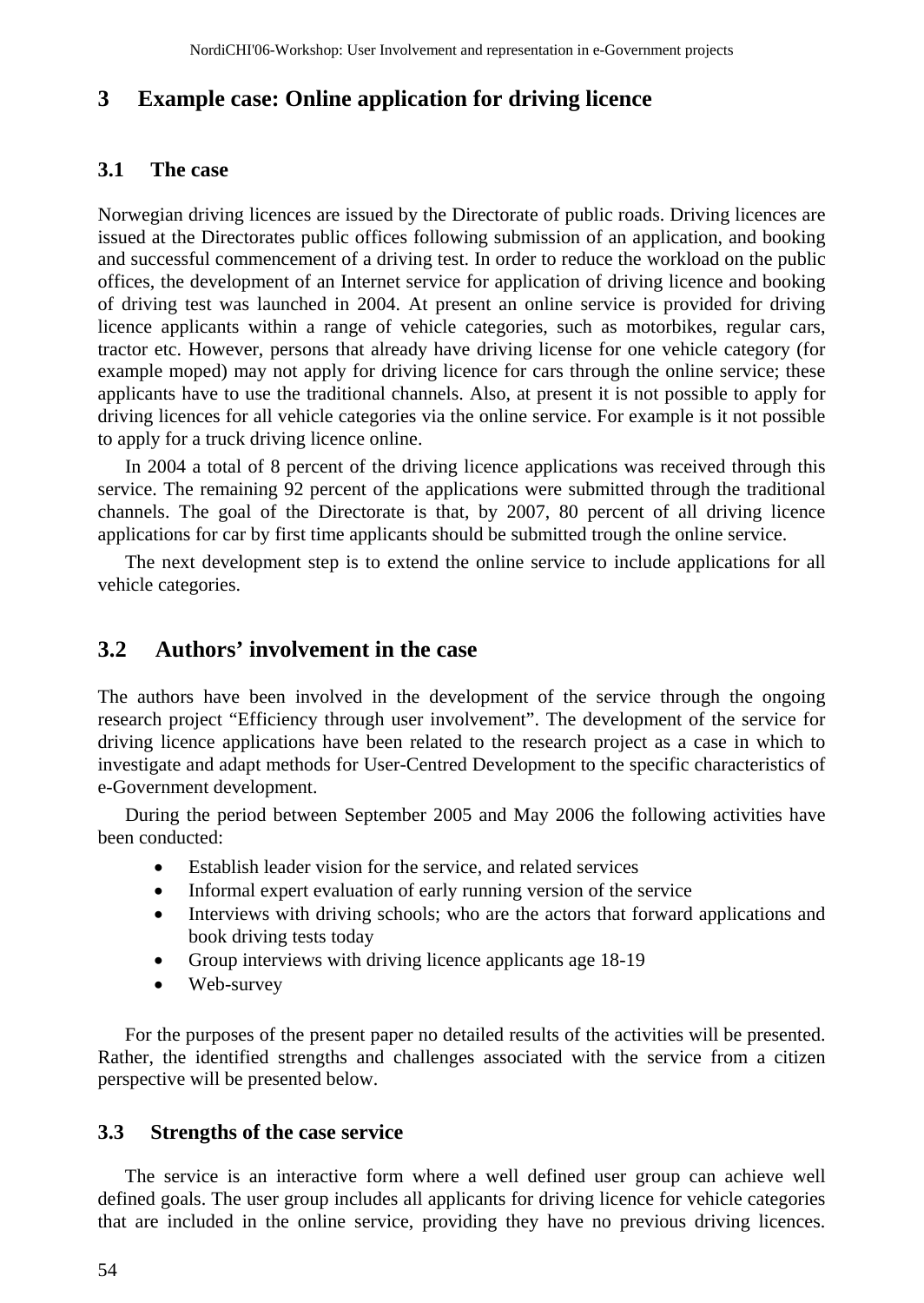Intended users' goals for the service are to submit the application and book a driving test. In addition, users are given an overview of all driving schools in the applicant's district. The forms are easy to understand and easy to complete. The only usability problem of note is that no receipt is provided upon submission.

Thus, if a person is within the user group and has found the online form, he or she will most likely be able to complete the submission and booking.

#### **3.4 Challenges for the case service**

The service has attached to it some circumstantial challenges that threaten its success. It should be noted that these challenges do not have anything to do with the usability of the service.

First of all, potential users do not seem to be aware of the service. This was evident both from the survey results and group interviews with driving licence applicants. It is interesting to note that the traffic schools, which may be the best way to inform users about the services, not necessarily provide the driving licence applicants with this information. One reason for this may be that some traffic schools do not perceive the service as fully reliable. Ironically, traffic schools regularly using the online application services seem experience it as satisfactory and efficient.

Second, for the driving licence applicants that are aware of the service, it is difficult to know whether or not they are within the limited user-group. For example, if you already have your moped driving licence, you are at present not within the user group. This, however, is not evident for the user.

Third, it was initially difficult to identify the location of the online service. Potential users may not know the name of the government body in charge of driving licences. Also, initially it was rather difficult to navigate to the service from the front page of the Directorate's web site. This latter issue (which is an excellent example of a usability-problem that affects the use of a single service, even though it is not a local usability problem in the service as such) has now been alleviated through a revision of the Directorate web site.

Fourth, the service does not fully comply with how applicants are going about when applying for driving licence and booking their driving test. Today, these issues are mostly handled by the traffic schools, which may distribute and forward submissions as well as handle bookings for driving tests. The booking of driving tests is particularly dependent on the traffic schools, since the applicant is using the traffic school's car when doing the test drive7. Thus, the applicant needs not only to book a test drive at the Directorate's public office, but also need to book a traffic school car for the test drive.

#### **4 Discussion**

 $\overline{a}$ 

In the present paper it has been argued that many e-Government services now have reached a level of sophistication where one-way or two-way interaction is established. The volume of interactive services seems to increase rapidly, in particular with regard to interactive forms where there also is a tendency to increased standardization and reuse.

 $7$  Applicants doing test drives to get a driver licence in Norway are required to use a car with two sets of pedals (so that the person doing the test drive with them has immediate access to the pedals). Such cars are normally only owned by the traffic schools.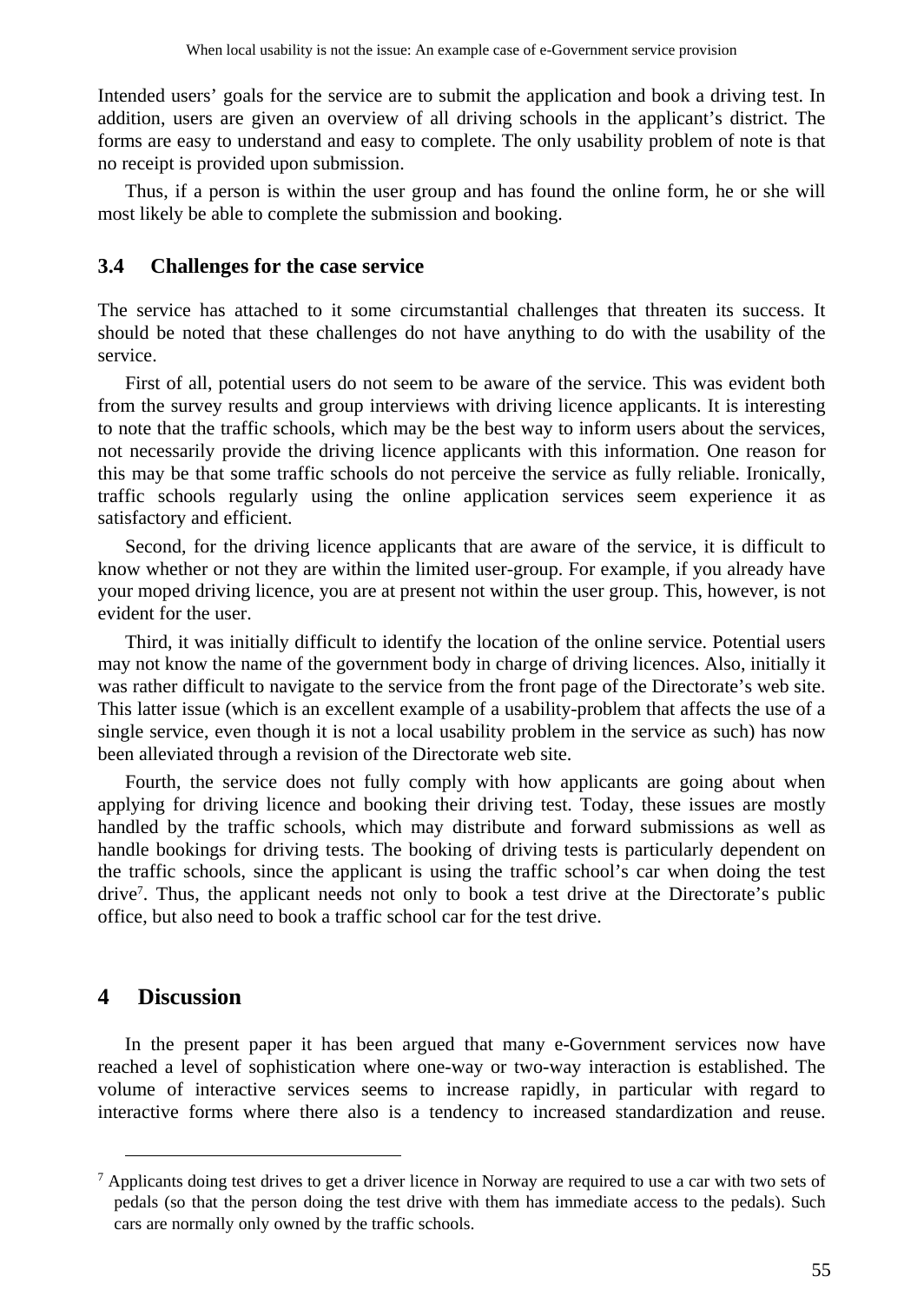However, citizens' uptake and use of e-Government services seems to lag behind, which may mean that many interactive e-Government services are not used as much as expected. To shed some light on challenges to the success of e-Government services, an example case of online application for driving license has been presented. The case is a usable service, the success of which is threatened by contextual circumstances, and on basis of this case a general discussion will be conducted under three headings:

- 1. Lack of service information
- 2. Difficult to locate service
- 3. Service does not comply with end-users' work processes

The example case is not meant as a basis on which to draw general conclusions, but as an exemplification of issues the authors believe to be relevant with regard to the current state-ofthe-practice for e-Government service provision.

## **4.1 Lack of service information**

A number of e-Government services seem to exist outside the knowledge of the general public. How this can happen was illustrated in the example case. Such civic ignorance may have many causes. Many government services are used very rarely by each citizen. For example how many times do you need to apply to a kindergarten, register a car, or apply for a driving licence? And when the citizen needs to use a government service, how is she to know whether or not the service is available online?

There are no simple solutions to these questions, even though they highlight the challenges attached to information about e-Government services. In order to make citizens use relatively frequent services like submitting the income tax report, broad information campaigns seem to be valuable. For services that are associated with life events, like application for studies, targeted information campaigns though the environment of the potential user seems to be a good strategy. And for all the other interactive services that are rarely used by each individual user, it may be that a government service portal, where both online and offline government services are presented, may be a workable solution (even though such a solution introduces some extra work since also information about offline services needs to be updated). The Norwegian initiative Min Side ("My Site") is an example of such a portal, but since the portal will only contain links to online government services, it is presupposed that the citizen already knows whether or not the service actually exist as an e-Government service.

# **4.2 Difficult to locate service**

Given that the citizen knows about a particular e-Government service, it may still be that she is not able to locate the service at the Internet. In order to find the service through a search, she needs to know the name of the service (or at least to use search terms predicted by the service provider). In order to find the service through browsing, she may need to know which government that provides the service as well as she may have to be able to locate the service at the government body web site. With reference to the exemplar case, this may prove challenging. And odds are that that many other government web sites represent similar challenges to their citizens: How to locate a given services at the web site? It is of no use to have a highly usable service if no one is able to locate it.

In the future, it may be that all e-Government services are accessible from a single portal like the above mentioned Min Side. Until then a good advice for those responsible of government body web sites is to develop a prioritized list of services that are to be accessible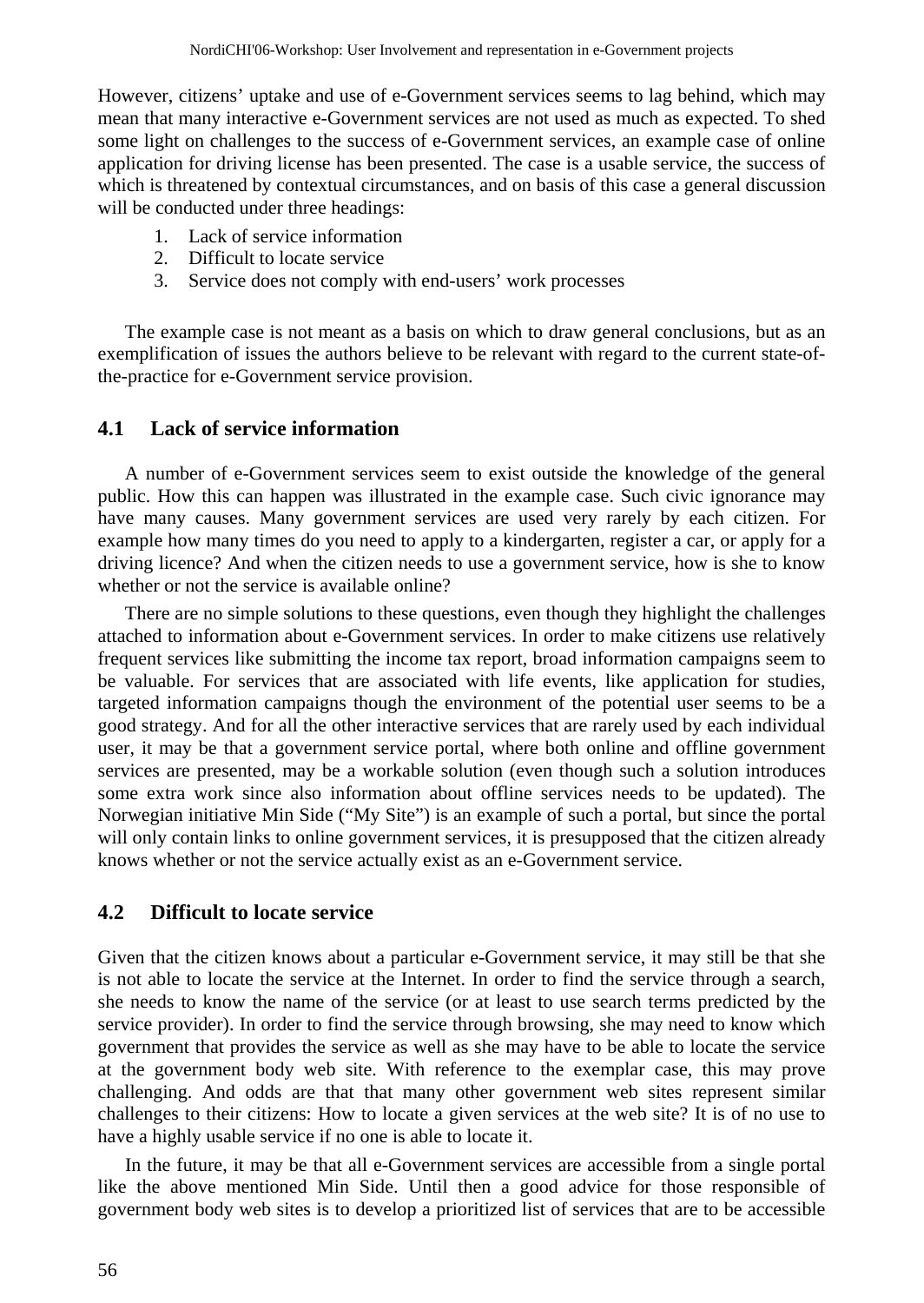from the site, and then run usability evaluations to find out whether user can be expected to locate the services.

#### **4.3 Service does not comply with end-users' work processes**

A third challenge to an e-Government service may be that it does not comply with citizens' or businesses' established work processes. As was seen in the case of the services for driving licence applications, the work process involving both the driving licence applicants and the driving schools may represent obstacles on the way to reaching the Directorate's goal of getting the majority of all applications submitted online. A similar challenge is seen in applications for building permits where a third party (often the building contractor) handles the application process and communication with the appropriate government bodies. Possibly this challenge is most important where businesses are involved in the use of e-Government services, either as end-users or as third parties assisting the citizen.

This point also illustrates a possible shortcoming with existing classifications of e-Government service sophistication, where the highest level typically is horizontal integration between government bodies. Could it be that for some government services, a higher sophistication level of "government-user integration" is needed? Service sophistication at this level may require that e-Government services are easy to integrate with typical users' work processes and information systems.

## **5 Future work**

It is the authors' hope that the present paper enables a continued discussion of user-centred challenges that are associated with e-Government services, even though the service itself is sufficiently usable. In the project Efficiency through user involvement we will be adapting User-Centred Design methodology to e-Government development processes, and through this work we will address at least some of the identified challenges. Other relevant future work may include of user-centred evaluation cases, focusing on the totality of existing e-Government service provision of a given region, for example the City of Oslo including central government services, to map usability problems related to service contexts as described in the discussion above. Such a mapping would be valuable with regard to assess the magnitude of these challenges to the use of e-Government services, in addition to the possible benefit that could result from design suggestions on basis of such an evaluation.

#### **Acknowledgements**

The present paper was written as part of the research project EFFIN - Efficiency through user involvement (see www.effin.org). A main goal of the project is to adapt methods of usercentered design to the context of e-Government development. EFFIN runs from 2003-2006 and is financed by the Norwegian Research Council through the FIFOS-program.

## **References**

<sup>1. 24/7</sup> Public Administration: Strategy and measures. Publication number: P - 0904 E. Ministry of Labour and Government Administration. Oslo, Norway (2001)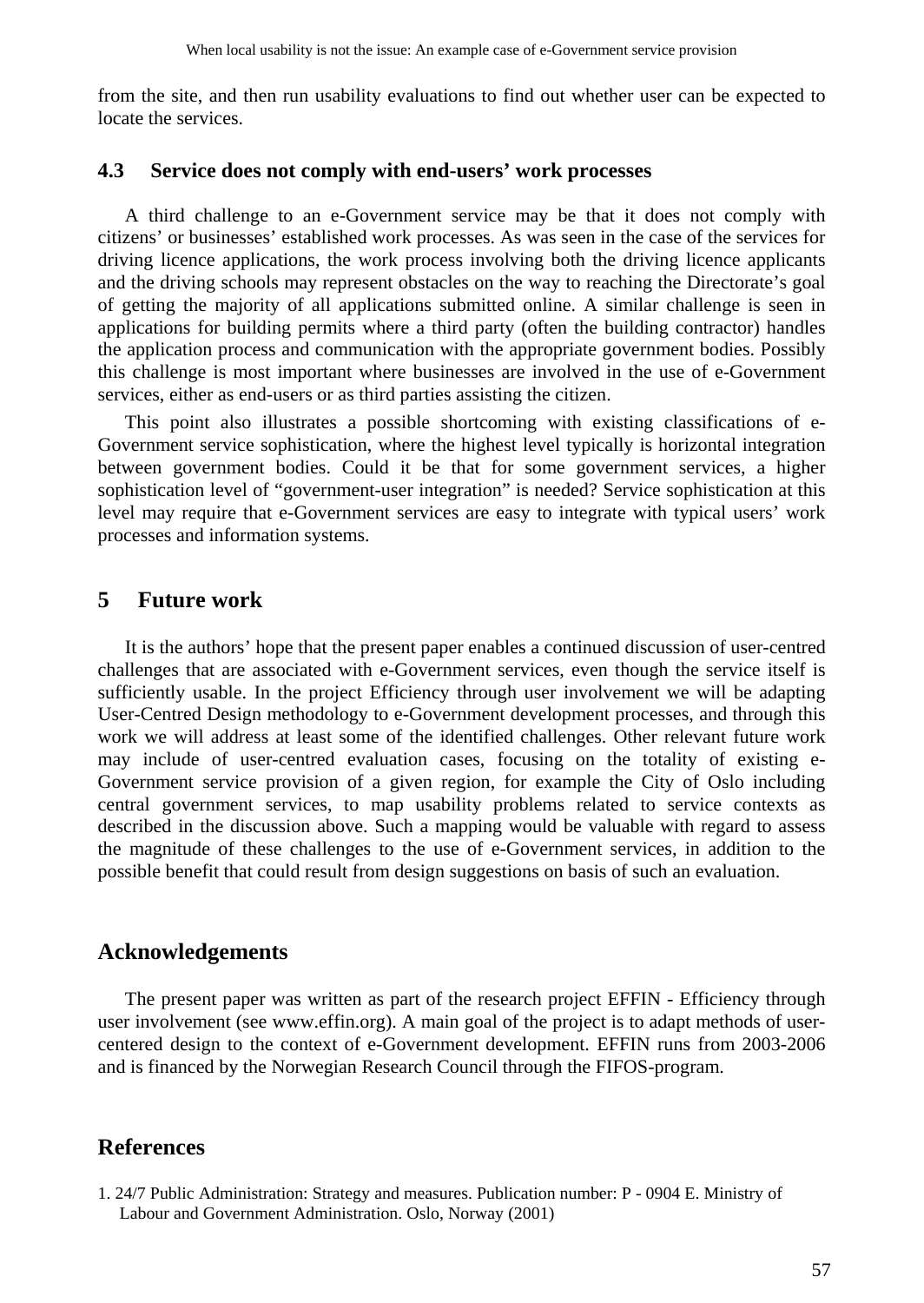- 2. Byrådets årsberetning 2005, Oslo kommune (Annual report 2005, The City of Oslo). Available at: http://www.oslo.kommune.no/getfile.php/oslo%20kommune%20%28OSLO% 29/Internett%20%28OSLO%29/Dokumenter/%C3%85rsberetninger/Oslo\_aarsberetning2005.pdf (July 12, 2006)
- 3. eNorge 2009: Det digitale spranget. Communication from the Norwegian Department of Modernization, Oslo, Norway (2005)
- 4. eUSER. Public Online Services and User Orientation. Available at: http://www.euser-eu.org (July 12, 2006)
- 5. ISO/IEC 9241-11. Ergonomic requirements for office work with visual display terminals (VTDs). Part 11: Guidance on Usability. ISO/IEC TR 9241-11 (1998)
- 6. KS Skjema. Kommuneforlaget. Available at: http://www.kommuneforlaget.no/eprodukter/skjema/index.htm (July 12, 2006)
- 7. Ny løsning for MinSide. Fornyings- og administrasjonsdepartementet. Press release June 30, 2006. Available at: http://odin.dep.no/fad/norsk/aktuelt/pressesenter/pressem/071001-070025/dok-bn.html (July 12, 2006)
- 8. Rammeavtalen for Sikkerhetsportalen avvikles. Brønnøysundregisteret. Press release June 30, 2006. Available at: http://www.brreg.no/presse/pressemeldinger/2006/06/sp\_avvikling.html (July 12, 2006)
- 9. Wauters, P., Colclough, G.: Online Availability of Public Services: How Is Europe Progressing? Web Based Survey on Electronic Public Services. Report of the 6<sup>th</sup> Measurement. CapGemini on commission from the European Commission. (2006)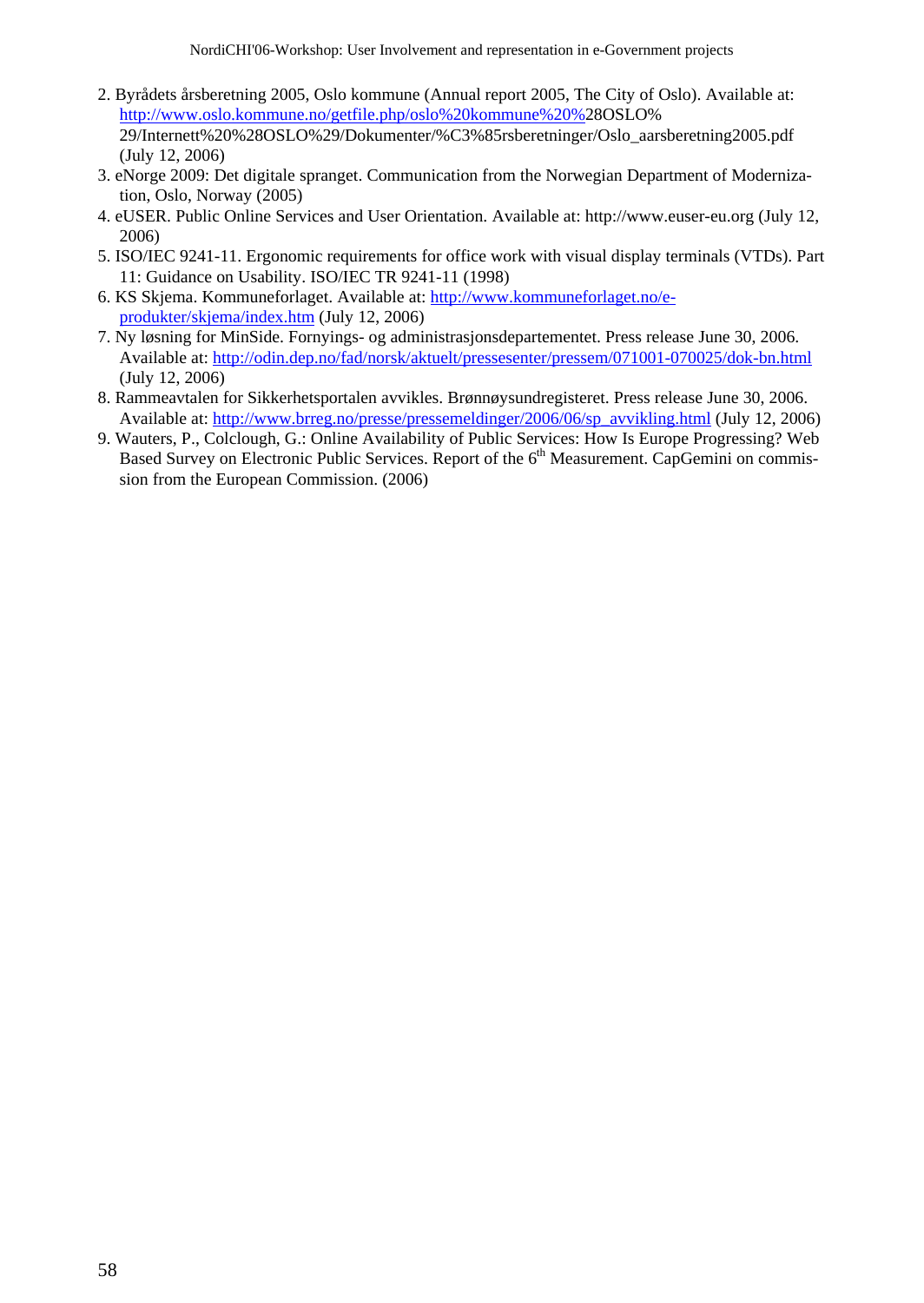# **Citizens, stakeholders and designers: Modeling for user diversity**

Florence Pontico and Marco Winckler

LIIHS – IRIT, Université Paul Sabatier, Toulouse, France {pontico, winckler}@irit.fr

**Abstract.** The ubiquitous use of the Web today made E-Government applications a suitable alternative to improve the communication between citizens and the administration. As government agencies increasingly move towards providing web access to their administrative procedures, the need arises to provide strong Software Engineering support for developing this kind of software. This need is sharpened by the fact that E-Government software is usually mandated to follow very strict requirements in terms of confidentiality protection, accessibility and general usability. In this paper we investigate how a model-driven engineering approach can accommodate different user's requirements and promote user involvement during the design process of e-administrative procedures. Besides citizen involvement, this paper claims the need of appropriate models and methods to promote better communication among all stakeholders involved in the development process of e-Government applications.

**Keywords:** administrative e-procedures, user interface modeling, user-centered design, model-driven engineering, user requirements.

## **1 Introduction**

Today, the ubiquitous availability of the Web made E-Government applications a suitable alternative to improve the communication between citizens and the administration. Among all E-Government applications, administrative e-Procedures are web applications whose main aim is to automate administrative procedures made them available over the Internet in a remote and flexi time way. E-Procedures present several advantages for both users on the front office side (e.g. citizens, associations, firms and so on) as well as to people on the back office side (e.g. administrative clerks) since they allow to reduce costs of information transfer and treatment. In addition, when notification mechanisms are implemented users are automatically informed about the procedure status (e.g. number of steps remains to be completed, deadlines for procedures, etc) thus reinforcing awareness [9].

However, the development of usable and accessible e-Procedures for a large public is very complex. One of the reasons for such complexity is the fact that development of e-Procedures requires various expertise such as on in administrative processes, laws and regulations, development of Web applications, security for electronic data exchange, and so on. Currently, one of the main challenges to the development of e-Procedure is the lack of appropriate methods supporting the involvement of all these stakeholders. To cope with these topics, a model-based approach comes to mind in order to guide design, facilitate communication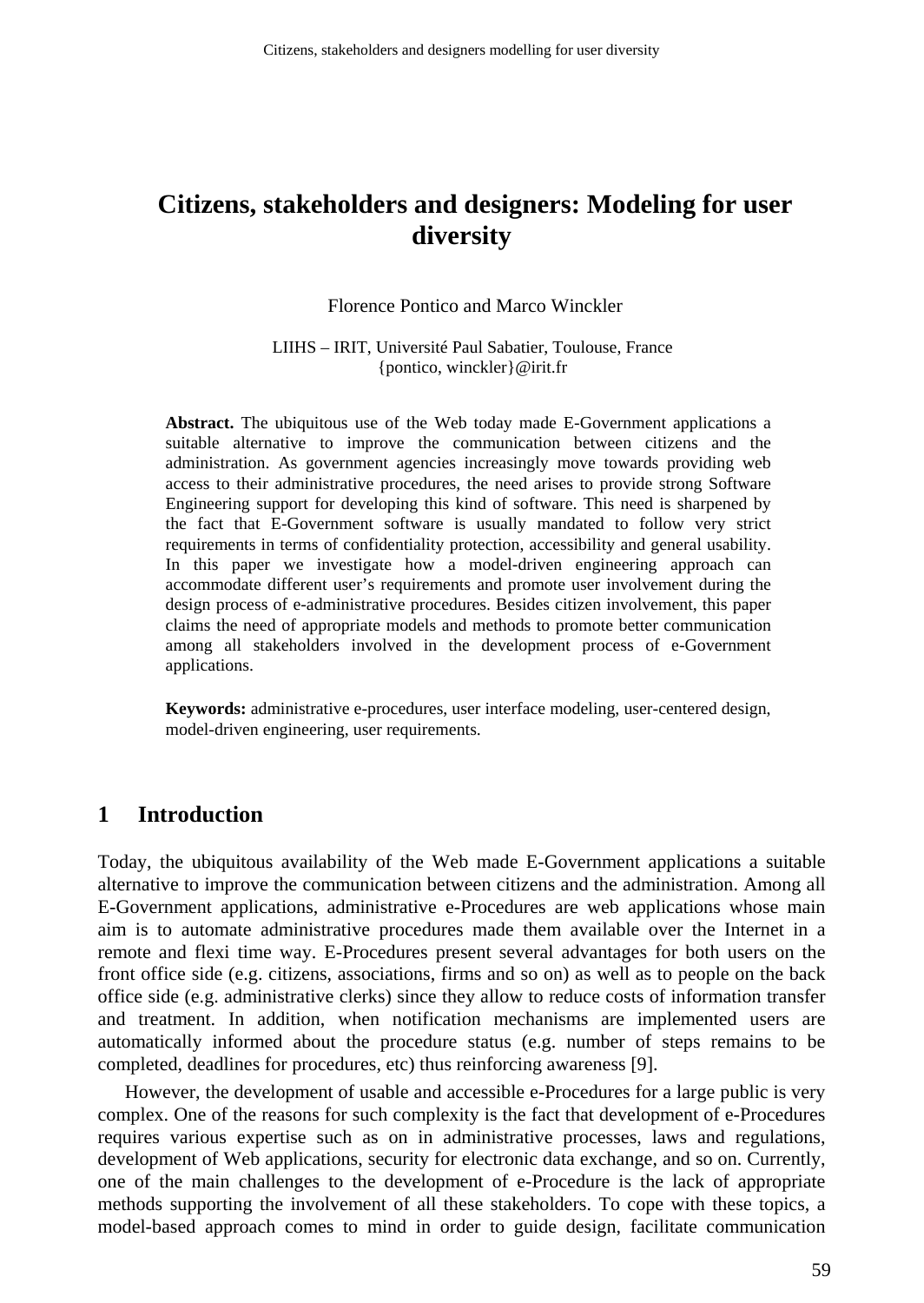between designers and stakeholders, and verify the coherence of requirements as soon as the models are built. Such model-based approaches have been validated on many types of applications, but lack experiments in the administrative e-Government field, especially in the development of e-Procedures.

This paper suggests that model-driven approaches can help to accommodates the diversity of user's requirements and promote user involvement during the design process of eadministrative procedures.

#### **2 Citizens, stakeholders and designers**

Several categories of actors participate in the development of e-Procedures. Hereafter we present a list of the main categories of participants.

**Citizens** (who must be considered as the primary group of end users) are used as a generic term, in opposition to administration clerks, but it can designate an individual as well as a firm or an association.

**Administrative clerks** are the agents working for an administration. They are in charge of the treatment of the procedure as well as the answers to citizens' claims. They can be therefore work in front of citizens (e.g. reception and guidance, applications receipts) or not (e.g. archiving, printing and checking of official documents).

**Designers** are any person involved in design and programming of the software required for e-Procedures: *developers*, *graphical designers*, *domain experts* and so on. Domain experts don't belong to the technical team itself but are responsible for the definition of the administrative procedure, considering its legal competencies and his complete knowledge of the administrative domain. For example, they are able to check if the e-Procedure is in accordance with the current regulation or current administrative practice: this verification is quite crucial for the technical team, but can't be fulfilled by itself.

Each category of participant has its own needs, interests, expectations, behaviors and responsibilities in the use of the application, and sometimes towards the other participants. Citizens and administrative clerks are the targeted audience for e-Procedures and as a consequence their requirements should be taken into account as end-users according to a User-Centered Design process (UCD).

The design team (technicians and domain experts) also get advantage from an assisted specification method: the requirements of flexibility and the possibilities of properties checking directly on the specification are useful for them during the design process, provide them a communication framework, and make available interesting information to insert into design documentation.

#### **3 Modeling e-Procedures: a case study**

Specifying e-Procedures needs combination of information about the organization, user tasks, workflow process and data issued from the application domain. Fig. 1 illustrates this by the means of a small case study for the task "enroll a child at school", an activity that could be fulfilled through a web application. Here, Marge (director of the "Fun & Games" child holiday centre) has to fulfill Billy's enrollment. Here is the procedure: 1) Marge consults the town registries to check that Billy lives in this town (or nearby, in a town where there would be no child holiday center), 2) Marge collects and registers some information concerning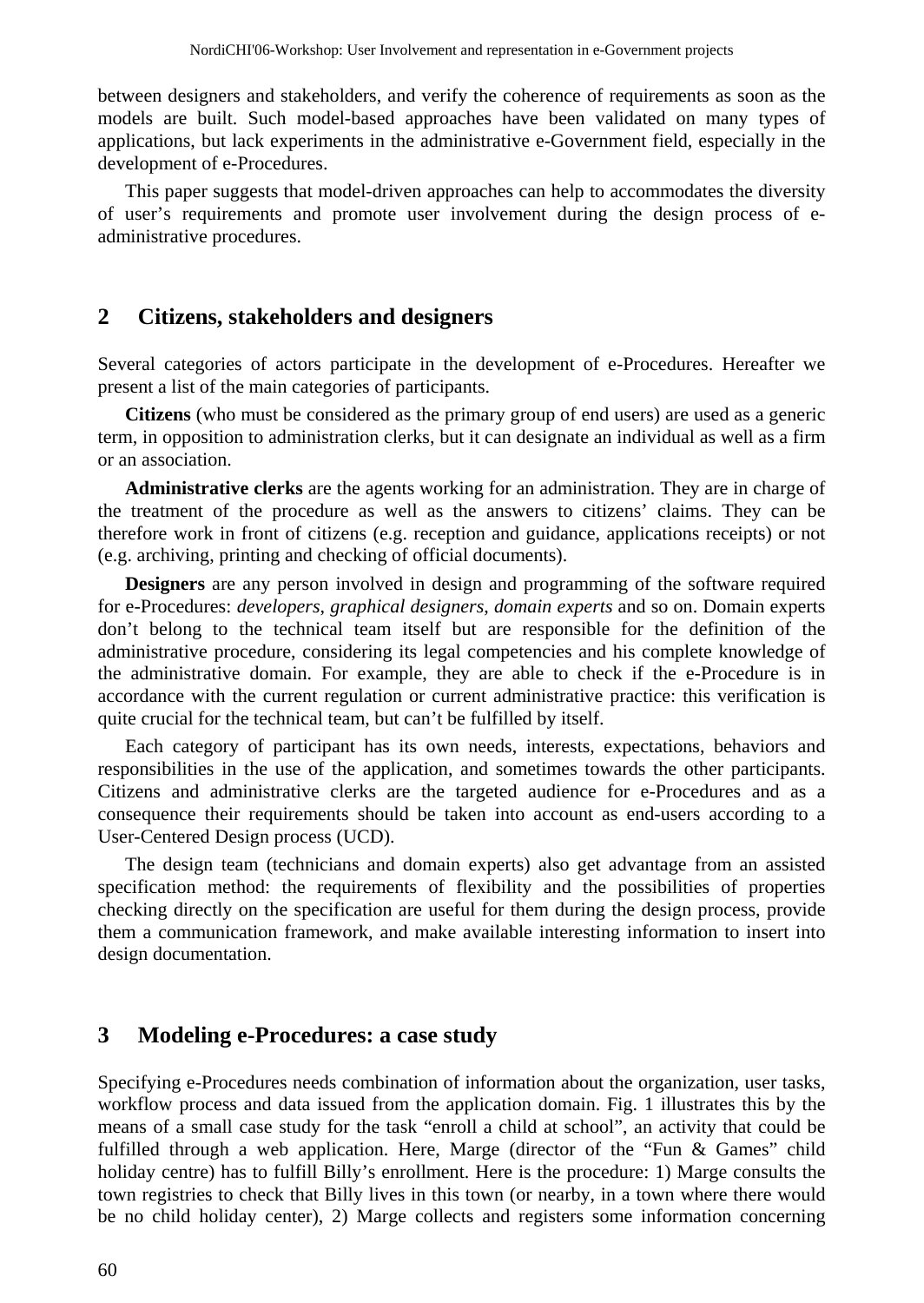Billy, 3) Billy's parents deliver Billy's insurance certificate as well as his vaccines certificates so that Marge can check they are up to date. This procedure eventually takes several times to be fulfilled (e.g. it can be partially realized by phone or by mail).



**Fig. 1:** Case study for enrolling a child at school.

Task analysis helps to understand the activity by decomposing user's goals into a set of tasks and sub tasks which must be supported by application. By supporting a user-centered design approach, it helps ensuring that the designed application will be usable [5]. In the context of e-Government, a task model will help defining use scenarios of the application, and therefore answer questions such as "how do I search a child in the town register?" by transforming them into a sequence of this type, strongly dependent on the application:

- Records are paper file: 1) Look at the files starting by the first letter of the child's last name, 2) Search for the child's name in the following pages.
- Records are computerized: 1) Log in the town register application, 2) Fill the appropriate field with the child's last name, 3) Validate, 4) Read the results.

The most widespread task model is CTT (Concur Task Trees) [7] that provides both an intuitive and easy-to-handle graphical notation and a formal task specification that allows simulation (CTTe tool [2]) as well as some generation of the application interface.

Workflow modeling methods should help describing administrative e-Procedures are available in the recent literature [4] [1] and provide information about how to model knowledge and resource sharing above all. Workflow models would help satisfying needs of coordination between people (including their responsibilities and competencies) and resources involved. For example, it would represent "*parents can enroll their children for summer holidays from 1st of May to 25 of June (providing maximum enrolments number is not reached yet).*" Among the numerous currently used workflow modeling notations, BPMN (Business Process Modeling Notation) [12] is noteworthy because of its wide use in the industry and of its strong willing to become a standard notation.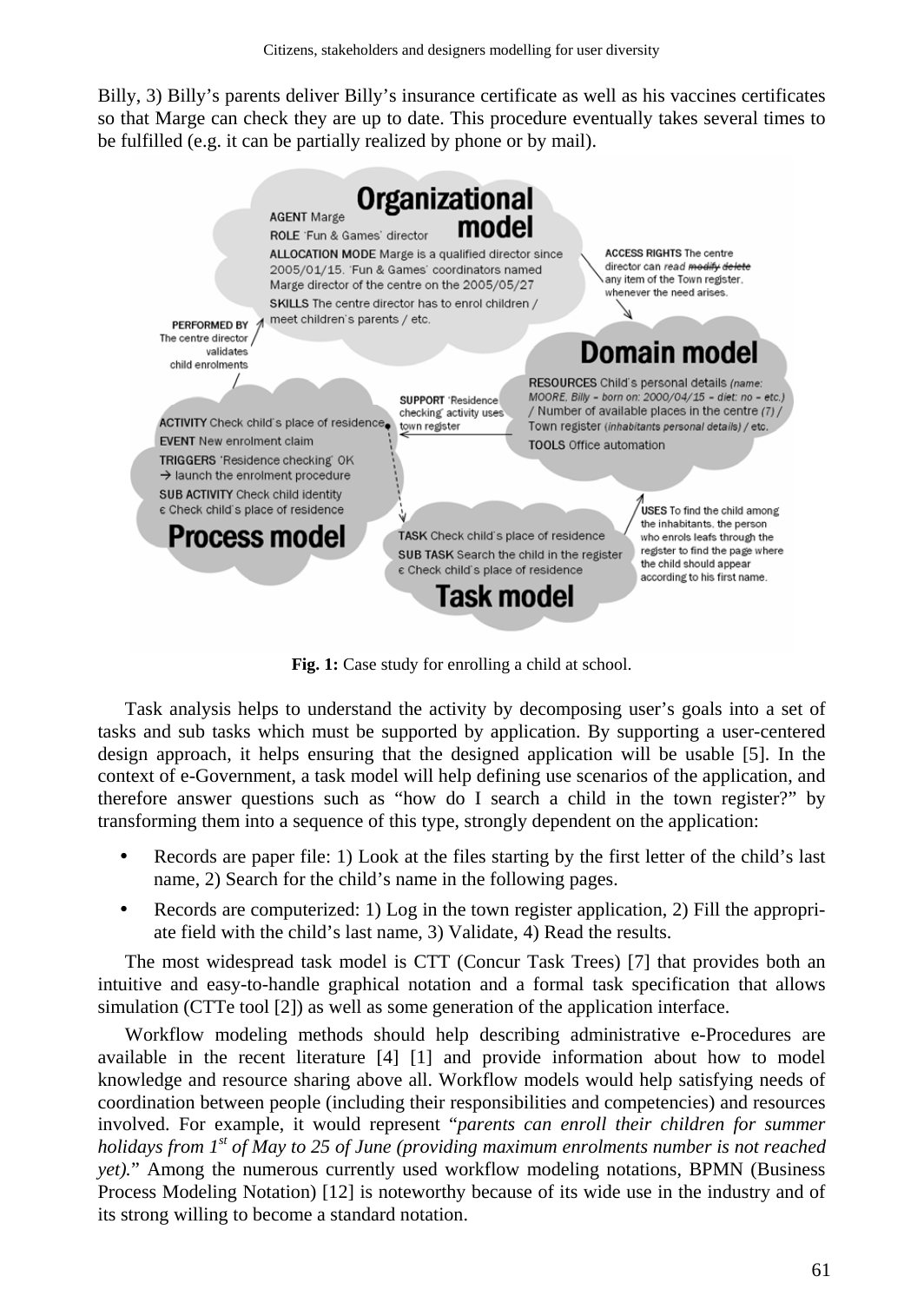In highly organized domains such as e-Government, rights and responsibilities – to fulfill tasks and to access resources for example – are allocated according to strictly established laws and regulations. A hierarchical structure is observable, where some roles are specialization of other ones, and therefore inherit from their characteristics. This model holds information such as the definition of roles: "*the director of a child holiday centre gives the pedagogical and organizational directions, s/he is responsible of the administrative management of the centre, he is allowed to validate children enrolment, s/he has to maintain confident relations with children's parents, and so on*". An example of hierarchy in the child holiday centre case study would be "*a director holds the same rights as a centre coordinator, plus some other related to his status.*" The way to allocate a role to an agent can appear on this model as well (e.g. "*to access the functionalities allowed to its role, a user logs into the application.*") OMM (Organization Modeling and Management) [3] is an example of object-oriented organizational model. It is involved in a methodology that supports role-based access control in the design of workflow based systems such as electronic commerce applications.

The domain model tells about the entities involved in the procedure, the way they are managed (created, modified and deleted) and the eventual interactions between them. When dealing with the e-Government domain, some critical data is handled, partly because of its personal content that leads to complex regulations to access them, and to secure and encrypted transfers. The frequency of data transfers is another characteristic of e-Government applications, and they can occur between the applicant and the administration (e.g. "*the parents supply the required information and documents to the person in charge of their son's enrolment*") as well as between administration services (e.g. "*to check that the child lives in the town, the director is able to read the town registers that are managed by the mayor administration*"). This field of studies (transversal communication and administrative data management) is highly covered by knowledge management works [10]. As for a particular example of domain modeling method, one of the most famous is the UML domain model ('class diagram') [8] that describes the behavior of abstract objects (*classes*).

#### **4 Discussion**

At the light of the case study introduced in section 2, we discuss hereafter how models could increase the participation of the several actors involved in the development process:

**As for the design team** (domain experts and developers): Designers of the application take advantage of task modeling reasoning because it carries information about what the application has to support in terms of user interactions. At the end of the specification, the application model can be fixed to control and eventually participate automatically in the implementation of the system. Ergonomic recommendations for design are available in the literature [11], and some ergonomic rules can even be checked directly on the navigation model along the design process [14]. This benefits the design team that is ensured that some utility and usability problems are avoided. Furthermore, many tools that support model edition provide simulation as well (e.g. CTTe [2] for task modeling, or SWCe [13] for navigation modeling). This functionality stimulates design ideas and makes communication easier between contributors that are thinking about the interface around a concrete object which is the scenario simulated, no matter what their jargon is.

**As for finals users** (citizens and administrative clerks): Despite that final users are not directly concerned by modeling methods used during the design process, they can obtain indirect benefits. With little adjustments, process and task models can be used as start points to tools guiding users towards the several stages that have to been carried up to reach the final goal of the procedure, including the stages where he isn't involved. Simulation functionalities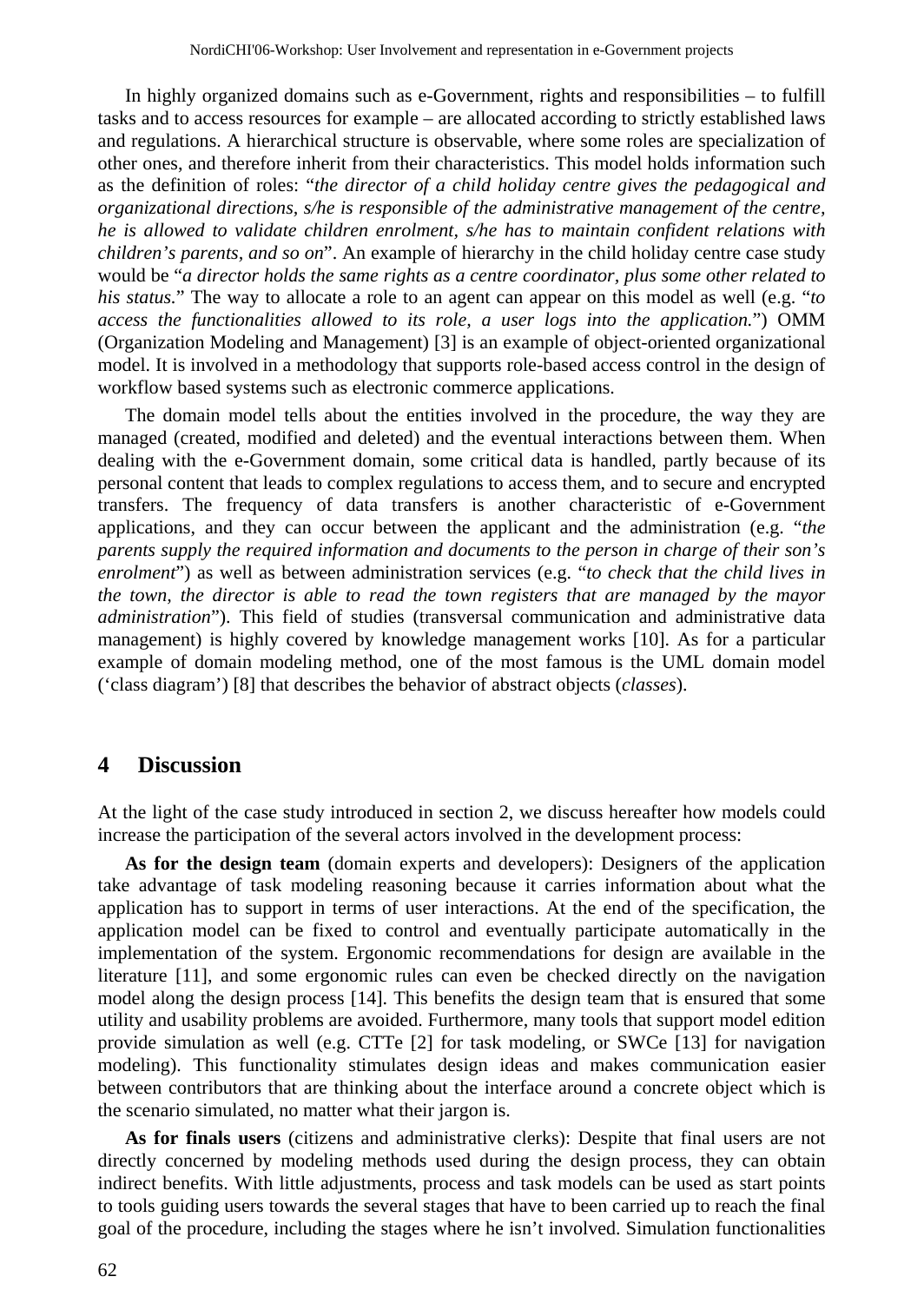over models – that could not be envisaged without a well-formed specification – adds efficiency to the procedure overview for the user. In the case of the scenario of the holiday centre enrolment application, a parent would be able to handle and interact with a graph that would present the enrolment stages in details (the activities that have been checked and the ones to come). This follow-up puts the user's mind at rest with the correct execution of his procedure by providing him an interactive and intuitive glance on it. hence, a model-based approach for administrative e-Procedure specification improves the feedback to the user, the feedback being a strong and validated advice for a more usable interactive application [6].

#### **5 Conclusions and future work**

Since the development process of E-Procedures applications is complex, model-based approach becomes mandatory to ensure reliable and usable applications. In this paper se present some preliminary results allowing us to raise several questions concerning the need of methods and models to support design activity of such applications and to accommodate the diversity of users' requirements. In particular, we show through a small case study how modeling methods affect user roles and how users can obtain relevant information to reach their goals with the application. It is noteworthy that some of the requirements identified in this paper are shared by a large branch of web applications such as e-Commerce, e-Administration (not necessarily e-Government applications), etc. So the contributions of such as an investigation on models can be extended to applications with similar requirements.

This work is part of the ongoing project WebAUDIT whose one of the main aims is to investigate how models can be used as graphical support to discuss and communicate ideas among the development team and end-users throughout the development process. A potential use of models is that some of them (e.g. task model and workflow) can be synergistically combined to provide visual guidance (e.g. trough graphs and simulation tools) to final users throughout the execution of complex e-Procedures [9]. Such visual tools are useful to explain complex procedures to final users, which is made mandatory to a participative design approach willing to include the citizen representation into the development process.

At the present, we have identified some scenarios on which models can be used to improve the usability of e-Procedures. Our ultimate goal is to improve the communication into the design process of such as application and promote the user involvement during the development process through User-Centered-Design.

## **References**

- 1. Brain, D., Seltsikas, P., Tailor, D.: Process modelling notations for eGovernment: an assessment of modelling notations for identity management. eIntegration in Action (2005)
- 2. Bruno, A., Paternó, F., and Santoro, C.: Supporting interactive workflow systems through graphical web interfaces and interactive simulators, Proceedings of TAMODIA (2005) 63-70
- 3. Cheng, E. C.: An Object-Oriented Organizational Model to Support Dynamic Role-based Access Control in Electronic Commerce Applications. 32nd Hawaii International Conference on System Sciences (1999)
- 4. Glassey, O.: Knowledge component-based architecture for process modeling. eGOV INTEROP'05 (2005)
- 5. Hackos, J. T., Redish, J. C.: User and task analysis for interface design, New York, USA: Wiley (1998)
- 6. Nielsen, J.: Usability engineering. London, UK: Academic Press Limited (1993)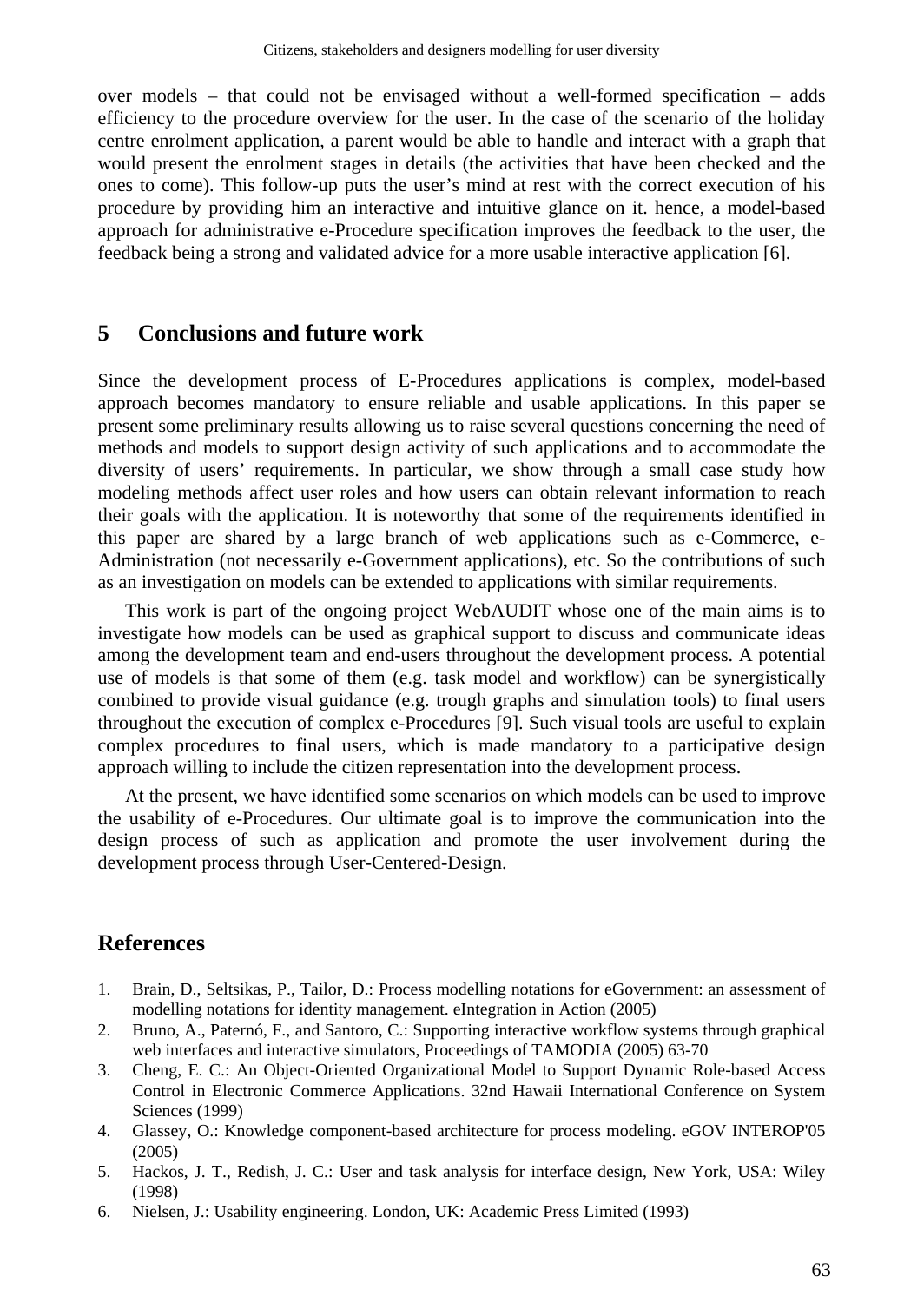- 7. Paternó, F.: Model-Based Design and Evaluation of Interactive Application, London, UK: Springer-Verlag (1999)
- 8. Rumbaugh, J., Booch, G., Jacobson, I.: The Unified Modelling Language Reference Manual, Reading, Massachusetts, USA: Addison Wesley Longmann, Inc. (1999)
- 9. Schmitt, M., Incoul, C., Blandin, P., Dubois, E., Designing Sound E-government Services by Modelling & Interactive Process Animation, IADIS International Conference on e-Commerce (2005)
- 10. Tambouris, E., Gorilas, S., Kavadias, G., Apostolou, D., Abecker, A., Stojanovic, L., Mentzas, G.: Ontology-enabled e-Gov service configuration: an overview of the OntoGov project. Knowledge Management in Electronic Government (KMGov) (2004)
- 11. Vanderdonckt, J. Guide ergonomique des interfaces homme-machine, Namur, Belgium: Presses Universitaires de Namur (1994)
- 12. White, S. A.: Business Process Modeling Notation (BPMN). BPMI (2004)
- 13. Winckler, M. , Barboni, E., Farenc, C., Palanque, P.: SWCEditor: a model-based tool for interactive modelling of web navigation. Proceedings of CADUI (2004) 55-66
- 14. Xiong, J., Diouf, M., Farenc, C., and Winckler, M.: Automating Guidelines Inspection: From Web Site Specification to Deployment. CADUI (2006)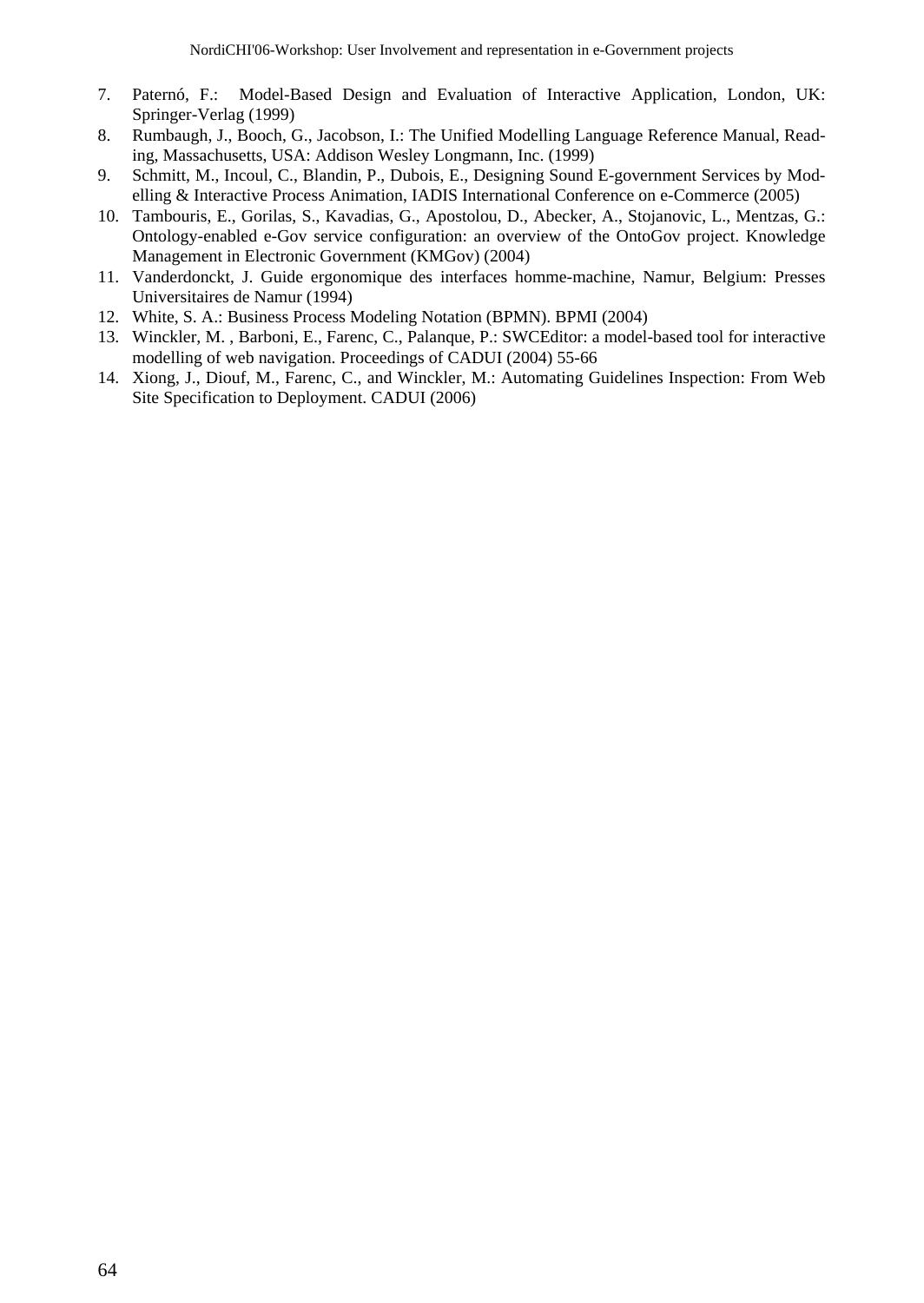# **Citizens, from consumers to prosumers: e-Government Services typologies revisited**

John Krogstie

IDI, NTNU, Trondheim, Norway and SINTEF ICT, Oslo, Norway krogstie@idi.ntnu.no

**Abstract.** Traditionally, eGovernment services have been classified according to a four step ladder, with increasing complexity, and an underlying assumption that the more complex, the better. In this paper, I argue that this classification is severely limited, in the light of the active role a citizen should be able to play in the society, not only consuming public services, but also being actively involved in producing content in connection to public service provision. Whereas dramatic changes are found in other areas of the IT-world, e.g. in the media where the contributions of individuals are getting just as important as that of traditional organizations, and where so-called Web 2.0 services outperform services made in a more traditional manner, these ideas do not seem to yet have reached the eGovernment sector.

# **1 Introduction**

Two of the most exciting current families of technologies for transforming the World Wide Web can be placed under the headings of "Web2.0" and the "Semantic Web". Each has a separate vision for transforming the relatively static Web, driven by focused content providers and enabled by passive HTML, into a dynamic and largely self organizing entity. While the general vision of the emergence of an organic Web is shared, the details of the two approaches appear to be opposites. While Web2.0 is focused on a free-form, user generated ad hoc content provision and opportunistic social organization, the Semantic Web contains a vision of strict and enforced structure which makes it suitable for automated machine processing. For eGovernment application, we see an increasing interest in semantic web technology to provide interoperable services (see e.g. [1]). On the other hand, user driven approaches as exemplified by Web 2.0 is harder to find, although certain eParticipation initiatives have traces of this.

The conception of the term "Web2.0" can be traced to a conference brainstorming session between the O'Reilly group and MediaLive International [6], who noticed that there seemed to be a number of new, successful services that had began to spread, and which seemed to have certain qualities in common. A hallmark of the successes was that they leveraged userprovided content and collective intelligence through applications that grew more feature rich as more people used them. Together these applications presage an emerging era where the personal computer is superseded by the Internet as an application platform. Many of the ideas and technologies are not revolutionary, or even new. What distinguishes Web2.0 is the unique superimposition of many existing ideas and technologies that collectively usher in a new kind of user experience.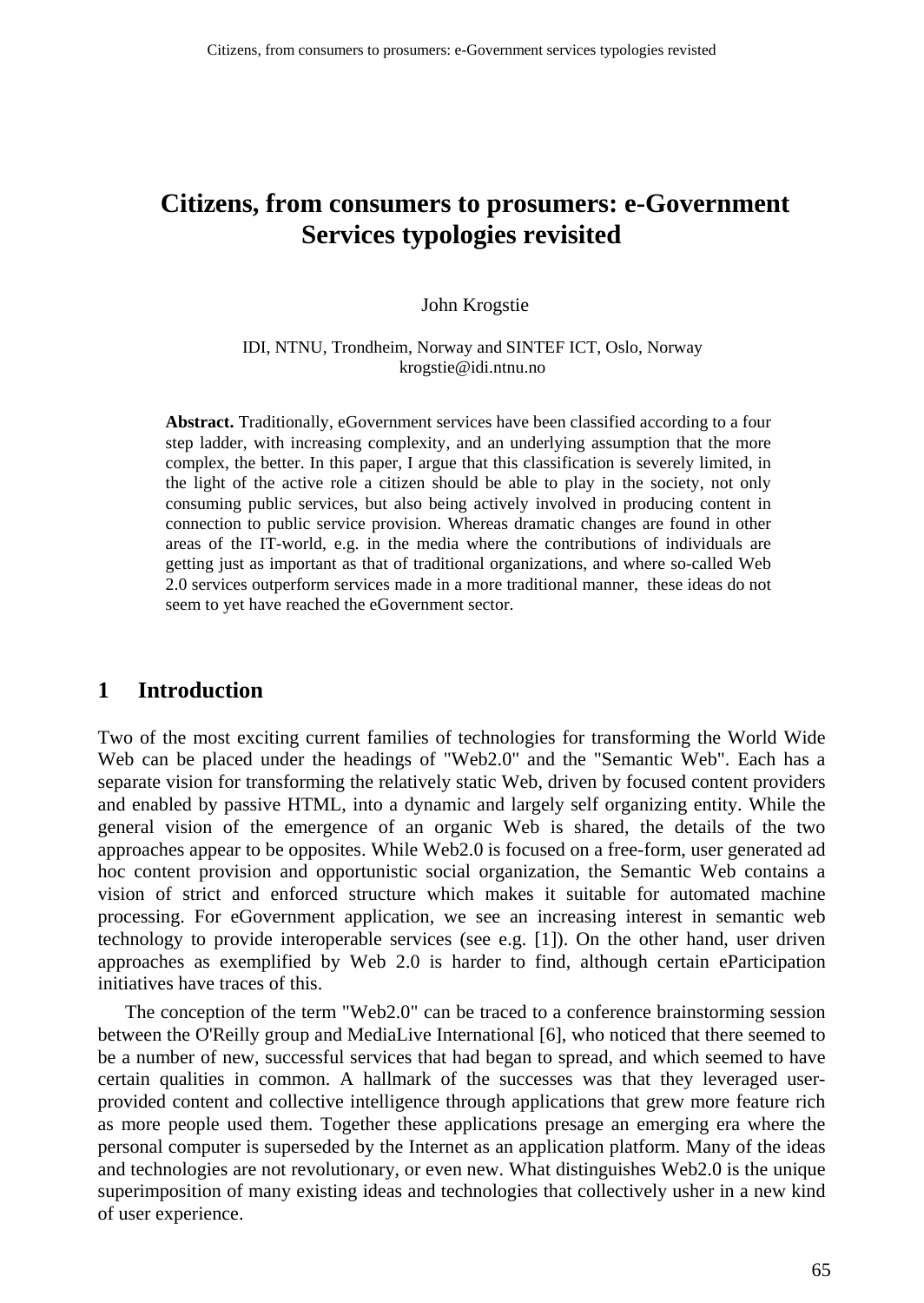One important hallmark of Web2.0 applications is that they tend to be based around web services so that there is no requirement to install a special application on a client machine. This already introduces a new dynamic to the application space since functionality can change incrementally and with an extremely fast life cycle. This development model is complimented by an architecture in which constant evolution makes sense. This "architecture of participation" is exemplified in P2P networks such as BitTorrent where clients automatically and simultaneously become servers, and the service as a whole improves the more people that use it. Similarly, eBay's services are entirely dependent on the participation of its members, and increasing levels of participation can enable the gradual implementation of feature refinements. Amazon.com is another service where users add value by default: whenever they purchase multiple items, add reviews, add items to the wish list, and in general simply "use" the system, they contribute data which in aggregate can improve the service to other customers by providing recommendations and associations which would otherwise not exist. The web service is then improved to make new use of the accumulating data. The architecture is designed by default to improve the service simply as a side effect of its ordinary use.

This participatory architecture enables the harnessing of collective intelligence by aggregating user data, which is the second main feature of Web2.0 applications. One wellknown achievement in this vein is Wikipedia, a brave experiment in creating a collaborative encyclopaedia which, ideally, anyone could contribute to. Amazingly, this manifestation of a radical departure from the kind of authoritarian editorial style on might expect for a reference of this magnitude, have proved to be able to deliver a product comparable to the most venerable Encyclopaedia Britannica. A similar challenge is being laid to traditional news services by the activity of blogging in general, and services like slashdot and digg, in particular. These activities aided by search tools like Technorati together with syndication and other tools like RSS and trackbacks, make it possible for news and opinions to be disseminated and discussed very rapidly.

The Semantic Web, on the other hand, is a much more architected view of the future in which new approaches and technologies play a big part. The vision was outlined by Tim Berners Lee et al. in a Scientific American article in 2001, and presented a view of a future web in which meaning is embedded into resources in a way that is sufficiently explicit for automated computational agents to operate on. In the words of Berners-Lee "the Semantic Web is specifically a web of machine-readable information whose meaning is well-defined by standards: it absolutely needs the interoperable infrastructure that only global standard protocols can provide." [2]. Many of the new technologies and standards that were outlined by Berners-Lee et. al., and which are collectively necessary for a Semantic Web have become widely known and some have made contributions to enhance data processing on the current web. XML is perhaps the runaway success story enjoying widespread adoption, but also RDF is being used as a data model for local web sites and intranets, and Ontologies, sometimes together with description logic reasoners, are being used in smaller scale knowledge based applications.

#### **2 eGovernment services**

Public services are provided through a number of organizational entities on different levels (in Norway; Communes, Counties, and State). On the traditional user-side we have two main groups (with large individual differences): Citizens and businesses. Both citizens and businesses have a large number of ongoing or latent processes, many of which include steps where public services are needed, often because of public regulations, obligations to the society or rights as a citizen.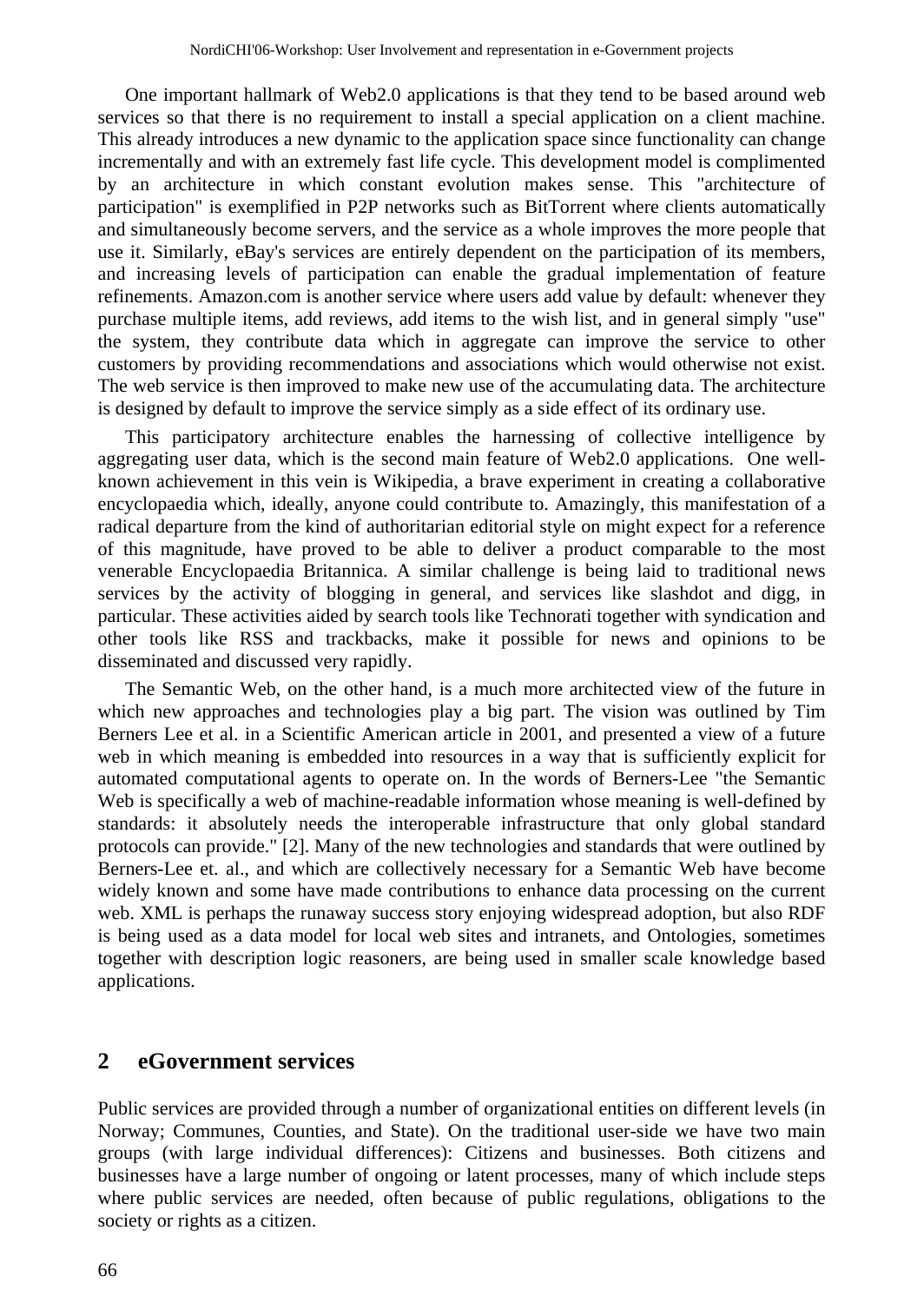A typology of eGovernment services, illustrated in Figure 1, was proposed by EU some years ago, and is still in use in connection to comparing the eGovernment service provision maturity in different countries [3]. The higher levels indicates a higher level of complexity (and potential efficiency), but are much geared towards the internal integration in government, not taking into account the complexities of the interaction and collaboration between all players, including different citizens and private companies in their interaction with public sector and each other. This point is also raised by Cap Gemini [3] pointing to (and suggesting) extended frameworks for measurement and categorization taking into account developments as the semantic web, web2.0, integrated cooperation between citizens, businesses and governments etc.



**Complexity / Efficiency** 

**Fig. 1**: The service stairs

One alternative view to the service steps is to look at public services along two orthogonal axis; actor-complexity and process-integration

Actor-complexity:

- Is one or more actors outside the public sector involved as benefiting or delivering the service (citizens, business, or community)? An example of a community-service is a common web-area for the parents of the children in a school. Public hearings provide another basis for such a community. If there are many users, it can be differentiated if the users are of the same type, or of different types.
- Is it one or more public sector entity involved in delivering or benefiting from the service?

The process integration among the actors involved can be on several levels

- Information: E.g. information provided by a static web-page from a public entity to a citizen. No process integration
- Co-ordination: At certain point, data and control goes from one actor to another. This coordination can be manual or automated. A web-form for providing input can act as a man-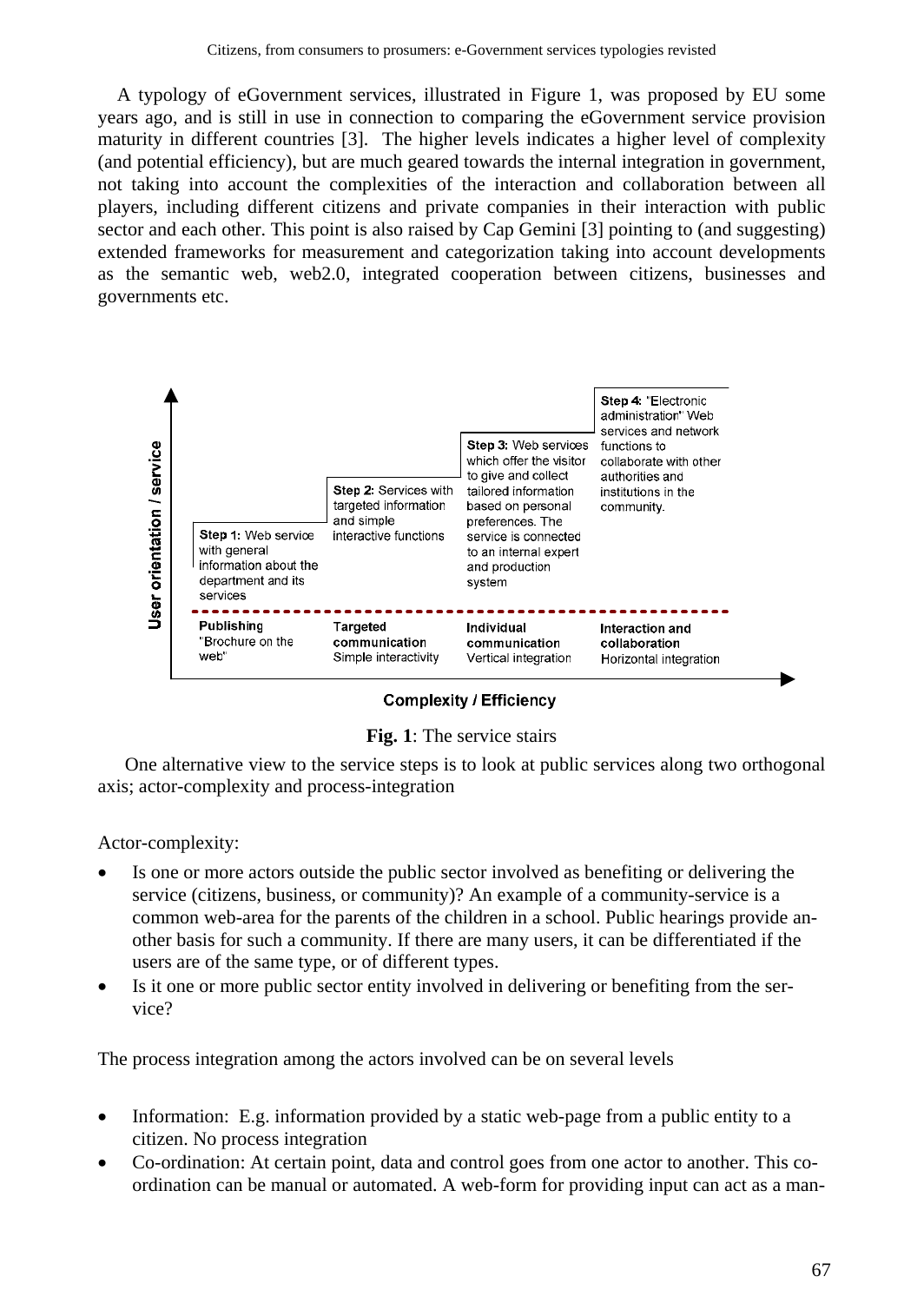ual co-ordination point, whereas the automatic transfer of data from the accounting system of a company to the tax authorities can acts as an automatic co-ordination point.

- Cooperation: Different actors are involved at the same process step.
- Collaboration: Different actors participate at the same process step to create a common product. An example is the parent organization at the school (in Norway, FAU – Foreldrenes arbeidsutvalg) that together with the school develop information bulletins for all parents, teachers and pupils.

In Table 1, the connection between this classification and the current typology is indicated, showing that large areas are not covered. Interestingly, these are the areas where closer cooperation and collaboration between actors across the public and the private sector is necessary, which is also typical for the Web2.0 kind of applications. Thus this also indicates a need for more work both to provide such services, and making them usable to actually be able to involve citizens as active users and content providers on a large scale. Current developments to provide such an environment will briefly be pointed out in the next section.

| Actor<br>complexity<br>VS.    | Private<br>$Sector -$ | N Private<br>Sector- | Private<br>$Sector -$ | N<br>Private<br>Sector- |
|-------------------------------|-----------------------|----------------------|-----------------------|-------------------------|
| <b>Process</b><br>integration | Public<br>Sector      | Public<br>Sector     | Public<br>N<br>Sector | Public<br>N<br>Sector   |
| Information                   | Step 2                | Step 1               | Step 4                |                         |
| Manual                        | Step 2                |                      | Step 4                |                         |
| Co-ordination                 |                       |                      |                       |                         |
| Automatic                     | Step 3                |                      | Step 4                |                         |
| Co-ordination                 |                       |                      |                       |                         |
| Co-operation                  |                       |                      |                       |                         |
| Collaboration                 |                       |                      |                       |                         |

**Table 1:** Public Service typology

# **3 Towards an infrastructure for eGovernment services for cooperation and collaboration**

The present approach was originally developed for supporting dynamic networked organizations (DNO) [4]. A DNO is being developed more or less ad-hoc to reach a certain goal based on the resources of several co-operating enterprises. Such networks consist of independent partners, unlike top-down virtual enterprises where the main partner lays down the rules for coordination, e.g. in outsourcing agreements. The partners aim to harvest knowledge from the DNO to be reused in their traditional organization, and in other DNO's. The approach is based on the use of so called interactive models, and model-generated work places (MGWP), which taken over into the eGovernment area for private-public co-operation and collaboration can be translated to model-generated Living Places (MGLP).

An interactive model [5] is a visual externalization of aspects such as tasks, roles, persons, and goals in a co-operation/collaboration that can be viewed, traversed, analyzed, simulated, adapted and executed by users. What does it mean that the model is interactive? First of all, the visual model must be available to the users of the underlying information system at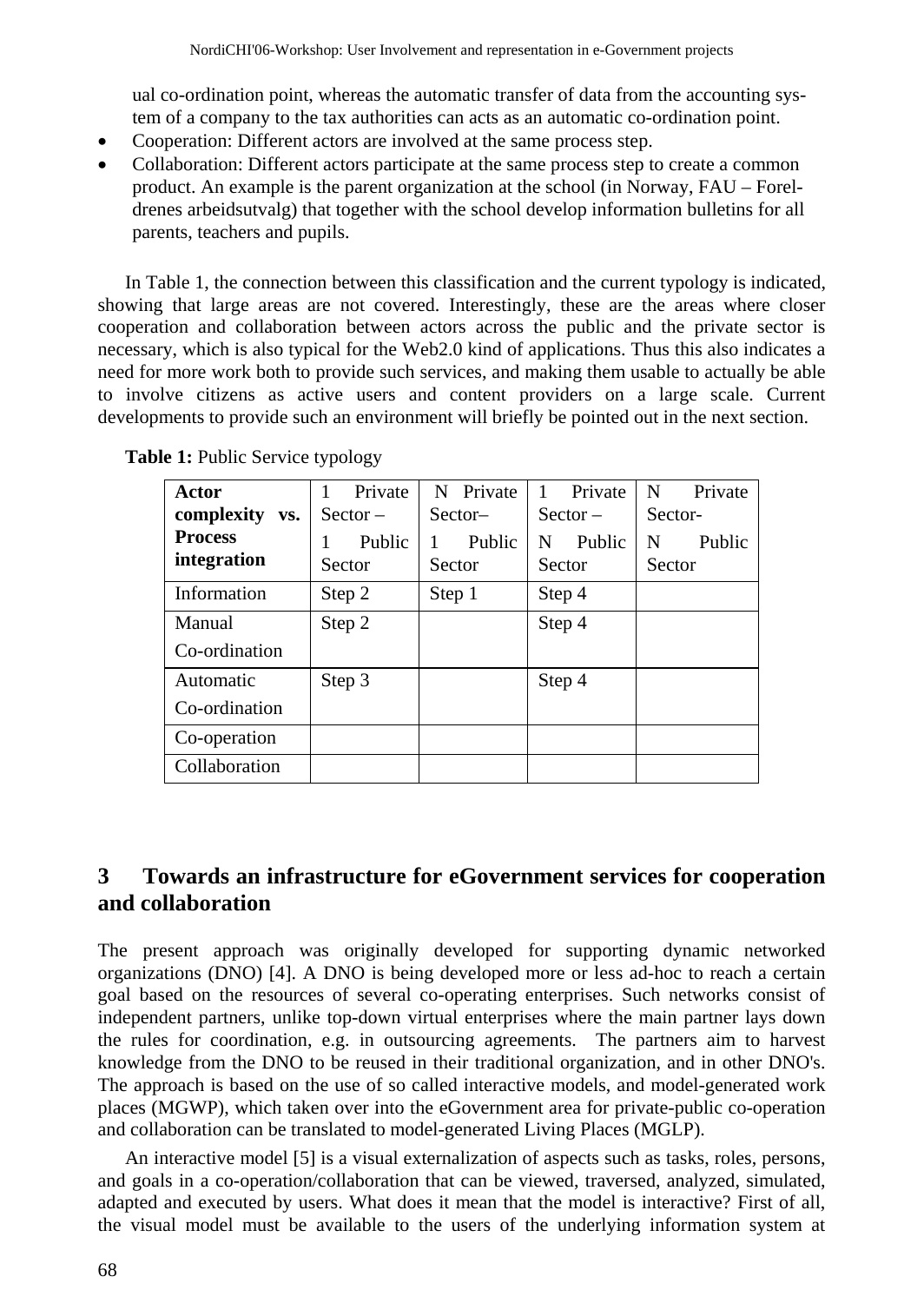runtime. Second, the model must influence the behaviour of the computerised support system. Third, the model must be dynamic, users must be supported in changing the model to fit their local reality, enabling tailoring of the system's behaviour. Users thus manipulate and utilise interactive models as part of their day-to-day work.

A model-generated workplace (MGWP) is a working environment for the users involved in the tasks. It is a user platform that provides the graphical front-end for human users to interact with software services supporting their activities.

The living place can be tailored to meet the specific requirements of different roles or persons, providing customized presentation and operation views. This is achieved through model-configured and user-composable services (MUPS). These services make use of the interactive knowledge models to generate context-aware graphical user interfaces. The way the users themselves can change and shape their working environments and the working environment for their peers resembles to a large degree what you also find in traditional web 2.0 technology such as wikis. Thus, we have experience with testing out model generated solutions to support the example collaboration scenario above.

## **4 Conclusions and Further Work**

Interactive models allow networked organisations to control and customize their IT infrastructure through visual modelling of work processes. We have started to also use the approach for the development and evolution of workplaces for private-public co-operation, e.g. to support FAUs. Looking on this relative to the Web2.0 approaches, it can be argued that the modeling-oriented approach is a bit more formal than many of these initiatives, although it should not be regarded as such by the normal user when the underlying infrastructure is first established.

Experiences from public and private sector on this approach indicates new challenges for full participation, challenges which does not seem to be looked on in detail yet in the traditional usability literature. It might for instance be an issue that the higher involvement will be difficult to master for certain citizens, and that a new digital divide appears, between those that only consumes, and those which also produce.

## **Acknowledgements**

The present paper was written as part of the research project EFFIN - Efficiency through user involvement (see www.effin.org). A main goal of the project is to adapt methods of usercentered design to the context of e-Government development. EFFIN runs from 2003-2006 and is financed by the Norwegian Research Council through the FIFOS-program.

I would also like to thank Csaba Veres for input on Web2.0.

# **References**

- 1. Abecker, A., Sheth, A., Mentzas, G. and Stojanovic, L. Semantic Web Meets eGovernment, Papers from 2006 AAAI Spring Symposium , Technical Report SS-06-01 (2006)
- 2. Berners-Lee, T., Hendler, J. A., Lassila, O.: The Semantic Web. Scientific American, Vol. 284(5) (2001) 34-43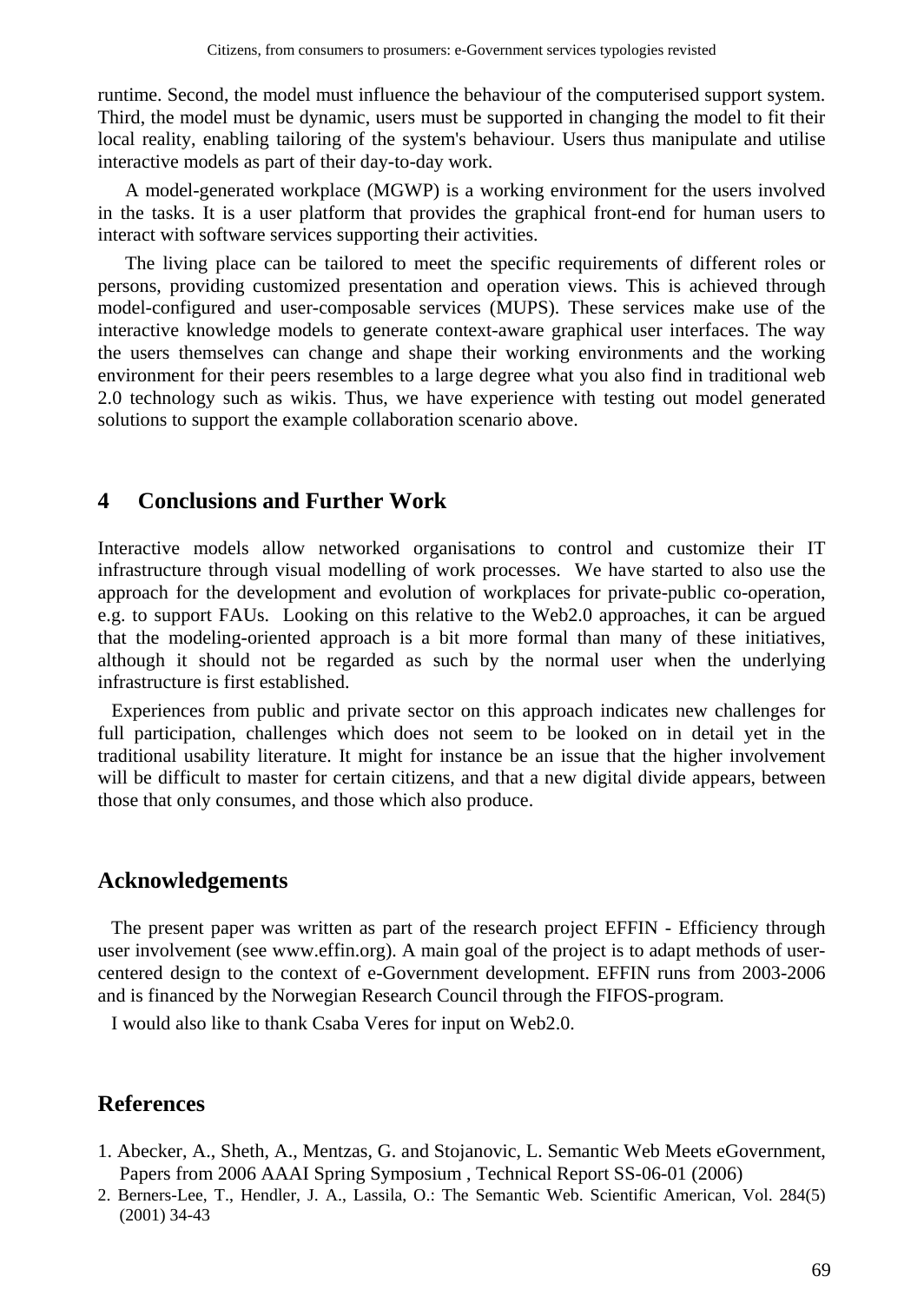- 3. Cap Gemini: Online Availability of Public Services: How is Europe Progressing? (June 2006)
- 4. Krogstie, J., Jørgensen, H.: Interactive Models for Supporting Networked Organisations. Proceedings of the 16th Conference on advanced Information Systems Engineering. 2004. Riga, Latvia: Springer Verlag (2004)
- 5. Lillehagen, F., Dehli, E., Fjeld, L., Krogstie, J., Jørgensen, H. D.: Active Knowledge Models as a Basis for an Infrastructure for Virtual Enterprises, PRO-VE'02, 3rd IFIP Working Conference on Infrastructures for Virtual Enterprises (2002)
- 6. O'Reilly, T.: What Is Web 2.0: Design Patterns and Business Models for the Next Generation of Software. Available at: http://www.oreillynet.com/pub/a/oreilly/tim/news /2005/09/30/what-isweb-20.html (2005)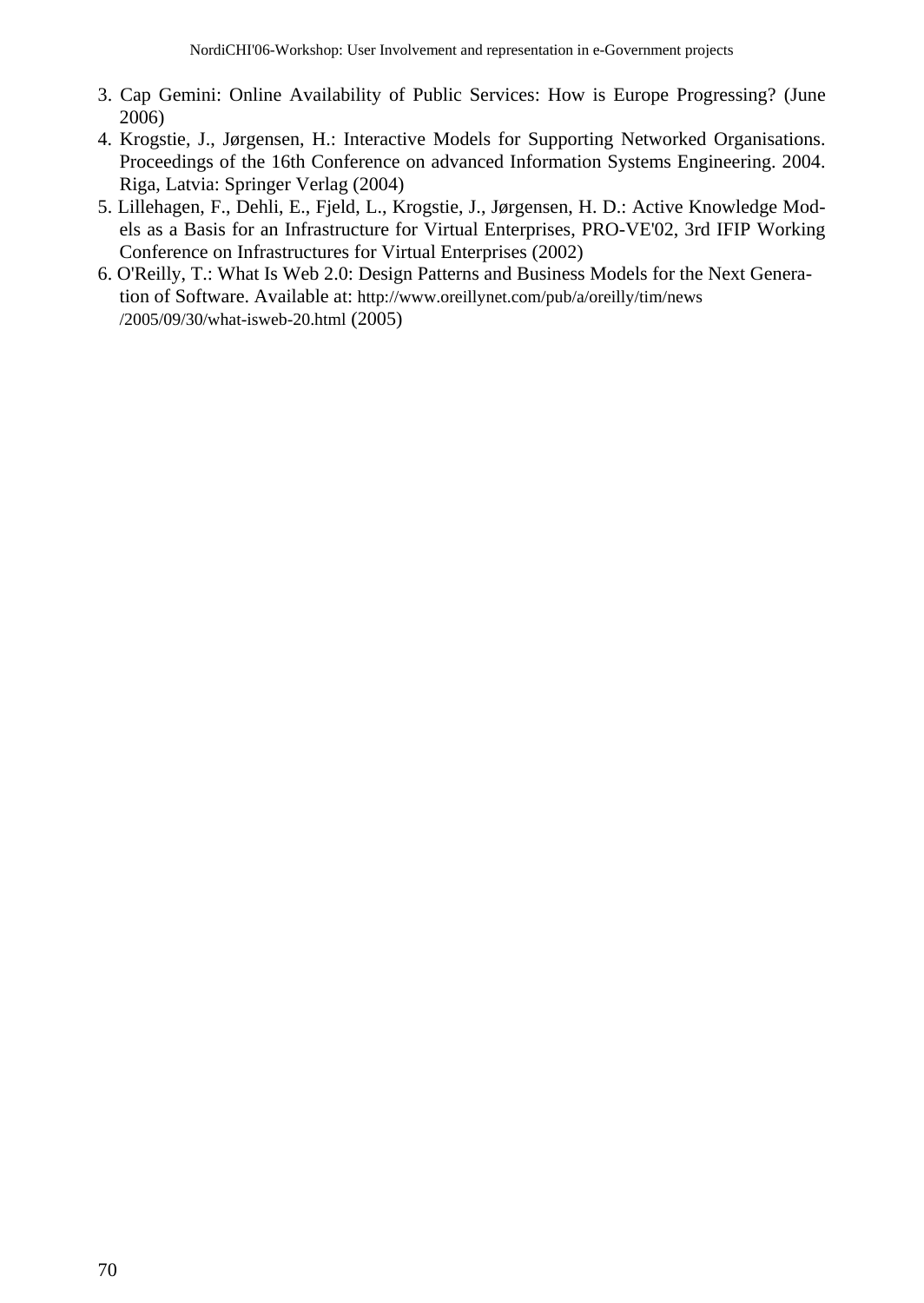# **Setting the course and keeping it**

# **Reflections on user-orientation and systems acquisition in IT systems in Swedish health care**

Josef Conning

Interaction Architect at Antrop, Stockholm, Sweden josef.conning@antrop.se

**Abstract.** The conclusion in this paper is that information technology projects in the Swedish health care domain could benefit from user-oriented approaches to systems acquisition. I present some examples from my own experiences in the domain and suggest that user-oriented approaches could reduce potential problems in systems acquisition, IT governance and project execution.

**Keywords:** e-Government, user-orientation, systems acquisition, health care

# **1 Introduction**

Often it seems usability efforts are not properly applied in the procurement and development of IT systems [6; 5]. In my experience and as I will exemplify in this paper, this holds for the Swedish health care area as well. I will discuss some identified reasons for this and suggest some possible solutions.

In the health care area, a vast number of users – physicians, nurses and administrative staff – use complex IT systems on a daily basis [3]. These systems present a great amount of critical patient data and a great amount of critical patient data is entered into them. It is very important that these systems are highly usable, for obvious reasons.

Still, health care systems in general have many usability problems and it seems that these kinds of issues have often been neglected in the development of health care systems [2]. Users are forced to work with systems that would likely be considered non-usable by many usability professionals, as I – as a usability professional myself – will give some examples of. Problems like complicated interfaces and the non-compatibility of the many systems that have to be used in parallel cause a substantial increase in overtime hours and stress-related symptoms.

## **2 Experiences from the health-care domain**

The examples and reflections discussed here are mainly based on my experience as a practitioner, not on research results.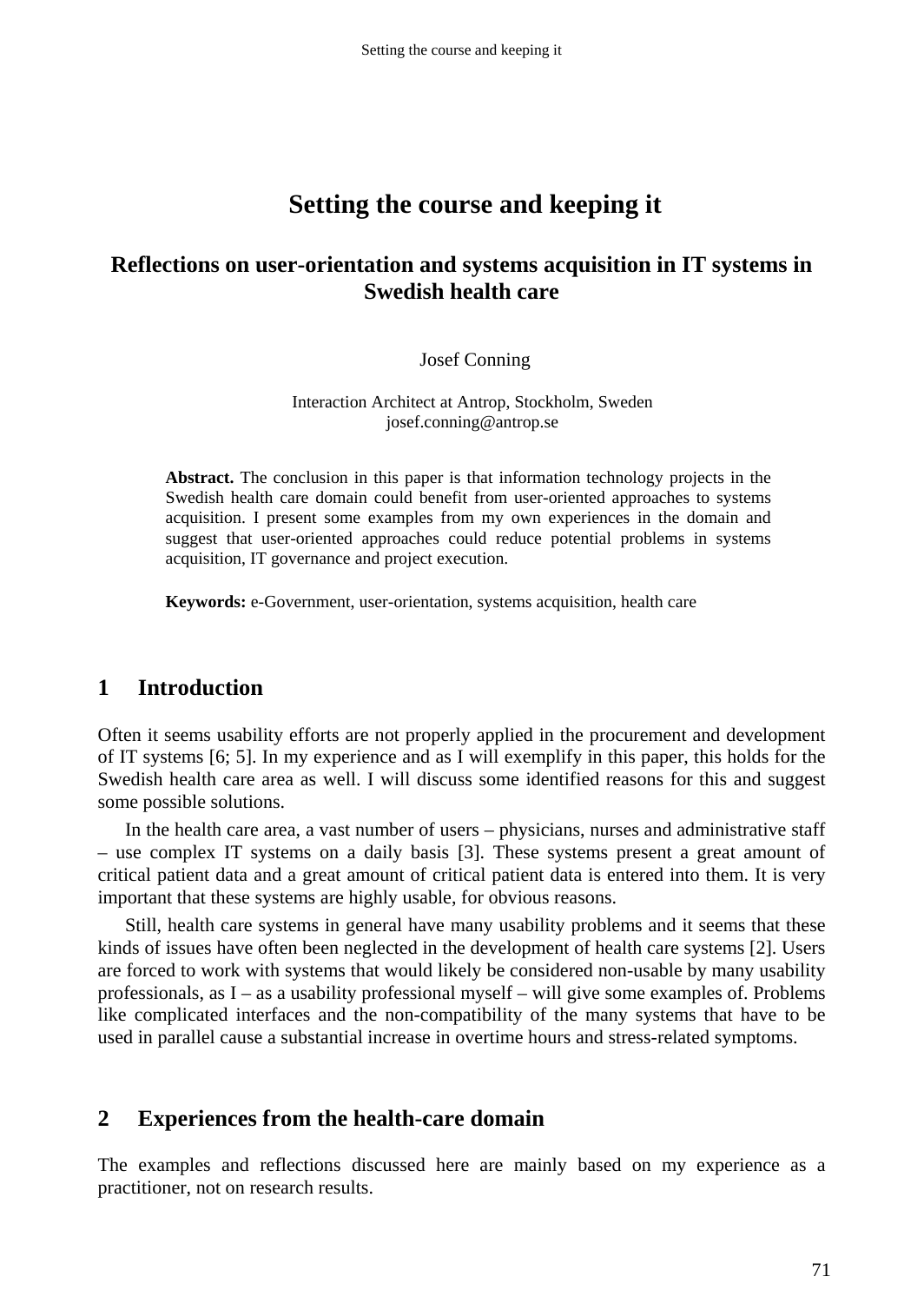# **2.1 Lack of usability focus**

In several systems the user interfaces are unreasonably confusing, which for instance substantially increases both the risk of making errors and the time needed to perform tasks. One example is the variety of non-compatible systems that have to be used in parallel. In a recent project in a major hospital I observed that, in order to transfer a patients lab result from the web-based lab result system to the patients electronic health record, users had to collect the lab result from the lab result system and write it down on a piece of paper and then enter the hand-written data into the electronic health record. A technical issue made it impossible to keep the two systems open at the same time, so copying-pasting was not an option. Instead, users had to log out from the electronic health record in order to open the lab result system and then, when the lab result was noted on the piece of paper, log out of the lab result system and re-login to the electronic health record. This procedure was repeated several times every day.

The question one asks is, of course, why this apparent lack of usability focus has come to exist in a domain where immediate access to correct and unambiguous information is of absolute importance. The answer may well be buried in a mix of inadequate knowledge of how to produce relevant requirements and procurements, and the apparent lack of sufficient IT governance and project execution [1; 4; 8].

## **2.2 Problems regarding the procurement process**

The first issue concerns the procurers. They often have medical background and while they might be very successful in the medical field and even knowledgeable about procurement processes [3], they might not have the competence needed to properly identify whether existing IT systems meet the business and user goals, or to translate such goals into a requirement specification for a new IT system.

A recent and noticed case could serve as an example of this. Uppsala County Council based the decision to acquire Cambio Cosmic on the fact that another county council had recently acquired that particular system. When the system was delivered and introduced, it turned out that it did not at all correspond to the expected business effects or the needs and goals of the users. As a result, the system was left unused. The decision to acquire the system was clearly not based on identified business and user goals and the supplier in this case merely delivered what they had been asked to deliver (aside from a number of technical problems).

There are also numerous cases where decisions have been made based on poor judgement or prestige. In Stockholm County Council, some competitiveness has been noted between care givers, due to the previous decentralized organizational structure. For instance, when Danderyd Hospital acquired the health care system Melior, another hospital within Stockholm County Council – Karolinska Hospital – decided to acquire anything but Melior (eventually BMS). Since then, however, the organization has been centralized, decreasing the risk of such competitiveness.

# **2.3 Problems regarding IT governance and project execution**

The second issue concerns IT governance and project execution. As mentioned earlier, procurers within health care organizations often lack in knowledge regarding business and user goals and how to properly use these in procuring processes or in requirement specification procedures. A more general problem, that needs to be addressed on an IT governance level, is that often such goals are not even identified or considered [7; 6].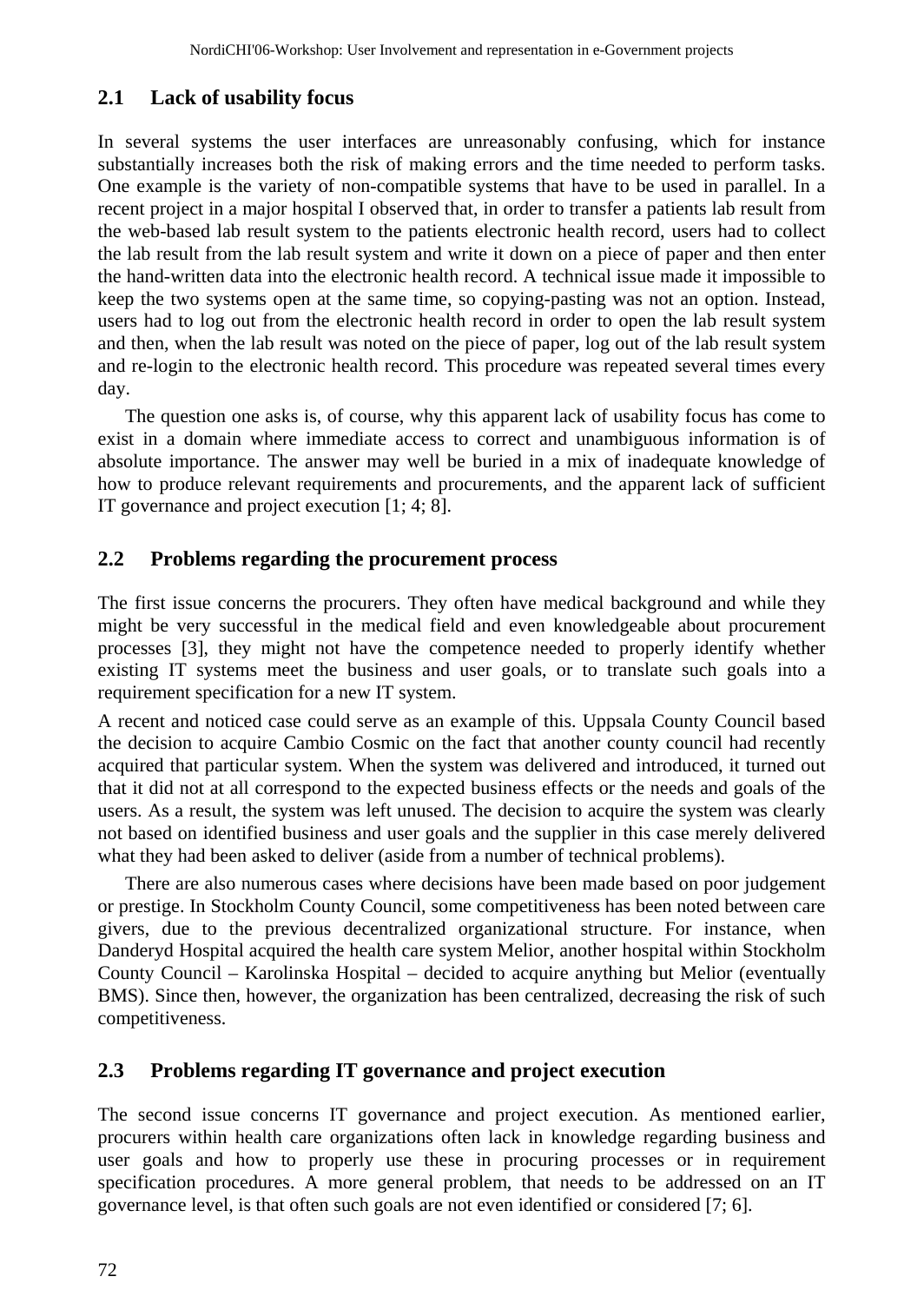Another problem that has been noted, at least in Stockholm County Council, is the very limited transparency of decision-making processes. With transparent IT governance it is well established who is responsible for a decision, what the decision is and why the decision was made [3]. As mentioned earlier many decisions are based on irrational factors, and in addition to this, there are many cases where the decision-maker is unspecified.

Continuously in IT development, new ideas and questions arise and alternate routes emerge. In these cases decisions have to be made regarding what to incorporate and what to disregard, or what direction to choose in general. Sometimes it can be hard not to make bad decisions, and sometimes bad decisions could easily be avoided but they are not, due to poor judgement or prestige.

#### **3 Discussion**

In order to acquire usable IT systems and to avoid making bad or irrational decisions – deliberately or not – when developing them, some means of steering IT projects would be useful.

I suggest that business and user goals could constitute such means. Identifying and defining these goals gives a starting point in the requirement specification phase and means to control the course the project is taking during the development phase. I will restrain from describing methods for identifying and defining business and user goals, however, such methods are thoroughly described in Ottersten & Balic [9] and Markensten [5].

On an IT governance level, it is important to make sure that business and user goals are incorporated in IT projects. In addition to their advantages in the procurement phase and on a project execution level, these tools also contribute to solving the transparency problem. Specified business goals and personas are very evident and easy to distribute within an organization; they clearly communicate the goals in the light of which all decisions should be viewed [6]. Decisions become easier for everyone to evaluate and irrational factors become easier to identify.

On a project execution level, when an issue has to be considered, it needs to be considered in its relation to the business and user goals. For instance, if a new feature is considered, one needs to investigate if it is coherent with the business goals and if it would help the personas to achieve their goals.

Using business and user goals properly would not solve all, but most likely some, of the problems. Obviously there are deeper issues both in the procurement field and in the IT governance and project execution areas that need further investigation, but I believe a useroriented method that provides such effective means of controlling and steering IT-projects are useful on both operative and strategic levels, and could help create considerably more useable IT systems for the health care area.

#### **References**

- 1. Artman, H.: Procurer Usability Requirements: Negotiations in contract development. Proc. of NORDICHI 2002, (2002) 61-70
- 2. Citron, B-M., Gustavsson, A.: Datakaos i vården. Uppdrag granskning, SVT. Available at: http://www.svt.se/svt/jsp/Crosslink.jsp?d=53746 (2006)
- 3. Fjaertoft, T., Holmberg M.: IT-styrning i komplex offentlig sjukvårdsverksamhet. Master thesis, dept of Learning, Informatics, Management and Ethics, KI, Sweden (2006)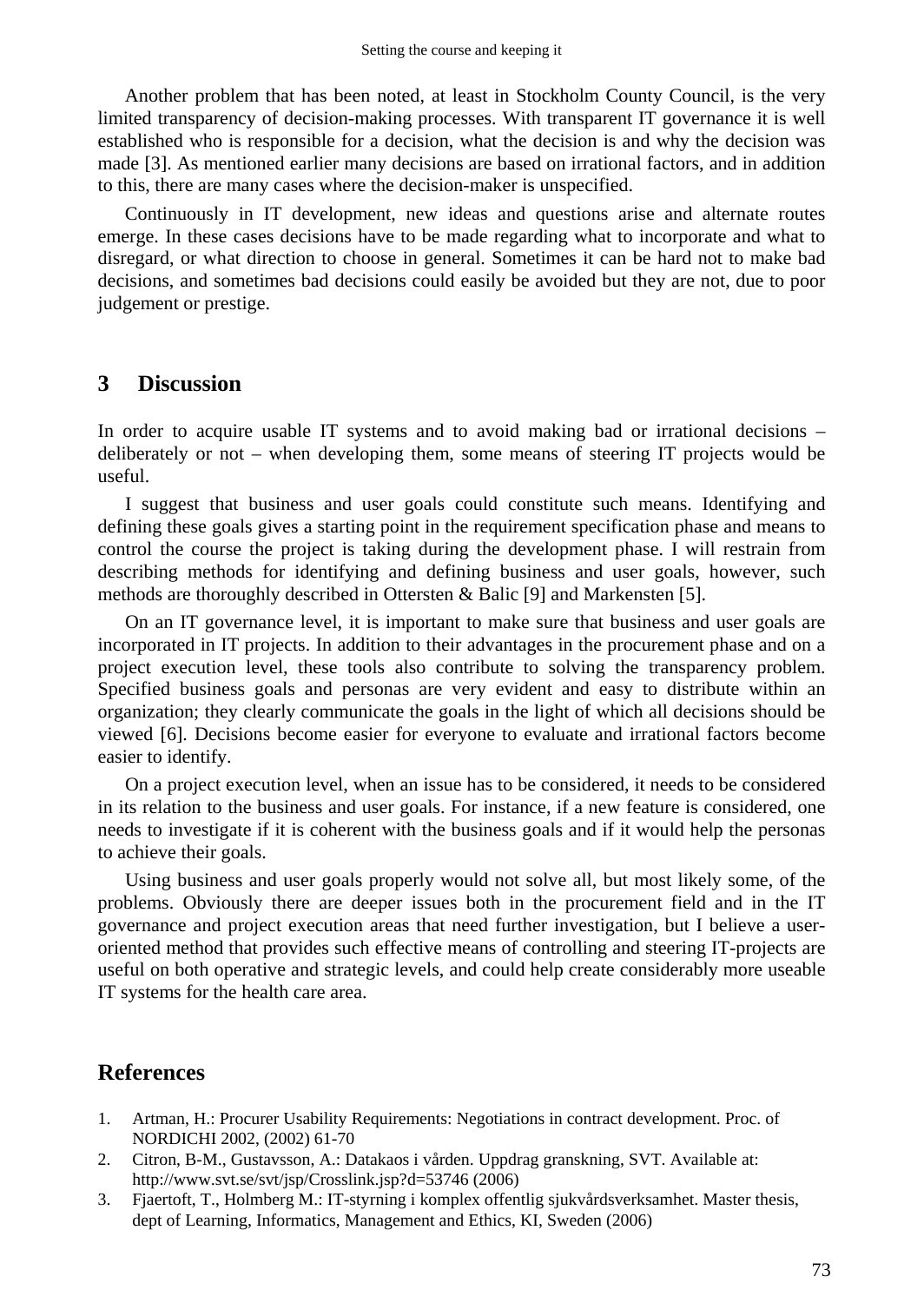- 4. Holmlid, S., Artman, H.: A tentative model for procuring usable systems. Proc. of HCI International'03 (2003) 346-350
- 5. Markensten, E.: Mind the gap procurement approach to integrating user-centered design in contract development. Licentiate thesis, NADA, KTH, Sweden, 2005. TRITA-NA-0447. (2005)
- 6. Markensten, E. Artman, H.: Procuring a usable systems using unemployed personas. Proc. of NordiCHI'04 (2004) 13-22
- 7. Markensten, E.: Procuring Usable Systems An Analysis of a Commercial Procurement Project. Proc. of HCI International'03 (2003) 544-548
- 8. Näslund, T.: Computers in Context But in Which Context? In Computers and Design in Context. MIT Press, Cambridge (1997) 171-200
- 9. Ottersten, I., Balic, M.: Effektstyrning av IT. Liber Ekonomi, Sweden (2004)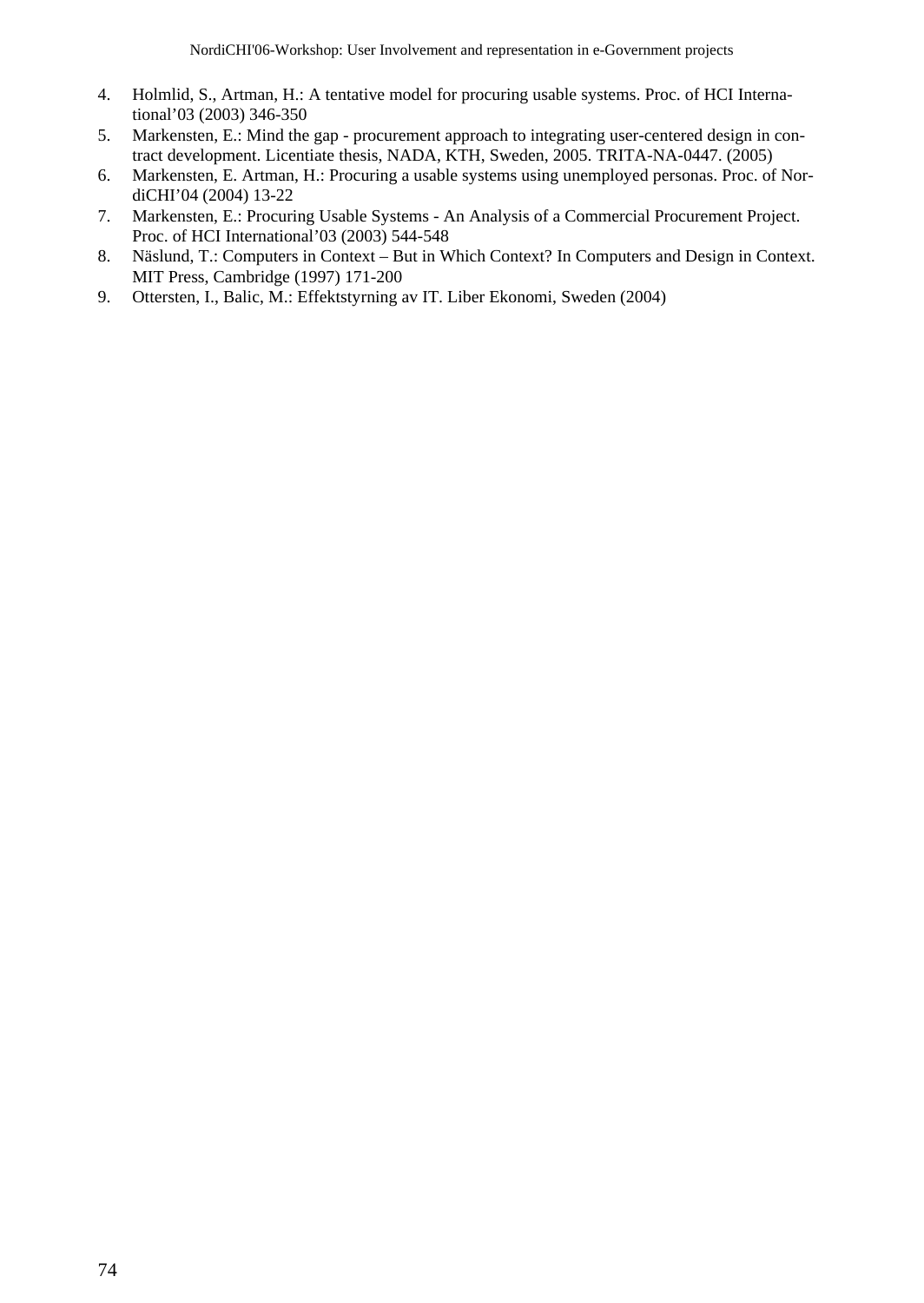# **Involving disabled users in the development of e-services**

Margita Lundman

# The Swedish Handicap Institute, Vällingby, Sweden margita.lundman@hi.se

**Abstract.** Among users of public e-services are people with disabilities. Involving disabled users in development work requires special methodology considerations. This paper gives examples of such considerations, applicable when collecting information from disabled future users of e-services. The paper is based on results from a three year Swedish project on user involvement within the Information Technology field. The project is called "Bättre tillsammans", which translates "Better together" in English.

**Keywords**: User involvement, disability, ICT, eInclusion

## **1 Introduction**

Public sector e-services should give access to all public sector services with good quality, independent of time and place. Such services should facilitate contact between governmental agencies and citizens. Many users of public sector e-services are persons with disabilities. Like all other citizens, people with disabilities need usable interactive electronic services to receive support and to take on their responsibilities in society.

## **1.1 User Groups**

It is estimated that approximately 10 to 20 per cent of the population in Europe have a disability [1]. This includes persons with visual impairments, hearing impairments or deafness, speech and language problems, motor impairments or cognitive impairments. Within the context of e-services, people with these disabilities may have problems reading or writing or using images. Other problems have to do with perceiving sound based information or handling keyboards, mice or other input devices. There are also problems related to the comprehension of complex and abstract information, problems related to the ability to concentrate, remember, navigate and locate information.

Generally speaking, people with disabilities make use of e-government services for the same reasons as everybody else. It can, however, be claimed that certain groups of disabled people can be more dependent on such services than people in general. What is convenient to most citizens might be essential to certain groups of disabled people.

## **1.2 The Principle of Design for All**

Design for All means designing mainstream products and services to be accessible by as broad a range of users as possible. Inclusive design or Universal design are other expressions for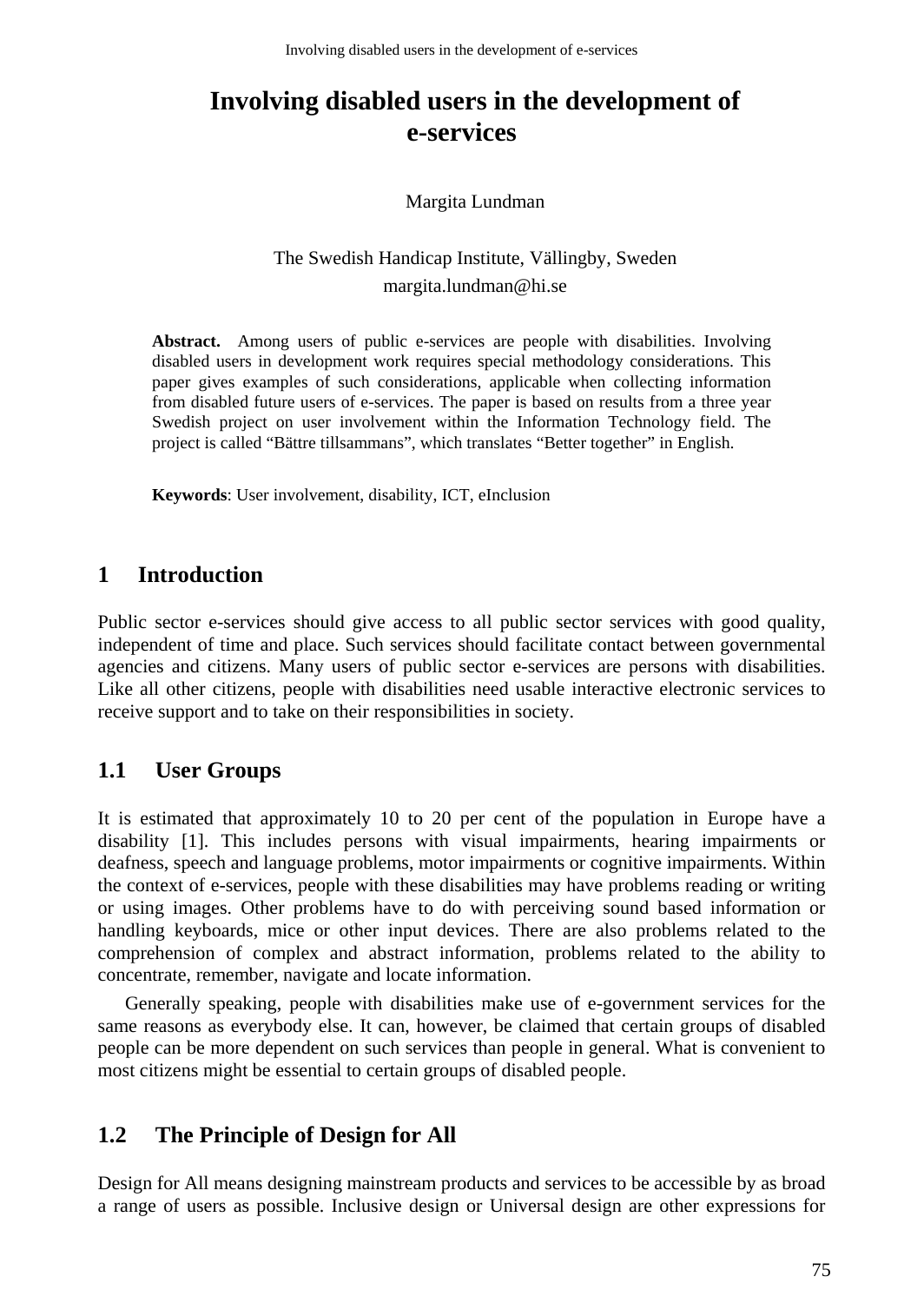similar approaches. The European Commission and many EU member states support the principle of Design for All through policies and research [2].

An increasing amount of public sector e-services are web based. W3C/WAI Guidelines, presently Web Content Accessibility Guidelines, WCAG 1.0, provide international guidelines for an accessible web. Members states of the European Union have agreed to adopt these guidelines for use in the public sector. This is an example of practically applying the principle of Design for All.

#### **1.3 Rationale for User Involvement**

Involving future users in the design process of a product or service is likely to lead to improved end results. The degree of usability (according to ISO 9241-11) increases, and chances are strengthened that user needs are met. This is a question of effectiveness and result oriented work processes. Involving users is also a matter of democracy. The end user should be given the right to influence the technical solutions he or she will have to live with.

According to United Nations Standard Rules on the Equalization of Opportunities for Persons with Disabilities, "it is of utmost importance that persons with disabilities and their organizations are consulted on any development projects designed for people with disabilities. They should be directly involved in the development, implementation and evaluation of such projects." It is also stated that the needs and concerns of persons with disabilities should be incorporated into general development plans and not be treated separately [3]. In a Resolution on e-Accessibility of 2003 by the European Union [4] it is pointed out that people with disabilities must be empowered to take increased control over the development.

## **2 A Project on User Involvement**

There are many arguments in favour of involving end users in ICT development work. But how can this become a reality? What methods are effective if the end user is a person with a disability? With these questions as the starting point, a project on user involvement in the information technology field was initiated in 2002 by the Swedish Handicap Institute, SHI. The project, which has been called *Bättre tillsammans* ("Better together" in English) has been run by SHI in collaboration with Swedish disability organizations and two centres at KTH, Royal Institute of Technology in Stockholm: The Competence Centre for User-Oriented Design, CID and the Centre for Speech Technology, CTT. The work was completed in 2006. Seven of the following studies have been conducted within our project: [6; 7; 8; 9; 11; 12; 13].

## **3 Methodology Considerations**

When applying user oriented methods in development work or in usability tests, available methods might have to be modified or new methods developed in order to permit participation by disabled users. Previous work in the area can be exemplified by the USERfit project [5]. Establishing a dialogue with users implies the provision of accessible information as well as accessible feedback to participants. In the following sections, a few examples of methodology considerations which have been found or developed within the above mentioned project *Bättre tillsammans* are summarized. The presentation is based on a compilation by Gauffin, Lundman and Udd [6]. Many of the issues might seem self evident, but since many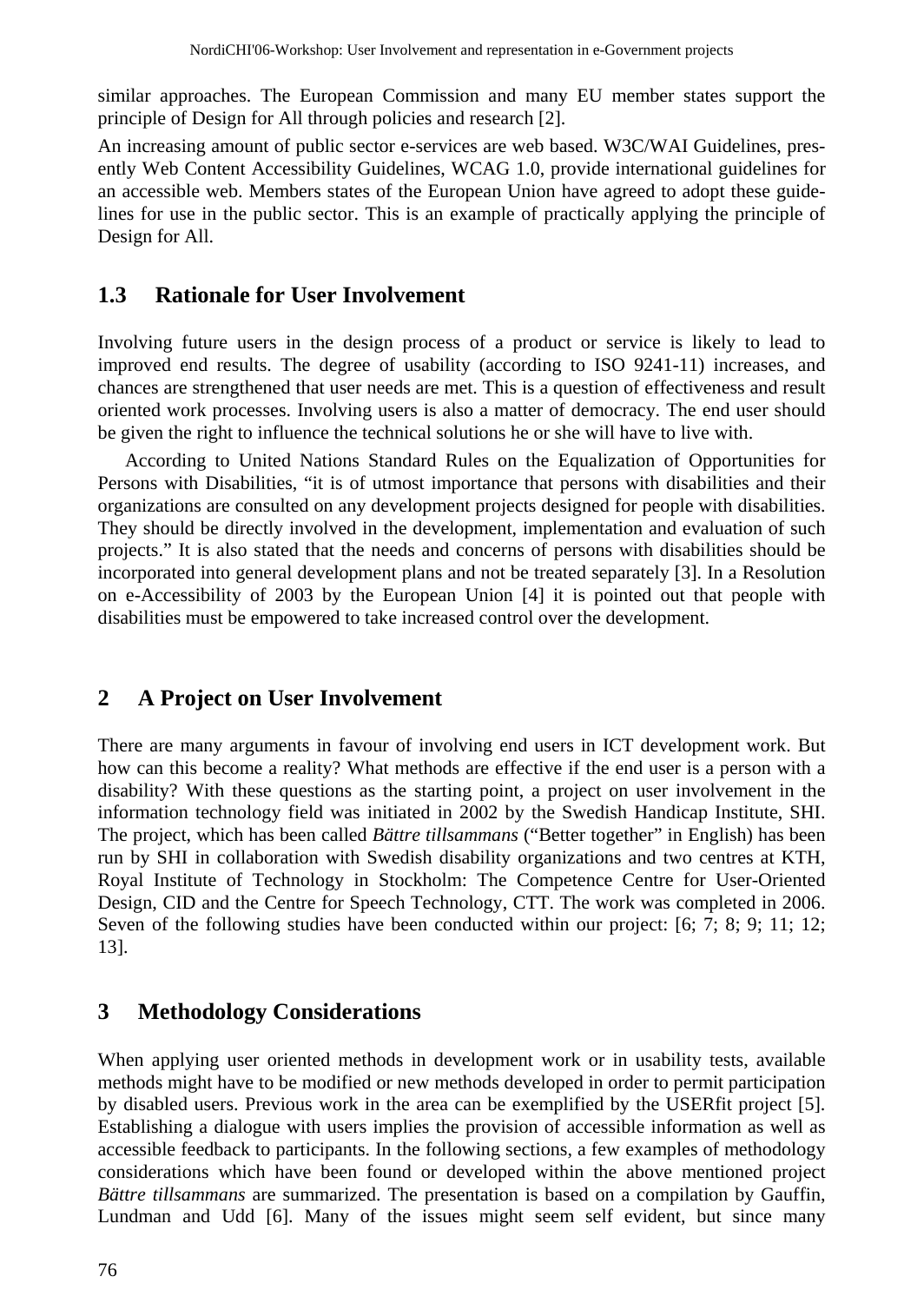researchers, engineers and interaction designers of e-services never meet disabled end users, mentioning a few examples seems adequate. Not being aware of the need for special considerations when collecting information from certain user groups might lead to a lower response rate, difficult to interpret by the responsible researcher/designer.

#### **3.1 Preparations**

Providing physical access to the premises where the design team will meet is of course a matter of importance. If participants use wheel chairs there is need to consider this, but also, if possible, to try to avoid using special arrangements or entrances. This is a matter of showing respect for all participants. Induction loops for participants using hearing aids need to be tested for accuracy. If needed, such equipment can be rented on a short-term basis.

It is common knowledge that participants in usability tests might feel at risk of "failing" and therefore being exposed to critique. Participants with disabilities, e.g. people with reading and writing difficulties, can be especially sensitive with regard to this. These users can have negative attitudes towards tests from experiences of previous failures, a fact which needs consideration.

It is important to avoid disturbances, e.g. to avoid distracting information in meeting rooms. Persons with neuropsychiatric conditions might easily be disturbed at sudden changes of plans. Providing information reasonably well in advance about changes of time schedules, meeting places, etc. is essential.

When collaborating with disabled users, there is often need for a significant amount of extra time. In a study by Gauffin and Lundman [7], Swedish researchers reported *time* to be one of several critical factors that would facilitate or hinder collaboration with disabled users within the information technology sector.

## **3.2 Collecting Information**

**Interviews.** There are means to facilitate personal interviews with people with speech and language problems as well as people who uses other forms of communication than speech, e.g. sign language. In Sweden a number of services are available, e.g. "TeleTal" and "Taltjänst", which can facilitate conversations with people having speech problems. Using these services, the interaction is supported by a third person, whose role is to clarify speech which is difficult to comprehend. Sign language interpretation services are also available for face-to-face meetings as well as for distant meetings. Relay services where spoken telephone conversations are translated into writing and vice versa are available in many countries. This type of support could be of use when interacting with hard-of-hearing people or people with speech problems in telephone interviews.

People with learning disorders may also act as a resource in development work. Göransson [8] has shown that users with learning problems might benefit from discussing concrete suggestions instead of abstract reasoning. There is also extensive knowledge on how pictures and easy-to-read material can be used to increase comprehension of information for this group.

In her master's thesis, Francke [9] has discussed methods for evaluating products within a user centered iterative development process when the users have dyslexia. She proposes a few modifications of evaluation methods:

- use oral together with simple written invitations to take part in development work;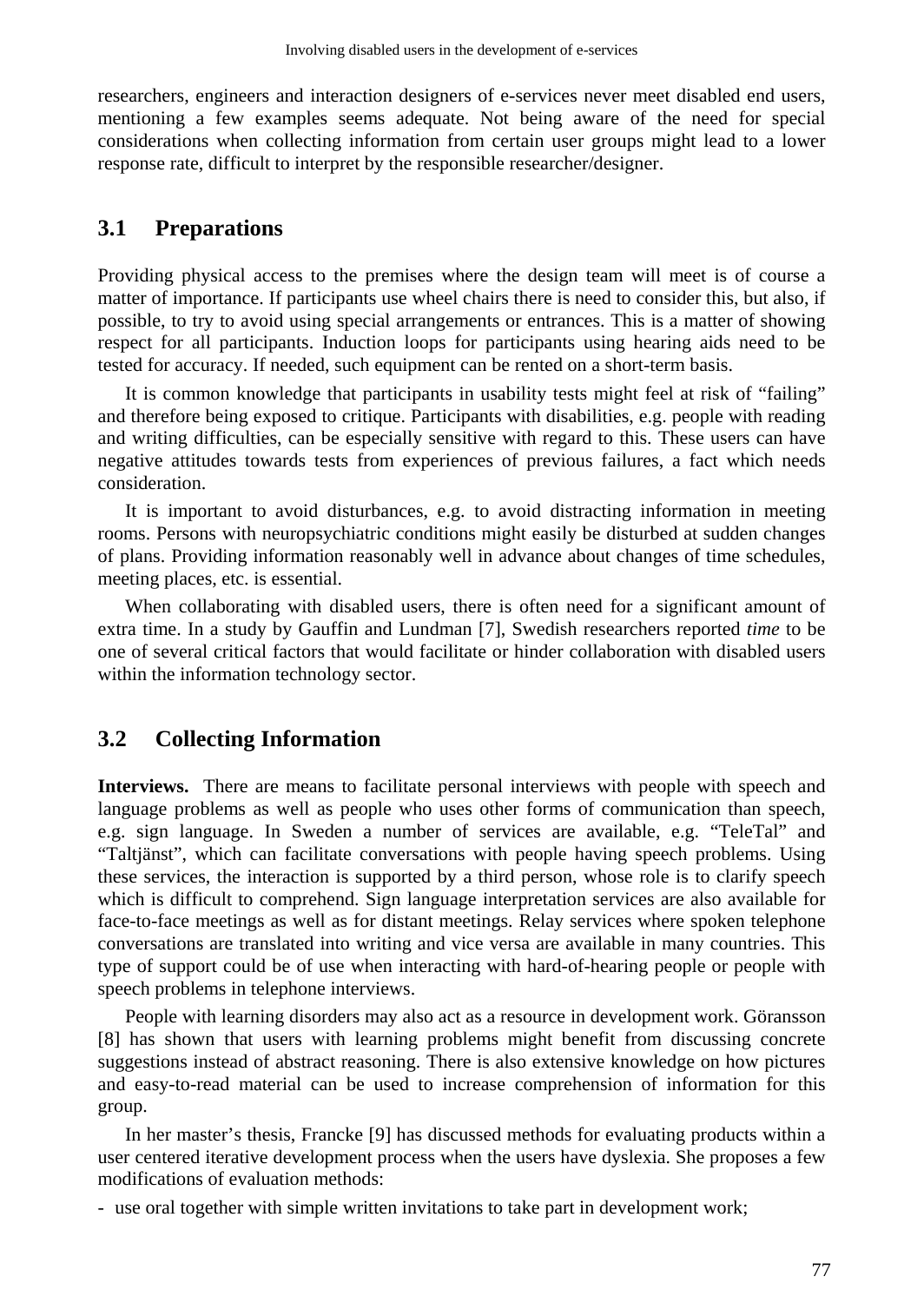- provide oral instructions;
- use interviews or group discussions instead of written inquiries;
- use observations with retrospective evaluation instead of observations with "Think aloud", due to risk of cognitively overloading the user.

**Group Discussions.** As mentioned above, Francke has pointed out that group discussions might be especially beneficial for people with dyslexia. On the other hand, it is known that group discussions can be very tiresome for people with hearing impairments. Barret and Kirk [10] reports of experiences from focus groups with elderly people with cognitive deficits. The authors point out the need for special techniques when interacting with groups with cognitive problems. Forgetting the threads of discussion is not uncommon, but negative effects can to some extent be avoided if individual participants are encouraged to finish the different parts of a discussion and not letting themselves be interrupted.

**Workshops.** The development of meaningful products and services starts from knowledge about everyday life of the user. A workshop methodology developed by Westerlund and Lindqvist [11] has proven to be a valuable tool to inspire users with disabilities to identify common problems of everyday life. The methodology also includes discussions regarding potential technical solutions, possibly in the form of new or improved products or services. Simple materials and techniques are used to visualize the problems and solutions discussed. The process is documented with a video camera. The resulting video clips, called "Reality Based Video Prototypes", can be used to discuss user needs together with e-service designers and companies.

**Web Based Methods for Group Discussions. "**Virtual focus groups", where participants have access to webcams have been reported by Ingrids [12]. This kind of group discussion at a distance provides a means of interaction between participants who prefer spoken interaction to written communication. Young people with reading and writing problems as well as signing teenagers took part in the trials in this study.

**Written Postal Inquiries.** Using written inquiries will likely create problems for many user groups, e.g. people who are born deaf. It is often wrongly assumed, that written enquiries are appropriate means to collect information from deaf people. For people who are born deaf, sign language is their first language. Many deaf persons have problems using written language, and will most likely not respond to postal inquiries (or web based written inquiries). Also, people with dyslexia and other forms of reading and writing problems, as well as people with visual impairments find it difficult to respond to written postal enquiries [6]. There are efforts to adapt written inquiries to better suit people with disabilities. The instrument "Pict-o-Stat" is an example of this. Using this technique, written questions are accompanied by Pictograms to facilitate comprehension and responses by people with learning disorders. This type of questionnaire is distributed electronically, but is still only available for specific life areas [6].

**Observations with "Think aloud".** In her thesis work, Gansved [13] conducted user studies together with people with severe visual impairments. She accompanied visitors with visual impairments to different museums in Stockholm in order to understand the information retrieval strategies of the users. The museums were chosen as examples of public exhibit areas, where information services might be needed. She found that observations, together with video captioned "Think aloud" comments, worked well in the situation. Francke, on the other hand [9] points out that "Reflected evaluations", might work better for people with certain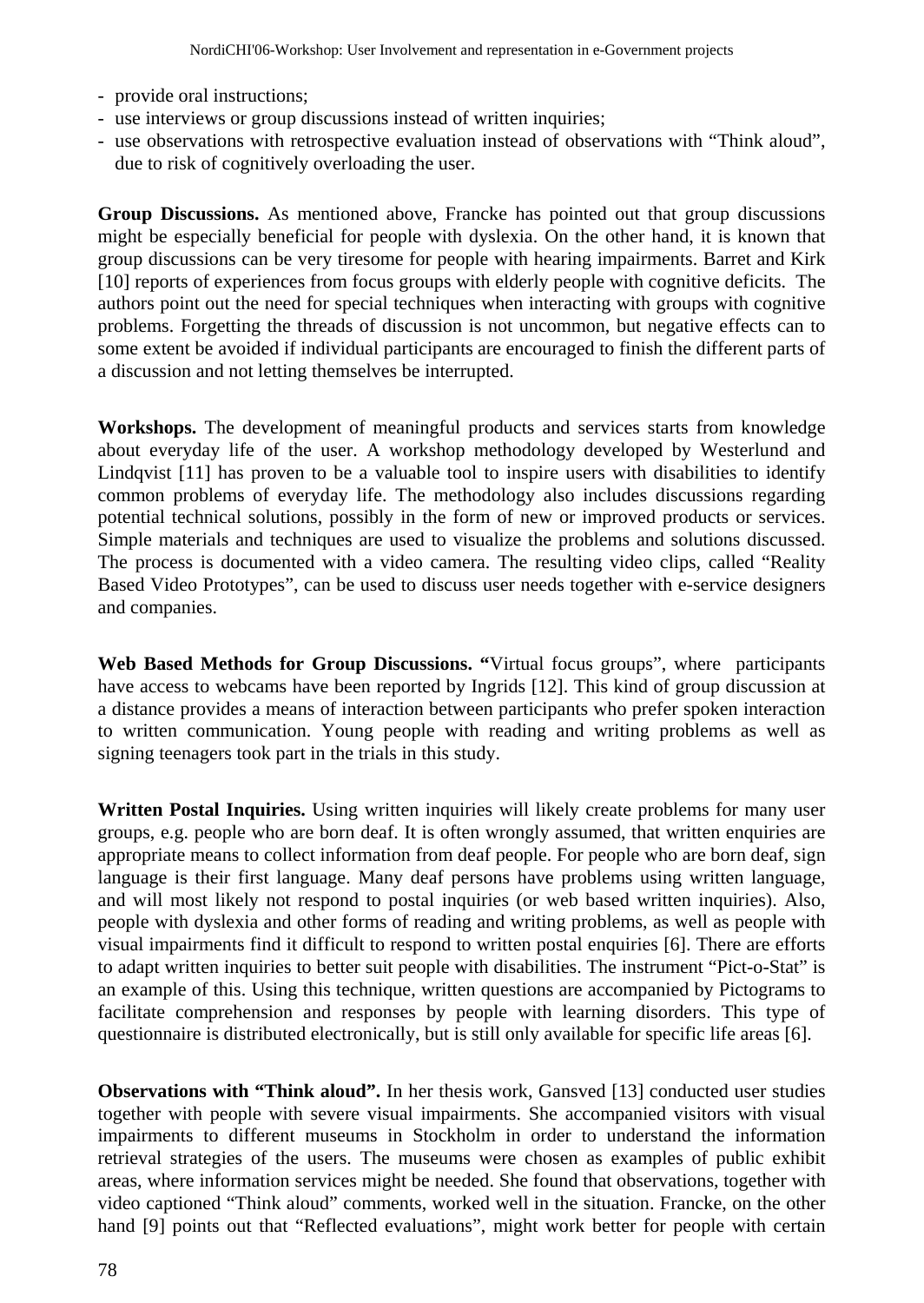cognitive disabilities. It is evident that non speaking people can have problems taking part in sessions where observations are accompanied by a "Think aloud" approach. Even in the presence of effective communication devices difficulties may remain, and specific measures might be needed [6].

#### **3.3 Significant Others**

In the previously mentioned study by Gauffin and Lundman [7] it was reported that Swedish researchers have identified the presence of "significant others" as an important critical factor to facilitate, but sometimes to hinder (see below), collaboration with disabled users. Significant others, e.g. personal assistants, clinical staff, teachers or family members, were reported often to have been most helpful to facilitate disabled users' participation in research and development work. It was, however, also reported that such significant others at times could play too dominant roles.

## **3.4 Methods for Elderly people**

Elderly people are important users of future e-services. This is reflected in the new strategic framework adopted by the European Commission: i2010 – European Information Society 2010 [2]. Within this framework the Commission proposes to launch flagship ICT initiatives on key social challenges. Among the initial priorities are the needs of the ageing society.

Among recent research in this area are studies by Sjölinder [14]. She has shown that elderly people might benefit from adapted computer interfaces. There are also guidelines for making user studies among elderly people published by the Swedish National Board of Health and Welfare [15]. These guidelines include techniques for collecting information from elderly people, e.g. using telephone interviews as an alternative to face-to-face interviews, since many elderly people are unwilling to receive strangers in their homes.

## **4 Conclusion**

Involvement of disabled users in the design process of e-services requires special knowledge and adapted work processes. A great deal of progress can, however, be made with fairly simple means. Increased attention to the user needs is important in order to develop e-services that are accessible and usable to all.

The awareness of the disability perspective needs to be strengthened, and the knowledge gained must be communicated to wider circles. Most of the studies mentioned in this paper have been published and can be downloaded from the web site of the project *Bättre tillsammans* [16]. Some of the studies have also been presented at international and national conferences. The aim is to continue to disseminate the results to relevant study programmes at universities, as well as to governments and development organizations. Of special importance is to include this knowledge in the education of students and provide opportunities to learn and reflect upon the disability perspective in the development of e-government services of tomorrow.